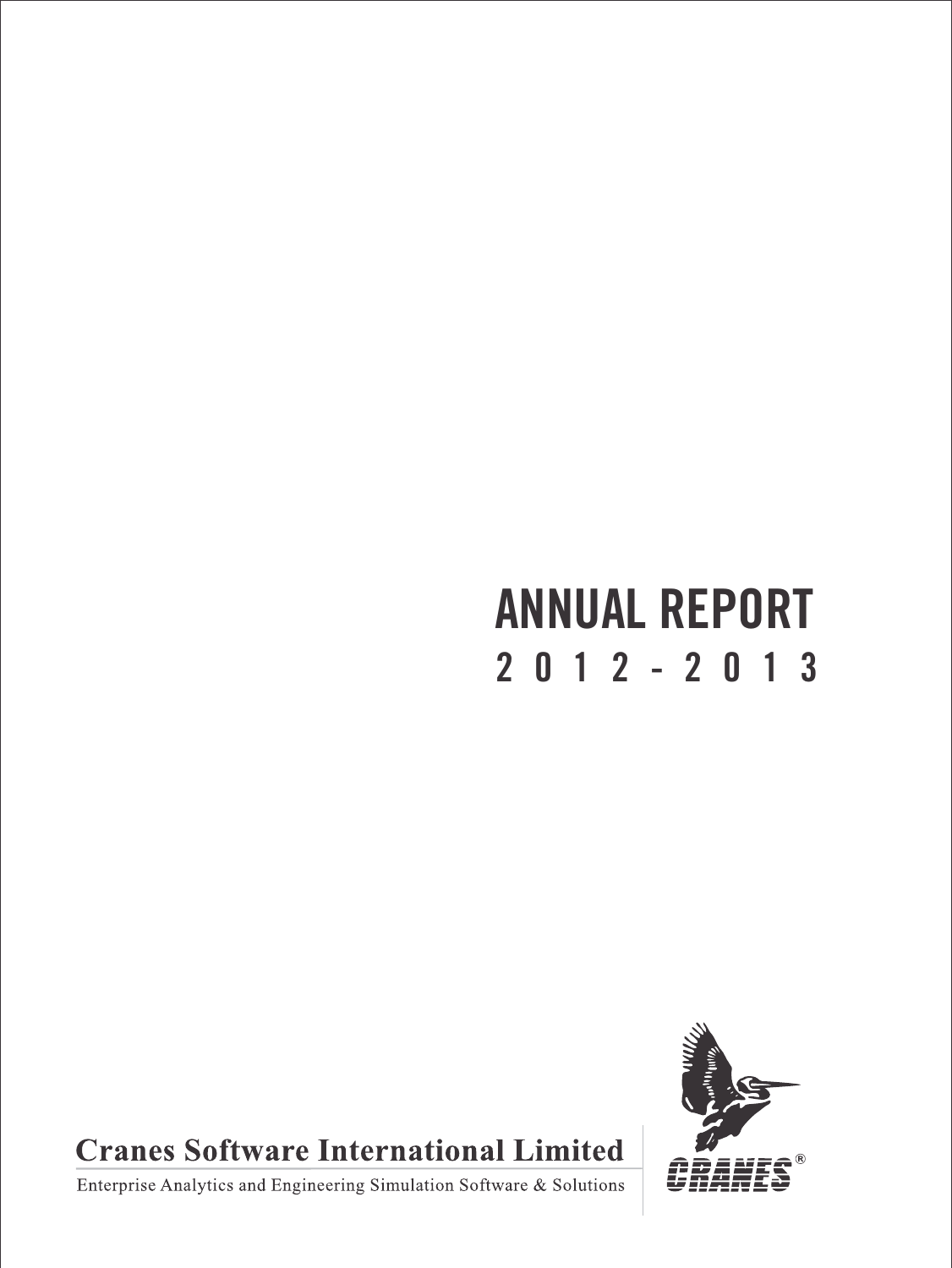

| <b>Board of Directors</b> | Mr. Asif Khader                             | $\overline{\phantom{a}}$ | Co-founder & Managing Director |
|---------------------------|---------------------------------------------|--------------------------|--------------------------------|
|                           | Mr. Mukkaram Jan                            |                          | Co-founder & Director          |
|                           | Mr. Mueed Khader                            |                          | Director                       |
|                           | Mr. Richard Gall                            |                          | Director                       |
|                           | Dr. Peter Ryser                             | $\overline{\phantom{a}}$ | Director                       |
| <b>Company Secretary</b>  | P. Phaneendra                               |                          |                                |
| <b>Bankers</b>            | Bank of India                               |                          |                                |
|                           | The Jammu & Kashmir Bank Ltd.               |                          |                                |
|                           | <b>State Bank of Travancore</b>             |                          |                                |
|                           | <b>IDBI Bank Ltd.</b>                       |                          |                                |
|                           | State Bank of India                         |                          |                                |
|                           | Canara Bank                                 |                          |                                |
|                           | Allahabad Bank                              |                          |                                |
|                           | State Bank of Mysore                        |                          |                                |
| <b>Auditors</b>           | S. Janardhan & Associates                   |                          |                                |
|                           | <b>Chartered Accountants</b>                |                          |                                |
|                           | Apt. Nos. 104 & 203, Embassy Centre         |                          |                                |
|                           | No. 11, Crescent road, Bangalore - 560 001. |                          |                                |
| <b>Registered Office</b>  | Cranes Software International Ltd.          |                          |                                |
|                           | # 2, Tavarekere, Bannerghatta Road,         |                          |                                |
|                           | BTM Layout, 1st Stage, 1st Phase,           |                          |                                |
|                           | Bangalore - 560 029                         |                          |                                |
| <b>Registrars</b>         | Integrated Enterprises India Pvt. Ltd.      |                          |                                |
|                           | #39, Ramana Residency,                      |                          |                                |
|                           | 4th Cross, Sampige Road,                    |                          |                                |
|                           | Malleswaram, Bangalore - 560 003            |                          |                                |
| Website                   | www.cranessoftware.com                      |                          |                                |
|                           |                                             |                          |                                |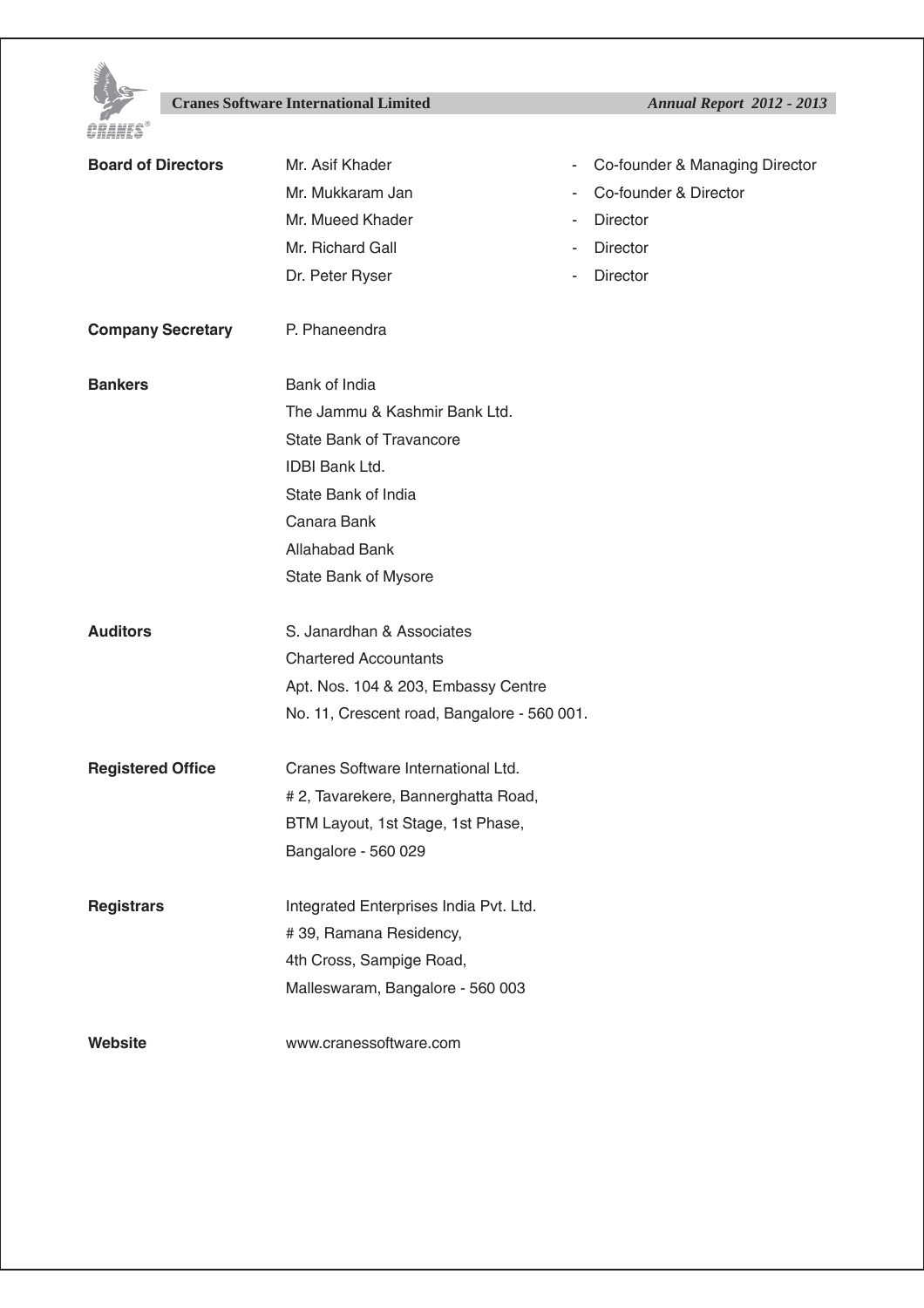

# CRANES SOFTWARE INTERNATIONAL LIMITED

## FINANCIAL STATEMENTS 2012 - 2013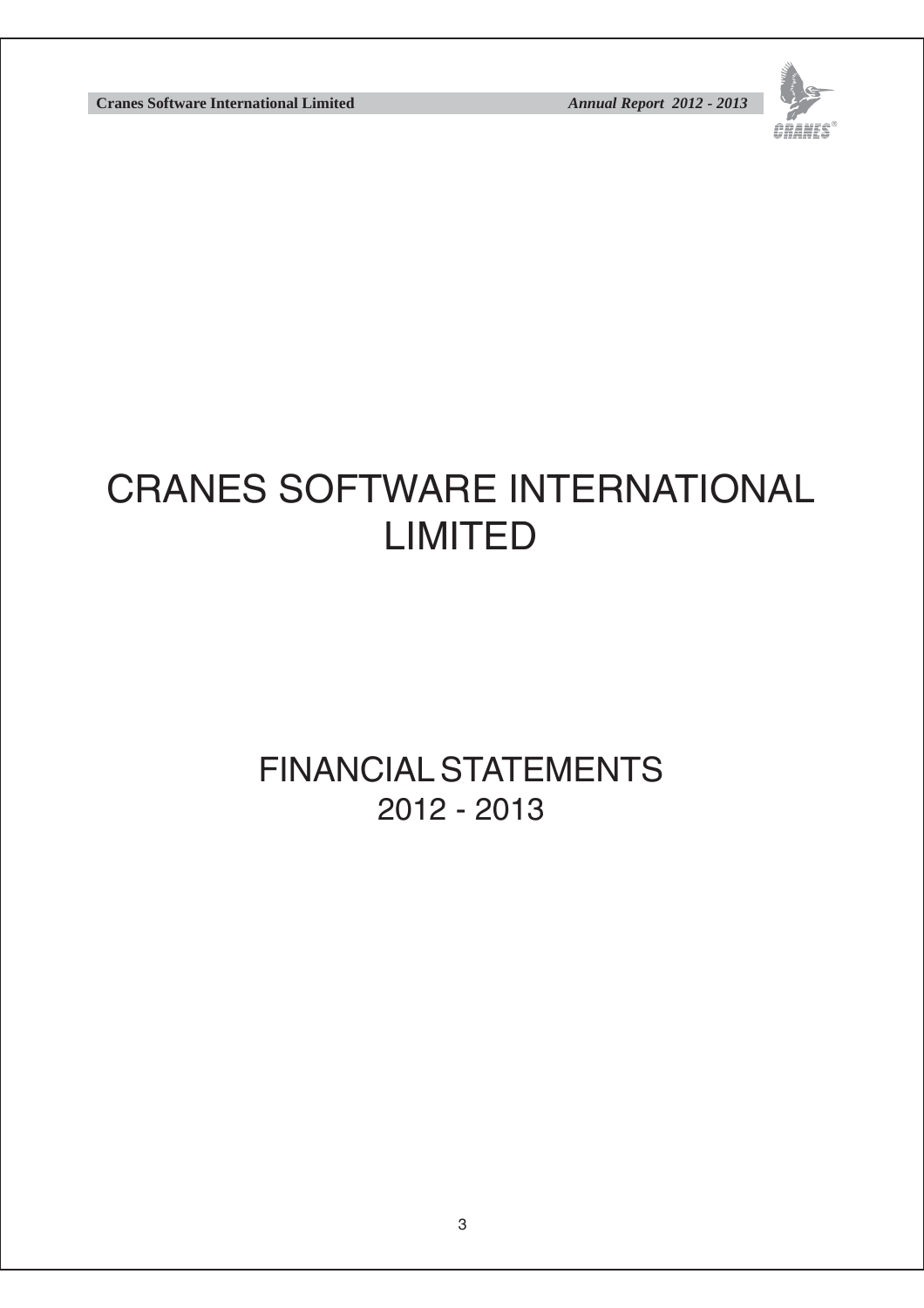

## **REPORT OF THE BOARD OF DIRECTORS**

#### To, The Members of **Cranes Software International Limited,**

Your Directors are pleased to present this Twenty-eighth Annual Report together with the audited accounts of the Company and its below-noted Subsidiary Companies for the year ended March 31, 2013.

- 1. Systat Software Inc., USA
- 2. Cranes Software Inc., USA.
- 3. Engineering Technology Associates Inc., USA (WOS of Cranes Software Inc., USA), incorporating therein, Engineering Technology Associates (Shanghai) Inc.,
- 4. Dunn Solutions Group Inc., USA (WOS of Cranes Software Inc., USA), incorporating therein, Dunn Solutions India Private Limited
- 5. Systat Software GmbH, Germany<br>6. Cubeware GmbH (WOS of Systat
- 6. Cubeware GmbH (WOS of Systat Software GmbH), including its WOS in Austria and Switzerland<br>7. Cranes Software International Pte. Ltd.. Singapore
- 7. Cranes Software International Pte. Ltd., Singapore
- 8. Tilak Autotech Pvt. Ltd., India
- 9. Proland Software Pvt. Ltd.,India
- 10. Caravel Info Systems Pvt. Ltd., India
- 11. Esqube Communication Solutions Pvt. Ltd., India
- 12. Systat Software Asia Pacific Ltd., India
- 13. Analytix Systems Pvt. Ltd., India

Also presented are Consolidated Financial Statements for the year ended March 31, 2013 which incorporated Audited Accounts for the above-noted Subsidiary Companies as per relevant regulations.

#### **Financial Performance** (Rs. in Million)

| <b>Particulars</b>           | 2012-13    | 2011-12  | 2012-13             | 2011-12    |
|------------------------------|------------|----------|---------------------|------------|
|                              |            |          | <b>Consolidated</b> |            |
| Sales and Operating Revenues | 392.42     | 343.24   | 3,308.36            | 2,800.91   |
| Loss before tax              | (2,680.28) | (874.31) | (2,794.07)          | (1,249.28) |
| Taxes                        | 144.55     | 610.93   | 175.35              | 647.99     |
| Loss after Tax               | (2,535.73) | (263.38) | (2,618.72)          | (601.29)   |

#### **Business**

During the year, your Company, on a standalone basis, achieved a Sales and Operating Revenue of Rs.392.42 million, up from Rs.343.24 million. The after tax position was a loss of Rs.2,535.73 million.

On a consolidated basis, during the year, your Company together with its subsidiaries achieved a Sales and Operating Revenue of Rs. 3,308.36 million, again up from Rs. 2,800.91 million. The after tax position was a loss of Rs. 2,618.72 million.

#### **Operations**

As outlined in detailed in the Management Discussion and Analysis Annexure, Company management has worked earnestly over the past two years to re-build the organization from its years of business downturn and has been successful in maximizing its strengths and leveraging its inherent capabilities of business transformation. Most recently, the Company has been re-establishing itself in the areas of Business Intelligence, Engineering Services and Vocational Training and we continue to improve operational effectiveness, optimize costs and increase market reach both on a standalone basis and through its subsidiaries.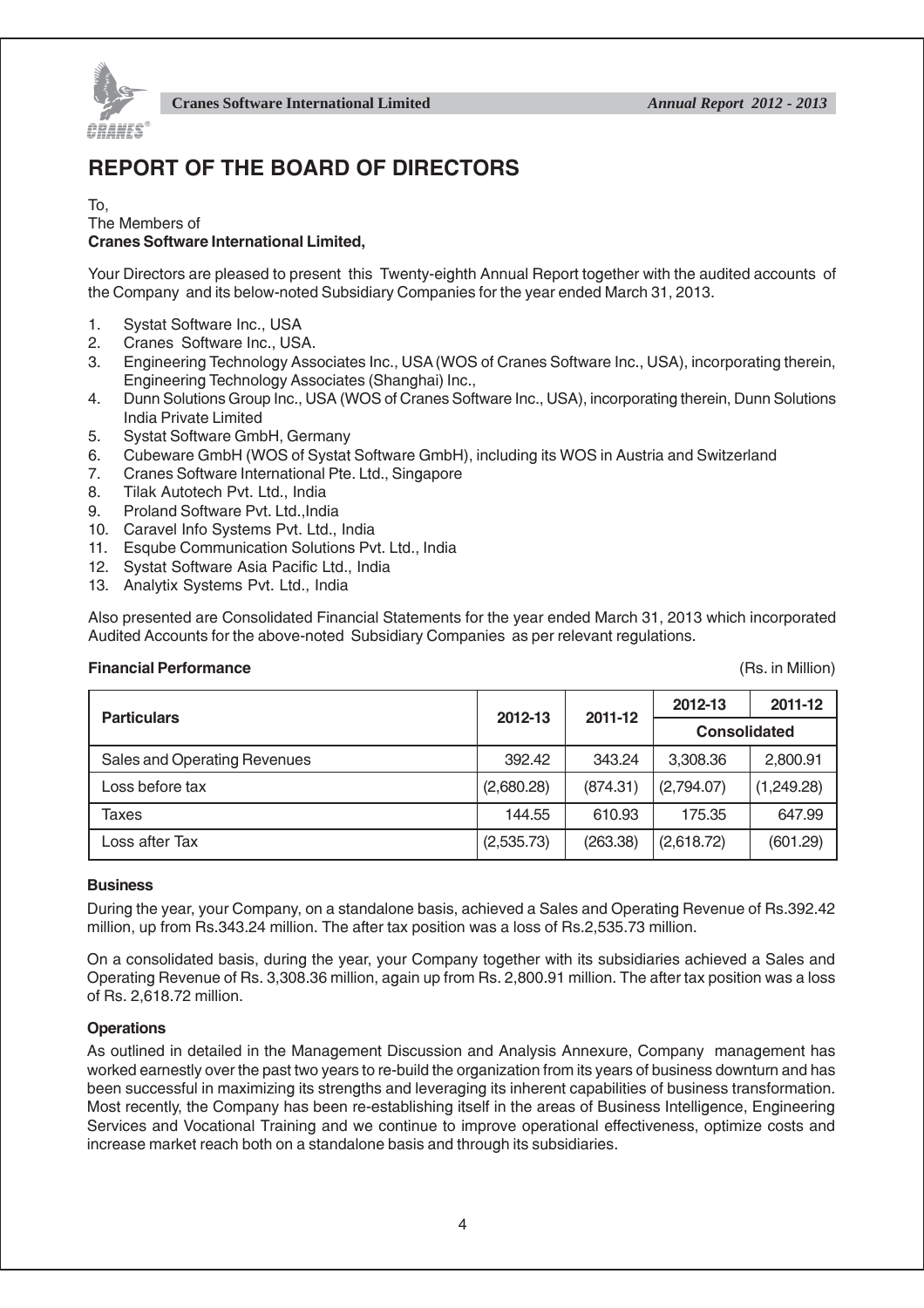

Company management has particularly focused on improved customer bandwidth and increased product and services offerings. We have increased and improved our product range in the Engineering products and services area, liaising with business partners to expand market reach and penetrate into new business areas. We plan to re-establish our relationships with academia and bring active partnerships from the Corporate sector as well. At our Cranes Varsity division, the Company has refocused and realigned its India-centric operations on training and education and launched new courses relevant to current market trends which have created a fresh demand. As a result of these initiatives, we expect to see promising results this year from this division.

The Company is also focused on improving its balance sheet position. Active discussions with secured and unsecured lenders for restructuring/ closure of debts have yielded debt closure agreements with several national banks. We also continue to pursue various approaches to sustained operational profitability and reduced debt exposure.

#### **Appropriation**

In the absence of distributable profits in the year, the Directors have not recommended any dividend for the year 2012-13.

#### **Subsidiary Companies / Joint Ventures.**

In terms of Sec 212(1) of the Companies Act, 1956, the Directors' Reports, Profit and Loss Accounts and Balance Sheets of each of the noted Subsidiary Companies are incorporated in the Consolidated Financial Statements which are presented herein.

In accordance with the Accounting Standard AS-21 on consolidated financial statements, the Consolidated Financial Statements are attached as part of the Annual Report and Accounts.

This along with the Company's results, we believe, presents a full view of the state of affairs of the Company.

#### **Remarks of Auditors**

In the course of auditing the Company Accounts, the Statutory auditors have raised comments, observations and qualifications. Their comments in respect of the Company's assumption of "Going Concern" along with the responses of the Board to each are given below :

| <b>Auditors Opinion</b>                                                                                                                                                                                                                                                                                                                                                            | <b>Management Response</b>                                                                                                                                                                                                                     |
|------------------------------------------------------------------------------------------------------------------------------------------------------------------------------------------------------------------------------------------------------------------------------------------------------------------------------------------------------------------------------------|------------------------------------------------------------------------------------------------------------------------------------------------------------------------------------------------------------------------------------------------|
| A winding up petition has been filed by the<br><b>Trustees of Foreign Currency Convertible Bond</b><br>holders against the company u/s 434 of the<br>Companies Act, 1956 before the Hon'ble High Court<br>of Karnataka for non-payment of principal (due for<br>redemption in March 2011) and the accrued interest<br>thereon.                                                     | The Company is actively defending its position against<br>this winding up petition while also pursuing settlement<br>exchanges with the petitioning FCCB holders.                                                                              |
| Cases are filed u/s 138 of the Negotiable<br>Instruments Act by various Banks against the<br>company. These Banks have applied to the Debt<br>Recovery Tribunal / Hon'ble Courts, etc. for<br>recovery of dues and provisions of SARFAESI have<br>also been invoked against the company. These<br>cases are in various stages of disposal before the<br>respective Hon'ble Courts. | The Company is actively defending its position in these<br>cases. It is also in advanced settlement negotiations<br>with both secured & unsecured lenders and expects<br>to reach favourable settlements soon in virtually all<br>these cases. |
| In our opinion the securities provided to Banks<br>are not adequate to cover the amounts outstanding<br>to them as on the date of Balance Sheet.                                                                                                                                                                                                                                   |                                                                                                                                                                                                                                                |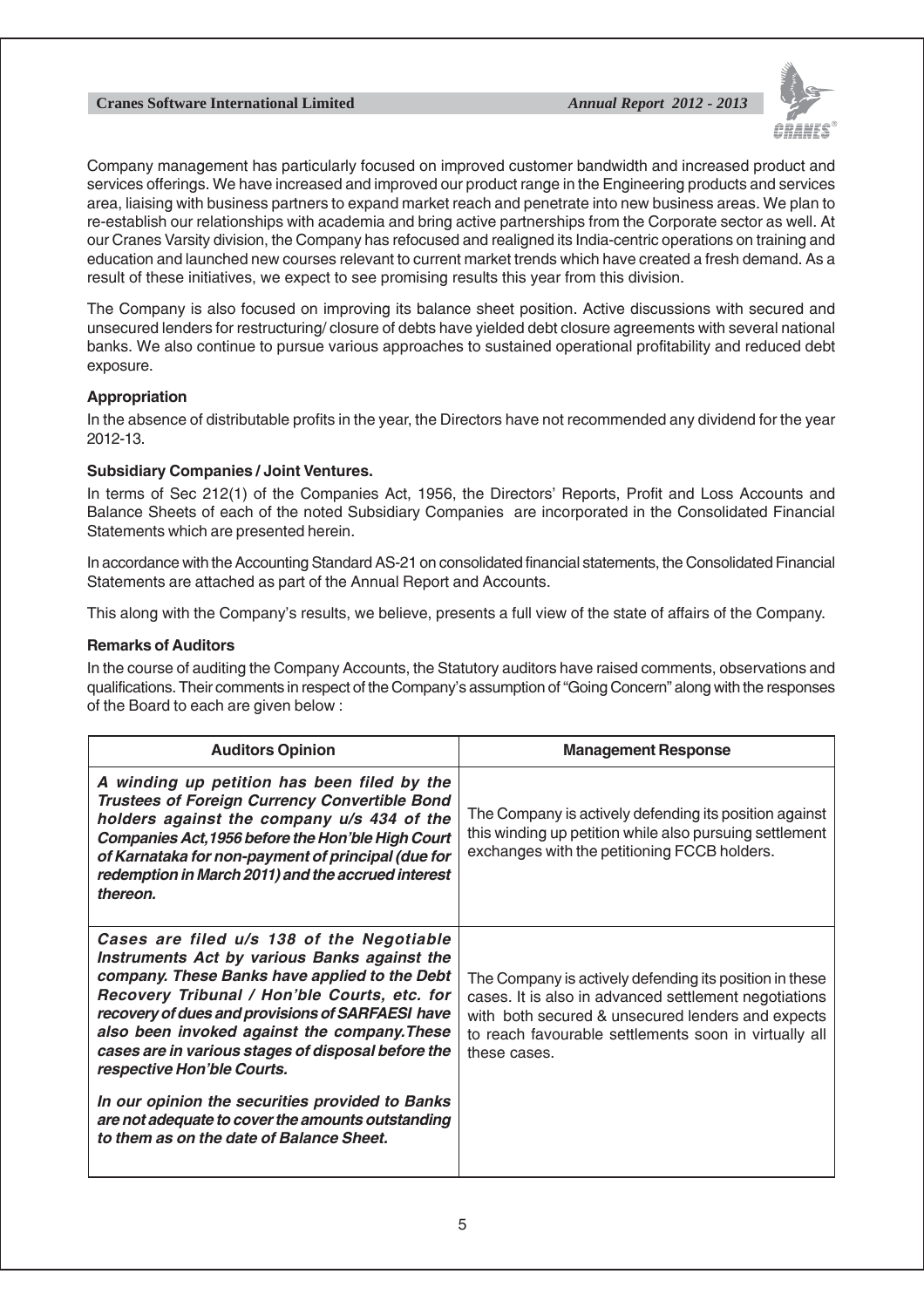

| There are several overdue Trade Receivables and<br>Advances recoverable from parties for an<br>inordinate period and however, the company has<br>classified such amounts as 'Good'. However, no<br>evidence has been given to us to consider those<br>amounts as recoverable as on the date of Balance<br>Sheet. In this connection, a sum of Rs. 21,300 lakhs<br>has been provided in the books of account as<br>provision for bad and doubtful debts against Trade<br>Receivable, which in our opinion is inadequate<br>and further provision to the extent of Rs. 10,974.50<br>lakhs on account of Trade Receivables and a sum<br>of Rs. 23,610.83 lakhs on account of advances have<br>not been made in the accounts.                                                                                                                                                                                                                                                                                                  | This book debt has accumulated for multiple reasons<br>including the impact of global economic turmoil and an<br>extended period of recession. The Company has, during<br>the course of the past financial year, made provision<br>for addressing a portion of these debts and is also<br>awaiting approvals from government agencies for<br>appropriate closures.                                                                                                                                                                                                                                                                                                                                                                                                                                                                                                                                                                                                                                                                |
|----------------------------------------------------------------------------------------------------------------------------------------------------------------------------------------------------------------------------------------------------------------------------------------------------------------------------------------------------------------------------------------------------------------------------------------------------------------------------------------------------------------------------------------------------------------------------------------------------------------------------------------------------------------------------------------------------------------------------------------------------------------------------------------------------------------------------------------------------------------------------------------------------------------------------------------------------------------------------------------------------------------------------|-----------------------------------------------------------------------------------------------------------------------------------------------------------------------------------------------------------------------------------------------------------------------------------------------------------------------------------------------------------------------------------------------------------------------------------------------------------------------------------------------------------------------------------------------------------------------------------------------------------------------------------------------------------------------------------------------------------------------------------------------------------------------------------------------------------------------------------------------------------------------------------------------------------------------------------------------------------------------------------------------------------------------------------|
| Attention of the members is invited to note 3.11 of<br>the Notes regarding recognition of deferred tax<br>credit on account of unabsorbed losses and<br>allowances aggregating to Rs. 11,802.46 lakhs<br>(year ended March 31, 2012 Rs. 11953.94 lakhs)<br>(Total amount recognized for the year ended March<br>31, 2013 amounts to Rs. 151.48 lakhs). This does<br>not satisfy the virtual certainty test for recognition<br>of deferred tax credit as laid down in Accounting<br><b>Standard 22</b>                                                                                                                                                                                                                                                                                                                                                                                                                                                                                                                      | With the Company progressing in rebuilding its<br>businesses and implementing a credible plan toward<br>sustained financial growth, we remain confident that<br>the Company will have future taxable income to take<br>advantage of the deferred tax credit as a 'recognized'<br>asset.                                                                                                                                                                                                                                                                                                                                                                                                                                                                                                                                                                                                                                                                                                                                           |
| Reference is drawn to note no. 3.34 of the notes<br>regarding the amounts classified under "Fixed<br>Assets" including "Intangible Assets Under<br>Development" amounting to Rs. 36,914.80 lakhs.<br>No evidence has been produced before us for<br>testing its impairment and in the absence of the<br>same, we are unable to express any opinion on<br>the impairment to such asset. In our opinion, such<br>test of impairment as on the date of Balance Sheet<br>is mandatory, especially in view of the higher<br>degree of the obsolescence of software which is<br>stated to be under various stages of development,<br>though no further developments have been carried<br>out during the recent years.<br>In the light of the above, the appropriateness of<br>the 'Going Concern' concept based on which the<br>accounts have been prepared is interalia dependent<br>on the Company's ability to infuse requisite funds<br>for meeting its obligations, rescheduling of debt<br>and resuming normal operations. | We continue to believe that there is no impairment in<br>value and the realizable value is at least equal to the<br>carrying value. We believe that any diminutions on<br>account of global economic conditions are not of<br>permanent nature. During the year under review, there<br>was a hold on investment into intangible assets as the<br>Company was undergoing a severe liquidity crunch.<br>However, going forward, the Management is confident<br>of continuing the development of these products and<br>also confident that such developed products will<br>substantially contribute to increased revenues.<br>The Company, has institutionalized several measures<br>to secure and improve its business potential as outlined<br>in the Management Discussion and Analysis annexed<br>to this report, including debt restructuring and<br>substantial progress toward resumption of normal<br>operations. Hence, we are highly confident that the<br>concept of 'Going Concern' continues to apply without<br>doubt. |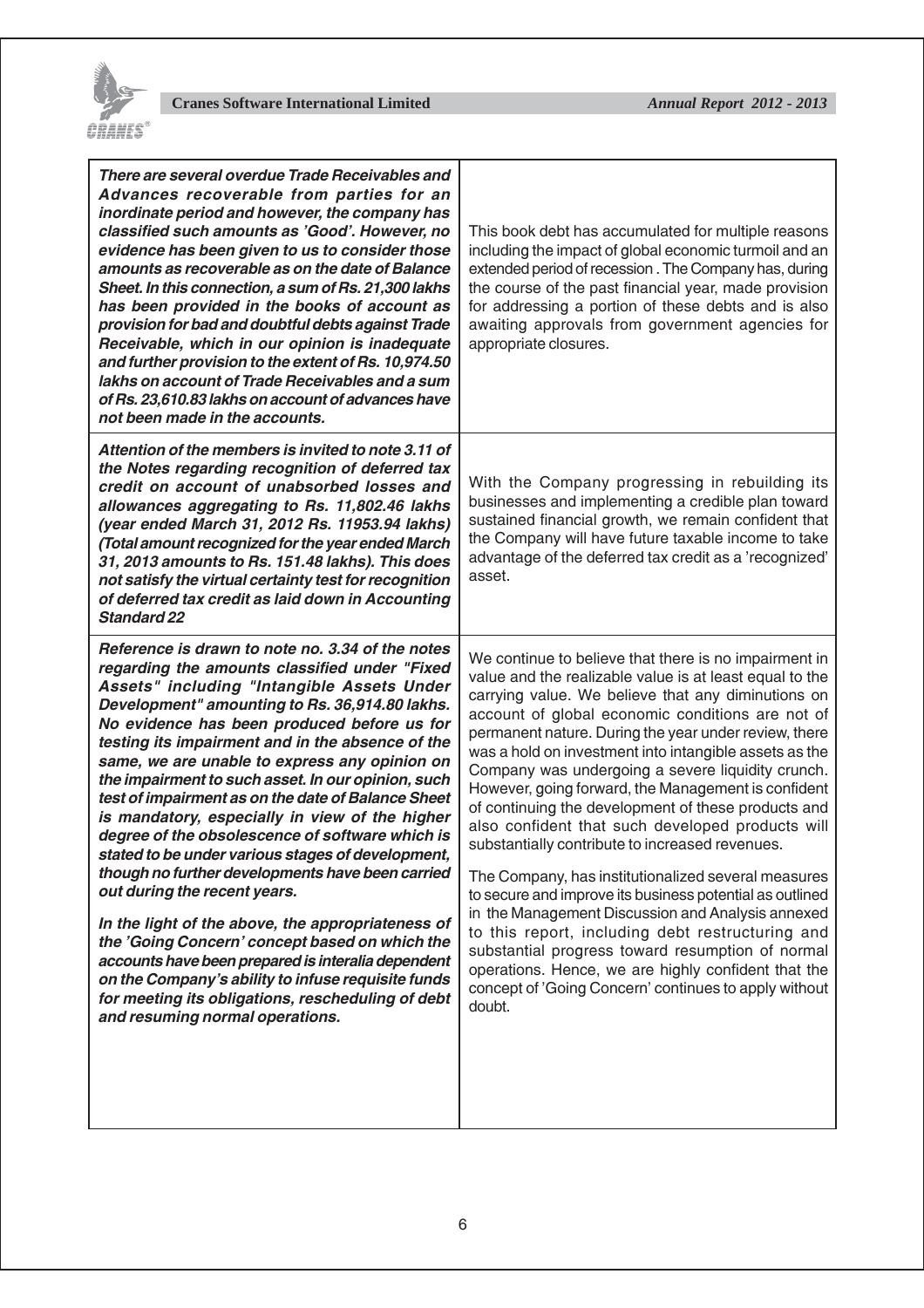

| Further to the above, we would like to draw the<br>attention of the members to the following |                                                                                  | i)  | The Company is in the process of discharging<br>these liabilities and is confident of clearing the<br>entire dues in due course.                                                                                                                                                                                                                                                                  |
|----------------------------------------------------------------------------------------------|----------------------------------------------------------------------------------|-----|---------------------------------------------------------------------------------------------------------------------------------------------------------------------------------------------------------------------------------------------------------------------------------------------------------------------------------------------------------------------------------------------------|
| i)                                                                                           | Note no. 3.28 regarding default of payments<br>to various statutory authorities; | ii) | Dividends declared by the Company in 2009 had<br>unfortunately been delayed until now due to<br>various factors including specific legal<br>constraints in connection with pending litigation<br>against CSIL from creditor banks. CSIL has<br>diligently pursued negotiated settlements with<br>these creditors to be in position to urgently cover<br>the dividends rights of its shareholders. |
| <i>ii</i> )                                                                                  | Note no. 3.46 regarding default in payment of<br>dividend                        |     |                                                                                                                                                                                                                                                                                                                                                                                                   |
|                                                                                              |                                                                                  |     | As of August 23, 2013, CSIL has established<br>and funded a Shareholders' Dividends Account<br>equipped to pay out all the pending dividends.<br>These payments are currently in process and we<br>are confident that Company shareholders will now<br>receive their dividends payment in due course.                                                                                             |

#### **Deposits**

Your Company has not accepted deposits from the public during the current year.

#### **Director**

"The Directors' Mr. Mueed Khader and Mr. Mukkaram Jan seeks re-appointment for a further term of three years. This will be subject to the approval of Central Government".

#### **Conservation of Energy**

Even though the operations of your Company are not energy-intensive, adequate measures have been taken to reduce energy consumption by using efficient equipment. Since it is a software products Company, primarily dealing with scientific and engineering software products and product related projects, energy cost forms a very small part of total cost and its impact on total cost is not material.

#### **Research & Development Activities**

The Management of your Company has been committed to building a strong R&D culture from day one and has set clear R&D goals. In order to achieve these goals, the Company has focused on furthering the efficacies of R&D activities as well as building synergies among multiple-impact technologies.The statement giving information as required under Companies (Disclosure of Particulars in the Report of the Board of Directors) Rules 1988 is enclosed to this report.

#### **Foreign Exchange Earnings and Outgo**

Foreign exchange earned (FOB) during 2012-13 is Rs. 101.54 million and foreign exchange outgo is Rs. 172.99 million during the year.

#### **Employees**

Information as per Sec217(2a) of the Companies Act, 1956 read with the Companies (Particulars of employee) Rules,1975 and forming part of the Directors Report for the year ended March 31,2013 is not applicable due to the fact that no present employee is getting salary above 5 lakhs.

#### **Directors' Responsibility Statement**

Pursuant to Section 217(2AA) of the Companies Act 1956, the Directors hereby confirm that they have:

- i. Followed the applicable accounting standards in the preparation of the annual accounts;
- ii. Selected such accounting policies and applied them consistently and made judgments and estimates that were reasonable and prudent so as to give a true and fair view of the state of affairs of the Company at the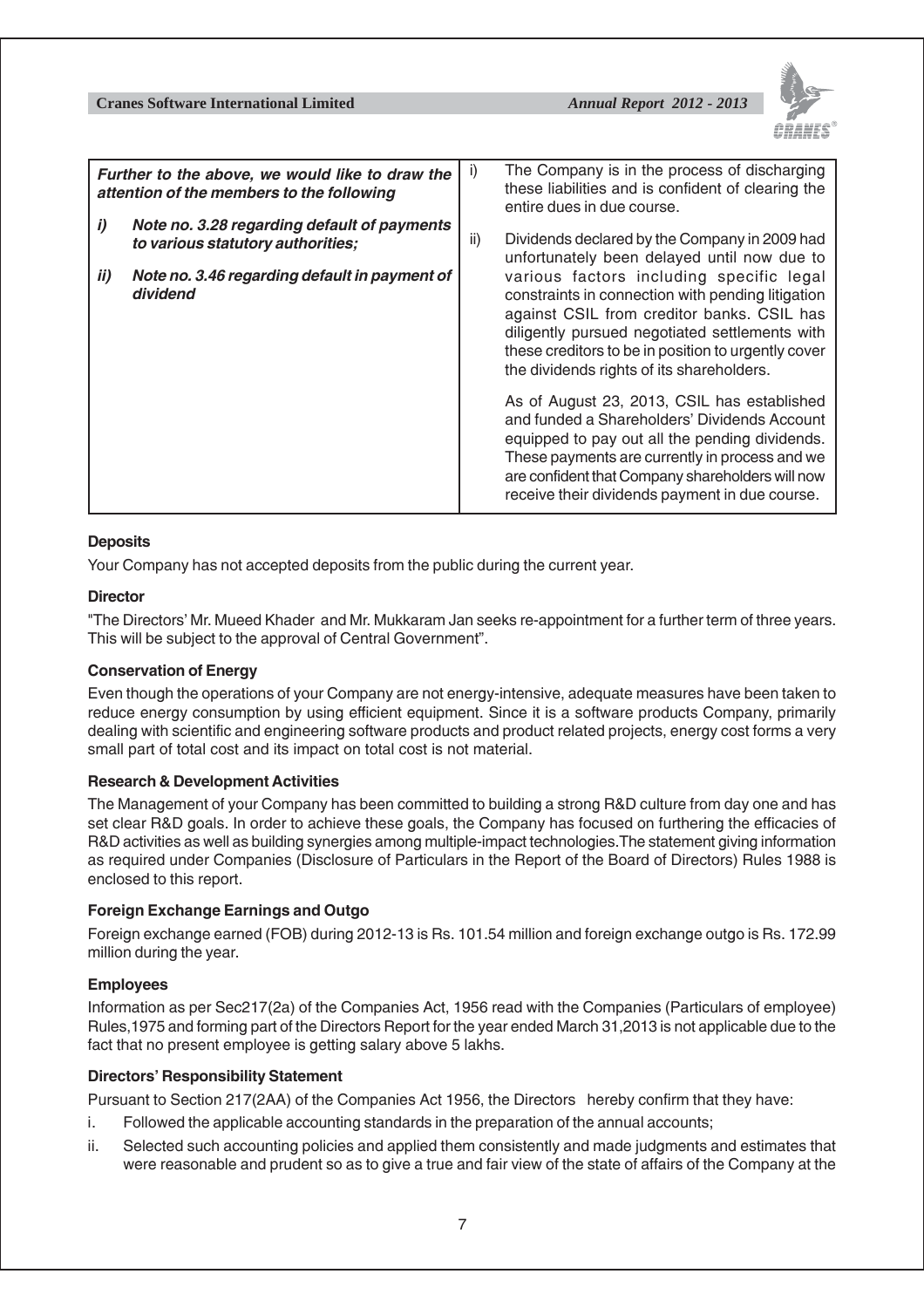

end of the financial year and of the Loss of the Company for the year under review;

- iii. Taken proper and sufficient care for the maintenance of adequate accounting records in accordance with the provisions of the Companies Act 1956, for safeguarding the assets of the Company and detecting fraud and other irregularities;
- iv. Prepared the accounts for the financial year on a 'going concern' basis.

#### **Corporate Governance**

A detailed report on Corporate Governance & Management Discussion and Analysis are attached.

The Board members and the Senior Management Personnel have affirmed compliance with the Code of Conduct. Declaration of Confirmation by the Managing Director to this effect is annexed hereto.

#### **Auditors**

The auditors of the Company, Messrs.S. Janardhan & Associates, Chartered Accountants, retire at the ensuing Annual General Meeting and are eligible for reappointment. The declaration under Section 224(1)(B) of the Companies Act 1956 has been received from them.

#### **Acknowledgement**

Your Directors wish to place on record their sincere appreciation for the assistance and co-operation received from Banks, Financial Institutions, Government, Customers, Suppliers, Business Partners and Shareholders for the year under review.

Your Directors also wish to place on record their appreciation for the Contribution made by employees at all levels of the Company, whose committed efforts are a reflection of our results and we look forward to their continued support..

#### **for and on behalf of the Board**

Bengaluru **Asif Khader Asif Khader Mueed Khader** August 31, 2013

Managing Director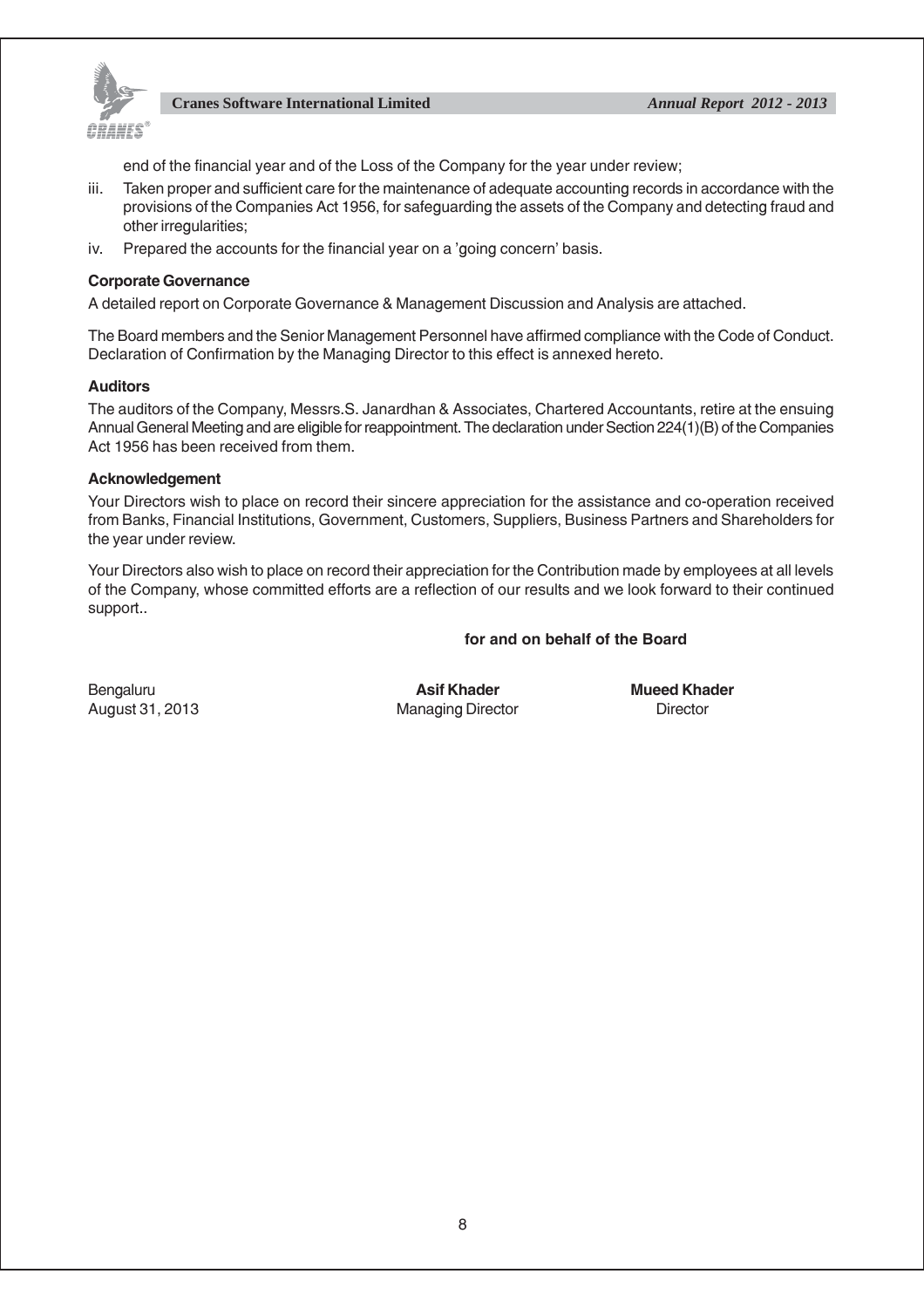

#### **Form - B.**

Information as per section 217(1)(e) of the Companies Act, 1956 read with Companies (Disclosure of particulars in the report of the Board of Directors) Rules, 1988 and forming part of the Directors' Report for the year ended March 31, 2013.

#### **Research & Development Activities and Technology Absorption:**

Your Company has over the past few years been through a challenging phase in research and development. There has been increased demand for analytic and engineering tools and incredible pressure for making these cost effective. We have responded with new uses of new-age technology and integrating it into our product lines, both in Analytics and Engineering areas, and arriving at definitive advanced solutions for our customers. For example, Cubeware has launched the BISTRO web-based BI application store; Dunn Solutions has launched two new SaaS based web applications, and ETA has launched three new product alliances to target fresh industry segments and launched four new products into the market.

With such focused initiatives, your Company has positioned itself really well to meet the increased market demands from the market in these difficult times and also deliver value for your investments.

**for and on behalf of the Board**

Bengaluru **Asif Khader Mueed Khader Asif Khader Mueed Khader** August 31, 2013 **Managing Director**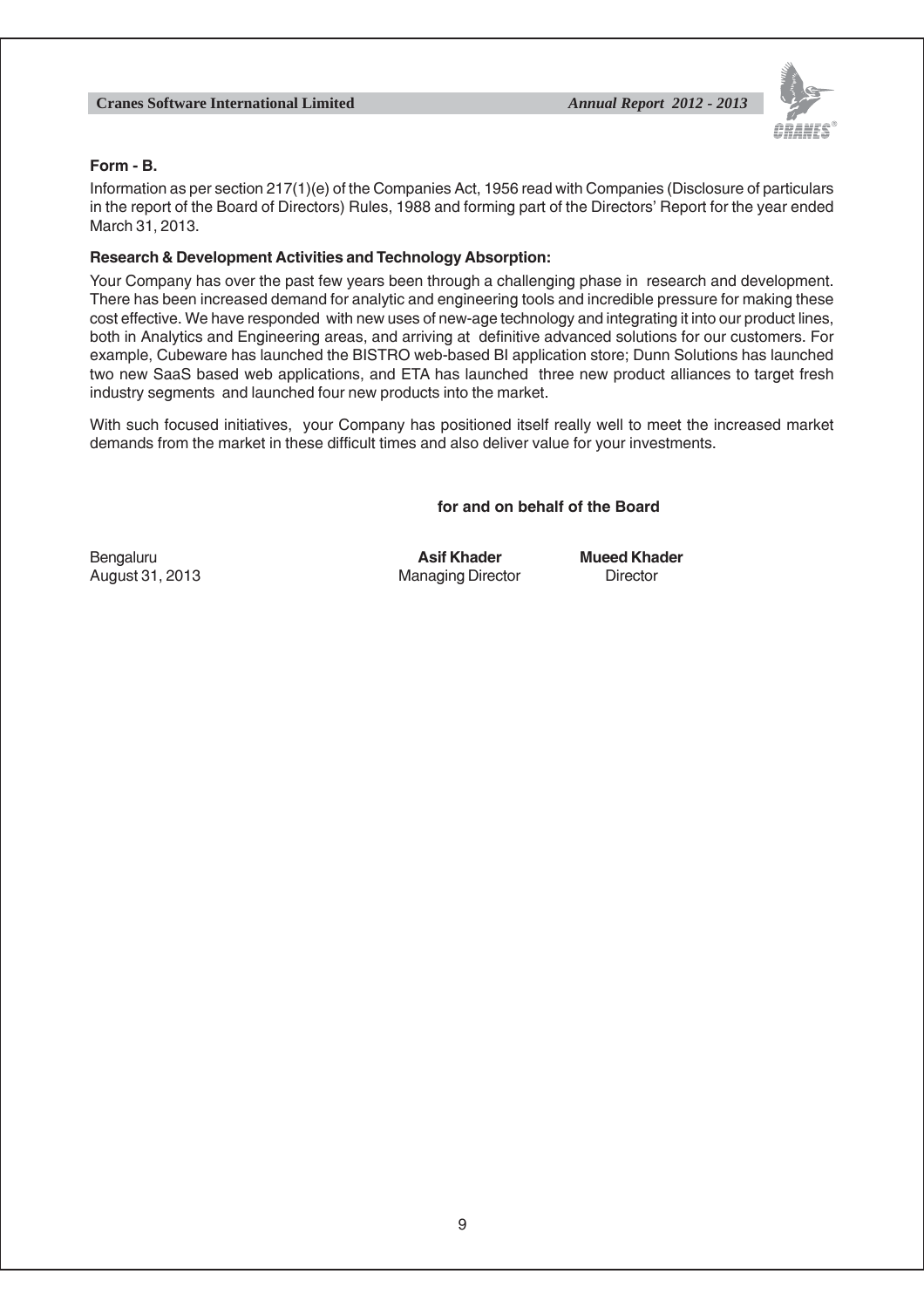

#### **DECLARATION REGARDING COMPLIANCE BY BOARD MEMBERS AND SENIOR MANAGEMENT WITH THE COMPANY'S CODE OF CONDUCT.**

This is to confirm that the Company has adopted a Code of Conduct for its employees and all Board Members and Senior Management.

I confirm that the Company has in respect of the financial year ended March 31, 2013, received from the Senior Management Team of the Company and the Members of the Board a declaration of compliance with the Code of Conduct as applicable to them.

For the purpose of this declaration, Senior Management Personnel means the employees in Executive Vice President Cadre as on March 31, 2013.

For Cranes Software International Ltd.,

Bengaluru August 31, 2013

**Asif Khader** Managing Director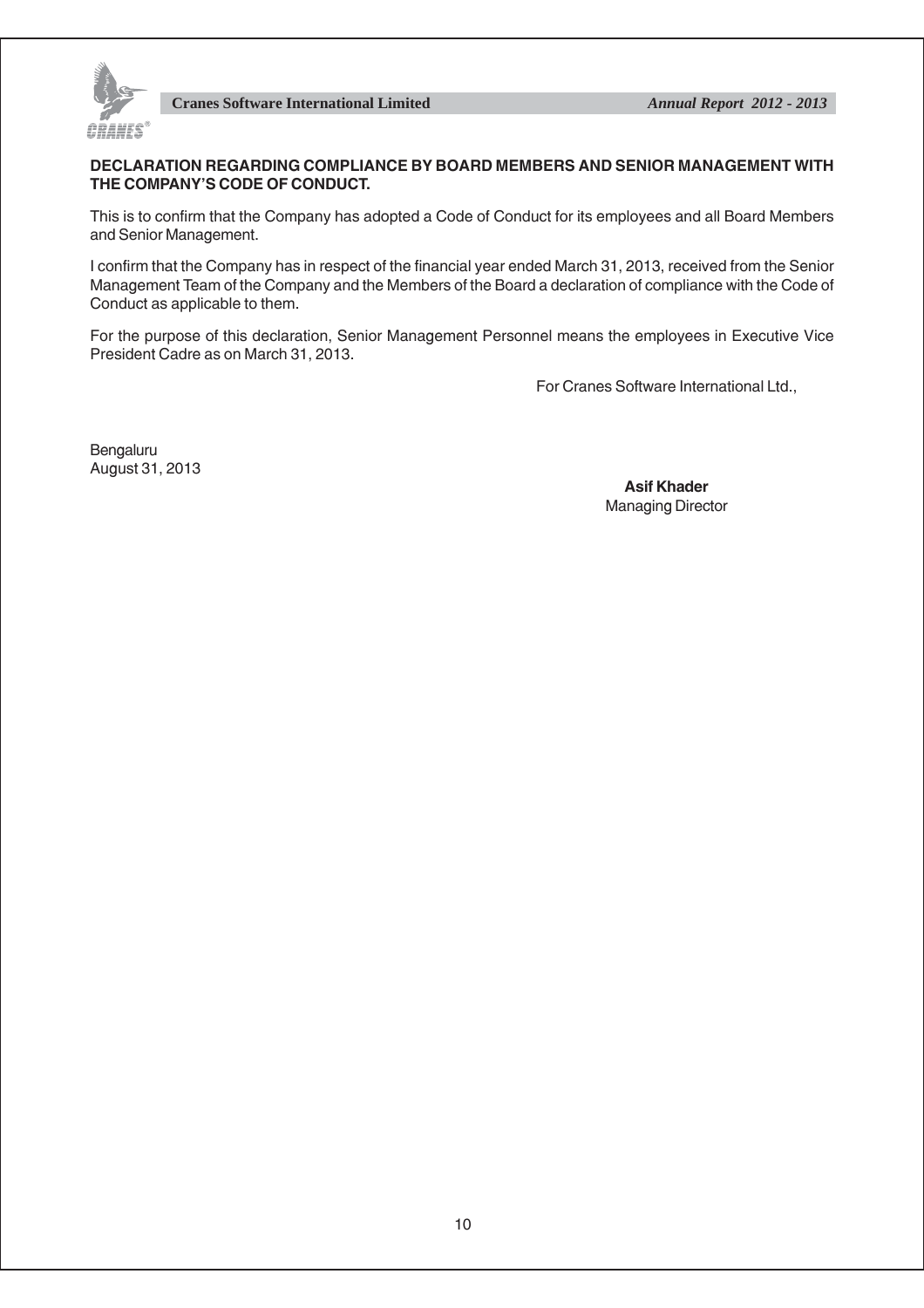

## **MANAGEMENT DISCUSSION AND ANALYSIS**

#### **Annexure to Directors' Report**

**Note:** This discussion covers the consolidated financial performance of Cranes Software International Limited and its subsidiaries)

#### **Overview**

Cranes Software International Limited (NSE: CRANESSOFT; BSE 512093), develops and globally markets engineering simulation and enterprise data analytics software and services. The Company has successfully accumulated a portfolio of proprietary products with deep domain knowledge in the areas of engineering simulation and statistical analytics. The proprietary products portfolio includes SYSTAT, SigmaPlot, SigmaStat, SigmaScan, TableCurve 2D, TableCurve 3D, PeakFit, NISA, eta/VPG, eta/DYNAFORM, XID, XIP, Survey ASYST, iCap Reporter, iCap Webmaster, iCap Dashboarder, iCap Data Primer, InventX, Cubeware Cockpit, Cubeware Team Server, Cubeware Importer, Protector Plus Internet Security and Protector Plus Antivirus software. In doing so, Cranes has effectively established itself as a global IP driven products and solutions provider.

#### **Global Business Environment**

The Indian IT outsourcing sector's exports are expected to grow by 12-14 per cent in the financial year starting April 2013. The sector is expected to clock revenues of \$84-87 billion in the current financial year on the rising global technology spends, according to the National Association of Software and Services Companies (NASSCOM).

Cranes broadly operates in three distinct markets namely, Business Intelligence, Engineering Products & Services and Vocational Training. Given below are forecasts from independent market research groups for these markets.

#### **Business Intelligence**

According to new research from market watcher Pringle & Company, the global market for business intelligence (BI) software services will roughly double over the next four years, from \$76 billion in 2012 to \$143 billion in 2016. Tom Pringle, the company's principal analyst, says this growth is being driven by the universal applicability of business intelligence systems.

#### **Global Engineering Service Outsourcing**

As for the Global Engineering Services Outsourcing (ESO) market TechNavio's analysts forecast is that it will grow at a CAGR of 25.78 percent over the period 2012-2016. One of the key factors contributing to this market growth is the need for cost reduction. The Global ESO market has also been witnessing the emergence of India as a key ESO destination.

#### **Vocational Training**

According to Research & Markets, the Vocational Training Market in India is worth approximately USD 1.6 bn and is estimated to be growing at 25% per annum. Every year, about 0.165m students are estimated to undergo vocational training apprenticeships. India has one of the world's most youthful population and there are over 310 million people aged between 15 to 25 years. Here lies the significance of vocational education along with other higher education systems being imparted in the country.

Relying upon these trends, Cranes has in the past one year witnessed growth in areas such as Business Intelligence and Engineering Services in the Automobile, Transportation Sectors. Though Cranes Software sustained a loss in the overall, the Company has, in the past one year, remained operationally near profitable. The Company now plans to capitalize on this growing business demand and emerge as a leading global software product and solutions Company in the lucrative space of Engineering Services and Simulation, Vocational Training and Enterprise Data Analytics / Business Intelligence.

#### **The Year Under Review**

Over the last couple of years, Company management has worked earnestly towards re-building the organization from its years of business downturn and has been successful in maximizing its strengths and leveraging its inherent capabilities of business transformation. In the year under review, the Company has been re-establishing itself in the areas of Business Intelligence, Engineering Services and Vocational Training. The Company continues to improve operational effectiveness, optimize costs and increase market reach both on a standalone basis and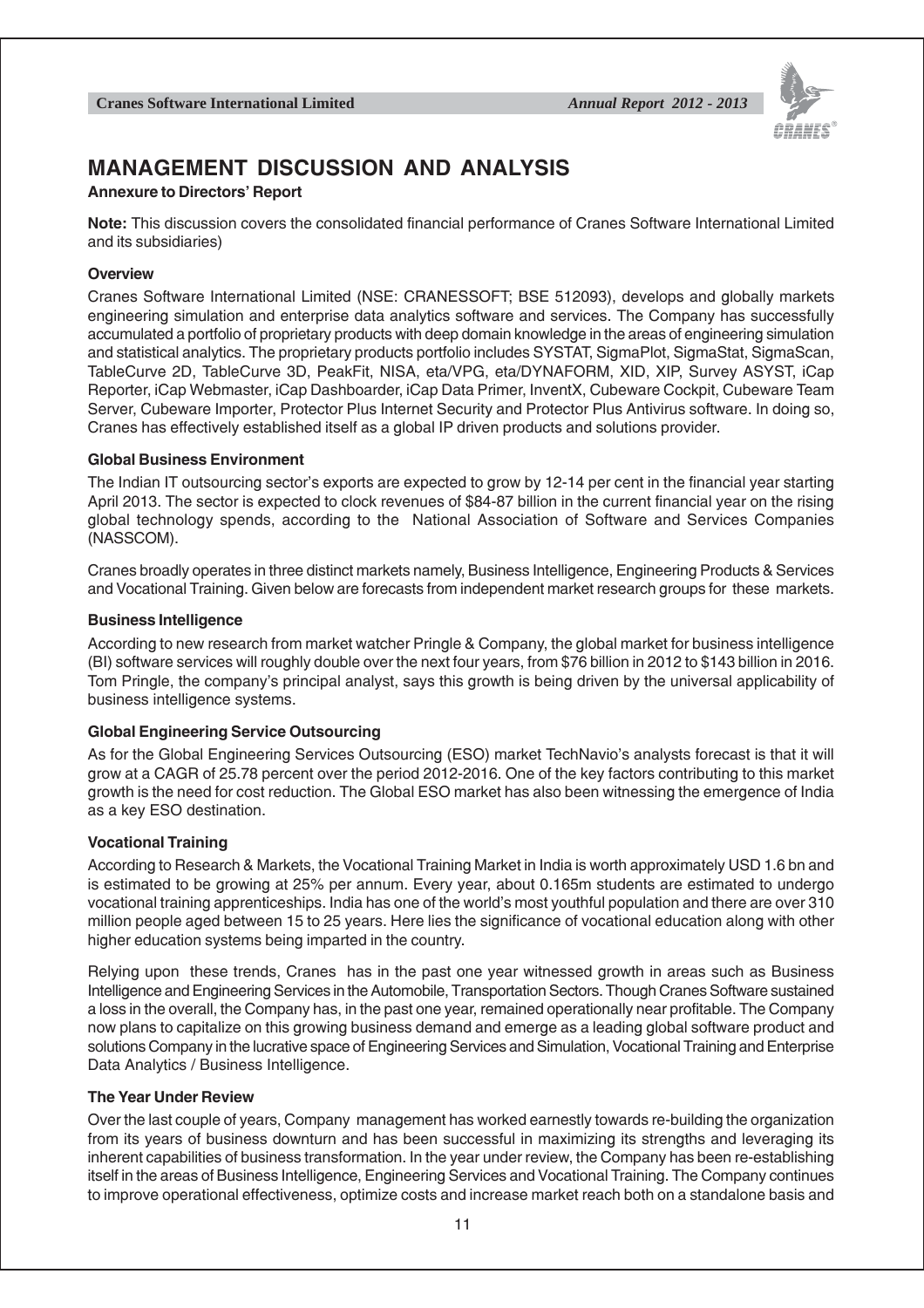

through its subsidiaries. These initiatives have positively impacted the current year business revenues and operating margins.

In the past year, our endeavor has also been to improve customer bandwidth and increase product and service offerings. This includes expanding our product range, partnering with partners to penetrate into new business areas, launching new products upgrades in the Engineering products and services area. For example, in the Business Intelligence domain, the Company aggressively launched its, one of a kind, BUSINESS INTELLIGENCE STORE REAL-TIME OPERATIONS (BISTRO). BISTRO is an applications store that provides a new approach to the complex, unwieldy world of BI software and solutions. The Company also launched a variety of business applications using the SAAS model to address a broad range of application needs of the customer.

On a standalone basis, the Company has refocused and realigned its India-centric operation to that of training and education. This part of the business has been the major revenue earner for the stand-alone business over the past couple of years. The businesses includes student training, third party alliances, own product sales and corporate training. During the year, the Company relocated its training operations into its own premises in Bangalore. The students now enjoy a new state-of-the-art infrastructure supplemented with better lab facilities and training products. Going forward, the Company plans to re-establish its relationships with academia and bring active partnerships from the corporate sector as well. The Company has launched new courses relevant to current market trends which has created a fresh demand. The Company also continues to maintain and build on its Strategic Partnerships and Alliances with leading Companies like National Instruments, IBM, ARM and Texas Instruments, leading to sustained revenues.

For its standalone operations, the Company has put in place effective measures to control the cost of goods, optimization of manpower and other overheads. However, extraordinary expenditures include provision towards bad debts (Rs 1,480 million -compared to previous year's expenses of Rs 650 million) contributed adversely to increase total expenditure from Rs. 1,378.34 million to Rs 1,706.85 million.

Excluding these extraordinary expenditures the operations yielded a marginal loss of Rs 15.9 million at EBITDA level.

The Company, in the mean while, is also constantly working on improving its balance sheet position. The Company is under active discussion with all secured and unsecured lenders for the purposes of restructuring/ closure of debts and has finalized debt closure agreements with several additional nationalized banks. The Company will continue to pursue various means through which it can sustain operational profitability and reduce debt exposure through external funds infusion.

#### **International Subsidiary Performances**

#### **ETA (a 100% subsidiary of Cranes Software):**

Engineering Technology Associates, (ETA), provides computer aided engineering services and develops computerengineering software. ETA offers unique expertise in product design and development, focusing on mass reduction and optimization strategies. Proactive in the creation and implementation of new analysis methods and software, ETA is the developer of the Inventium™ Suite of software. The suite offers a wide range of modeling, metal stamping and system simulation software tools.

#### **Product Launches**

#### **ETA Releases Inventium™ Products**

ETA Inventium™ 2012 Suite of software has been released, with a host of improvements in the finite element (FE) modeling tool PreSys™, as well as in its add-on applications for Fluid-Structure Interaction (FSI), Drop Testing and Safety Analysis. New features reduce the amount of time required to build models, and users can analyze them using third-party MCAE solvers such as LS-DYNA®, MSC NASTRAN®, NEI NASTRAN®, NX NASTRAN®, Moldex3D®, and NISA®.

#### **ETA Introduces Safety Plugin for Crash Test Simulation**

ETA announced the release of the Inventium Suite's Safety plugin, for vehicle crash test simulation. Part of the VPG group of application-specific add-on applications, the Safety plugin guides the engineer through vehicle crash and safety simulation. It is used to set-up crash simulation scenarios and manages finite element (FE)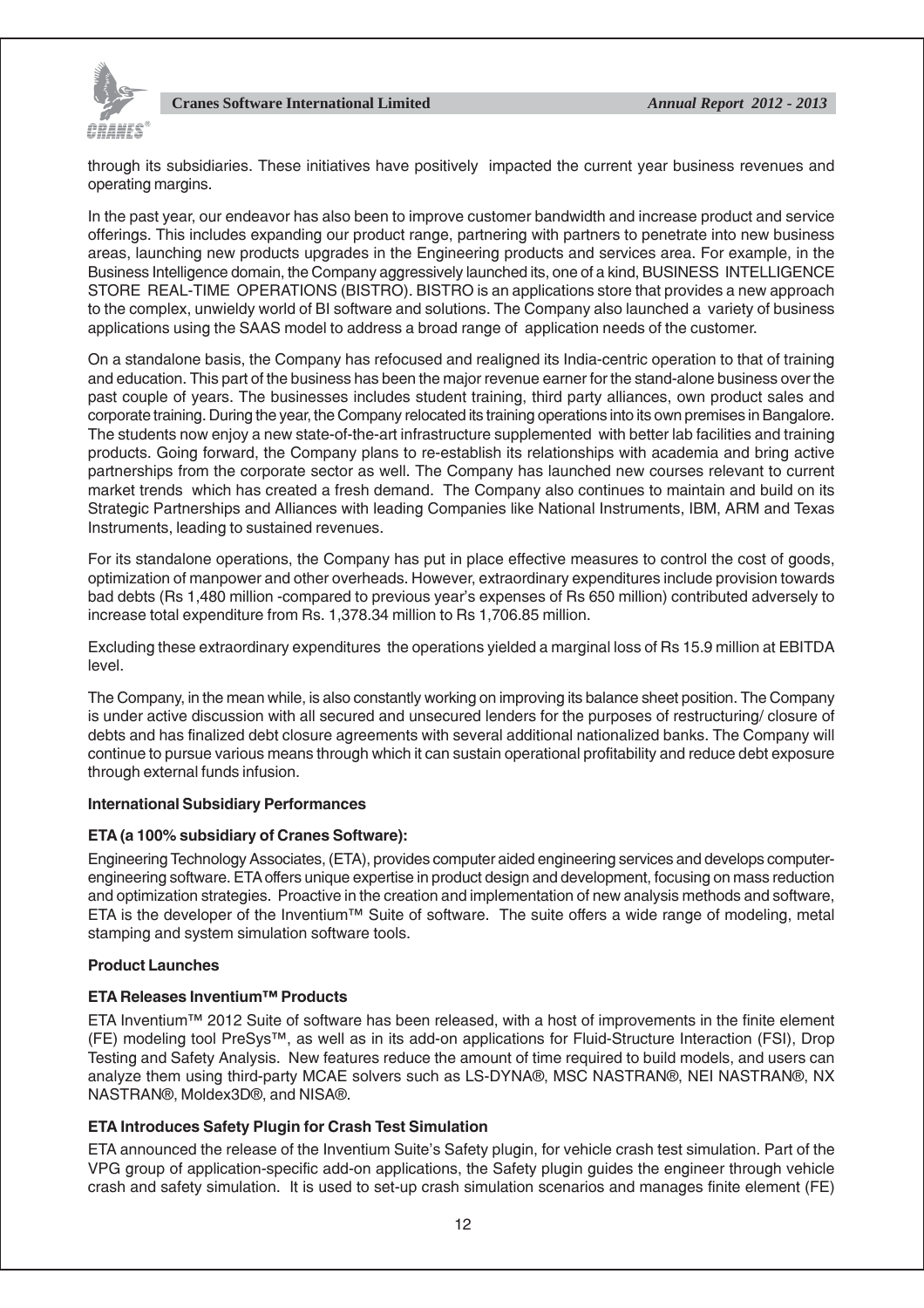

models in several key areas. These areas include crash test simulation, dummy model positioning, seat belt modeling and positioning and "include file" management.

#### **Dynaform Software Version 5.9 Launched by ETA with Optimization Platform Module**

ETA announced the release of DYNAFORM™ software with a brand new module, incorporating optimization. The Optimization Platform makes DYNAFORM™ the most complete and powerful solutions in the market for die system simulation and optimization. Using the newest optimization technology, the OP module reduces product development time and cost for manufacturing by reducing incidents of wrinkling, thinning and tearing with limited effort. The OP guided user interface makes optimization viable for a larger set of users, since special optimization expertise is not required. Additionally, the latest computing platforms combined with an efficient solver eliminate demanding computing requirements. The solver is an incremental solution (INCSolver) that delivers exceptional speed, taking advantage of Shared Memory Processing (SMP) computing technology on multiple core machines running Windows 7 and beyond.

#### **ETA released Inventium 2012 R2**

A new version of ETA's mechanical engineering simulation software, the Inventium™ Suite 2012 R2, which includes PreSys™ for finite element modeling and four ETA/VPG™ modules for system analysis, was released with many new and enhanced features, including pedestrian protection analysis tools, tire modeling tools and road simulation capabilities.

#### **Product Alliances**

#### **Dynaform Optimization Platform**

ETA has formed a strategic partnership with Red Cedar Technology to offer the most complete and powerful solution on the market for die system simulation and optimization. Under the new arrangement, ETA will embed Red Cedar's proprietary optimization technology, SHERPA™, into a module of its DYNAFORM™ product. The new module will be called OP, for Optimization Platform, and will initially be focused on supporting drawbead optimization to determine proper binder force, lubrication, gage, and material. The module will also support 2D optimization of blank shape and size. Eventually, the two companies expect to offer full auto die face optimization.

#### **Inventium™ Suite Add-on for Alibre**

Users of Alibre Design, a leading 3D design software solution developed and distributed by 3D Systems, can now purchase the Inventium™ Suite add-on for finite element analysis. The add-on allows the user to automatically transfer Alibre Design model data into the finite element (FE) modeling tool, PreSys™, of the Inventium™ software Suite, specify the necessary material and loading definitions, and finally perform analysis with NISA™ software.

#### **Inventium™ Supports NEI International Users**

Users of ETA's PreSys™ finite element modeling software are able to create simulation models for use with NEI Nastran, a product of NEI Software. PreSys™ supports the creation of NEI Nastran models, from the importing of CAD data, through the creation of elements and the post processing of the simulation results.

#### **Other Initiatives**

#### **ETA Opens New Office in California**

ETA has opened a new office in Los Angeles, California. The new office will serve Hybrid & EV vehicle OEMs and suppliers, aerospace and electronic manufacturers in the region. It will provide many types of simulation and analysis services aimed at helping manufacturers reduce prototyping, testing time and costs. Services will also include modeling and simulation services for structural and electronic products.

#### **Going forward…**

ETA has expanded its foot print in China and also launched its new office in India. ETA has hired experts in CFD and is working on gaining better market share in this fast growth engineering business. ETA has also aggressively grown its products and alliance partnerships this year and plans to leverage these initiatives to accelerate its growth going forward.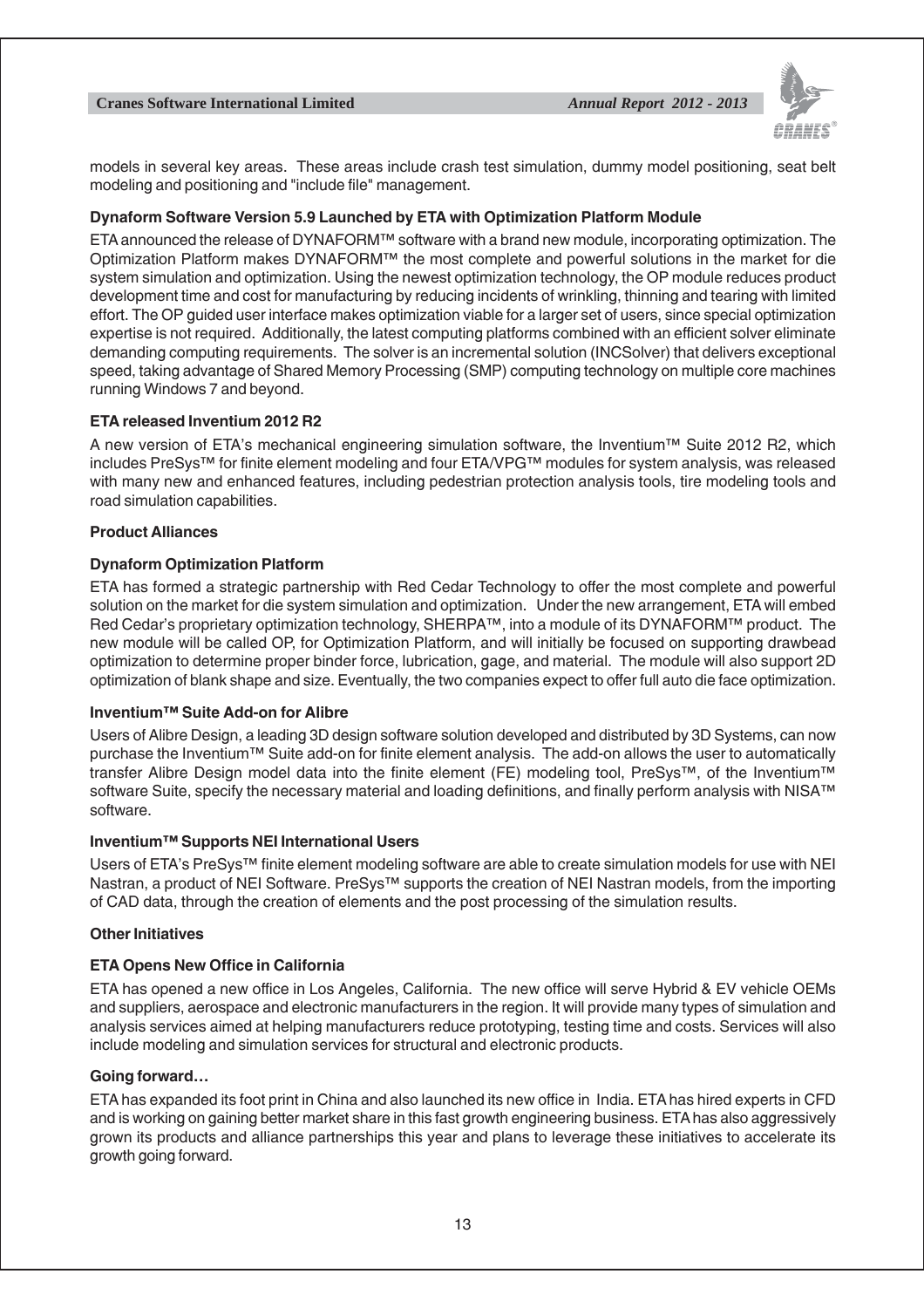

#### **Dunn Solutions Group (DSG):**

Dunn Solutions Group is an information technology consulting firm with exceptional strategic experience, design skills and technologic expertise. Focused on the business intelligence, application development and web/portal spaces, the Company delivers services through offices in Chicago, Minneapolis, Raleigh and Fort Lauderdale in the United States, and Bangalore, India.

#### **Product Launches**

#### **New App for Meetings Captures Audience Feedback with Real-Time Surveys**

DSG launched a new mobile app, Audience Opinion, which is now available and enables live participation in events with the use of audience members' personal smartphones. Audience Opinion is an easy-to-use live polling tool that helps meeting and classroom leaders create more interactive and engaging events using mobile survey technology.

The Audience Opinion app. enables participants to view and answer pre-configured survey questions using a free mobile app they download on their Apple, Windows or Android device. Presenters share real-time survey results displayed using a variety of colorful graphs and charts. The application is integrated with social media technology so that participants can choose to share their participation on Twitter and Facebook.

#### **DSG Launches Web-based Optical Shop Performance Dashboard & Legal Dashboard**

Designed for retail eye care practices, DSG's Optical Shop Performance Dashboard is a web-based reporting solution that integrates and consolidates data from your enterprise Electronic Health Records (EHR) & Practice Management solution, and delivers your key performance indicators (KPIs) to your desktop using dynamic visualizations.

The DSG Legal Dashboard, designed for internal legal organizations that use a matter management system, is a web-based dashboard solution that integrates and consolidates data from your systems, and delivers your key performance indicators (KPIs) to your desktop using dynamic visualizations.

#### **Training Updates**

In 2012 DSG introduced Telepresence Training, allowing students to attend a participating class in any of our training locations. Utilizing state-of-the-art video conferencing technology, the class is delivered live by an instructor in a DSG training facility and students can participate via any DSG training location.

#### **Going Forward…**

During the year under review DSG launched three new web based services for three different verticals. DSG also introduced its training services on the net by introducing Telepresence Training which allows students to attend classes remotely. By doing this DSG has forged into the SAAS based market. DSG also plans to further grow into the Business Intelligence segment and provide solutions to its end customers by leveraging its partnerships with SAP, Microsoft, Liferay and Oracle.

#### **CubeWare:**

Cubeware provides cutting edge technology and services for building Business Intelligence and performance management solutions that bring analysis, planning, reporting and dashboarding to business professionals.

#### **Product Launches**

Cubeware Introduces BISTRO™ Business Intelligence App Store, Knowledge Center, Community and Ecosystem

Cubeware, a leading provider of complete business intelligence software solutions, unveiled BISTRO, (Business Intelligence Store Real-time Operations), a business intelligence (BI) applications store that provides a new approach to the complex, unwieldy world of BI software and solutions. This will be a Central Resource of Certified BI Best Practices, and Specialized Tools and Applications.

#### **Cubeware Announced Addition of Syscon BI Integration Applications for ERP Systems to BISTRO BI App Store**

Cubeware announced the addition of Syscon's BI AX, IFS and NAV cubes and content integration applications to its BISTRO™ business intelligence (BI) applications store. The Syscon applications are optimized to accelerate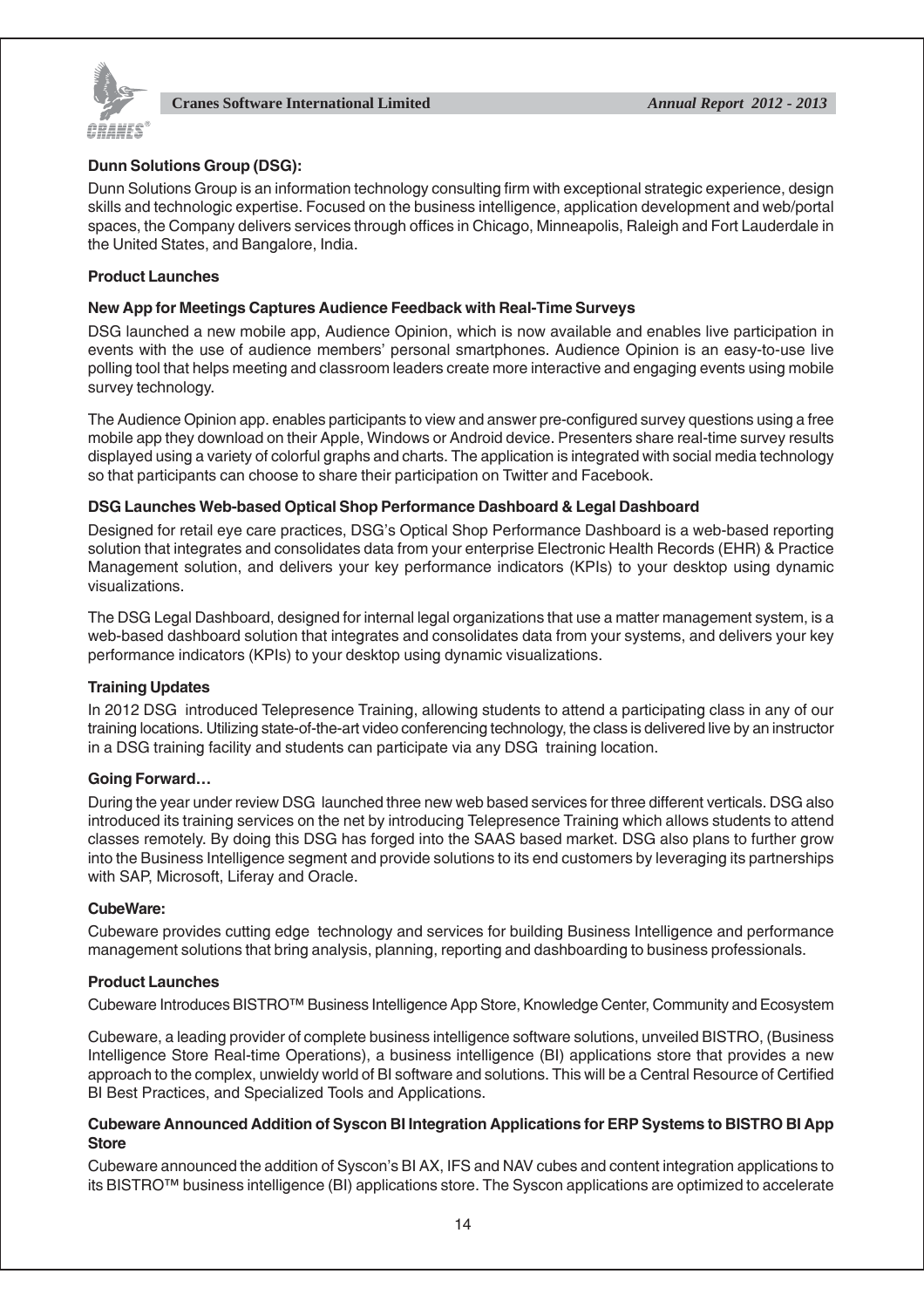

BI deployments by making SQL Server data warehouse content rapidly deployable and ready-to-use for the Microsoft Dynamics AX and NAV, as well as IFS enterprise resource planning (ERP) systems.

#### **Cubeware Adds STAS CONTROL for Manufacturing to BISTRO BI App Store to Boost Factory Production and Efficiency to Compete in Global Market**

Cubeware announced the addition of STAS CONTROL for manufacturing applications to its BISTRO business intelligence (BI) applications store. STAS GmbH, which develops business planning and analysis solutions, designed the STAS CONTROL application for industrial companies. The application provides industrial companies with the tools necessary to analyze and optimize manufacturing processes to boost productivity and efficiency while enabling customers to compete and thrive in today's global manufacturing market.

#### **Going forward…**

During the year under review Cubeware forged aggressively ahead to capture e-based business intelligence market by launching the Bistro™ BI App Store which promises to transform the way BI applications are sold, deployed, maintained and operated. BISTRO accelerates the BI deployment process by offering a combination of pre-defined applications that run on a wide range of data platforms along with industry- and market-specific feature sets that can be quickly assembled. By using pre-configured templates, reports and apps, BI integrators and resellers can dramatically reduce the time needed for customization so customers more quickly reap the benefits they need from their BI solution. Cubeware plans to aggressively market these solutions in the mature and emerging markets and reap the early bird benefits of this initiative. Cubeware also plans to expand its market reach to other parts of the world for these BI products and solutions by establishing both direct and indirect offices, partnerships and alliances.

#### **Systat Software Inc. (SSI)**

Headquartered in San Jose, California, USA, Systat Software Inc. (SSI) provides specialized scientific software products and services for the environment sciences, life sciences, behavioral sciences, medical research and engineering. SSI is dedicated to providing effective solutions to the scientific and engineering community to compress the time intensive process of data analysis and presentation, thus enhancing productivity.

#### **Product launches**

#### **Systat Software announces SigmaPlot™ Software Version 12.5**

Systat Software, Inc., a leading developer and supplier of award-winning scientific software and services, announced SigmaPlot Version 12.5 a free downloadable update to the latest version of their most advanced scientific data analysis and graphing software package SigmaPlot version 12. This update provides researchers increased system stability, ease of use and new features to quickly analyze data and create exact, publication-quality graphs that best present research results for presentation, publication or the web.

#### **Going Forward…**

Systat Software plans to invest further into technical upgrades of its products, marketing and infrastructural strengths. It also plans to create and upgrade its consulting and customization business by creating developers libraries and partnering with technology players. During the upcoming year Systat Software also plans to launch its vertical specific product modules to specific growth sectors thus capturing larger market share.

#### **SWOT Analysis Overview**

#### **Strengths**

Although the organization underwent financial and business uncertainty and down sides, it has managed to hold forth and attain organization sustainability and operational efficiencies. The Company today continues to leverage on its expertise, experience and domain knowledge in the fields of Vocational Training, Engineering Services and Business Analytics to grow forward and achieve new grounds. By anticipating and addressing the needs of the Industry, the Company has built a dominant position in sectors of automotive, life sciences, pharma, telecom, and consumer research.

#### **Threats**

The Company's balance sheet has been strongly leveraged through secured and unsecured debts. The Company remains in active discussions with both secured and unsecured lenders for appropriate restructuring of debt, and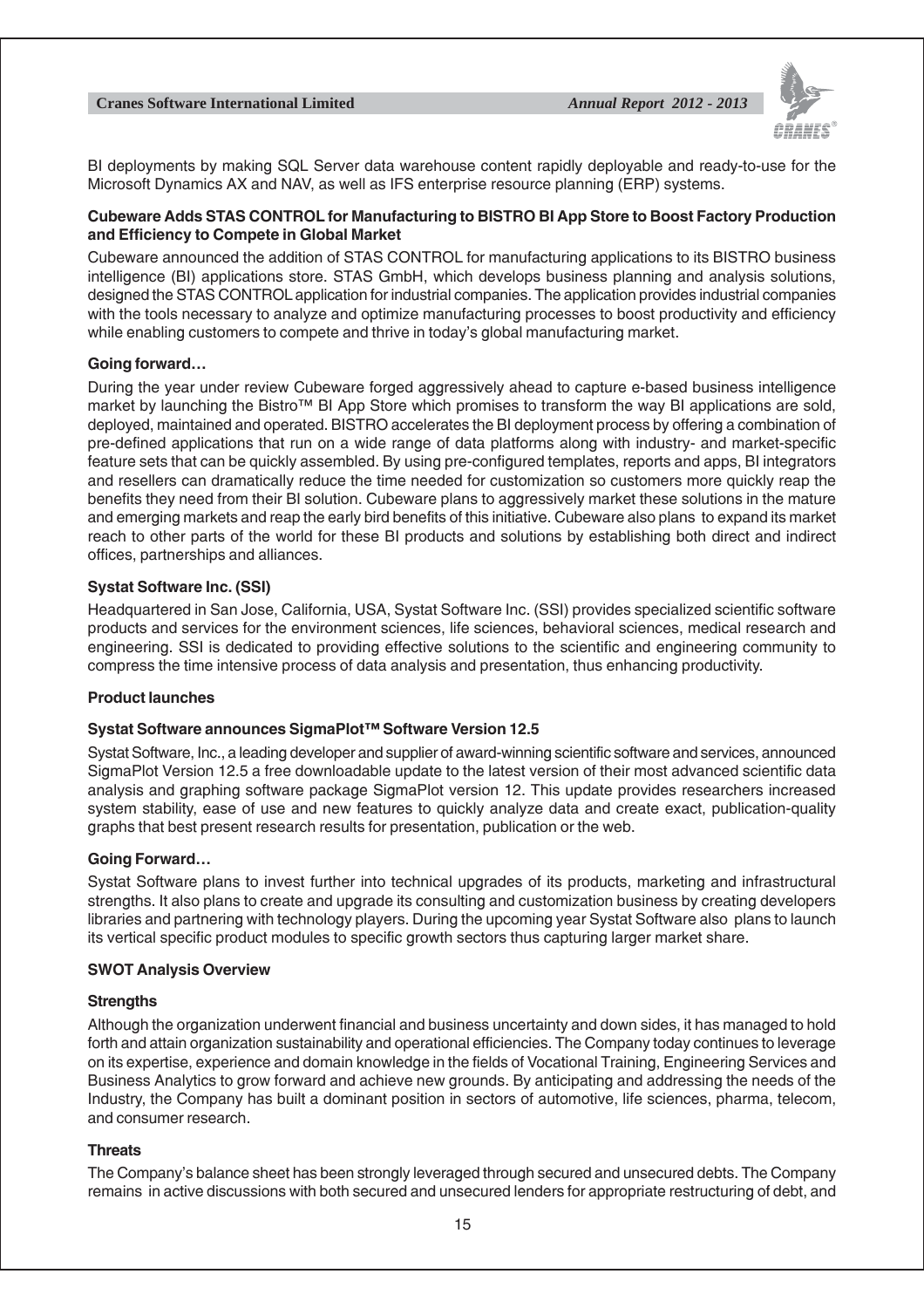

has already secured certain favorable settlements in the year under review. The Company is confident that a significant part of these loans will be settled/ restructured by the end of the current financial year.

#### **Opportunities**

Opportunities are in plenty in an aggressively growing and high-demand environment. The industry today is experiencing a definite shift from fundamental IT enabled business automation to flexible, sustainable real-time solutions in heterogeneous IT environments such as Cloud, tablets, mobile phones etc. The Company has identified and is working on higher-end easy-to-operate but yet powerful and flexible business applications for the BI environment. During the year under review the Company has launch its powerful BI application for using the SAAS model and has made its BI solutions available on the Cloud.

In the India centric prospective, India Inc. has seen dramatic change in this sector especially in the vocational training and K12 market. Recognizing a large opportunity in the vocational education market, the Company plans to leverage its experience and expertise of over fifteen years to gain higher ground. During the year under review, the Company expanded its operations in this business by establishing a new state-of-the-art Embedded and DSP training and knowledge center with advanced capabilities and newly defined courses for Engineering students.

#### **The Road Ahead**

Going forward, the Company plans to establish itself in the educational sector. To achieve this, the Company has made substantial changes to its India centric operation by means of upgrading its facility, improving faculty exposure, incorporating specialized training programs to address the dynamics need of the software sector. To take this one step further the Company plans to venture into online education which would include online training, university programs, sale of proprietary products for the educational market, and corporate training.

The Company, in the mean while, will continue taking necessary steps to improve the operational efficiencies and effectiveness of the organization and to grow the business across the world. Technologically, the Company plans to continuously upgrade its technical capabilities by actively including new developments such as Mobile, Social-BI, Collaboration, SaaS, Cloud, Analytical Databases, Column based and In-Memory technology into the corporate product strategy at the right times. This will be apart from continuously upgrading and updating its existing scientific, engineering and business intelligence products to serve existing customers and establishing new markets.

#### **FINANCIAL PERSPECTIVE**

#### **Analysis of movements in significant heads are given below :**

#### **EQUITY AND LIABILITIES**

#### **Source of Funds:**

#### **Share Capital**

The Company's authorized share capital is Rs. 330 million constituting of 165 million equity shares of Rs. 2/ each and 200,000 preference shares of Rs. 100/- each. There were no capital structure changes during the period under review.

#### **Reserves and Surplus**

The Company's total reserves and surplus for fiscal 2012-13 stood at Rs. 510 million, decreasing by Rs. 2,721 million from Rs. 3,231 million in the previous fiscal year. The net decrease is mainly attributable to the losses reported in the year.

#### **Non Current Liabilities:**

#### **Long Term Borrowings**

The net total borrowing position (Long Term + Short Term + Current Maturities of Borrowings + Loans repayable on Demand ) moved from Rs 8,420 million to Rs 9,055 million. This increase is largely on account of restatement of Euro liability on account of the FCCBs, and the INR position as at the end of the year.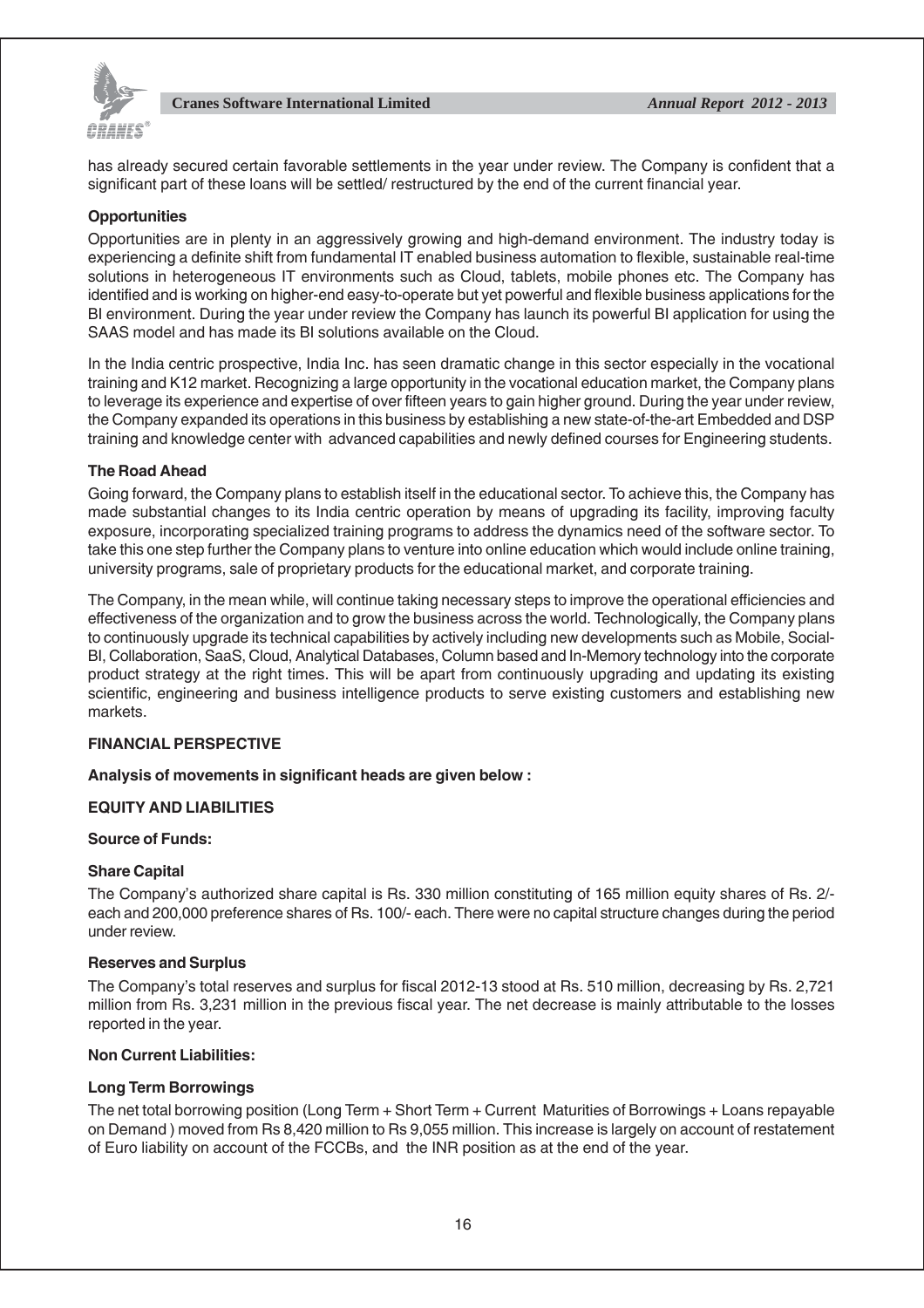

Our strategic investor, Mr. Ziaullah Sheriff continues to support us with his investments through his affiliated companies. The amounts received from the investor has been regarded under "Other Advances" under the head 'Other Current Liabilities'.

#### **Long Term Provisions**

Provisions made for Gratuity and Leave Encashment during the year served to enhance the provision.

#### **Current Liabilities :**

#### **Short Term Borrowings**

Already commented on along with Long Term Borrowings

#### **Trade Payables**

Reduced to Rs 637 million from Rs. 667 million at close of the previous year.

#### **Other Current Liabilities**

Largely and significantly commented upon under the head 'Long Term Borrowings' since the matter is interlinked

#### **Short Term Provisions**

The amount was largely due to provision Tax (Net of advance tax and TDS) for the given year.

#### **Application of Funds:**

#### **ASSETS**

#### **Non-current assets:**

#### **Fixed Assets**

There has been minimal Research and Development in view of the Bussiness conditions noted above. The noted change is only on account of depreciation charged on the higher asset base.

#### **Other Non Current Investments**

The Company's investments remained static at Rs 1.7 million

#### **Current assets:**

#### **Inventories**

The Company's inventory position representing stock of traded goods decreased from Rs 48 million to Rs 19 million, reflective of the improved prospects of sale in the forthcoming fiscal year. With economic prospects improving globally, conscious effort was made to build stocks so that the environment could be taken advantage of immediately, despite the heavy liquidity crunch.

#### **Trade Receivables**

After providing for Rs 1,480 million of potential Doubtful Debts, Sundry debtors at the close of FY 2013 were at Rs.1,708 million compared to Rs 2,918 million a year ago.

#### **Cash and Bank Balances**

Cash and Bank balances have reduced to Rs. 104 million compared to Rs. 167 million last year.

#### **Short Term Loans and Advances**

Decreased marginally from Rs 314 million to Rs 300 million.

#### **Operating Results**

#### **Revenue**

The Company on a consolidated basis reported total revenue of Rs. 3,099 million. Sale of Hardware Products and Software Product Licenses contributed substantially to the bulk of this; Services revenue being only Rs. 80 million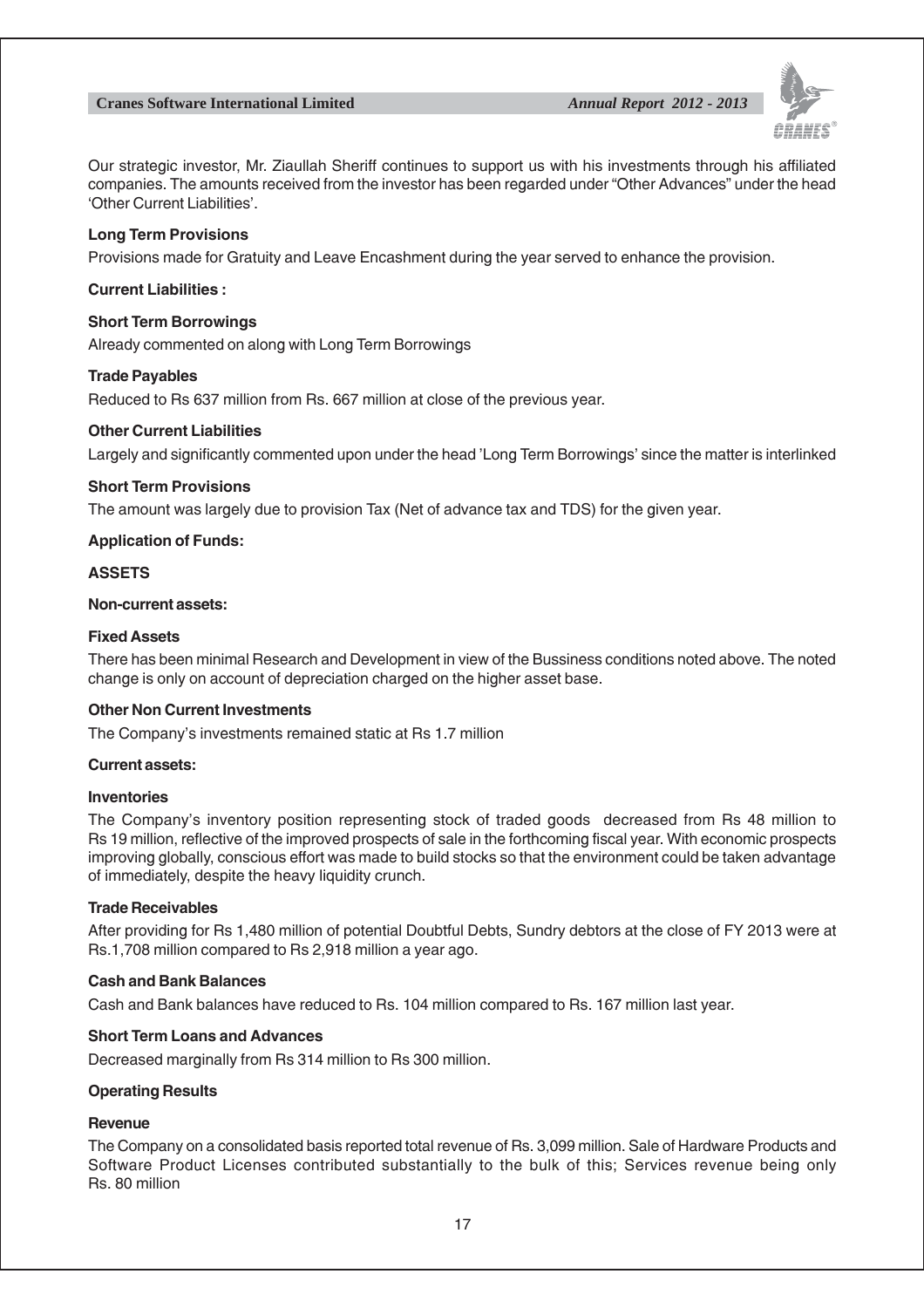

In addition, Other Income of Rs 208 million, which includes Exchange fluctuation (Rs 163 million) and Liabilities no longer required written back (Rs 9 million) served to depict a Total Income of Rs 3,308 million.

#### **Expenditure:**

#### **Cost of Goods**

Cost of goods stood at Rs 1,495 million largely represents the cost of shrink-wrapped software products sold in India for third parties through the Company's multiple distribution alliances together with direct costs involved in the manufacture and logistics of distribution of proprietary products.

#### **Personnel Costs**

Personnel costs increased from Rs 920million to Rs. 986 million and represented 31% of total revenues. This is primarily due to increase in contractual business in the international operations.

#### **Other Expenses**

Other expenses increased substantially to Rs 2111million from Rs 1,754million, including on account of extraordinary and one-time effect of Bad Debts Provisions (Rs 1480 million).

#### **Depreciation**

Depreciation charged during FY2013 decreased to Rs. 542 million, from Rs 857million.

#### **Financing Costs**

Financing cost is at high levels and continues to be of concern to the management. As noted above, the Company expects to keep this situation under control with active discussions and ongoing progress on restructuring debt and related one-time settlements with secured and unsecured lenders.

#### **Extraordinary Items**

Largely on account of Prior period tax adjustments

#### **Profit Analysis**

The total loss for the year under review stood at Rs 2,794 million compared to Rs 1,249 million the previous year. This has largely been analyzed on individual accounts above.

#### **Internal Control Systems**

Having grown to a sizeable operation, the management has focused on augmenting its internal control systems and processes to support further growth opportunities. To this effect, the Company is certified under ISO 9001 standards in FY2002 and later the company was assessed at SEICMM Level 5 during FY 2005. The Company has also obtained certification under ISO 27001 Information Security Management System in FY 2006 and was also awarded SEI-CMMi Level 5 assessment for its processes.

#### **Safe Harbor**

Certain statements in this release concerning our growth prospects are forward-looking statements. These forwardlooking statements are subject to certain risks and uncertainties, including government actions; local political or economic developments; technological risks; risks inherent in the Company's growth strategy; dependence on certain customers and business partners; dependence on availability of technical consultants and other factors that could cause our actual results to differ materially from those contemplated by the relevant forward-looking statements. The Company undertakes no obligation to publicly update these forward-looking statements to reflect subsequent events or circumstances.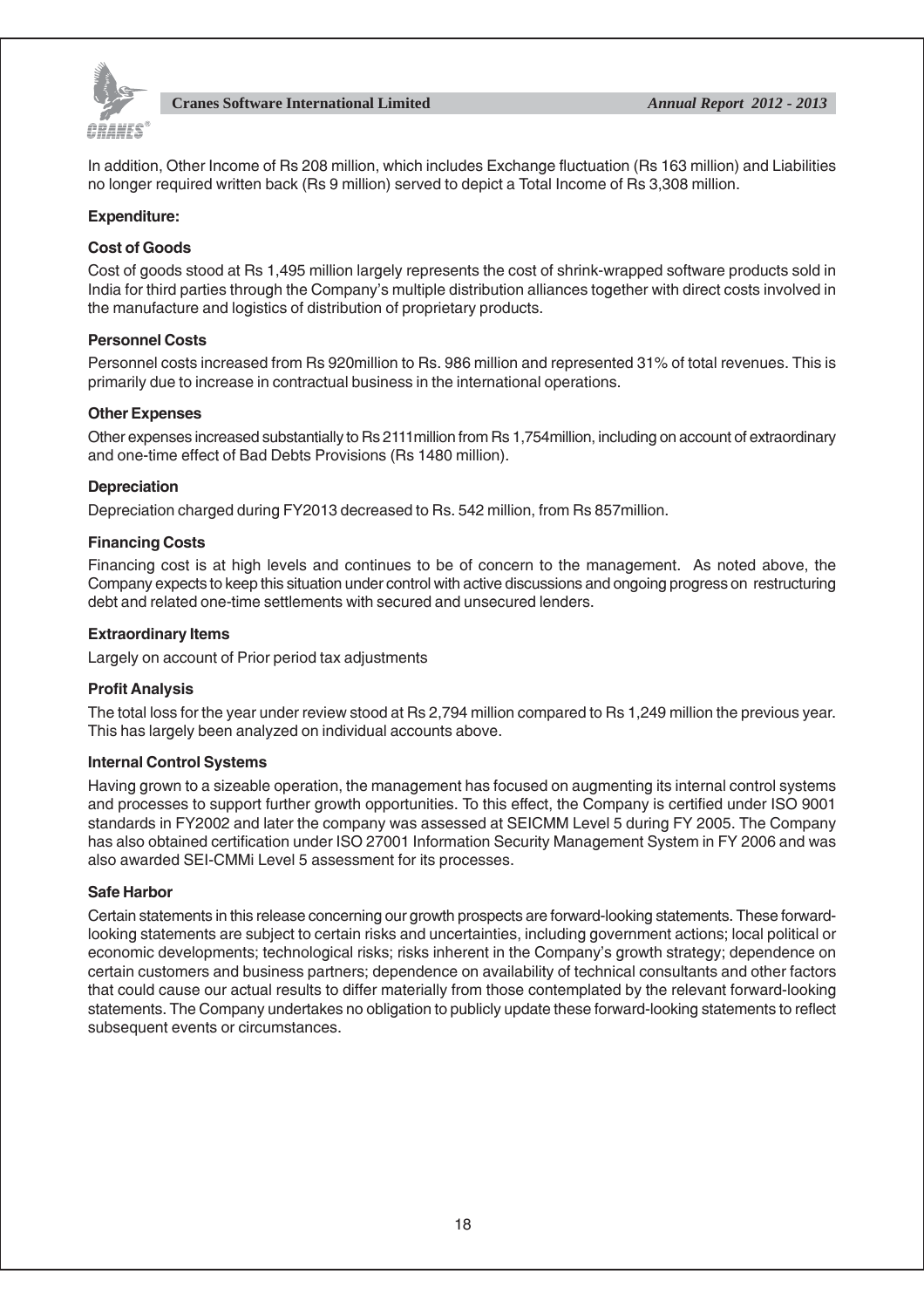

## **CORPORATE GOVERNANCE REPORT**

#### **Annexure to Directors' Report**

The Corporate Philosophy, as enshrined in its mission statement of "Exploring for a Better Tomorrow" is to optimize and increase the value to all stakeholders, creditors, employees and the society at large through adherence to corporate values, codes of conduct and other standards of behaviour. The Company seeks to ensure professionalism and proper transparency and disclosures in all its dealings. The Board believes in conforming to, and exceeding wherever possible, the prevalent mandatory guidelines on Corporate Governance.

#### **Board of Directors:**

The composition of the Board is as follows:

| <b>Promoter Group:</b> | <b>Non-Executive Directors:</b> |
|------------------------|---------------------------------|
| Asif Khader            | <b>Richard Gall</b>             |
| Mukkaram Jan           | Dr. Peter Ryser                 |
| Mueed Khader           |                                 |

#### **Details of Board Meetings held during the year:**

| The Board met 5 times during the year, as follows : |                                   |
|-----------------------------------------------------|-----------------------------------|
| During the quarter ended June 30, 2012              | 15th May, 2012<br>13th June, 2012 |
| During the quarter ended September 30, 2012         | 14th August, 2012                 |
| During the quarter ended December 31, 2012          | 14th November, 2012               |
| During the quarter ended March 31, 2013             | 14th February, 2013               |

#### **Details of attendance at Board Meetings, last AGM and details of memberships in other Boards and Board Committees:**

The Board being represented by members from various parts of the world, it may not be possible for all to be physically present at all Board Meetings; such Directors who are unable to be present invariably participate in the proceedings through telephonic and vide conference calls.

| Name of the                                                                                        | Date of          | No. of Board                   | <b>Whether</b>    | <b>Membership</b>        | Committees <sup>3</sup> |  |
|----------------------------------------------------------------------------------------------------|------------------|--------------------------------|-------------------|--------------------------|-------------------------|--|
| attended<br><b>Meetings</b><br>Appointment<br><b>Director</b><br>attended <sup>1</sup><br>last AGM |                  | in other<br>Board <sup>2</sup> | <b>Membership</b> | <b>Chairmanship</b>      |                         |  |
| Asif Khader                                                                                        | 30th April, 2002 | 5                              | v                 | 6                        | 3                       |  |
| Mukkaram Jan                                                                                       | 30th April, 2002 | 3                              | N                 |                          |                         |  |
| Mueed Khader                                                                                       | 30th April, 2002 | 5                              | Y                 | 6                        |                         |  |
| <b>Richard Gall</b>                                                                                | 16th May, 2002   | 5                              | v                 | $\overline{\phantom{a}}$ | 2                       |  |
| Dr. Peter Ryser                                                                                    | 29th March, 2005 | 4                              | N                 | $\overline{\phantom{a}}$ |                         |  |

#### **Audit Committee :**

The scope of reference of the committee, inter alia, includes:

- $\geq$  Review of audit with Statutory Auditors & Internal Auditors.<br> $\geq$  Limited Review of quarterly accounts with Statutory Auditor
- 
- $\triangleright$  Limited Review of quarterly accounts with Statutory Auditors.<br>  $\triangleright$  Review of annual financial statements with auditors and mana  $\triangleright$  Review of annual financial statements with auditors and management before submission to the Board.<br>  $\triangleright$  Review of adequacy of internal control systems and internal audit function.
- Review of adequacy of internal control systems and internal audit function.
- ¾ Other matters as set out in the Listing Agreement and Section 292A of the Companies Act, 1956.

<sup>1</sup> Attendance via web presentation and Telephone call has been considered as having attended the Board Meeting. 2 Excludes companies exempted under Sec 278 of the Companies Act, 1956 and Foreign Companies.

<sup>3</sup> Membership in Audit Committee, Remuneration Committee and Investor Grievance Committee only considered.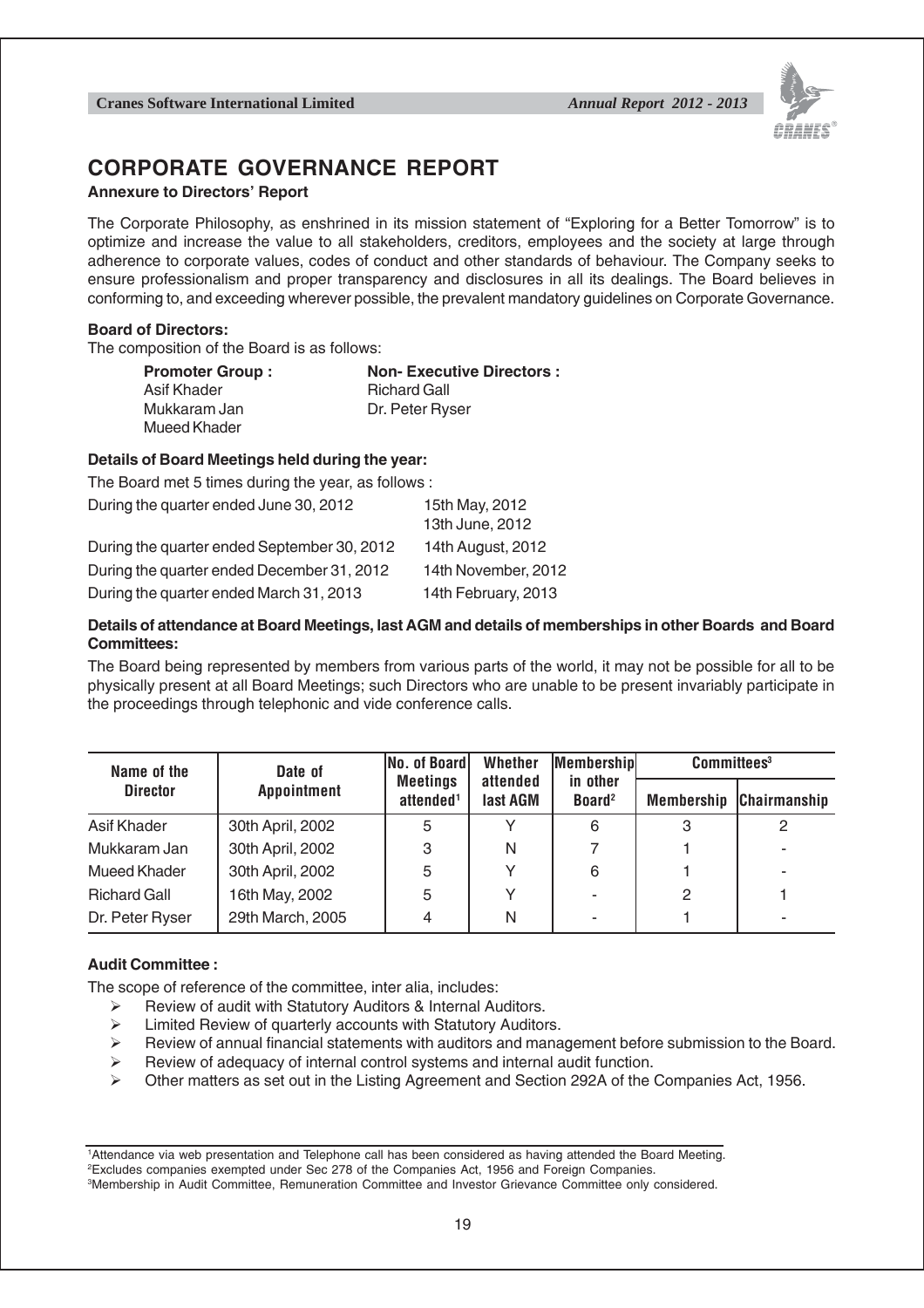

The Committee consists of the following Directors :

| <b>Richard Gall</b> | ۰ | Chairman |
|---------------------|---|----------|
| Asif Khader         |   | Member   |
| Dr. Peter Ryser     | - | Member   |

The Committee met five times during the year. The dates of the meetings with details of attendance of the directors there at is given below:

| Name of the Director | 15-05-2012 | 14-08-2012 | 14-11-2012 | 14-02-2013 |
|----------------------|------------|------------|------------|------------|
| <b>Richard Gall</b>  | Yes        | Yes        | Yes        | Yes        |
| Asif Khader          | Yes        | Yes        | Yes        | Yes        |
| Dr. Peter Ryser      | Yes        | Yes        | No         | Yes        |

The Statutory Auditors attended all the meetings.

#### **Share Holder Grievance Committee:**

The Company has a Shareholder Grievance Committee consisting of Mukkaram Jan and Asif Khader to look into the grievances of investors. There were no unresolved grievances from the investors / shareholders as on March 31, 2013.

The Company has designated an email id exclusively for redressal of Investor Grievances, viz., investor.grievances@cranessoftware.com in compliance with clause 47(f) of the listing agreement for speedy redressal of investor grievances.

#### **Remuneration Committee:**

The Board has constituted a 'Remuneration Committee' under the provisions of Schedule XIII of the Companies Act, 1956 to finalize and propose the remuneration for Whole time Directors and Managing Director. The committee consists of Mr. Asif Khader, Mr. Richard Gall and Mr. Mueed Khader. The committee met on 14th August, 2012 to consider terms to the Whole-time Directors and Managing Director. All the committee members were present for the meeting and no changes were proposed to the terms of remuneration. It was proposed that the Managing Director be re-appointed on the same terms for a period of 3 years at the AGM of 2012. The Company pays remuneration by way of salary, perquisites and allowances and a commission to the Whole-time Directors and Managing Director.

#### **For Non-Executive Directors:**

No fixed remuneration is paid to the Non-executive Directors, they are paid commission as a percentage of the net profits, as decided by the Board but within the limits set under the provisions of the Sec 309 of the Companies Act, 1956. The payment of commission was approved by the shareholders at the AGM held on September 11, 2006. The basis of determining the specific amount of commission payable to these directors is related to their attendance at meetings, contribution at meetings as perceived by the Board and the extent of consultations with them outside the meetings. No commission was paid out to the Non-executive Directors for the year under review.

The Non Executive Directors do not hold any shares of the company in their names.

#### **Annual General Meetings:**

Details of last three Annual General Meetings and the Special Resolutions passed there at are as under:

| Date of AGM          | Time          | <b>Venue</b>                                                                                        | <b>Special Resolutions passed</b>                                                                    |
|----------------------|---------------|-----------------------------------------------------------------------------------------------------|------------------------------------------------------------------------------------------------------|
| 30th December, 2010  | 9.30<br>a.m.  | Dr. B.R. Ambedkar Bhavana,<br>Millers Road, Vasanthanagar,<br>Bangalore - 560 052                   | Raising of additional long-term funds<br>through further issuance of<br>securities in the Company.   |
| 14th November, 2011  | 10.00<br>a.m. | Shri Devaraj Urs Bhavan,<br>No. 16-D, Millers Tank Bund Area,<br>Vasanthanagar, Bangalore - 560 052 | Raising of additional long-term funds<br>through further issuance of securi-<br>ties in the Company. |
| 28th September, 2012 | 10.00<br>a.m. | Shri Devaraj Urs Bhavan,<br>No. 16-D, Millers Tank Bund Area,<br>Vasanthanagar, Bangalore - 560 052 | <b>NIL</b>                                                                                           |

For AGM 2013, the Company does not have any proposal for postal ballot.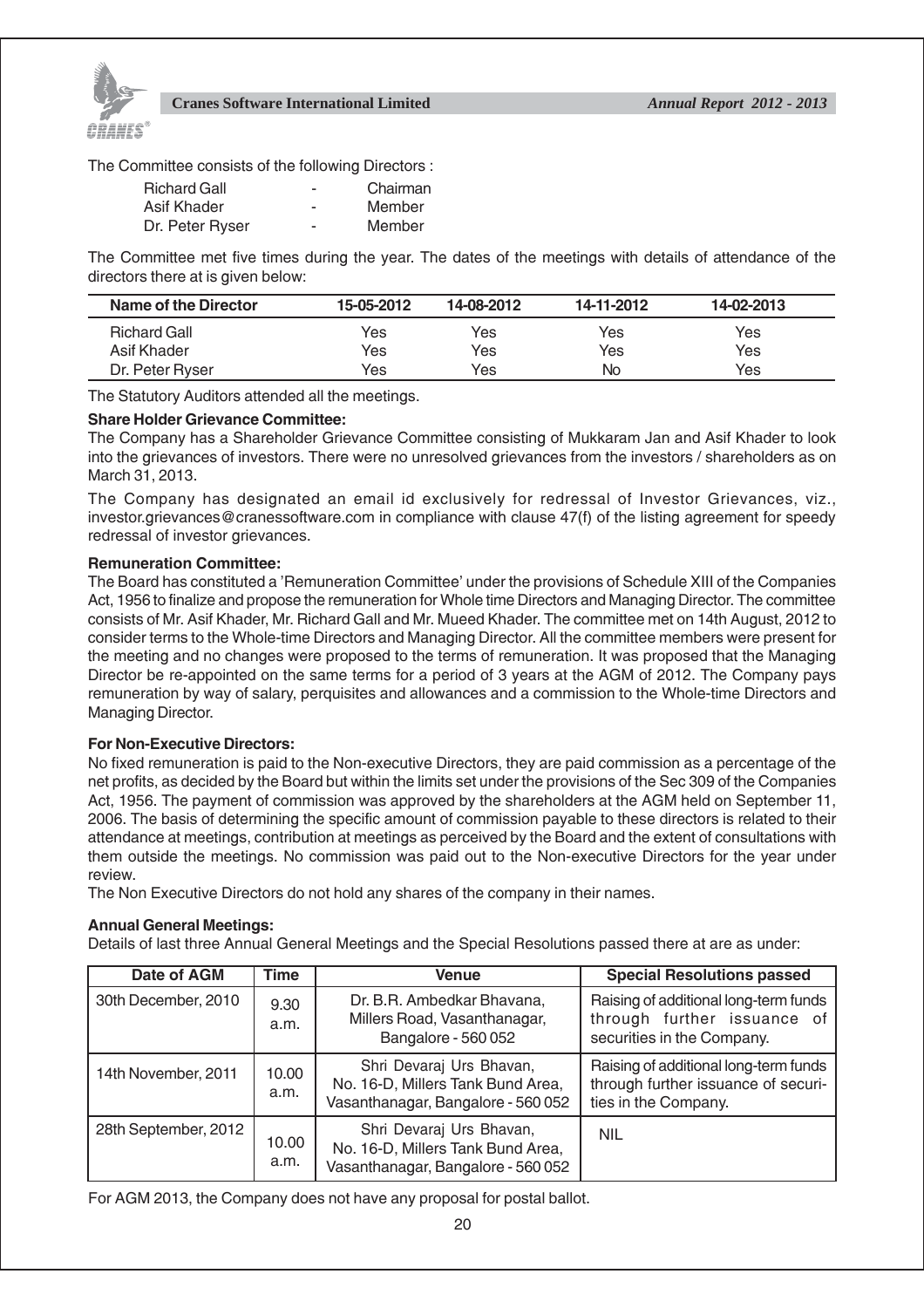

#### **Disclosures :**

During the year the Company did not enter into any transactions of material nature with any of the Promoters, Directors, Management or relative etc., which may have potential conflict with the interest of the Company.

#### **Insider Trading :**

Pursuant to the Securities and Exchange Board of India (Prohibition of Insider Trading) Regulations, 1992, the Company has adopted a code of conduct for prevention of insider trading and the required disclosure practices.

#### **Means of Communication:**

The quarterly results are published generally in "The Hindu - Business Line" & "Sanjevani" (Kannada). The results are also updated on the corporate website (www.cranessoftware.com). The quarterly results and the shareholding pattern are uploaded in the website of the Stock Exchanges.

#### **GENERAL SHAREHOLDER INFORMATION**

| A           | 28 <sup>th</sup> Annual General Meeting                              |                                                                                                                                                                                                   |
|-------------|----------------------------------------------------------------------|---------------------------------------------------------------------------------------------------------------------------------------------------------------------------------------------------|
|             | Date and Time                                                        | 30th September, 2013 at 10-30 am                                                                                                                                                                  |
|             | Venue                                                                | Shri Devaraj Urs Bhavan,<br>No. 16-D, Miller Tank Bund Area,<br>Vasanthnagar, Bangalore - 560 052                                                                                                 |
| B           | <b>Financial Calendar</b>                                            |                                                                                                                                                                                                   |
|             | Audited Annual Results - 2012-13                                     | 30th May, 2013                                                                                                                                                                                    |
|             | Unaudited results for the quarter ending June 30, 2013               | 14th August, 2013                                                                                                                                                                                 |
|             | Unaudited results for the quarter ending September 30, 2013          | Second week of November, 2013                                                                                                                                                                     |
|             | Unaudited results for the quarter ending December 31, 2013           | Second week of February, 2014                                                                                                                                                                     |
|             | Audited Annual Results - 2013-14                                     | Last week of May, 2014                                                                                                                                                                            |
| $\mathbf C$ | <b>Book closure date</b>                                             | 25th September 2013 to<br>30th September 2013                                                                                                                                                     |
| D           | <b>Dividend payment date</b>                                         | No Dividend declared                                                                                                                                                                              |
| E           | <b>Listing of Equity shares</b>                                      |                                                                                                                                                                                                   |
|             | <b>Name and Address of Stock Exchange</b>                            | <b>Stock Code</b>                                                                                                                                                                                 |
|             | <b>Bombay Stock Exchange Ltd. (BSE)</b>                              | 512093                                                                                                                                                                                            |
|             | P J Towers, Dalal Street, Mumbai - 400001                            |                                                                                                                                                                                                   |
|             | <b>National Stock Exchange Ltd. (NSE)</b>                            | <b>CRANESSOFT - EQ</b>                                                                                                                                                                            |
|             | Exchange Plaza, Bandra Kurla Complex, Bandra (E),<br>Mumbai - 400051 | Trading of shares currently<br>suspended                                                                                                                                                          |
|             | The Listing Fee has been paid to all the Stock Exchanges             |                                                                                                                                                                                                   |
| F.          | <b>Website of the Company</b>                                        | www.cranessoftware.com                                                                                                                                                                            |
| G           | <b>Registrar and Transfer Agents</b>                                 | M/s Integrated Enterprises (India) Ltd<br>(formerly known as Alpha Systems<br>Pvt Ltd - since merged),<br>No.30 Ramana Residency,<br>4th Cross, Sampige Road,<br>Malleswaram, Bangalore - 560 003 |
| н           | Demat ISIN Number allotted to the Company                            | INE234B01023                                                                                                                                                                                      |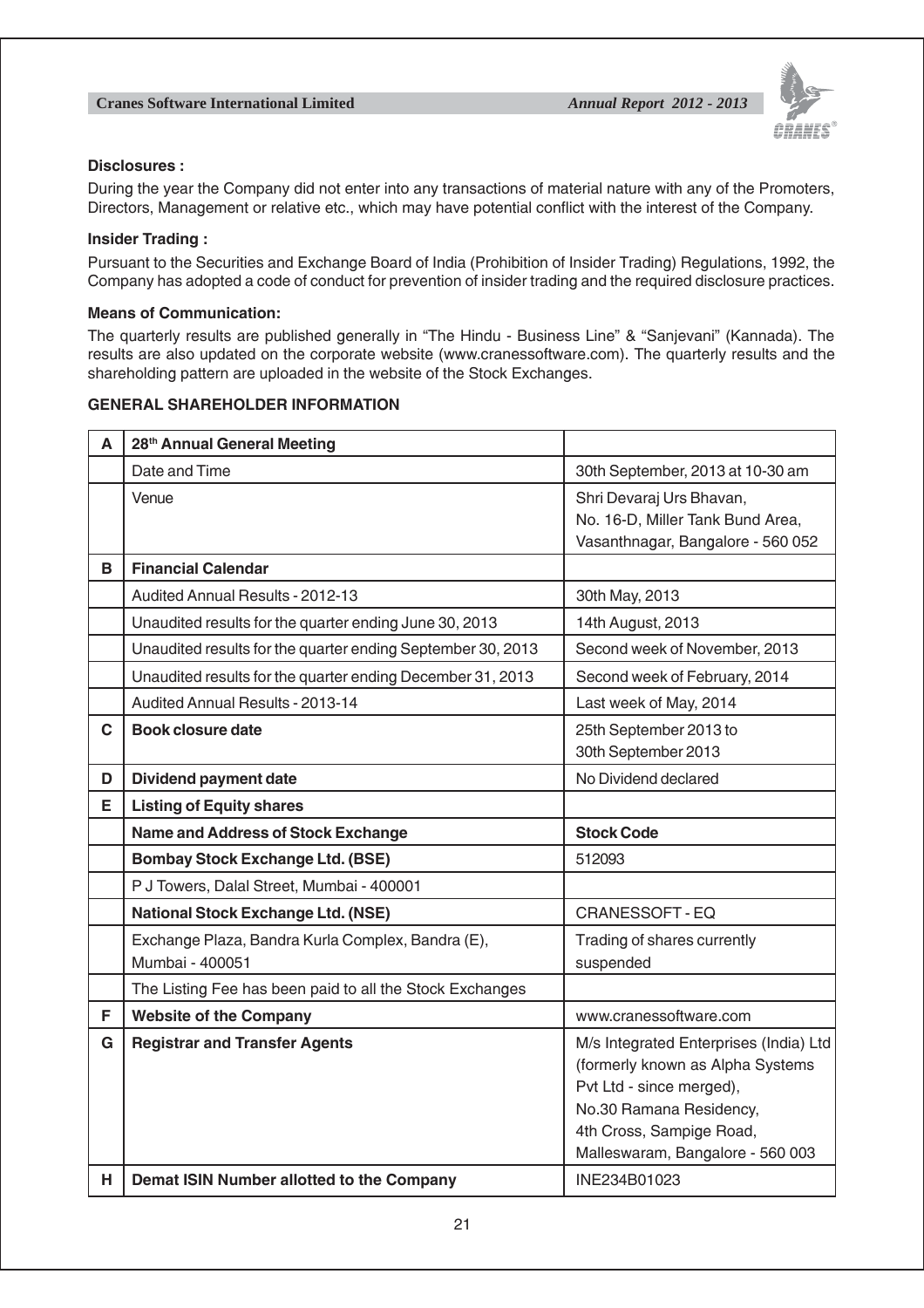

The Company came out with a Euro 42 million, 2.50 Foreign Currency Convertible Bond (FCCBs) issue during 2005-06, the FCCBs are listed at the Singapore Stock Exchange. The FCCBs are convertible into shares or GDRs and the GDRs would be listed at the Luxembourg Stock Exchange and the shares with BSE & NSE in India. As of date no FCCB conversions have taken place.

#### **Share Price Data:**

The Share price data on the Bombay Stock Exchange Limited (BSE) and the National Stock Exchange of India Limited (NSE) during the year 2012-13 is given below :

|              | <b>BSE</b>           |              |  |
|--------------|----------------------|--------------|--|
| <b>Month</b> | <b>High</b><br>(Rs.) | Low<br>(Rs.) |  |
| Apr - 2012   | 3.10                 | 2.40         |  |
| May - 2012   | 2.83                 | 2.07         |  |
| Jun - 2012   | 2.65                 | 2.29         |  |
| Jul - 2012   | 4.15                 | 2.4          |  |
| Aug - 2012   | 3.51                 | 2.43         |  |
| Sep - 2012   | 2.77                 | 2.24         |  |
| Oct - 2012   | 3.25                 | 2.29         |  |
| Nov - 2012   | 3.24                 | 2.32         |  |
| Dec - 2012   | 3.68                 | 2.88         |  |
| Jan - 2013   | 3.72                 | 2.93         |  |
| Feb - 2013   | 3.30                 | 2.63         |  |
| Mar - 2013   | 3.15                 | 2.17         |  |

Trading of shares was suspended on the NSE effective September 2, 2010, due to non-compliances by the Company during the year, which have largely been addressed by the Company

#### **Registrar & Transfer Agents :**

Share Transfer work is being done by M/s Integrated Enterprises (India) Ltd. (formerly known as Alpha Systems Pvt Ltd - since merged), No.30 Ramana Residency, 4th Cross, Sampige Road, Malleswaram, Bangalore - 560 003 who are SEBI registered Registrars & Transfer Agents for both physical and demat shares.

#### **Share Transfer System :**

The power to approve transfer of shares has been delegated by the Board to the Share Transfer Committee. Share transfers are processed within 15 days from their receipt.

#### **Secretarial Audit :**

As required by SEBI Circular No. D&CC/FITTC/CIR-16/2002 dt. 31.12.2002, Secretarial Audit was carried out by a Practicing Company Secretary on quarterly basis to reconcile the total admitted capital with both the depositories and the total issued and listed capital. The total number of shares in physical form and the total number of dematerialized shares held with the depositories were in agreement with the total issued / paid-up capital.

#### **Compliance with Corporate Governance Norms :**

The Board periodically reviews the compliance of all applicable laws and gives appropriate directions wherever necessary.

A Certificate from the Managing Director on the Financial Statements was placed before the Board.

The Company has complied with all mandatory requirements of Corporate Governance norms as enumerated in Clause 49 of the listing agreements with stock exchanges. The Company has obtained a certificate from the statutory auditors of the Company regarding compliance with the provisions of the above clause and the same is attached hereto.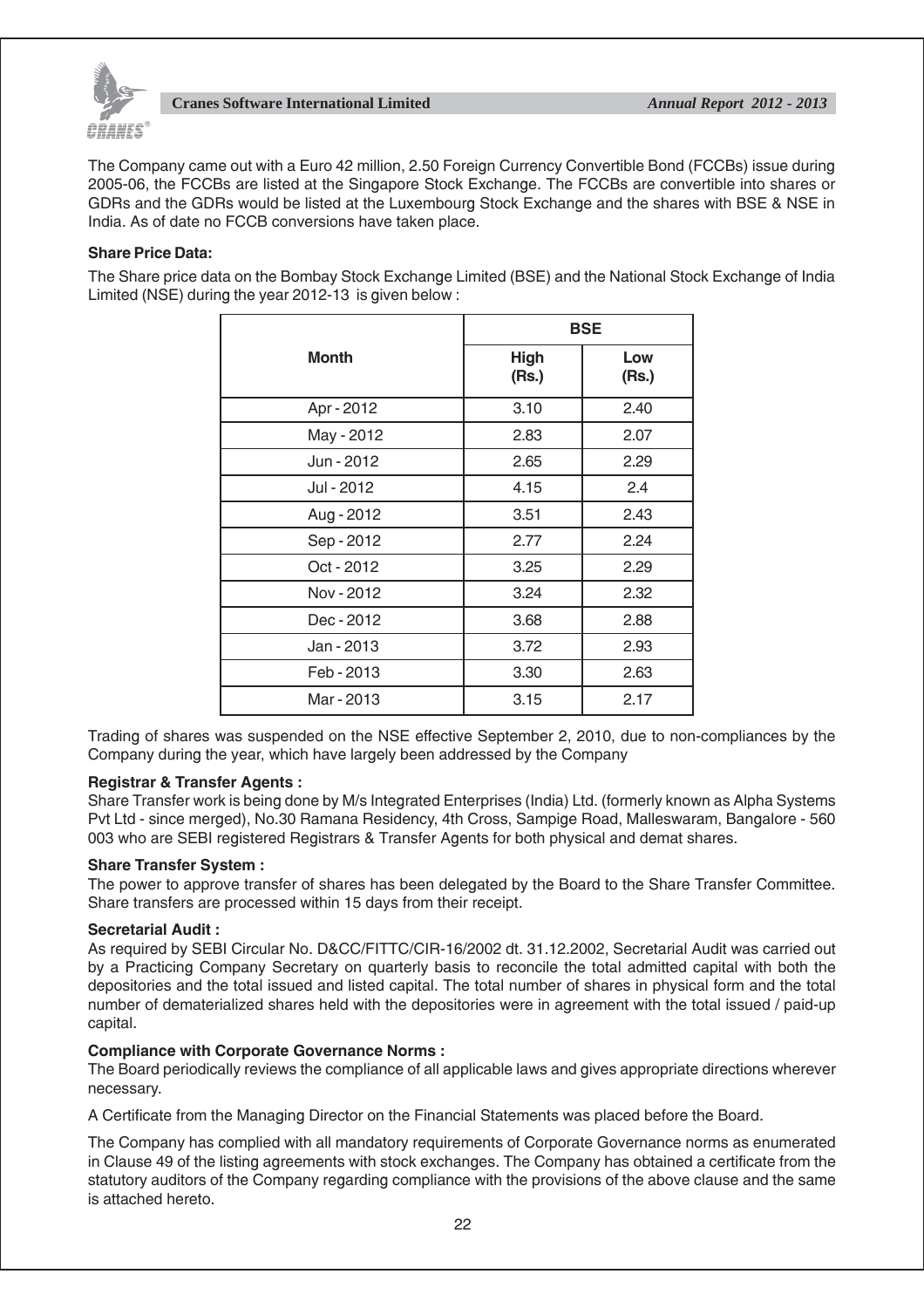

#### **Distribution of Shareholdings as on March 31, 2013:**

| No. of Shares Held | <b>Share Holders</b> |            | <b>Shares</b> |            |  |
|--------------------|----------------------|------------|---------------|------------|--|
|                    | <b>Number</b>        | % to Total | <b>Number</b> | % to Total |  |
| (1)                | (2)                  | (3)        | (4)           | (5)        |  |
| up to 500          | 26,993               | 62.28      | 59,36,637     | 5.04       |  |
| 501 to 1,000       | 6,924                | 15.98      | 59,64,737     | 5.06       |  |
| 1,001 to 2,000     | 4,284                | 9.88       | 68,79,429     | 5.84       |  |
| 2,001 to 3,000     | 1,649                | 3.80       | 43,49,624     | 3.69       |  |
| 3,001 to 4,000     | 800                  | 1.85       | 29,28,295     | 2.49       |  |
| 4,001 to 5,000     | 712                  | 1.64       | 34, 16, 201   | 2.90       |  |
| 5,001 to 10,000    | 1,081                | 2.49       | 81,06,568     | 6.88       |  |
| 10,001 & above     | 897                  | 2.07       | 8,01,85,359   | 68.09      |  |
|                    | 43,340               | 100.00     | 11,77,66,850  | 100.00     |  |

#### **Pattern of Share Holding as on March 31, 2013**

| <b>Holders</b>           | % of Holding |
|--------------------------|--------------|
| Promoters                | 6.38%        |
| <b>Banks</b>             | 15.73%       |
| Insurance Companies      | 0.76%        |
| FII                      | 0.10%        |
| Foreign corporate Bodies | 0.07%        |
| <b>Bodies Corporate</b>  | 19.50%       |
| Resident                 | 52.77%       |
| Trust                    | $0.00\%$     |
| <b>Clearing Members</b>  | 1.26%        |
| <b>NRI</b>               | 3.43%        |
| Total                    | 100.00%      |

#### **Dematerialisation of Shares :**

The Company has entered into necessary agreements with NSDL & CDSL for dematerialization of shares held by investors. As of March 31, 2013 about 97% of the Company's shares are held in dematerialised form.

#### **Office Locations :**

The Company has its product development center, corporate office and various branches at Bangalore.

#### **Address for Communication :**

- **1. To the Company:**
	- Mr. P. Phaneendra Compliance Officer, Cranes Software International Ltd. # 2, Tavarekere, Bannerghatta Road, BTM Layout, 1st Stage, 1st Phase, Bangalore - 560 029.
- 2. **To the Registrar & Transfer Agent for Share Transfers / Transmissions etc.** Mr. Vijay Gopal Vice President Integrated Enterprises (India) Ltd (formerly known as Alpha Systems Pvt Ltd - since merged) No. 30, Ramana Residency 4th Cross, Sampige Road Malleswaram, Bangalore – 560 003.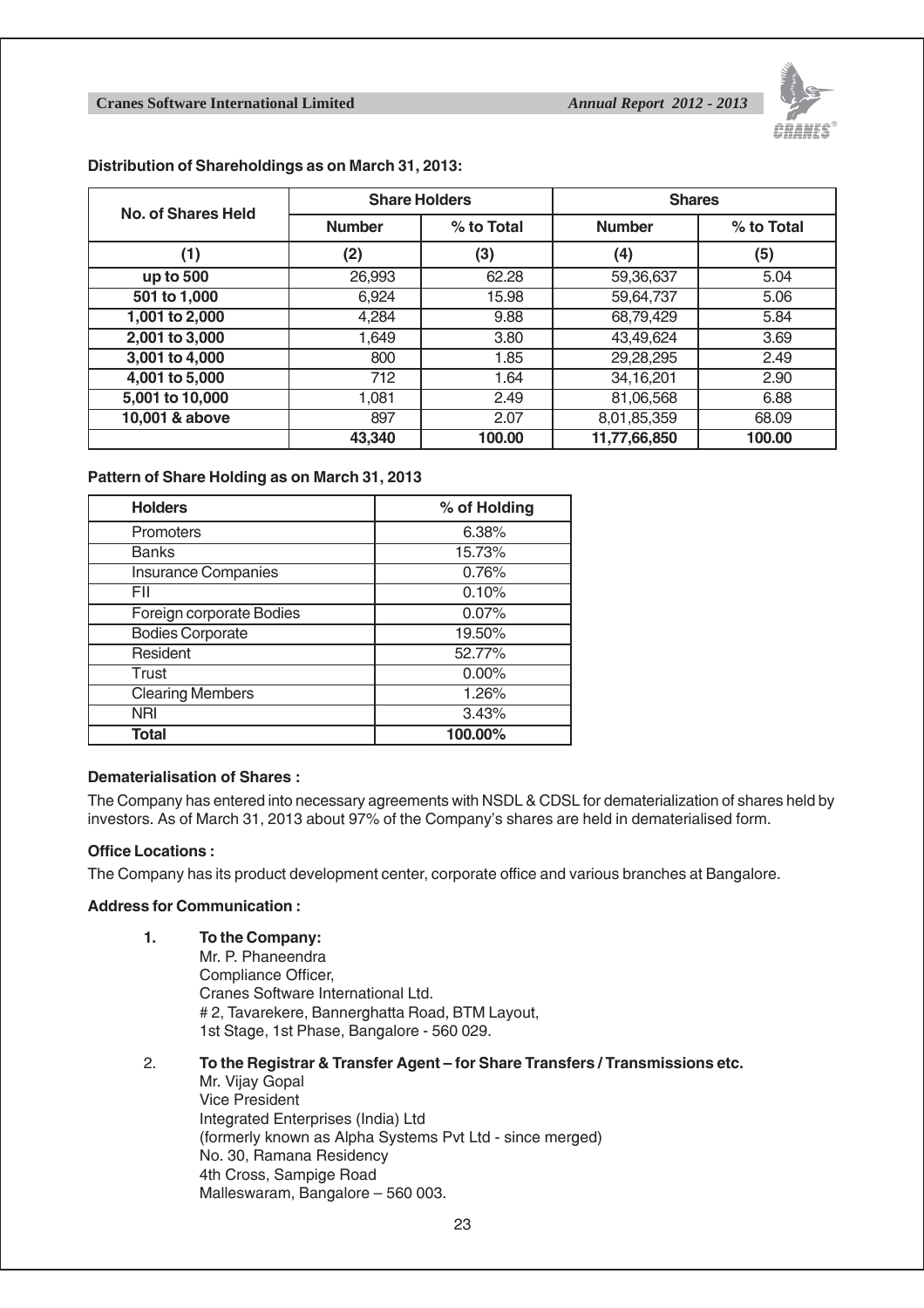

## **AUDITOR'S CERTIFICATE ON COMPLIANCE WITH THE CONDITIONS OF CORPORATE GOVERNANCE UNDER CLAUSE 49 OF THE LISTING AGREEMENT**

To,

The Members of Cranes Software International Limited,

We have read the Report of the Board of Directors on Corporate Governance and have examined the relevant records relating to compliance of conditions of corporate Governance by Cranes Software International Limited for the year ended 31st March 2013, as stipulated in clause 49 of the Listing agreement of the said company with the Stock Exchanges.

The compliance of conditions of Corporate Governance is the responsibility of the Management. Our examination, conducted in the manner described in the "Guidance Note on certification of Corporate Governance" issued by the Institute of Chartered Accountants of India, was limited to procedures and implementation thereof adopted by the Company for ensuring compliance with the conditions of Corporate Governance. Our examination was neither an audit nor was it conducted to express an opinion on the financial statements of the Company.

In our opinion and to the best of our information and according to the explanations given to us and on the basis of our examination described above, the Company has complied with the conditions of the Corporate Governance as stipulated in Clause 49 of the above mentioned Listing Agreements.

We further state that such compliance is neither an assurance as to the future viability of the company nor the efficiency of effectiveness with which the management has conducted the affairs of the Company.

> **for S.JANARDHAN & ASSOCIATES** Chartered Accountants Firm Registration No. 005310S

> > **Vijay Bhatia** Membership No. 201862

Seattle, USA<br>May 30, 2013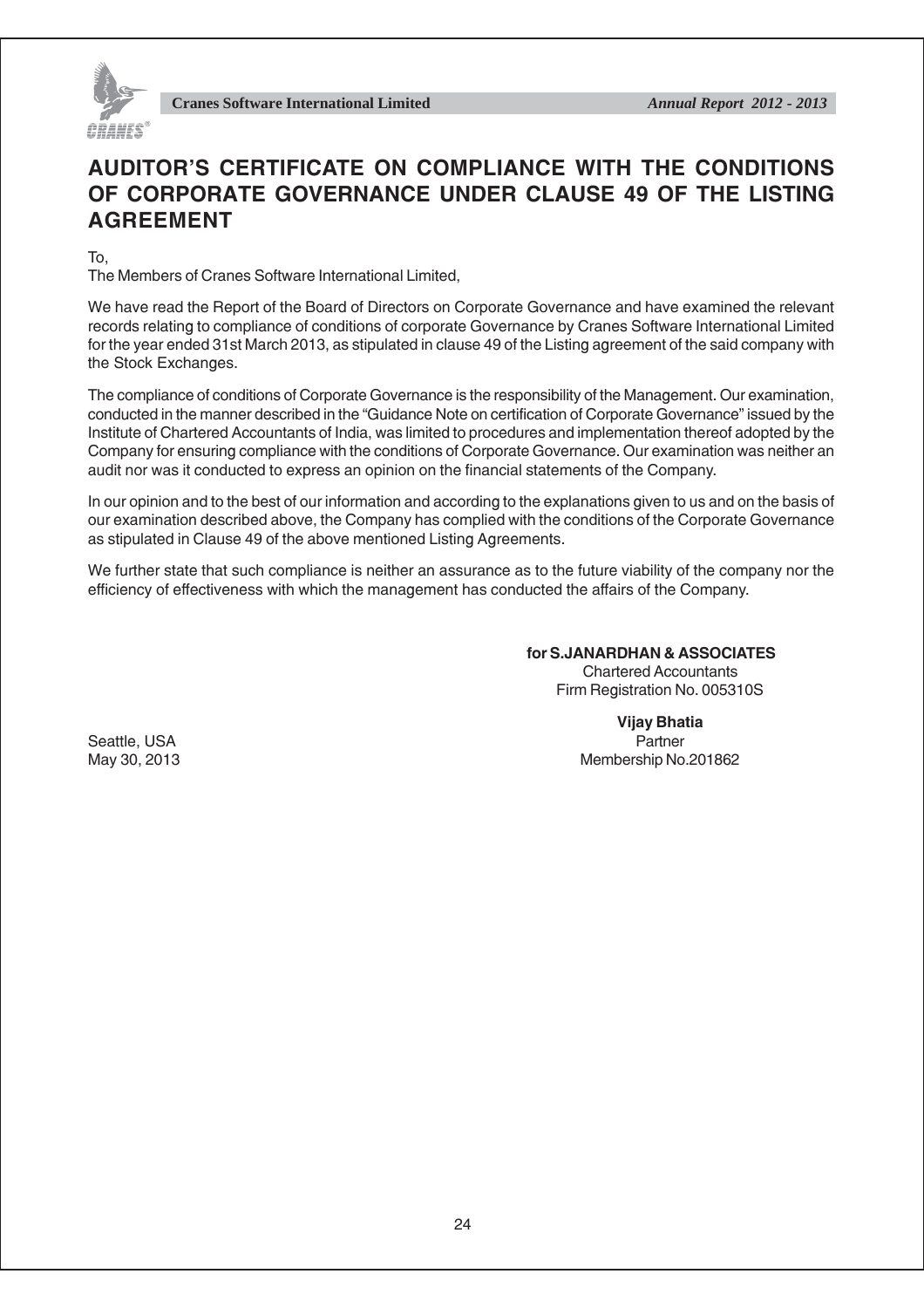

## **INDEPENDENT AUDITOR'S REPORT**

#### To,

#### The members of **Cranes Software International Limited**

- 1. We have audited the accompanying financial statements of Cranes Software International Limited, which comprise the Balance Sheet as at March 31<sup>st</sup>, 2013, and the Statement of Profit and Loss and Cash flow Statement for the year then ended, and a summary of significant accounting policies and other explanatory information.
- 2. Management is responsible for the preparation of these financial statements that give a true and fair view of the financial position, financial performance and cash flows of the Company in accordance with the Accounting Standards referred to in sub-section (3C) of section 211 of the Companies Act, 1956. This responsibility includes the design, implementation and maintenance of internal control relevant to the preparation and presentation of the financial statements that give a true and fair view and are free from material misstatement, whether due to fraud or error
- 3. Our responsibility is to express an opinion on these financial statements based on our audit. We conducted our audit in accordance with the Standards on Auditing issued by the Institute of Chartered Accountants of India. Those Standards require that we comply with ethical requirements and plan and perform the audit to obtain reasonable assurance about whether the financial statements are free from material misstatement.
- 4. An audit involves performing procedures to obtain audit evidence about the amounts and disclosures in the financial statements. The procedures selected depend on the auditor's judgment, including the assessment of the risk of material misstatement of the financial statements, whether due to fraud or error. In Making those risk assessments, the auditor considers internal control relevant to the Company's preparation and fair presentation of the financial statements in order to design audit procedures that are appropriate in the circumstances. An audit also includes evaluating the appropriateness of accounting policies used and the reasonableness of the accounting estimates made by management, as well as evaluating the overall presentation of the financial statements.
- 5. We believe that the audit evidence we have obtained is sufficient and appropriate to provide a basis for our audit opinion.
- *6. The attached Balance Sheet as at 31st March, 2013 is drawn on the basis of the Principle of "Going Concern". We opine as follows in this connection :*
	- *6.1 A winding up petition has been filed by the Trustees of Foreign Currency Covertible Bond holders against the Company u/s 434 of the Companies Act, 1956 before the Hon'ble high Court of Karnataka for non-payment of principal (due for redemption in March 2011) and the accrued interest thereon.*
	- *6.2 Cases are filed u/s 138 of the Negotiable Instruments Act by various Banks against the company. These Banks have opplied to the Debt Recovery Tribunal / Hon'ble Courts, etc for recovery of dues and provisions of SARFAESI have also been invoked against the company. These cases are in various stages of disposal before the respective Hon'ble Courts.*
	- *6.3 In our opinion the securities provided to Banks are not adequate to cover the amounts outstandaing to them as on the date of Balance Sheet.*
	- *6.4 There are several overdue Trade Receivables and Advances recoverable from parties for an inordinate period and however, the company has classified such amounts as 'Good'. However, no evidence has been given to us to consider those amounts as recoverable as on the date of Balance Sheet. In this connection, a sum of Rs. 21,300 lakhs has been provided in the books of account as provision for bad and doubtful debts against Trade Receivable, which in our opinion is inadequate and further provision to the extent of Rs. 10,974.50 lakhs on account of Trade Receivables and a sum of Rs. 23,610.83 lakhs on account of advances have not been made in the accounts.*
	- *6.5 Attention of the members is invited to note 3.11 of the Notes regarding recognition of deferred tax credit on account of unabsorbed losses and allowances aggregating to Rs. 11,802.46 lakhs (year ended March 31,2012 Rs. 11,953.94 lakhs) (Total amount utilized for the year ended March 31, 2013 amounts to Rs. 151.48 lakhs). This does not satisfy the virtual certainty test for recognition of deferred tax credit as laid down in Accounting Standard 22.*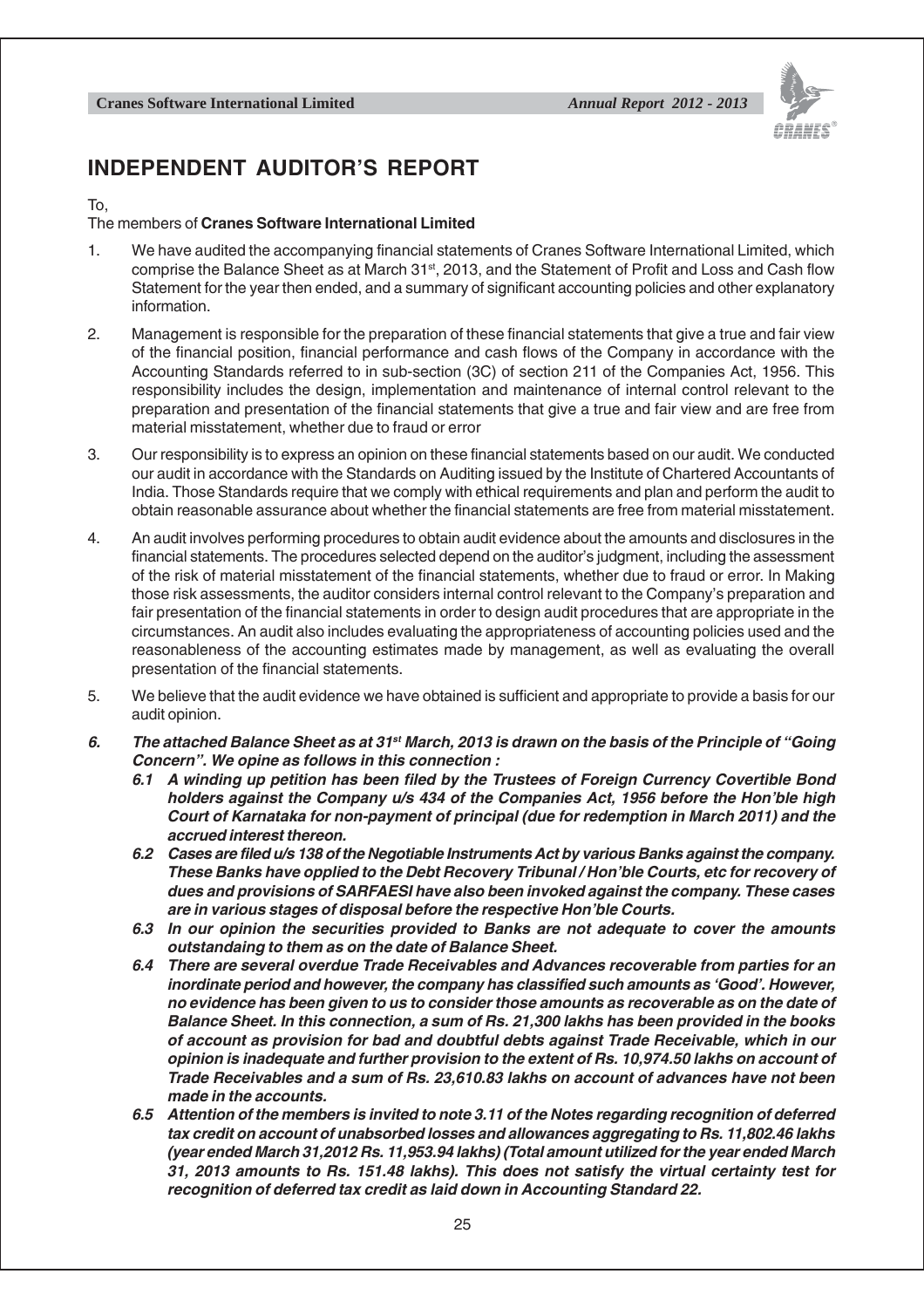

- *6.6 Reference is drawn to note no. 3.34 of the notes regarding the amounts classfied under "Fixed Assets" including "Intangible Assets Under Development" amounting to Rs. 36,914.80 lakhs. No evidence has been produced before us for testing its impairment and in the obsence of the same, we are unable to express any opinion on the impairment to such asset. In our opinion, such test of impairment as on the date of Balance Sheet is mandatory, especially in view of the higher degree of the obsolescence of software which is stated to be under various stages of development, though no further developments have been carried out during the recent years. In the light of the above, the appropriateness of the 'Going Concern' concept based on which the accounts have been prepared is interalia dependent on the Company's ability to infuse requisite funds for meeting its obligations, rescheduling of debt and resuming normal operations.*
- *7. Further to the above, we would like to draw the attention of the members to the following*
	- *i) Note No. 3.28 regarding default of payments to various statutory authorities;*
	- *ii) Note No. 3.46 regarding default in payment of dividend*
- *8. We further report that, except for the effect, if any, of the matters stated in paragraphs 6.6 above, whose effect are not ascertainable, had the observations made in paragraphs 6.4 and 6.5 above been considered, the loss after tax for the year ended March 31, 2013 would have been higher by Rs. 46,378.80 lakhs.*
- 9. In our opinion and to the best of our information and according to the explanation given to us, the financial statements give the information required by the Act in the manner so required and subject to our observations as stated in para 6 and para 8 as above give a true and fair view in conformity with the accounting principles generally accepted in India:
	- a) In the case of the Balance Sheet, of the state of affairs of the Company as at March 31, 2013;
	- b) in the case of the Statement of Profit and Loss, of the loss for the year ended on that date; and
	- c) In the case of the Cash Flow Statement, of the cash flows for the year ended on that date.
- 10. As required by the Companies (Auditor's Report) Order, 2003 issued by the Central Government of India in terms of sub-section (4A) of section 227 of the Act, we give in the Annexure a statement on the matters specified in paragraphs 4 and 5 of the Order.
- 11. As required by section 227(3) of the Act, we report that:
	- a) We have obtained all the information and explanations which to the best of our knowledge and belief were necessary for the purpose of our audit;
	- b) in our opinion proper books of account as required by law have been kept by the Company so far as appears from our examination of those books
	- c) the Balance Sheet, Statement of Profit and Loss, and Cash Flow Statement dealt with by this Report are in agreement with the books of account.
	- d) In our opinion, the Balance sheet, the Statement of Profit and Loss and the Cash flow Statement dealt with by this report comply with the Accounting Standards referred to in sub-section (3C) of section 211 of the Companies Act, 1956 subject to Para No. (6.5) as stated above regarding recognition of Deferred Tax Asset on account of Carried forward losses and Para No. (6.6) as stated above regarding impairment test of Fixed Assets both tangible and intangible along with intangible assets under Development.
	- e) On verification of records and documents available with the company we report that all of the Directors have been disqualified from being appointed as a director in terms of clause (g) of sub-section (1) of section 274 of the Companies Act, 1956;

### **for S.JANARDHAN & ASSOCIATES**

Chartered Accountants Firm Registration No. 005310S

Seattle, USA **Vijay Bhatia** May 30, 2013 **Partner Partner Partner Partner** Membership No.201862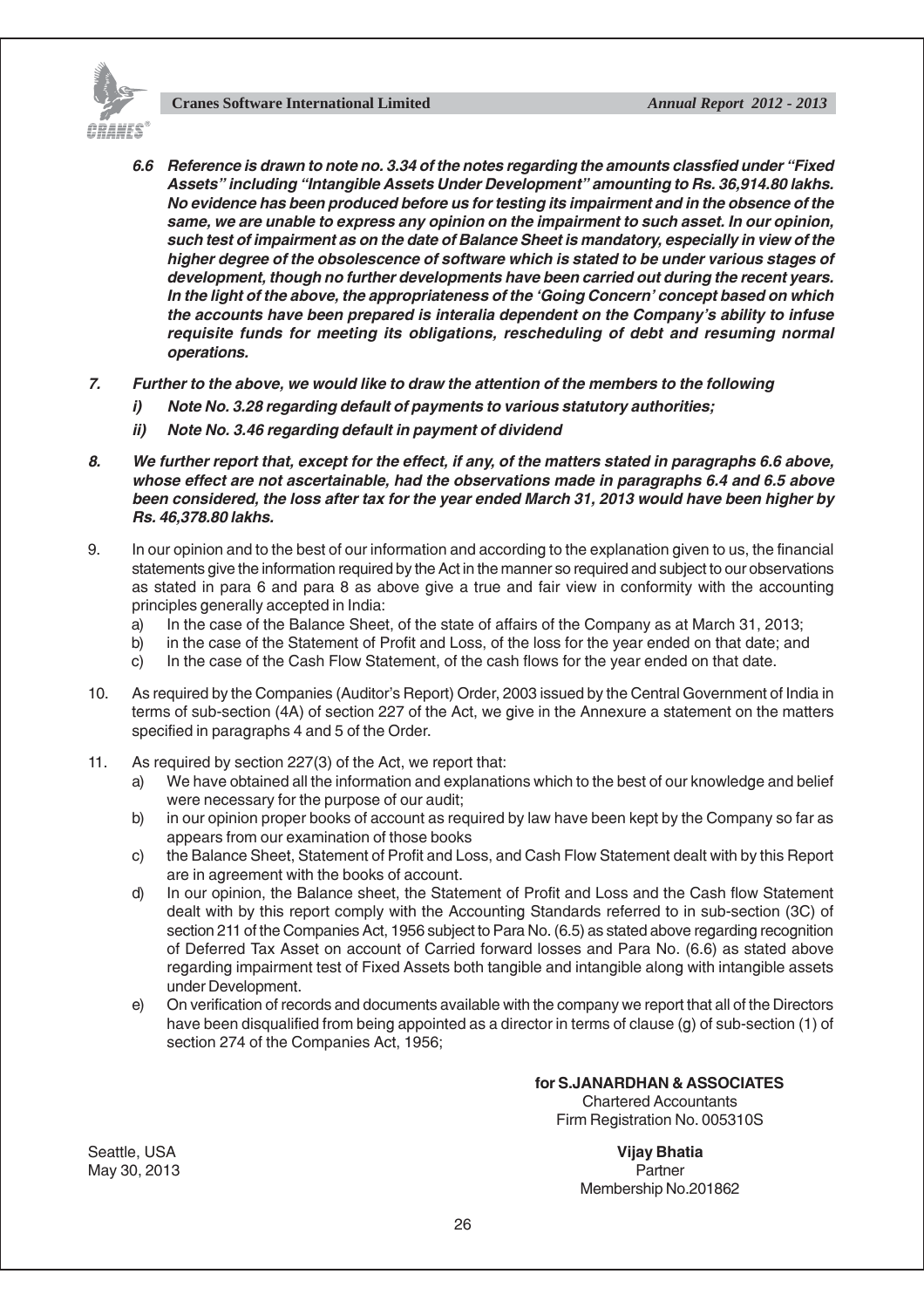

## **ANNEXURE**

- 1. (a) The Company has maintained proper records showing full particulars including quantitaive details and situation of fixed assets.
	- (b) The fixed Assets have been physically verified by the management during the year.
	- (c) The Company has not disposed off any substantial part of the fixed assets during the year.
- 2. (a) The inventories have been physically verified during the year by the management. In our opinion the frequency of verification is reasonable.
	- (b) In our opinion, and according to the information and explanations given to us, the procedures of physical verification of inventories followed by the management are reasonable and adequate in relation to the size of the Company and the nature of its business.
	- (c) The company is maintaining proper records of inventories. The discrepancies noticed on verification between the physical stocks and the book records were not material.
- 3. The Company has not granted/taken any loans, secured or unsecured, to/from companies, firms or other parties covered in the register maintained under section 301 of the Companies Act, 1956. In view of the above, clause 4 (iii) (b), (c), (d), (f) and (g) of the said order are not applicable.
- 4. In our opinion and according to the information and explanations given to us, there are adequate internal control procedures commensurate with the size of the Company and the nature of its business with regard to purchases of inventory, fixed assets and with regard to the sale of goods and services. During the course of our audit, we have not observed any continuing failure to correct major weaknesses in internal control.
- 5. (a) According to the information and explanations given to us, we are of the opinion that the particulars of all contracts and arrangements referred to in section 301 of the Companies Act 1956 have been entered in the register required to be maintained under that section.
	- (b) In our opinion and according to the information and explanations given to us, the transactions made in pursuance of contracts or arrangements entered in the register maintained under section 301 of the Companies Act, 1956 and exceeding the value of Rs. 5 lakhs in respect of any party during the year, have been made at prices, which are reasonable having regard to the prevailing market prices at the relevant time.
- 6. The company has not accepted any deposit from the public and as such the provisions of clause 4(vi) of the said Order are not applicable.
- **7. In our opinion, the company's in house internal audit system needs to be further strengthened to render it commensurate with the size and nature of its business.**
- 8. The Central Government has not prescribed the maintenance of cost records as required under clause (d) of sub-section (1) of section 209 of the Companies Act, 1956.
- **9. (a) According to the information and explanations given to us, there have been delays and defaults in depositing of undisputed statutory dues including, Provident Fund, Investors Education and Protection Fund, Employees' state Insurance, Income Tax, Sales Tax, Service Tax, Wealth Tax, Customs duty, and Cess with the appropriate authorities. As of 31st March, 2013, the following amounts are still to be deposited on account of statutory liabilities:**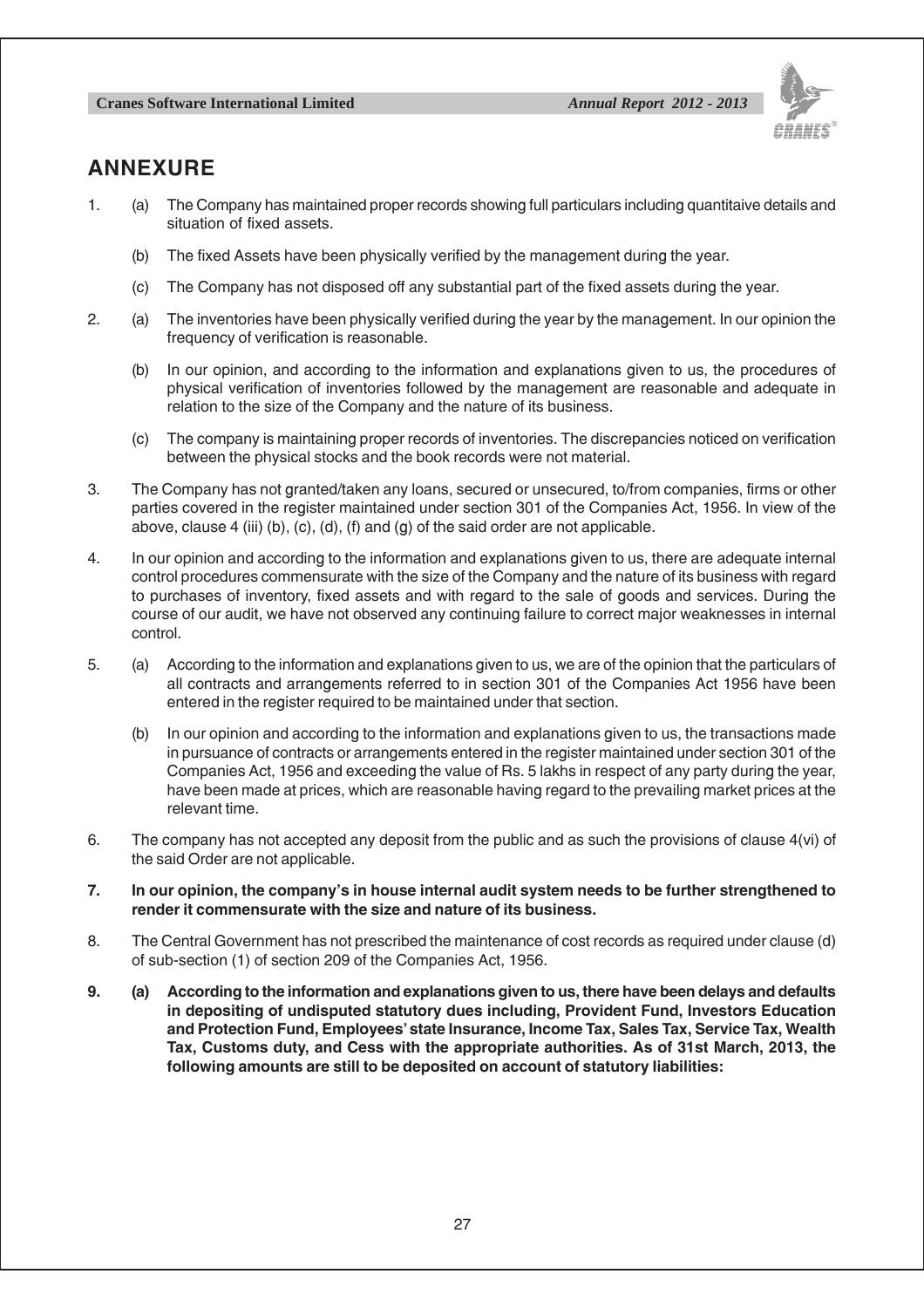

*(Rs. in Lakhs)*

| Name of the Statute                                         | <b>Nature of dues</b>     | Amount to be<br><b>Deposited</b> |
|-------------------------------------------------------------|---------------------------|----------------------------------|
| Employee's Provident Fund<br>& Miscellaneous Provisions Act | <b>Provident Fund</b>     | 75.08                            |
| <b>Commercial Taxes Act</b>                                 | Professional Tax          | 23.80                            |
| Employee State Insurance Act                                | ESI                       | 2.80                             |
| Income Tax Act                                              | <b>Withholding Taxes</b>  | 770.27                           |
| Service Tax                                                 | Service Tax               | 103.60                           |
| <b>Commercial Taxes Act</b>                                 | Sales Tax/Value Added Tax | 55.39                            |
| Income Tax Act                                              | Self Assessment Tax       | 696.96                           |
| Wealth Tax Act                                              | <b>Wealth Tax</b>         | 0.88                             |
| Income Tax Act                                              | Dividend Distribution Tax | 273.88                           |
| Income Tax Act                                              | <b>Fringe Benefit Tax</b> | 0.41                             |
| <b>Investor Education Protection Fund</b>                   | <b>Unclaimed Dividend</b> | 0.96                             |

*(b) According to the information and explanations given to us, no undisputed amounts payable in respect of Provident fund, Employees State Insurance, Income Tax, Wealth Tax, Service Tax, Customs Duty, Sales Tax and Cess were in arrears as at 31st March 2013 for a period of more than six months from the date they became payable except in the following cases which are still due for payment: (Rs. in Lakhs)*

| <b>Name of the Statute</b>                                        | <b>Nature of dues</b>            | <b>Amount Due</b> |
|-------------------------------------------------------------------|----------------------------------|-------------------|
| <b>Employee's Provident Fund</b><br>& Miscellaneous Provision Act | <b>Provident Fund</b>            | 62.37             |
| <b>Commercial Taxes Act</b>                                       | <b>Professional Tax</b>          | 22.35             |
| Employees State Insurance Act                                     | ESI                              | 1.99              |
| Income Tax Act                                                    | <b>Withholding Taxes</b>         | 722.2             |
| Service Tax Act                                                   | Service Tax                      | 84.65             |
| <b>Commercial Taxes Act</b>                                       | Sales Tax/Value Added Tax        | 23.05             |
| Income Tax Act                                                    | Self Assessment Tax              | 607.94            |
| Wealth Tax Act                                                    | <b>Wealth Tax</b>                | 0.88              |
| Income Tax Act                                                    | <b>Dividend Distribution Tax</b> | 273.88            |
| Income Tax Act                                                    | <b>Fringe Benefit Tax</b>        | 0.41              |
| <b>Investor Education Protection Fund</b>                         | <b>Unclaimed Dividend</b>        | 0.60              |

*(c) According to the information and explanations given to us, there are no dues of Sales tax, Service tax, Income tax, Customs duty, Wealth Tax, and Cess, which have not been deposited on account of any dispute except in respect of the following:*

*(Rs. in Lakhs)*

| Name of the             | Nature of     | <b>Disputed</b> | <b>Assessment</b> | Forum where dispute is           |
|-------------------------|---------------|-----------------|-------------------|----------------------------------|
| <b>Statute</b>          | dues          | <b>Amount</b>   | Year              | pending                          |
| Income Tax Act,<br>1961 | Income<br>Tax | 2459.72         | $2008 - 09$       | Income Tax Appellate<br>Tribunal |
| Chapter V of the        | Service       | 756.02          | $2004 - 05$ to    | Customs, Exicise and Service     |
| Finance Act, 1994       | Tax           |                 | $2007 - 08$       | <b>Tax Appellate Tribunal</b>    |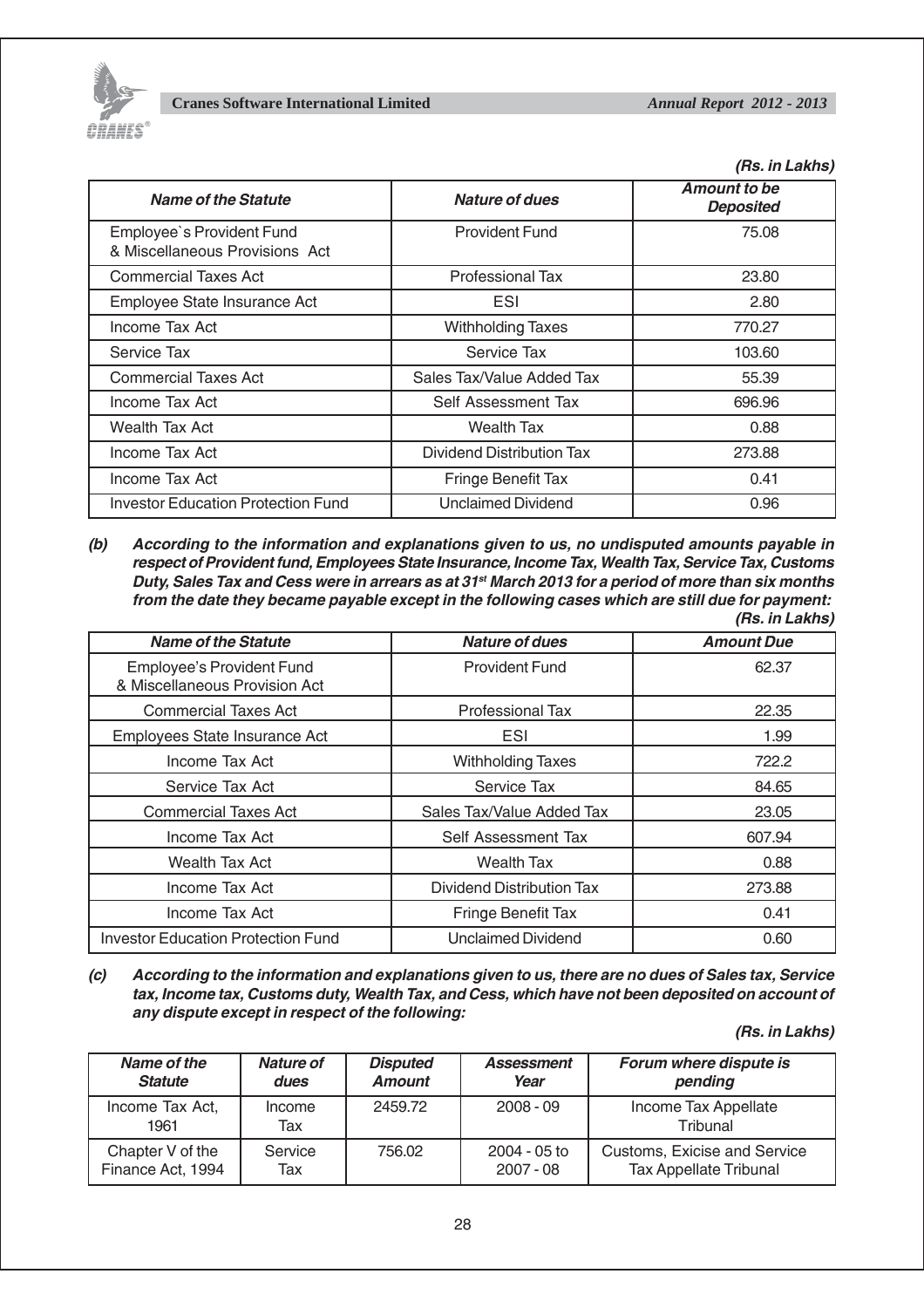

- *10. The Company has accumulated losses, as at March 31, 2013. The Company has also incurred cash losses of Rs. 22,565.33 lakhs in the financial year ended on that date and Rs. 3,920.17 lakhs cash losses in the immediate preceding financial year.*
- *11. There are defaults in repayment of dues to some financial institution and banks as at the balance sheet date. The amount of defaults and the period are tabulated below:*

*(Rs. in Lakhs)*

| <b>Name of the Banks &amp; Financial Institutions</b> | <b>Amount of default</b><br>(including accrued interest) | <b>Period of default</b> |
|-------------------------------------------------------|----------------------------------------------------------|--------------------------|
| Bank of India                                         | 20,673.04                                                | From 2009 till date      |
| Allahabad Bank                                        | 3,258.58                                                 | From 2009 till date      |
| Canara Bank                                           | 4,768.37                                                 | From 2009 till date      |
| Industrial Development Bank of India                  | 3,527.20                                                 | From 2009 till date      |
| State Bank of India                                   | 10,361.31                                                | From 2009 till date      |
| State Bank of Mysore                                  | 3,228.52                                                 | From 2009 till date      |
| Bank of India                                         | 4,750.31                                                 | From 2009 till date      |
| <b>State Bank of Travancore</b>                       | 4,257.37                                                 | From 2009 till date      |

*The company has not issued any Debentures during the year*

- *12. According to information and explanations given to us, the Company has not granted any loans and advances on the basis of securities by way of pledge of shares and debentures.*
- *13. In our opinion, the company is not a chit fund or a Nidhi / Mutual Benefit fund / Society. Therefore the provisions of clause (xiii) of para 4 of the Order are not applicable.*
- *14. According to the information and explanations given to us, the company is not dealing in or trading in any shares and securities and hence the provisions of para (xiv) of the order are not applicable.*
- *15. According to the information and explanations given to us, the company has not given any guarantee for loans taken by others from banks or financial institutions.*
- *16. In our opinion and according to the information and explanations given to us, the term loan(s) have been applied for the purpose for which they were raised.*
- *17. According to the information and explanations given to us and on an overall examination of the balance sheet of the company, we report that no funds raised on short term basis have been used for long terms investments.*
- *18. The company has not made any preferential allotment of shares during the year and hence the provisions of clause (xviii) of para 4 of this Order are not appliable.*
- *19. The company has not issued any debentures during the year and hence the provisions of clause (xix) of para 4 of this Order are not applicable.*
- *20. The company has not raised any money by was of public issues during the year and hence the provisions of clause (xx) of para 4 of this Order are not applicable.*
- *21. During the course of our examination of the books of accounts carried on in acordance with the generally accepted auditing practices in India and according to the information and explanations given to us, we have neither come across any instance of fraud on or by the company, noticed or reported during the year nor have been informed of such case by the management.*

**for S.JANARDHAN & ASSOCIATES** Chartered Accountants Firm Registration No. 005310S

Seattle, USA **Vijay Bhatia** Membership No.201862

May 30, 2013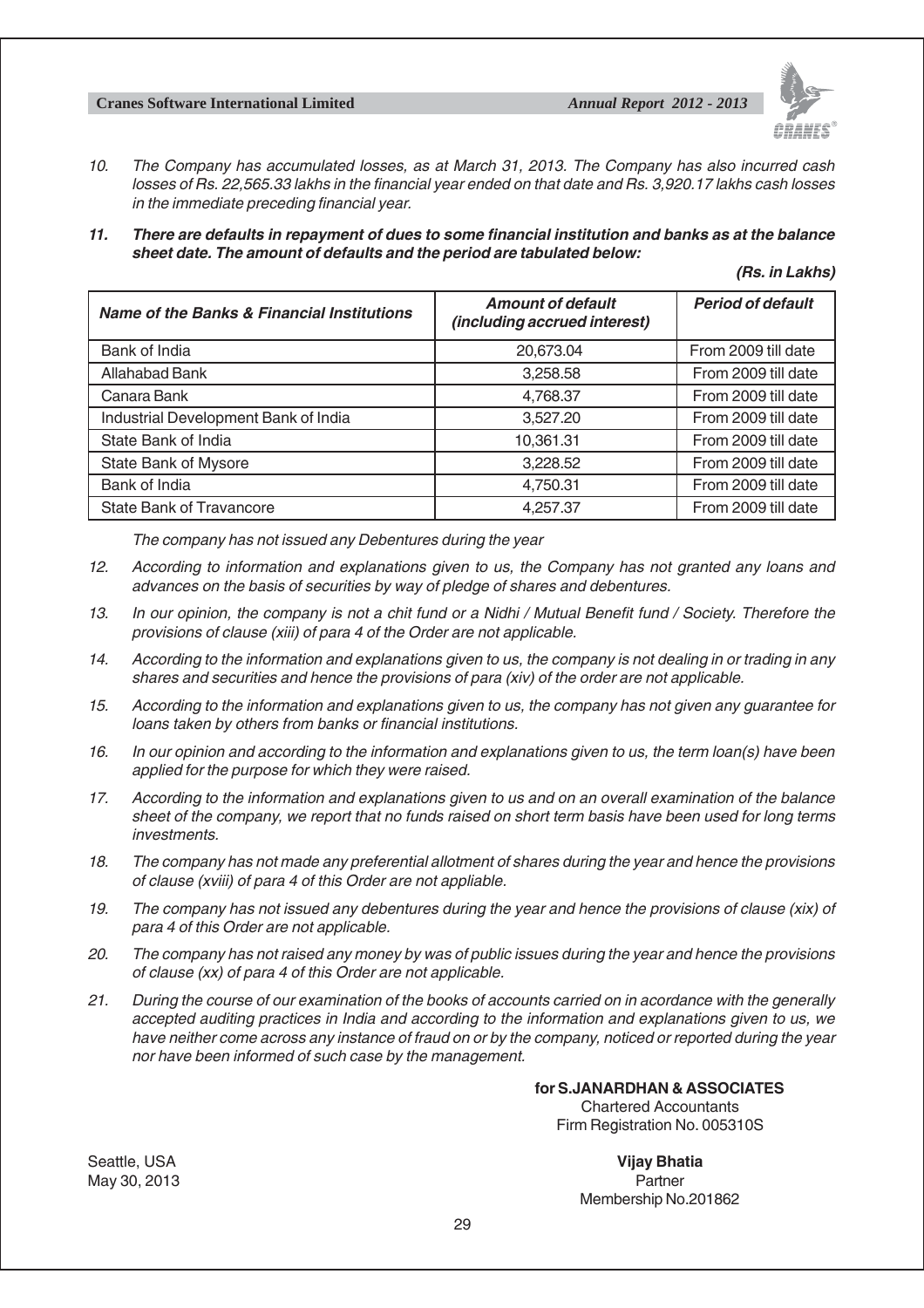

## **BALANCE SHEET**

AS AT MARCH 31, 2013 (Amount in Rupees)

|     |                          | <b>PARTICULARS</b>                                                                                                                                                                                                                                                         | Note No.                     | March 31, 2013                                                                                            | March 31, 2012                                                                                 |
|-----|--------------------------|----------------------------------------------------------------------------------------------------------------------------------------------------------------------------------------------------------------------------------------------------------------------------|------------------------------|-----------------------------------------------------------------------------------------------------------|------------------------------------------------------------------------------------------------|
|     |                          | <b>EQUITY AND LIABILITIES</b>                                                                                                                                                                                                                                              |                              |                                                                                                           |                                                                                                |
|     | (a)<br>(b)               | (1) Shareholders' Funds<br><b>Share Capital</b><br><b>Reserves and Surplus</b>                                                                                                                                                                                             | 3.01<br>3.02                 | 235,533,700<br>95,020,772                                                                                 | 235,533,700<br>2,630,746,354                                                                   |
| (2) | (a)<br>(d)               | <b>Non-Current Liabilities</b><br>Long-term borrowings<br>Long-term provisions                                                                                                                                                                                             | 3.03<br>3.04                 | 309,218,567<br>8,094,971                                                                                  | 393,701,978<br>2,626,967                                                                       |
|     | (a)<br>(b)<br>(c)<br>(d) | (3) Current Liabilities<br>Short-term borrowings<br><b>Trade Payables</b><br>Other current liabilities<br>Short-term provisions                                                                                                                                            | 3.05<br>3.06<br>3.07<br>3.08 | 20,273,767<br>530,739,896<br>10,915,052,881<br>22,709,368                                                 | 401,745,435<br>10,002,666,194                                                                  |
|     |                          | <b>TOTAL</b>                                                                                                                                                                                                                                                               |                              | 12,136,643,922                                                                                            | 13,667,020,629                                                                                 |
| Н.  |                          | <b>ASSETS</b>                                                                                                                                                                                                                                                              |                              |                                                                                                           |                                                                                                |
| (1) | (a)<br>(b)<br>(c)<br>(d) | <b>Non-Current assets</b><br><b>Fixed assets</b><br>Tangible assets<br>(i)<br>(ii) Intangible assets<br>(iii) Intangible assets under development<br>(iv) Capital work in progress<br>Non-current investments<br>Deferred tax assets (net)<br>Long term loans and advances | 3.09<br>3.10<br>3.11<br>3.12 | 187,689,581<br>753,858,856<br>2,749,931,956<br>3,428,500<br>800,917,790<br>1,324,976,900<br>4,333,533,932 | 202,788,927<br>1,162,050,101<br>2,749,931,956<br>800,917,790<br>1,180,418,000<br>4,198,759,402 |
| (2) | (a)<br>(b)<br>(c)<br>(d) | <b>Current assets</b><br>Inventories<br>Trade receivables<br><b>Cash and Bank Balances</b><br>Short-term loans and advances<br><b>TOTAL</b>                                                                                                                                | 3.13<br>3.14<br>3.15<br>3.16 | 7,727,734<br>1,739,667,478<br>12,707,576<br>222,203,620<br>12,136,643,922                                 | 12,600,161<br>3, 147, 343, 324<br>20,102,200<br>192,108,768<br>13,667,020,629                  |
|     |                          | Significant accounting policies and notes to the accounts                                                                                                                                                                                                                  | 2 & 3                        |                                                                                                           |                                                                                                |

As per our report of even date<br>For S.Janardhan & Associates Chartered Accountants Firm Registration No. 005310S

**Vijay Bhatia Asif Khader Mueed Khader P. Phaneendra**<br>Partner **Asif Khader Munaging Director** Director Company Secretary Membership No. 201862

Seattle, USA<br>
May 30, 2013<br>
May 30, 2013<br>
May 30, 2013 May 30, 2013

**For and on behalf of the Board** 

Company Secretary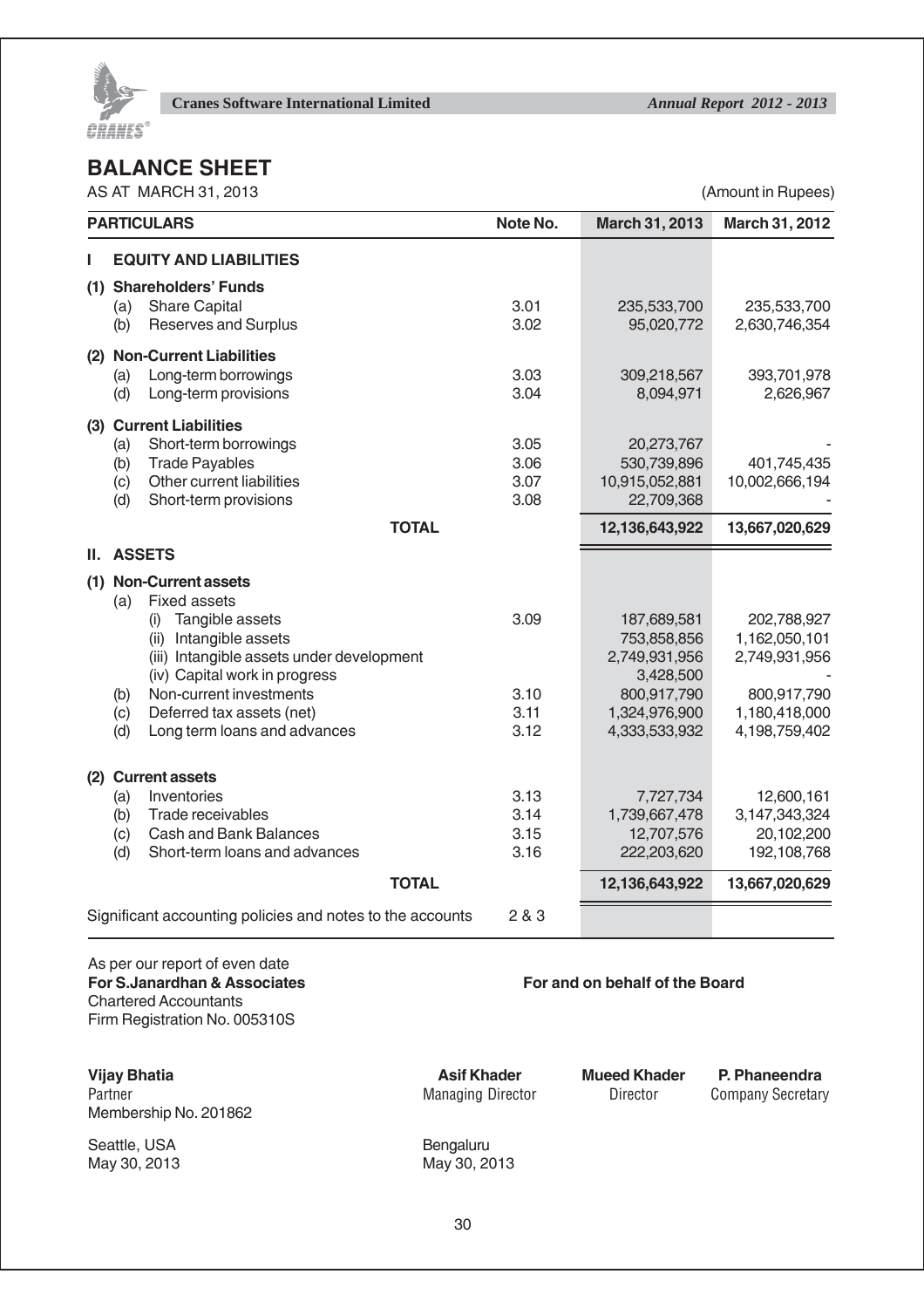

## **STATEMENT OF PROFIT AND LOSS**

FOR THE YEAR ENDED MARCH 31, 2013 (Amount in Rupees)

| <b>PARTICULARS</b>                                                                                                                                                                                                       | Note No.                     | March 31, 2013                                                      | March 31, 2012                                                         |
|--------------------------------------------------------------------------------------------------------------------------------------------------------------------------------------------------------------------------|------------------------------|---------------------------------------------------------------------|------------------------------------------------------------------------|
| Revenue from operations                                                                                                                                                                                                  | 3.17                         | 214,979,227                                                         | 260,358,071                                                            |
| Other Income                                                                                                                                                                                                             | 3.18                         | 177,437,177                                                         | 82,879,364                                                             |
| <b>Total Revenue</b>                                                                                                                                                                                                     |                              | 392,416,404                                                         | 343,237,435                                                            |
| <b>Expenses:</b><br>Cost of Materials consumed<br>Purchases of Stock in Trade<br>Changes in inventories of Stock-in-Trade<br><b>Employee Benefit Expenses</b><br>Finance costs<br>Depreciation and amortization expenses | 3.19<br>3.20<br>3.21<br>3.22 | 40,598,410<br>4,475,937<br>97,685,304<br>902,110,438<br>423,751,171 | 55,959,623<br>(2,813,005)<br>104,676,704<br>747,227,701<br>482,293,717 |
| Other expenses                                                                                                                                                                                                           | 3.23                         | 1,568,126,198                                                       | 1,220,519,581                                                          |
| <b>Total Expenses</b>                                                                                                                                                                                                    |                              | 3,036,747,458                                                       | 2,607,864,321                                                          |
| Loss before exceptional and extraordinary<br>items and tax                                                                                                                                                               |                              | (2,644,331,054)                                                     | (2,264,626,885)                                                        |
| <b>Exceptional Items</b>                                                                                                                                                                                                 | 3.24                         | 35,953,428                                                          | 48,823,670                                                             |
| Loss before extraordinary items and tax                                                                                                                                                                                  |                              | (2,680,284,482)                                                     | (2,313,450,555)                                                        |
| <b>Extraordinary Items</b>                                                                                                                                                                                               | 3.25                         |                                                                     | 1,439,139,925                                                          |
| Loss before tax                                                                                                                                                                                                          |                              | (2,680,284,482)                                                     | (874, 310, 630)                                                        |
| Tax expense:<br>(1) Current tax<br>(2) Deferred tax                                                                                                                                                                      |                              | 144,558,900                                                         | 610,931,157                                                            |
| Loss for the period                                                                                                                                                                                                      |                              | (2,535,725,582)                                                     | (263, 379, 473)                                                        |
| Earning per equity share:<br>(Nominal Value per Share Rs. 2)<br>(1) Basic / Diluted<br>(excluding Extra Ordinary Items,<br>net of tax expenses)<br>Basic / Diluted<br>(2)<br>(including Extra Ordinary Items)            |                              | (21.53)<br>(21.53)                                                  | (14.46)<br>(2.24)                                                      |
| Significant accounting Policies and notes to the accounts                                                                                                                                                                | 2 & 3                        |                                                                     |                                                                        |

As per our report of even date<br>For S.Janardhan & Associates Chartered Accountants Firm Registration No. 005310S

#### For and on behalf of the Board

**Vijay Bhatia Asif Khader Mueed Khader P. Phaneendra**<br> **Asif Khader Mueed Khader P. Phaneendra**<br>
Managing Director Director Company Secretary Membership No. 201862

Seattle, USA Bengaluru May 30, 2013

Managing Director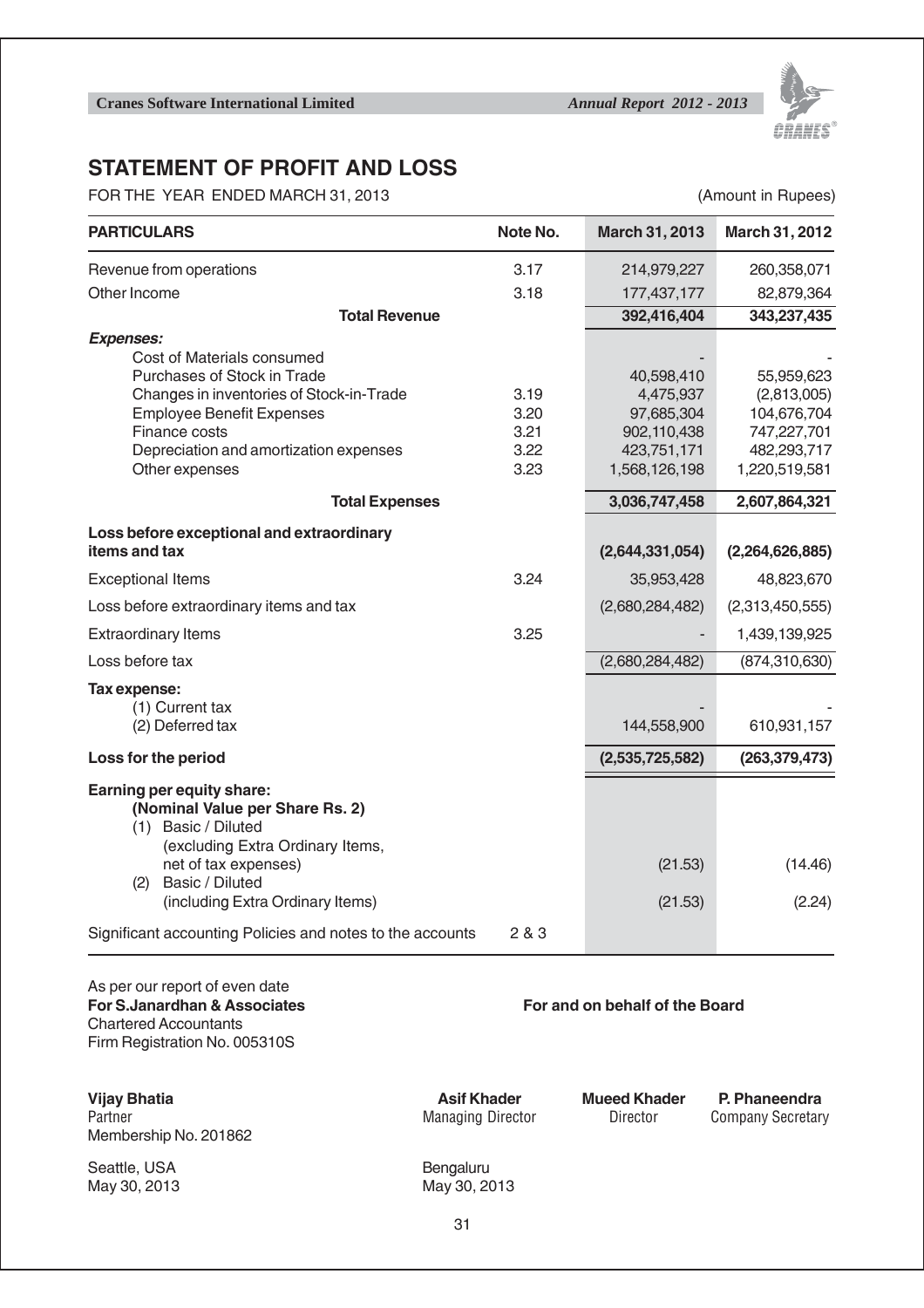

# **STATEMENT OF CASH FLOWS**<br>AS AT MARCH 31, 2013

| AS AT MARCH 31, 2013                                                                                                                                                                                             |                                                                              | (Amount in Rupees)                                                                 |
|------------------------------------------------------------------------------------------------------------------------------------------------------------------------------------------------------------------|------------------------------------------------------------------------------|------------------------------------------------------------------------------------|
| <b>PARTICULARS</b>                                                                                                                                                                                               | <b>CURRENT YEAR</b>                                                          | <b>PREVIOUS YEAR</b>                                                               |
| <b>Cash flows from Operating Activities</b><br>Net profit before taxation & Extraordinary Items                                                                                                                  | (2,680,284,482)                                                              | (2,313,450,555)                                                                    |
| <b>Adjustments for:</b><br>Foreign Exchange Loss / Gain (Net)<br>Depreciation and amortization<br>Dividend / interest income (Net)<br>Interest expense on borrowings                                             | (163,989,238)<br>423,751,171<br>1,977,246<br>902,110,438                     | 486,241,814<br>482,293,717<br>(195, 544)<br>747,227,701                            |
| Operating profit before working capital changes<br><b>Adjustments for working capital</b><br>Inventories<br><b>Trade Receivables</b><br>Short term loans and advances<br><b>Current liabilities</b>              | (1,516,434,866)<br>4,872,427<br>1,420,769,070<br>(30,094,852)<br>982,401,586 | (597, 882, 867)<br>(2,813,005)<br>617,632,093<br>34,706,208<br>(1,001,553,078)     |
| <b>Cash generated from operations</b><br><b>Adjustments for</b><br>Direct Taxes paid                                                                                                                             | 861,513,365                                                                  | (949, 910, 649)<br>4,013,822                                                       |
| Net cash from Operations before extraordinary items<br>Extraordinary items                                                                                                                                       | 861,513,365                                                                  | (945, 896, 827)<br>1,439,139,925                                                   |
| <b>Net cash generated from Operating Activities</b>                                                                                                                                                              | 861,513,365                                                                  | 493,243,098                                                                        |
| <b>Cash flows from Investing Activities</b><br>Purchase of Fixed Assets / Increase in Work In Progress<br>Dividend / Interest received                                                                           | (3,889,080)<br>(1,977,246)                                                   | (6,383,875)<br>195,544                                                             |
| <b>Net cash from Investing Activities</b>                                                                                                                                                                        | (5,866,326)                                                                  | (6, 188, 331)                                                                      |
| <b>Cash flows from Financing Activities</b><br>Interest on borrowed funds<br><b>Borrowings</b><br>Long term loans and advances<br>Long term / short term Provisions<br><b>Net cash from Financing Activities</b> | (905, 259, 214)<br>(59,938,125)<br>73,978,304<br>28,177,372<br>(863,041,662) | (747, 227, 701)<br>377,030,180<br>(98, 151, 948)<br>(9,532,723)<br>(477, 882, 192) |
| Net increase/(decrease) in Cash and Cash Equivalents<br>Opening cash and cash equivalents                                                                                                                        | (7, 394, 623)<br>20,102,200                                                  | 9,172,575<br>10,929,625                                                            |
| <b>Closing cash and cash equivalents</b>                                                                                                                                                                         | 12,707,577                                                                   | 20,102,200                                                                         |

As per our report of even date **For S.Janardhan & Associates For and on behalf of the Board** Chartered Accountants Firm Registration No. 005310S

Membership No. 201862

Seattle, USA<br>
May 30, 2013<br>
May 30, 2013<br>
May 30, 2013 May 30, 2013

**Vijay Bhatia Asif Khader Mueed Khader P. Phaneendra**<br>
Partner **P. Phaneendra** Managing Director Director Company Secretary Company Secretary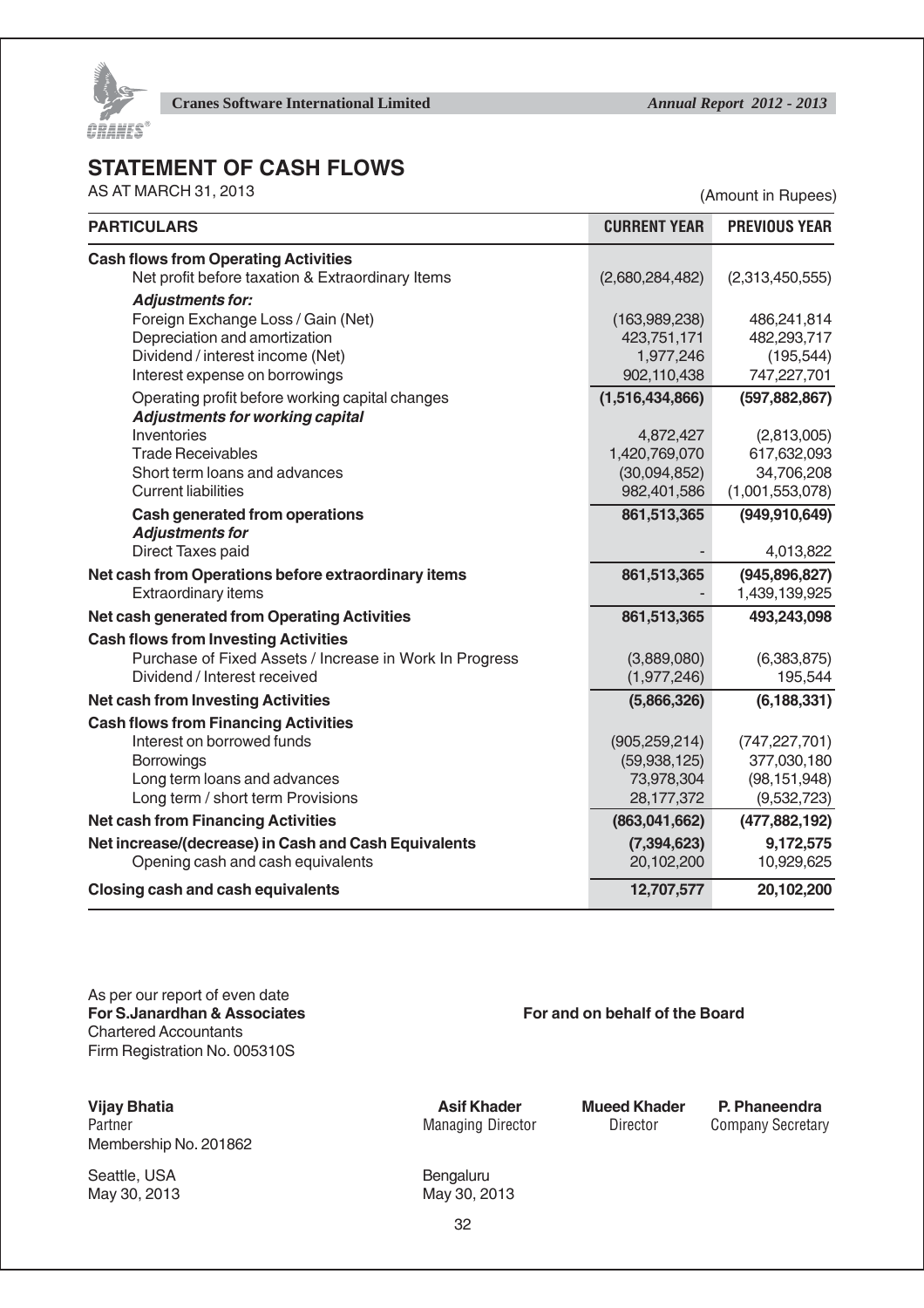

#### **1. BACKGROUND**

Cranes Software International Limited (CSIL) was incorporated on 22nd December, 1984. CSIL is a Company that provides Enterprise Statistical Analytics and Engineering Simulation Software Products and Solutions across the globe. Presently, CSIL has developed IP's and products in data Integration & visualization, engineering simulations, Graphing, plotting and designing modules. The Company is head quartered in Bangalore and has offices in India, United States of America, United Kingdom, Germany, UAE and Singapore.

#### **2. SIGNIFICANT ACCOUNTING POLICIES**

#### **2.1 Basis of Preparation of financial statements**

The financial statements are prepared and presented in accordance with the Indian Generally Accepted Accounting Principles ("GAAP") under the historical cost convention on the accrual basis. GAAP comprises mandatory accounting standards issued by the Institute of Chartered Accountants of India (ICAI), Companies (Accounting Standards) Rules, 2006 and guidelines issued by the Securities and Exchange Board of India.

Preparation of Financial Statements in conformity with Generally Accepted Accounting Principles requires management to make estimates & assumptions that affect the reported balance of assets & liabilities and disclosures relating to Contingent assets & liabilities as on the date of Financial Statement and reported amounts of Income & expenditure during the period. Actual results could differ from these estimates, differences if any between the actual results and estimates are recognized in the period in which the results are known or materialized.

Presentation and disclosure of financial statements during the year ended March 31, 2013 the revised Schedule VI notified under the Companies Act 1956, has become applicable to the Company, for preparation and presentation of its financial statements. The adoption of revised Schedule VI does not impact recognition and measurement principles followed by the Company for preparation of financial statements. However, it has significant impact on presentation and disclosures made in the financial statements. The Company has also reclassified the previous year figures in accordance with the requirements applicable in the current year.

All the assets and liabilities have been classified as current or non-current as per Company's normal operating cycle and other criteria set out in the Schedule VI to the Companies Act, 1956.

#### **2.2 Use of Estimates**

The preparation of financial statements in conformity with generally accepted accounting principles requires management to make estimates and assumptions that affect the reported amounts of assets and liabilities and disclosure of contingent liabilities at the date of the financial statements and the results of operations during the reporting period. Although these estimates are based upon management's best knowledge of current events and actions, actual results could differ from these estimates. Significant estimates used by the management in the preparation of these financial statements includes classification of assets and liabilities into current and non-current, estimates of the economic useful lives of fixed assets, provisions for bad and doubtful debts. Any revision to accounting estimates is recognized prospectively.

#### **2.3 Revenue Recognition**

- (i) Revenue from sale of products is recognized, in accordance with the sales contract, on delivery of goods to the Customer. Revenue from product sales are shown net of taxes.
- (ii) Revenue on Software Development services comprises revenue priced on a time and material and fixed-price contracts. Revenue priced on a time and material contracts are recognized as related services are performed. Revenue from fixed-price, fixed time-frame contracts is recognized in accordance with the percentage of completion method.
- (iii) Revenue from Technical Service, Training, support and other services is recognized as the related services are performed over the duration of the contract/course.
- (iv) Dividend is recognized when the right to receive the dividend is established at the balance sheet date.

#### **2.4 Cash flow statement**

Cash flows are reported using the indirect method, whereby net profits before tax is adjusted for the effects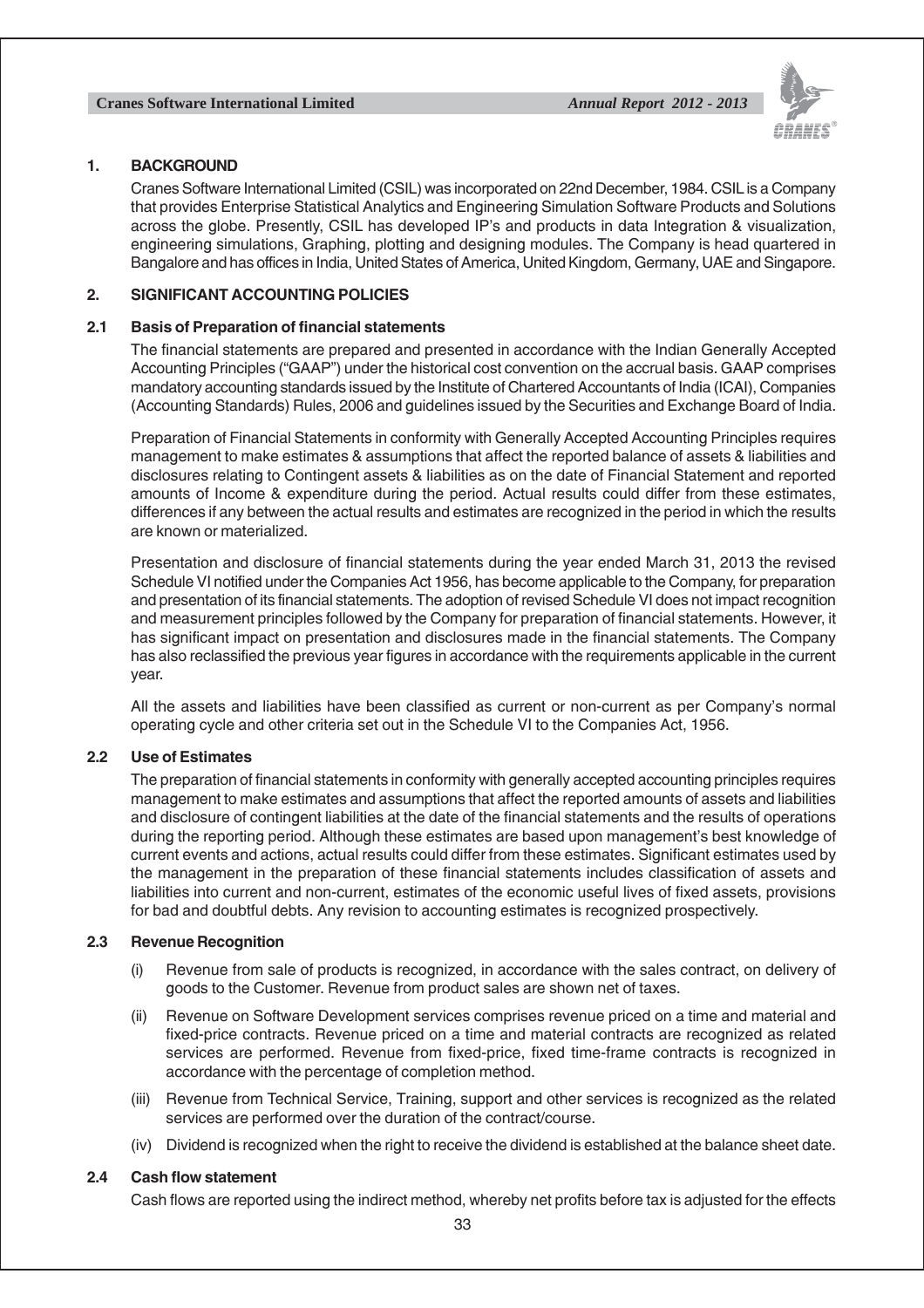

of transactions of a non-cash nature and the changes during the period in inventories and operating receivables and payables. The cash flows from regular revenue generating, investing and financing activities of the Company are shown separately.

#### **2.5 Fixed Assets and Capital Work-in-progress**

- (i) Fixed Assets are stated at historical cost less accumulated depreciation. Cost includes all expenses incurred to bring the assets to its present location and condition.
- (ii) Interest on borrowed money allocated to and utilized for fixed assets, pertaining to the period up to the date the fixed asset is ready for its intended use, is capitalized.

#### **2.6 Intangible Assets**

- (i) All intangible assets are stated at cost less accumulated amortization.
- (ii) The cost of acquired intangible assets is the consideration paid for acquisition and other incidental costs incurred to bring the intangible asset for its intended use.
- (iii) Internally generated intangible assets are valued at cost which were incurred during the development phase of intangibles which comprises of expenditure on materials and services used or consumed, salaries and other employment related cost of personnel engaged in development of intangible asset, other direct expenditures and overheads that are necessary for the generation of the intangible asset and that can be allocated on a reasonable basis.
- (iv) Interest on borrowed money allocated to and utilized for intangible assets, pertaining to the period up to the date the intangible asset is ready for its intended use, is capitalized in accordance with Accounting Standard-16.
- (v) Amount paid towards the acquisition of intangible assets, which is not put to use as at reporting date and the cost of intangible assets not ready for its intended use before such date is disclosed under Capital Work-in-progress.

#### **2.7 Research and Development**

- (i) The Company in association with the Centre for Sponsored Schemes and Projects of Indian Institute of Science, Bangalore has set up a designing and testing laboratory. The Indian Institute of Science and the Company will jointly own the Intellectual Property rights and patents for technologies and products developed by the laboratory.
- (ii) The Company, also in association with Indian Institute of Science, and Society for Innovation and Development has entered into Collaborative Research Programme called "Cranes –I I Sc" Research Programme. The Parties shall be joint owners of any Intellectual Property Rights and Inventions that may be realized through this programme.
- (iii) Research cost relating to the above are charged to Statement of Profit and Loss and the expenditure incurred relating to the Development phase are treated as advances in Capital Work in progress and will be capitalized when the intangible asset is ready for use as per the criteria laid down by the AS-26.

#### **2.8 Depreciation and Amortization**

- Depreciation has been provided on Straight Line method at the rates prescribed under Schedule XIV of the Companies Act, 1956. In respect of assets purchased / sold during the year, depreciation is charged on a pro-rata basis.
- (ii) The Management estimates the useful life of Customized software/commercial rights procured for specific application as 3 years and accordingly amortizes over their estimated useful life on a straight line basis.
- (iii) Depreciation on individual low cost assets (costing less than Rs.5,000) is provided for in full in the year of purchase irrespective of date of installation.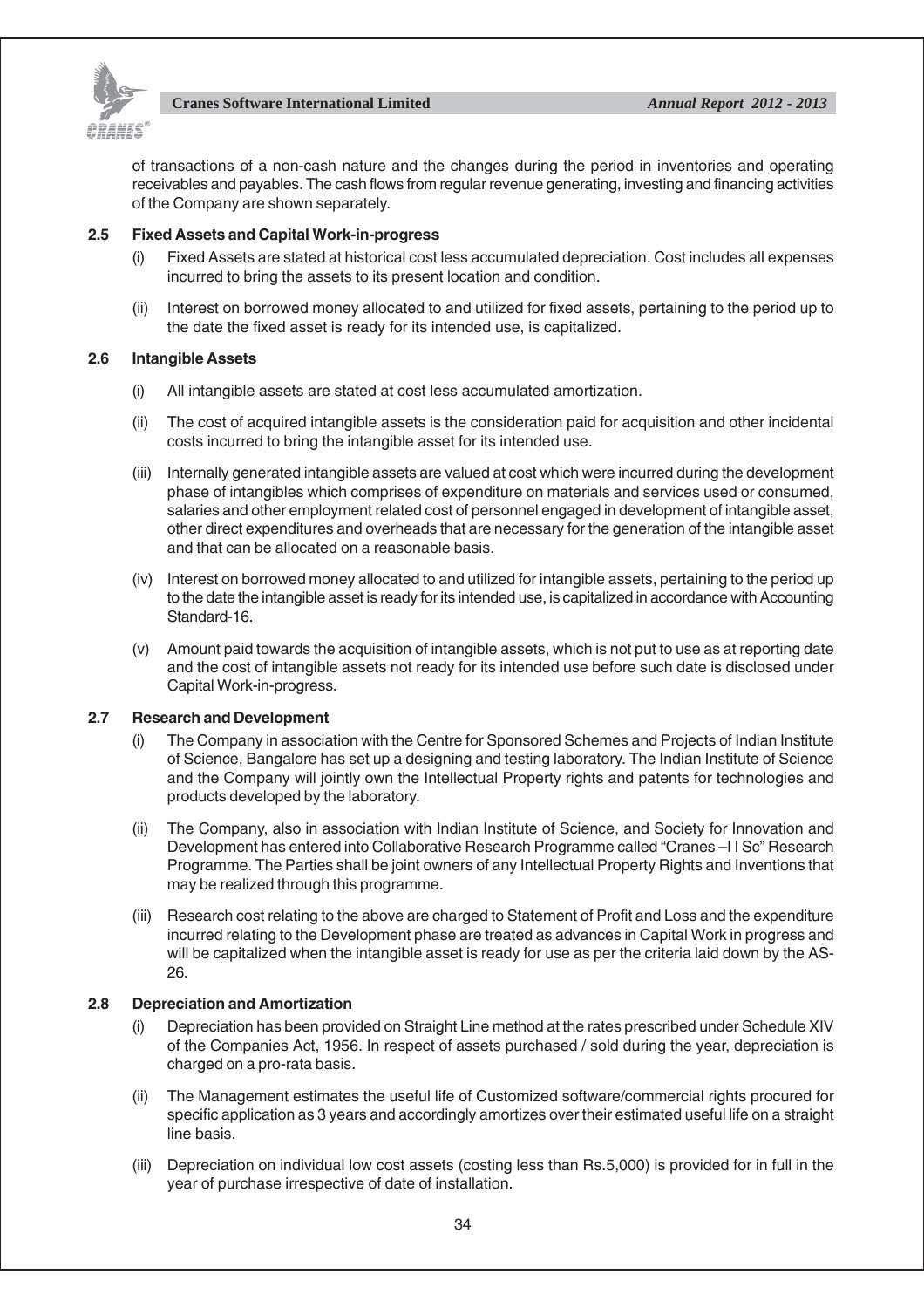

- (iv) Other Intangible assets are amortized over their respective individual estimated useful life on a straightline basis, commencing from the date the asset is available to the Company for its use.
- (v) After recognition of impairment loss, the depreciation charge for the asset is on the revalued amount prospectively over the remaining useful life of the asset.

#### **2.9 Impairment of Assets**

The Company assesses at each balance sheet date using internal and external sources, whether there is any indication that an asset (both tangible and intangible) may be impaired more than of a temporary nature. If any such indications exist, the Company estimates the recoverable amount of the asset. If such recoverable amount of the asset or the recoverable amount of the cash generating unit to which the asset belongs to is less than its carrying amount, the carrying amount is reduced to its recoverable amount. The reduction is treated as an impairment loss and is recognized in the statement of profit and loss. If at the balance sheet date there is an indication that a previously assessed impairment loss no longer exists, the recoverable amount is reassessed and the asset is reflected at the recoverable amount subject to a maximum of depreciated historical cost.

#### **2.10 Inventories**

Inventories of the company comprises of Third Party software products. Such software products are valued at cost or net realizable value, whichever is lower. The cost formula used is weighted average basis. Net realizable value is the estimated selling price in ordinary course of business, less estimated cost of completion and estimated cost necessary to make the sale. The cost of inventories is net of VAT credit.

#### **2.11 Investments**

- (i) Investments are either classified as current or non current based on the management's intention at the time of purchase.
- (ii) Non current investments are stated at cost less provision for diminution in the value of such investments. Diminution in value is provided for where the management is of the opinion that the diminution is of permanent nature.
- (iii) Current investments are carried at the lower of cost or fair value. Any reduction in carrying amount and any reversals of such reduction are charged or credited to the statement of profit & loss.
- (iv) Investments in Foreign Subsidiaries have been reflected at the exchange rates prevailing at the date of transactions.

#### **2.12 Effect of Exchange Fluctuation on foreign currency transactions**

- (i) Foreign currency transactions are recorded at the exchange rate prevailing on the date of the transaction.
- (ii) Exchange differences are recorded when the amount actually received on sales or actually paid when the expenditure is incurred, is converted into Indian Rupees.
- (iii) Exchange differences arising on foreign currency transactions are recognized as income or expense in the period in which they arise.
- (iv) Period-end balances of monetary foreign currency assets and liabilities are translated at the closing rate. The resulting exchange difference is recognized in the statement of profit and loss.
- (v) Non Monetary assets & liabilities are translated at the rate prevailing on the date of transaction.
- (vi) Foreign currency translation differences relating to liabilities incurred for acquiring fixed assets are recognized in Statement of Profit and Loss.

#### **2.13 Employees' Retirement Benefits**

(i) Post-employment benefit plans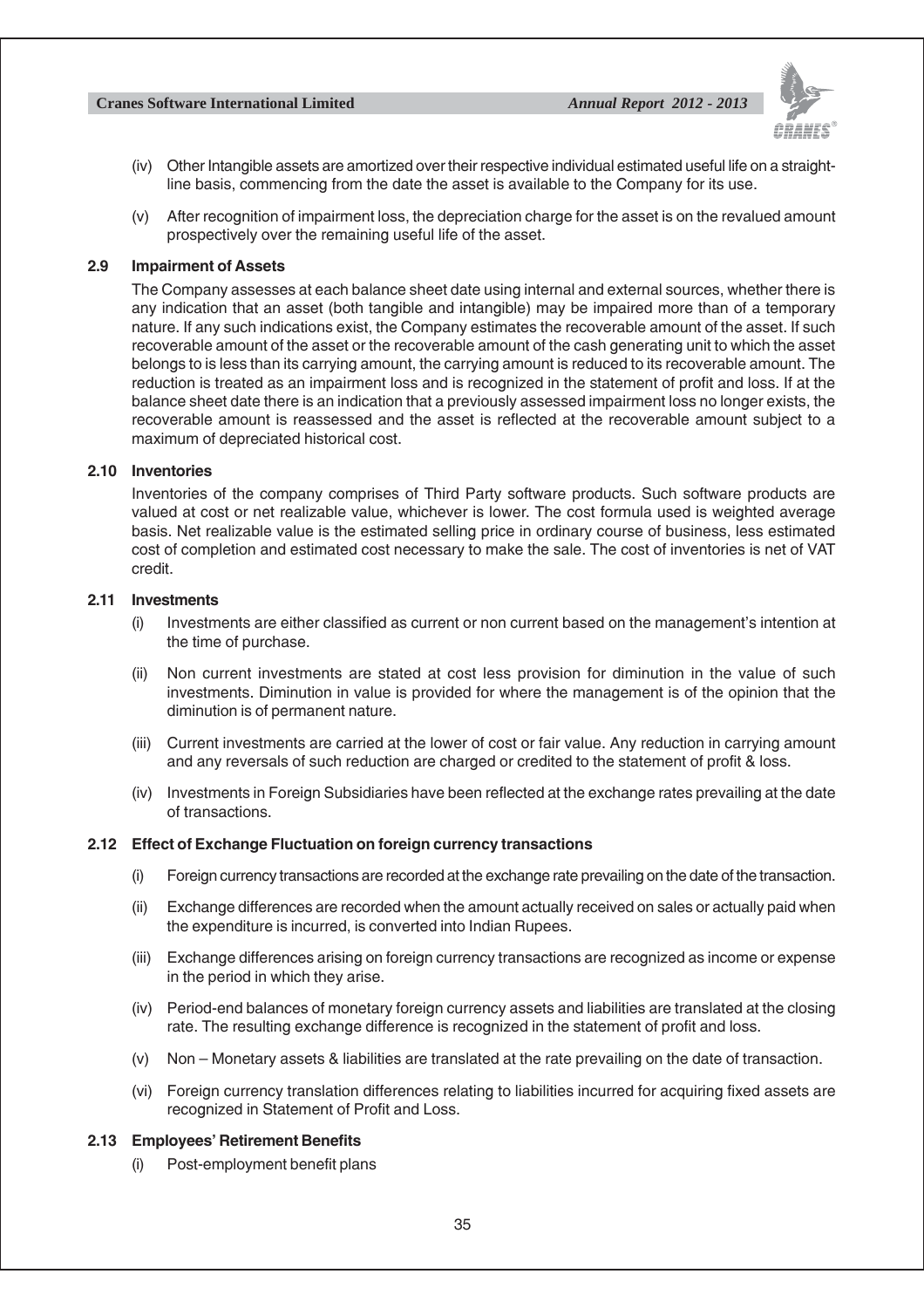

Contributions to defined contribution retirement benefit schemes are recognized as an expense when employees have rendered services entitling them to contributions.

For defined benefit schemes, the cost of providing benefits is determined using the Projected Unit Credit Method, with actuarial valuations being carried out at each balance sheet date. Actuarial gains and losses are recognized in full in the statement of profit and loss for the period in which they occur. Past service cost is recognized immediately to the extent that the benefits are already vested, and otherwise is amortized on a straight-line basis over the average period until the benefits become vested. The retirement benefit obligation recognized in the balance sheet represents the present value of the defined benefit obligation as adjusted for unrecognized past service cost, and as reduced by the fair value of scheme assets. Any asset resulting from this calculation is limited to the present value of available refunds and reductions in future contributions to the scheme.

#### **(ii) Short-term employee benefits**

The undiscounted amount of short-term employee benefits expected to be paid in exchange for the services rendered by employees is recognized during the period when the employee renders the service. These benefits include compensated absences such as paid annual leave, overseas social security contributions and performance incentives.

#### **(iii) Long-term employee benefits**

Compensated absences which are not expected to occur within twelve months after the end of the period in which the employee renders the related services are recognized as a liability at the present value of the defined benefit obligation at the balance sheet date.

#### **2.14 Income Tax/ Deferred Tax**

#### **(i) Current tax is calculated in accordance with the relevant tax regulations.**

- (ii) Deferred tax assets and liabilities are recognized for the future tax consequences attributable to timing differences that result between the profit offered for income taxes and the profit as per the financial statements. Deferred tax in respect of timing difference which originate during the tax holiday period but reverse after the tax holiday period is recognized in the year in which the timing difference originate. For this purpose the timing difference which originates first is considered to reverse first. Deferred tax assets and liabilities are measured using the tax rates and tax laws that have been enacted or substantively enacted by the balance sheet date. The effect on deferred tax assets and liabilities of a change in tax rates is recognized in the statement of profit and loss in the year of charge. Deferred tax assets on timing differences are recognized only if there is a reasonable certainty that sufficient future taxable income will be available against which such deferred tax assets can be realized. Deferred tax assets are reassessed for the appropriateness of their respective carrying values at each balance sheet dates.
- (iii) Minimum alternative tax (MAT) paid in accordance to the tax laws, which gives rise to future economic benefits in the form of adjustment of future income tax liability, is considered as an asset if there is convincing evidence that the Company will pay normal income tax after the tax holiday period. Accordingly, MAT is recognized as an asset in the balance sheet when it is probable that the future economic benefit associated with it will flow to the Company and the asset can be measured reliably.
- (iv) Advance taxes and provisions for current income taxes are presented in the balance sheet after offsetting advance taxes paid and income tax provisions arising in the same tax jurisdiction.
- (v) The Company offsets deferred tax assets and deferred tax liabilities relating to taxes on income levied by the same governing taxation laws.

#### **2.15 Provisions and Contingent Liabilities**

The Company creates a provision when there is a present obligation as a result of an obligating event that probably requires an outflow of resources and a reliable estimate can be made of the amount of the obligation. A disclosure for a contingent liability is made when there is a possible obligation or a present obligation that may, but probably will not, require an outflow of resources. Where there is a possible obligation or a present obligation in respect of which the likelihood of outflow of resources is remote, no provision or disclosure is made.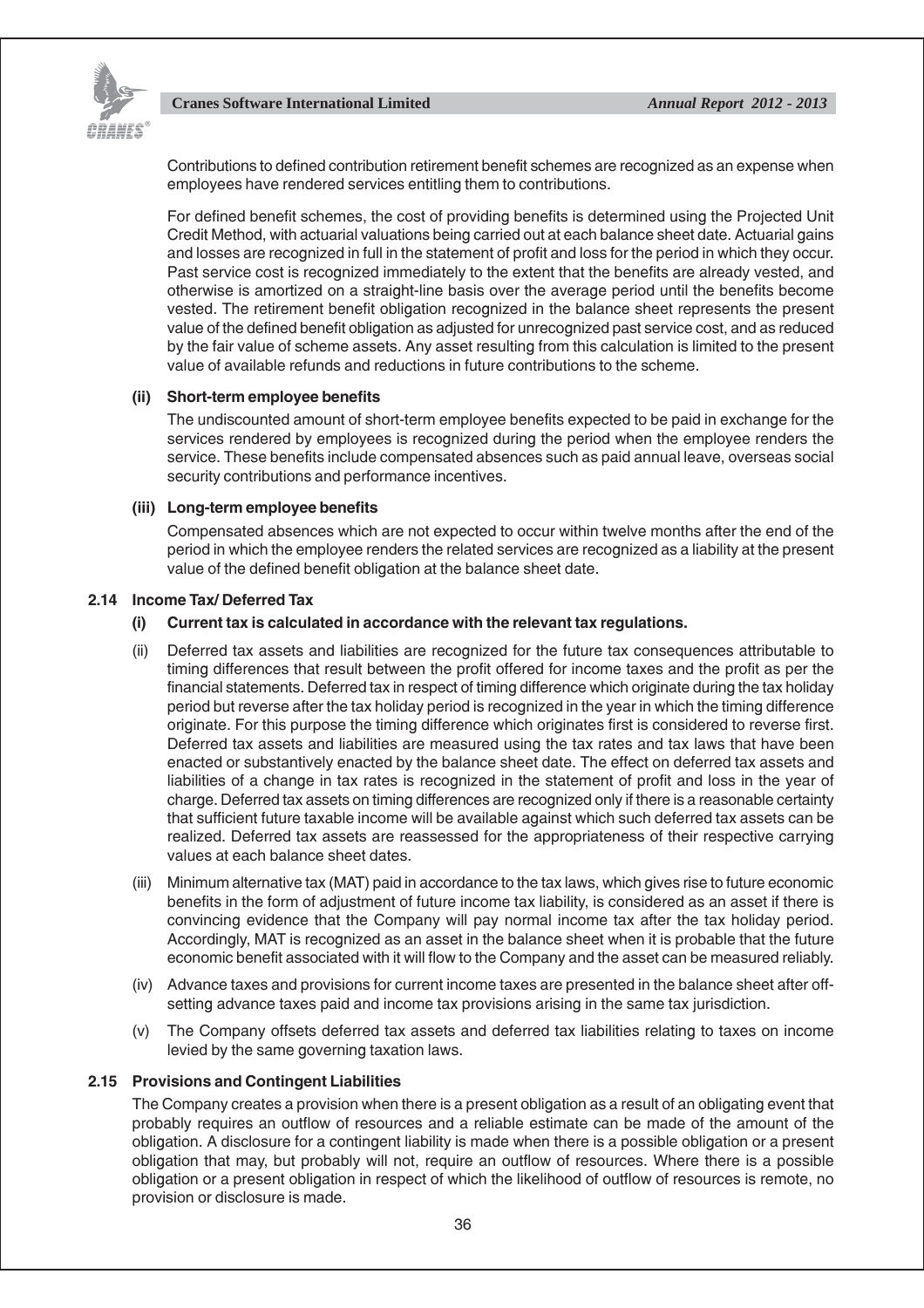

#### **2.16 Earnings per Share**

- (i) Basic Earnings per share is calculated by dividing the net earnings available to the Equity Shareholders by the weighted average number of Equity Shares outstanding during the year.
- (ii) Diluted Earnings per share is calculated by dividing the net earnings available to existing and potential Equity Shareholders by aggregate of the weighted average number of Equity Shares considered for deriving basic earnings per share. Dilutive potential equity shares are deemed converted as of the beginning of the period, unless issued at a later date.

#### **2.17 Leases**

- (i) Lease arrangements where substantial risk and rewards incidental to ownership vests with the lessor, such leases are recognized as operating leases.
- (ii) Lease payments under operating lease are recognized as an expense in the statement of profit and loss.

#### **2.18 Derivative Instruments and Hedge Accounting**

The Company uses foreign currency forward contracts and currency options to hedge its risks associated with foreign currency fluctuations relating to certain firm commitments and forecasted transactions. The Company designates these hedging instruments as cash flow hedges applying the recognition and measurement principles set out in the Accounting Standard 30 "Financial Instruments: Recognition and Measurement" (AS–30).

The use of hedging instruments is governed by the Company's policies approved by the board of directors, which provide written principles on the use of such financial derivatives consistent with the Company's risk management strategy.

Hedging instruments are initially measured at fair value, and are remeasured at subsequent reporting dates. Changes in the fair value of these derivatives that are designated and effective as hedges of future cash flows are recognized directly in shareholders' funds and the ineffective portion is recognized immediately in the statement of profit and loss.

Changes in the fair value of derivative financial instruments that do not qualify for hedge accounting are recognized in the statement of profit and loss as they arise.

Hedge accounting is discontinued when the hedging instrument expires or is sold, terminated, or exercised, or no longer qualifies for hedge accounting. At that time for forecasted transactions, any cumulative gain or loss on the hedging instrument recognized in shareholders' funds is retained there until the forecasted transaction occurs. If a hedged transaction is no longer expected to occur, the net cumulative gain or loss recognized in shareholders' funds is transferred to the statement of profit and loss for the period.

However, the company has no outstanding hedged transaction nor entered into any hedging transaction during the year.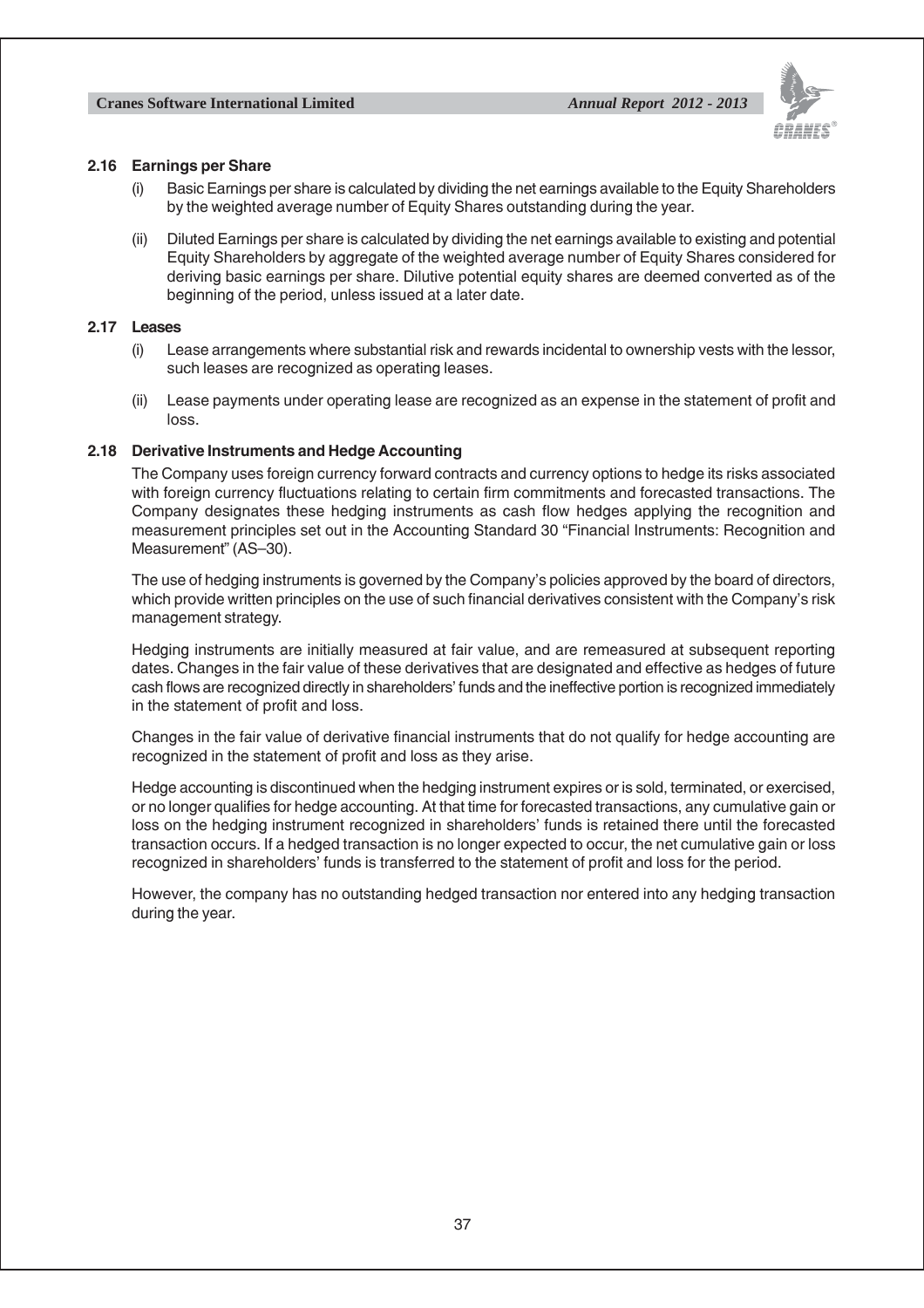

### **3. NOTES ON ACCOUNTS**

FOR THE YEAR ENDED MARCH 31, 2013

#### **3.01 SHARE CAPITAL**

#### **a) Break-up of shares** (Amount in Rupees)

| <b>PARTICULARS</b>                                                                                                                                               | As at<br>31.03.2013       | As at<br>31.03.2012       |
|------------------------------------------------------------------------------------------------------------------------------------------------------------------|---------------------------|---------------------------|
| <b>AUTHORISED</b><br>165,000,000 (Previous Year 165,000,000) Equity Shares of Rs. 2/- each<br>2,00,000 (Previous Year 2,00,000) Preference shares of Rs.100/each | 330,000,000<br>20,000,000 | 330,000,000<br>20,000,000 |
| <b>ISSUED, SUBSCRIBED AND FULLY PAID-UP</b><br>117,766,850 (Previous year 117,766,850) Equity shares<br>of Rs.2/- each fully paid up                             | 235,533,700               | 235,533,700               |
| TOTAL                                                                                                                                                            | 235,533,700               | 235,533,700               |

The Company has only one class of shares referred to as equity shares having a par value of Re.2/-. Each holder of equity shares is entitled to one vote per share held.

The Company declares and pays dividend in Indian rupees. The dividend proposed by the Board of Directors is subject to the approval of the shareholders in the ensuing annual general meeting.

Dividend, if approved, is payable to the shareholders in proportion to their shareholding. In the event of liquidation of the Company, the holders of equity shares will be entitled to receive any of the remaining assets of the company. The distribution will be in proportion to the number of equity shares held by the shareholders.

The Company has not declared dividend during the year.

#### **b) Reconciliation of number of shares** (Amount in Rupees)

|                                                                               |                            | As at 31.03.2013 | As at 31.03.2012           |             |
|-------------------------------------------------------------------------------|----------------------------|------------------|----------------------------|-------------|
| <b>Equity Shares</b>                                                          | <b>Number</b><br>of Shares | Amount           | <b>Number</b><br>of Shares | Amount      |
| Balance as at the beginning of the year<br>Add: Shares issued during the year | 117,766,850                | 235,533,700      | 117,766,850                | 235,533,700 |
| Balance as at the end of the year                                             | 117,766,850                | 235,533,700      | 117,766,850                | 235,533,700 |

The Company has not allotted any fully paid up equity shares by way of bonus shares nor has bought back any class of equity shares during the period of five years immediately preceding the balance sheet date.

Details of equity shares allotted as fully paid up without payment being received in cash during the period of five years immediately preceding the balance sheet is Nil.

#### **c) Details of Shareholder holding more than 5% of the aggregate shares in the company**

|                                           |            | As at 31-03-2013 |            | As at 31-03-2012 |
|-------------------------------------------|------------|------------------|------------|------------------|
| <b>Name of the Shareholder</b>            | Number of  | $%$ of           | Number of  | $%$ of           |
|                                           | shares     | shareholding     | shares     | shareholding     |
| <b>IBC Knowledge Park Private Limited</b> | 12,652,506 | 10.74%           | 12,632,506 | 10.73%           |
| Bank of India                             | 11,291,723 | 9.59%            | 11,291,723 | 9.59%            |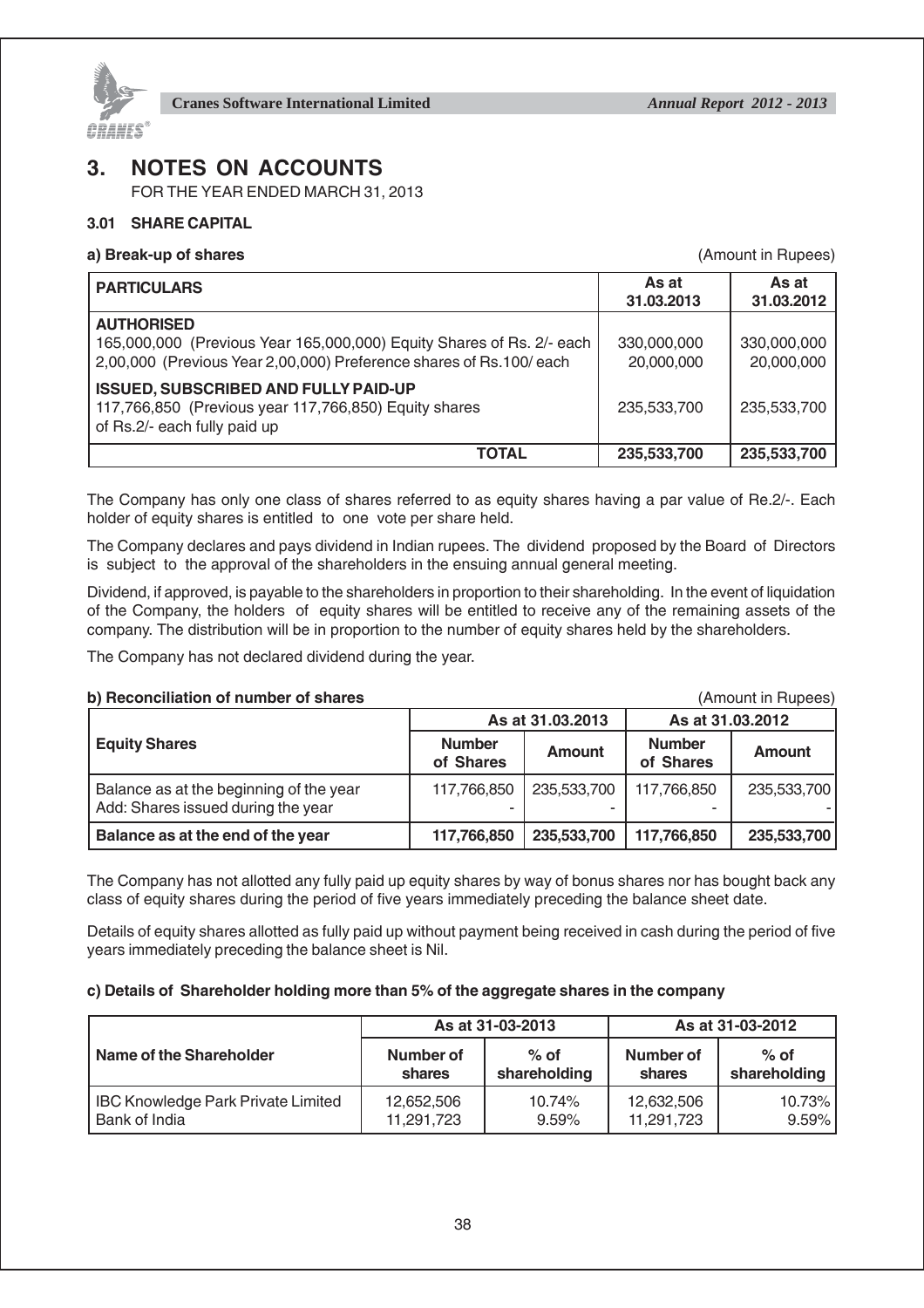

#### **3.02 RESERVES AND SURPLUS**

|     |                                                                                                                  |              |                                                       | (Amount in Rupees)                                    |
|-----|------------------------------------------------------------------------------------------------------------------|--------------|-------------------------------------------------------|-------------------------------------------------------|
|     | <b>PARTICULARS</b>                                                                                               |              | As at 31-03-2013                                      | As at 31-03-2012                                      |
| (a) | <b>Securities Premium Account</b><br><b>Opening Balance</b><br>Add: Receipts during the year                     |              | 1,789,826,374                                         | 1,789,826,374                                         |
|     | <b>Closing Balance</b>                                                                                           | A            | 1,789,826,374                                         | 1,789,826,374                                         |
| (b) | <b>FCCB Premium Redemption Reserve</b><br><b>Opening Balance</b><br>Add: Transfer during the year                |              | 240,000,000                                           | 240,000,000                                           |
|     | <b>Closing Balance</b>                                                                                           | B            | 240,000,000                                           | 240,000,000                                           |
| (c) | <b>General Reserve</b><br><b>Opening Balance</b><br>Add: Transfer during the year                                |              | 1,843,000,000                                         | 1,843,000,000                                         |
|     | <b>Closing Balance</b>                                                                                           | $\mathsf{C}$ | 1,843,000,000                                         | 1,843,000,000                                         |
| (d) | <b>Balance in profit and loss account</b><br>Opening balance<br>Add: Current year Loss<br><b>Closing Balance</b> | D            | (1,242,080,020)<br>(2,535,725,582)<br>(3,777,805,602) | (978, 700, 547)<br>(263, 379, 473)<br>(1,242,080,020) |
|     |                                                                                                                  | TOTAL        | 95,020,772                                            | 2,630,746,354                                         |

#### **3.03 LONG TERM BORROWINGS**

(Amount in Rupees)

(Amount in Rupees)

| <b>PARTICULARS</b>                                                                   | As at 31-03-2013 | As at 31-03-2012 |
|--------------------------------------------------------------------------------------|------------------|------------------|
| <b>Secured</b><br>Term Loans from Jammu and Kashmir Bank Limited<br><b>Unsecured</b> | 274,413,519      | 349,975,066      |
| Foreign Currency Term Loan from UPS Capital                                          | 34,805,048       | 43,726,912       |
| <b>TOTAL</b>                                                                         | 309,218,567      | 393,701,978      |

Term Loans from Jammu and Kashmir Bank Limited is secured by Hypothecation of Current and Fixed Assets of the Company; Pledge of Shares of Wholly Owned Subsidiary Systat Software Inc; Pari passu charge on Property at Bannerghatta Road; Assignment of Intellectual Property Rights of Sigma Plot Product line and Systat; Personal Guarantee of Whole Time Directors.

Rate of Interest is Base rate + 2.25%, which varies between 10.25% to 10.50% during the year. The Loan was restructured during the month of October 2010 with repayment schedule of 16 equal quarterly installments starting from October 2011.

#### **3.04 LONG TERM PROVISIONS**

| <b>PARTICULARS</b>                |              | As at 31-03-2013 | As at 31-03-2012 |
|-----------------------------------|--------------|------------------|------------------|
| Provision for Compensated absence |              | 1,038,837        | 2,626,967        |
| <b>Provision for Gratuity</b>     |              | 7.056.134        |                  |
|                                   | <b>TOTAL</b> | 8,094,971        | 2,626,967        |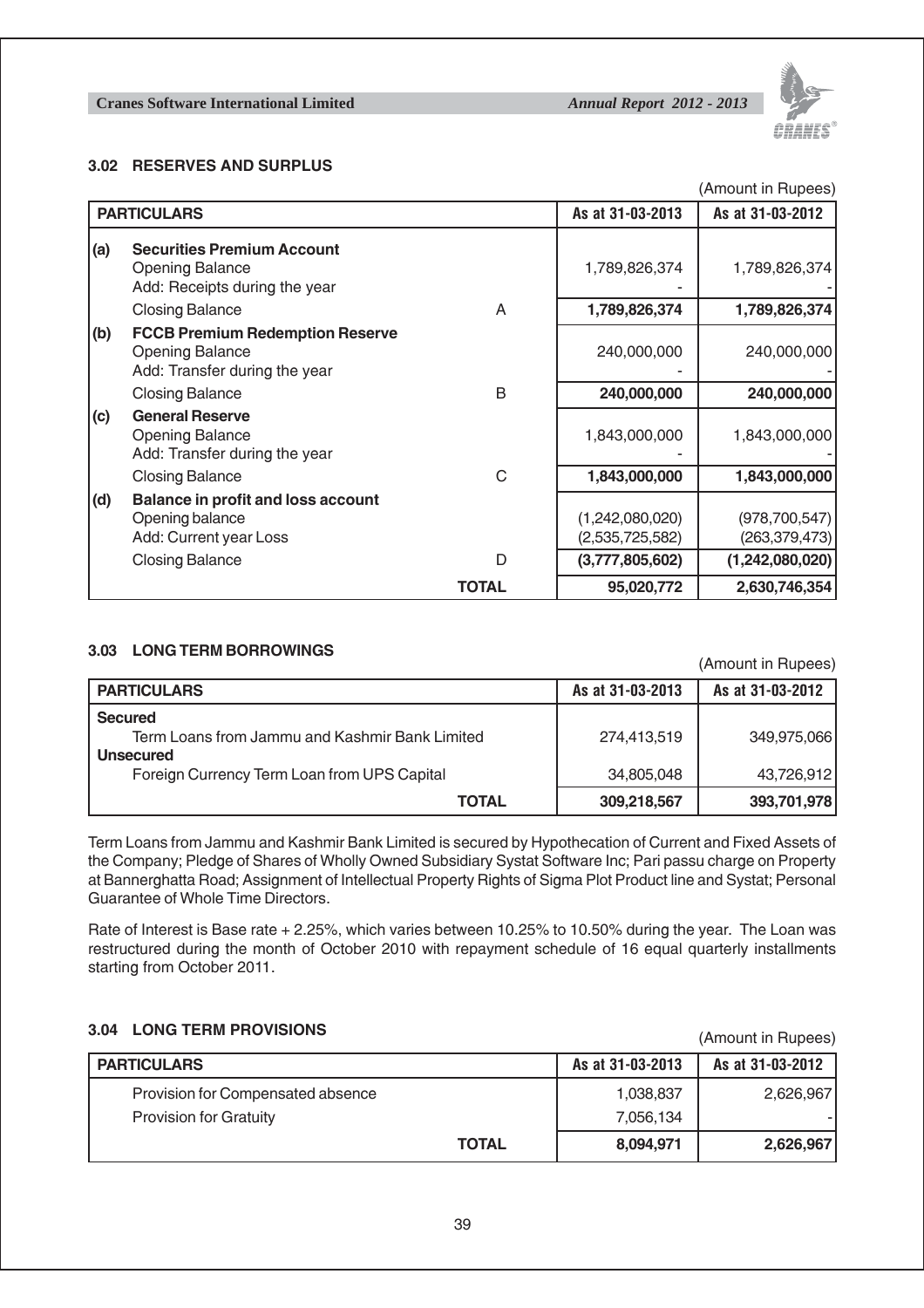

#### **3.05 SHORT TERM BORROWINGS - UNSECURED**

| <b>PARTICULARS</b>                                               |              | As at 31-03-2013 | As at 31-03-2012 |
|------------------------------------------------------------------|--------------|------------------|------------------|
| <b>Cash Credit facilities from Banks</b><br>Jammu & Kashmir Bank |              | 20,273,767       |                  |
|                                                                  | <b>TOTAL</b> | 20,273,767       |                  |

#### **3.06 TRADE PAYABLES**

| <b>PARTICULARS</b>                             | As at 31-03-2013 | As at 31-03-2012 |
|------------------------------------------------|------------------|------------------|
| Trade payables                                 | 36,288,248       | 35,409,094       |
| <b>Others</b>                                  | 494,451,648      | 366,336,340      |
| (Refer Note No. 3.32 regarding disclosure      |                  |                  |
| as required under the provisions of MSMED Act) |                  |                  |
| <b>TOTAL</b>                                   | 530,739,896      | 401,745,435      |

#### **3.07 OTHER CURRENT LIABILITIES**

| <b>PARTICULARS</b>                                                     | As at 31-03-2013 | As at 31-03-2012 |
|------------------------------------------------------------------------|------------------|------------------|
| Current Maturities of Long-term debt                                   |                  |                  |
| - Jammu & Kashmir Bank Ltd                                             | 137,600,000      | 137,600,000      |
| - UPS Capital Business Credit                                          | 4,650,345        | 3,802,229        |
| - Bondholders of FCCB                                                  | 2,920,680,000    | 2,870,280,000    |
| (42,000 units of 1,000/- Euros each fully paid up)                     |                  |                  |
| (Refer Note No. 3.37)                                                  |                  |                  |
| Loans repayable on demand                                              |                  |                  |
| <b>Unsecured</b>                                                       |                  |                  |
| - Term Loans from Banks                                                |                  |                  |
| Bank of India                                                          | 2,067,304,284    | 1,805,422,902    |
| Allahabad Bank                                                         | 325,857,920      | 285,903,308      |
| Canara Bank                                                            | 476,837,453      | 410,744,588      |
| Industrial Development Bank of India                                   | 352,720,182      | 302,648,107      |
| State Bank of India                                                    | 1,036,131,035    | 920,575,519      |
| <b>State Bank of Mysore</b>                                            | 322,852,072      | 278,976,048      |
| - Cash Credit facilities from Banks                                    |                  |                  |
| Bank of India                                                          | 475,031,440      | 422,580,362      |
| <b>State Bank of Travancore</b>                                        | 425,736,768      | 377,513,646      |
| <b>Unclaimed Dividend</b>                                              | 907,176          | 962,143          |
| Amounts due and payable to Investor Education and Protection Fund      | 96,646           | 60,326           |
| Statutory dues (Including Provident Fund, Withholding and other taxes) | 103,384,920      | 82,129,434       |
| (Refer Note No. 3.28)                                                  |                  |                  |
| <b>Director's Current Account</b>                                      | 385,482,202      | 375,893,962      |
| Employee benefits Payable                                              | 167,724,283      | 164,630,181      |
| Dues to related Parties                                                | 16,299,887       | 30,571,940       |
| Advance received from Customers                                        | 10,730,572       | 16,278,156       |
| Unpaid dividend on Equity Shares                                       | 23,553,370       | 23,553,370       |
| Unpaid Dividend Distribution Tax                                       | 27,388,281       | 27,388,281       |
| <b>Other Advances</b>                                                  | 1,634,084,047    | 1,461,834,646    |
| <b>Book Overdraft</b>                                                  |                  | 3,317,047        |
| <b>TOTAL</b>                                                           | 10,915,052,881   | 10,002,666,194   |

(Amount in Rupees)

(Amount in Rupees)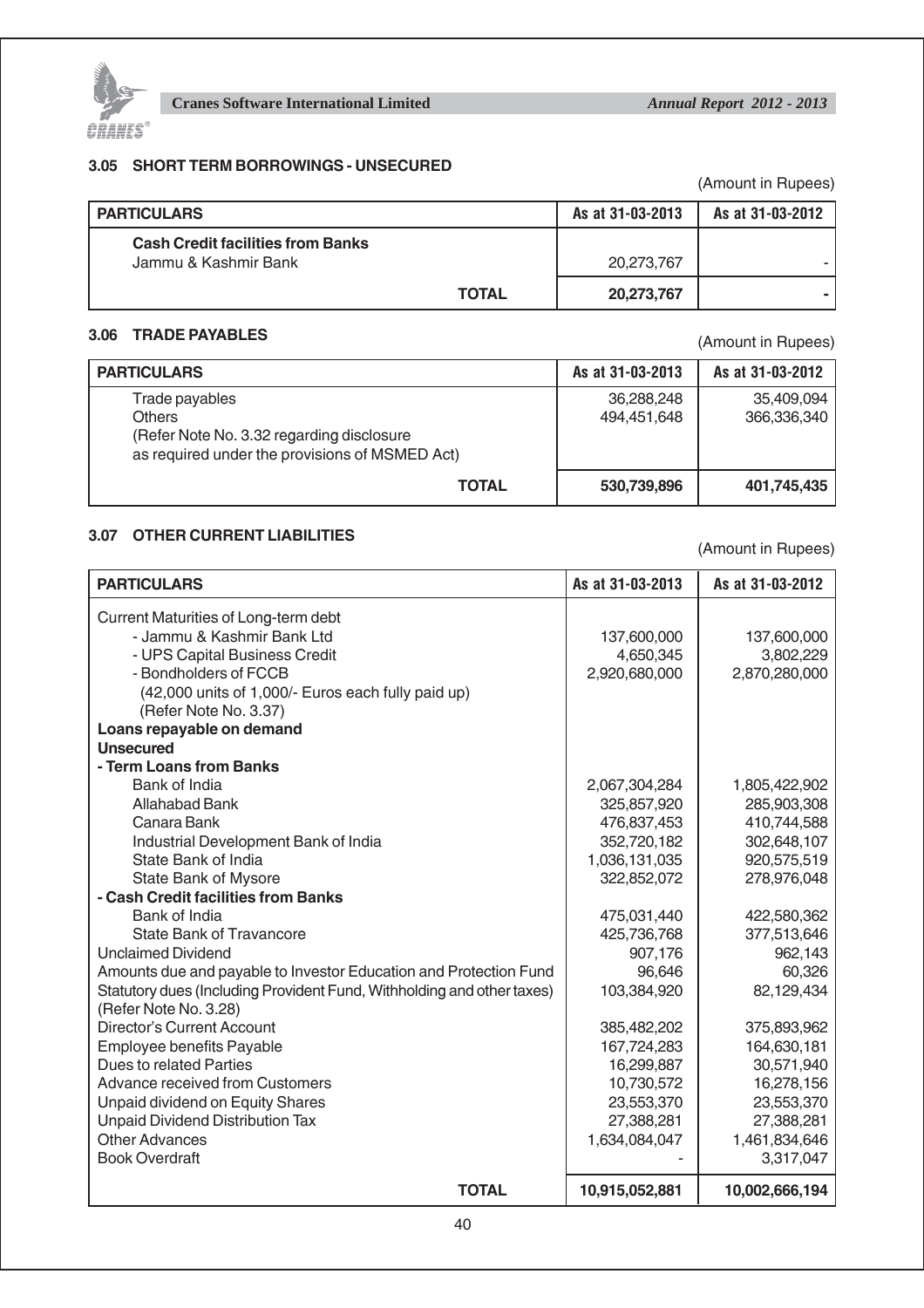

#### **Defaults in repayment of Loans as at 31st March, 2013**

(Amount in Rupees)

| <b>PARTICULARS</b>                       | <b>Period of Default</b> |                  | <b>Amount of Default</b> |               |
|------------------------------------------|--------------------------|------------------|--------------------------|---------------|
|                                          |                          | <b>Principal</b> | <b>Interest</b>          | Total         |
| <b>Terms Loans from Banks</b>            |                          |                  |                          |               |
| Bank of India                            | From 2009 to Till Date   | 1,400,000,000    | 667,304,284              | 2,067,304,284 |
| Allahabad Bank                           | From 2009 to Till Date   | 250,000,000      | 75,857,920               | 325,857,920   |
| Canara Bank                              | From 2009 to Till Date   | 250,000,000      | 226,837,453              | 476,837,453   |
| Industrial Development Bank of India     | From 2009 to Till Date   | 220,000,000      | 132,720,182              | 352,720,182   |
| State Bank of India                      | From 2009 to Till Date   | 700,000,000      | 336,131,035              | 1,036,131,035 |
| State Bank of Mysore                     | From 2009 to Till Date   | 250,000,000      | 72,852,072               | 322,852,072   |
| <b>Cash Credit facilities from Banks</b> |                          |                  |                          |               |
| Bank of India                            | From 2009 to Till Date   | 300,000,000      | 175,031,440              | 475,031,440   |
| State Bank of Travancore                 | From 2009 to Till Date   | 300,000,000      | 125,736,768              | 425,736,768   |

#### **3.08 SHORT TERM PROVISION**

| <b>PARTICULARS</b>                                    | As at 31-03-2012 | As at 31-03-2011 |
|-------------------------------------------------------|------------------|------------------|
| <b>Provision for Warranty</b>                         |                  |                  |
| <b>Opening Balance</b>                                |                  | 70,000,000       |
| Less: Reversal during the year                        |                  | (70,000,000)     |
| <b>Provision for Gratuity</b>                         | 256.444          |                  |
| Provision for Compensated absence                     | 102,919          |                  |
| Provision for Income Tax (Net of advance tax and TDS) | 22,350,005       |                  |
| TOTAL                                                 | 22,709,368       |                  |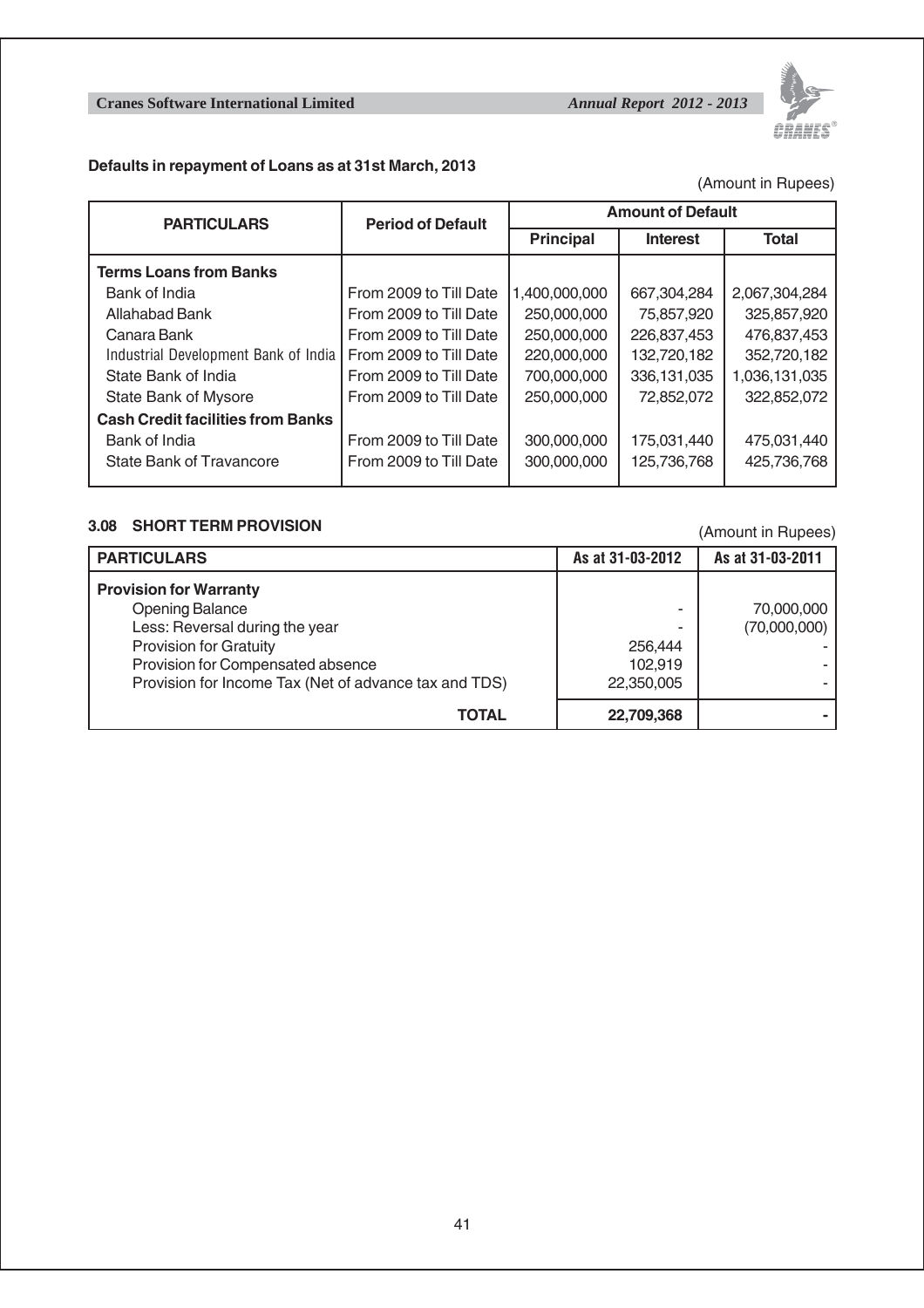



**3.09 FIXED ASSETS**

3.09

FIXED ASSETS

|                        |                             |           |                    |                               |                    |               |           |                                     |                         | (Amount in Rupees)      |
|------------------------|-----------------------------|-----------|--------------------|-------------------------------|--------------------|---------------|-----------|-------------------------------------|-------------------------|-------------------------|
|                        |                             |           | <b>Gross Block</b> |                               |                    | Depreciation  |           |                                     |                         | Net Block               |
| <b>Particulars</b>     | April 1, 2012<br>Cost as on | Additions | <b>Deletions</b>   | March 31, 2013<br>Total as on | Upto April 1, 2012 | for the year  | Withdrawn | March 31, 2013<br><b>Total Upto</b> | As on March<br>31, 2013 | As on March<br>31, 2012 |
| Tangible Assets        |                             |           |                    |                               |                    |               |           |                                     |                         |                         |
| Land & Building        | 94,712,158                  |           |                    | 94,712,158                    | 2,485,145          | 80,395        | ı         | 2,565,540                           | 92,146,618              | 92,227,013              |
| Furniture & Fixtures   | 66,823,858                  | 114,500   |                    | 66,938,358                    | 29,951,101         | 4,150,235     |           | 34,101,336                          | 32,837,022              | 36,872,757              |
| Computers              | 123,493,730                 | 256,623   |                    | 123,750,353                   | 104,499,901        | 6,575,294     |           | 111,075,195                         | 12,675,158              | 18,993,829              |
| Plant & Machinery      | 64,298,261                  | 89,457    |                    | 64,387,718                    | 17,374,317         | 3,058,389     |           | 20,432,706                          | 43,955,012              | 46,923,944              |
| Vehicle                | 19, 148, 149                |           |                    | 19, 148, 149                  | 11,438,432         | 1,690,813     |           | 13, 129, 245                        | 6,018,904               | 7,709,717               |
| <b>Technical Books</b> | 101,079                     |           |                    | 101,079                       | 39,412             | 4,800         |           | 44,212                              | 56,867                  | 61,667                  |
| Total A                | 368,577,235                 | 460,580   | ٠                  | 369,037,815                   | 165,788,308        | 15,559,926    |           | 181,348,234                         | 187,689,581             | 202,788,927             |
| Intangible Assets      |                             |           |                    |                               |                    |               |           |                                     |                         |                         |
| Goodwill               | 387,360,000                 |           | ×,                 | 387,360,000                   |                    | ı             |           |                                     | 387,360,000             | 387,360,000             |
| Computer Software      | 4,546,448,001               |           | ı,                 | 4,546,448,001                 | 3,771,757,900      | 408, 191, 245 | r.        | 4,179,949,145                       | 366,498,856             | 774,690,101             |
| Total B                | 4,933,808,001               |           | ٠                  | 4,933,808,001                 | 3,771,757,900      | 408,191,245   |           | 4,179,949,145                       | 753,858,856             | 1,162,050,101           |
| Total $(A + B)$        | 5,302,385,236               | 460,580   | ı,                 | 5,302,845,816                 | 3,937,546,208      | 423,751,171   | ı,        | 4,361,297,379                       | 941,548,437             | 1,364,839,028           |
| Previous Year          | 5,292,567,251               | 9,817,985 | ı                  | 5,302,385,236                 | 3,455,252,491      | 482,293,717   | ı         | 3,937,546,208 1,364,839,028         |                         | 1,837,314,760           |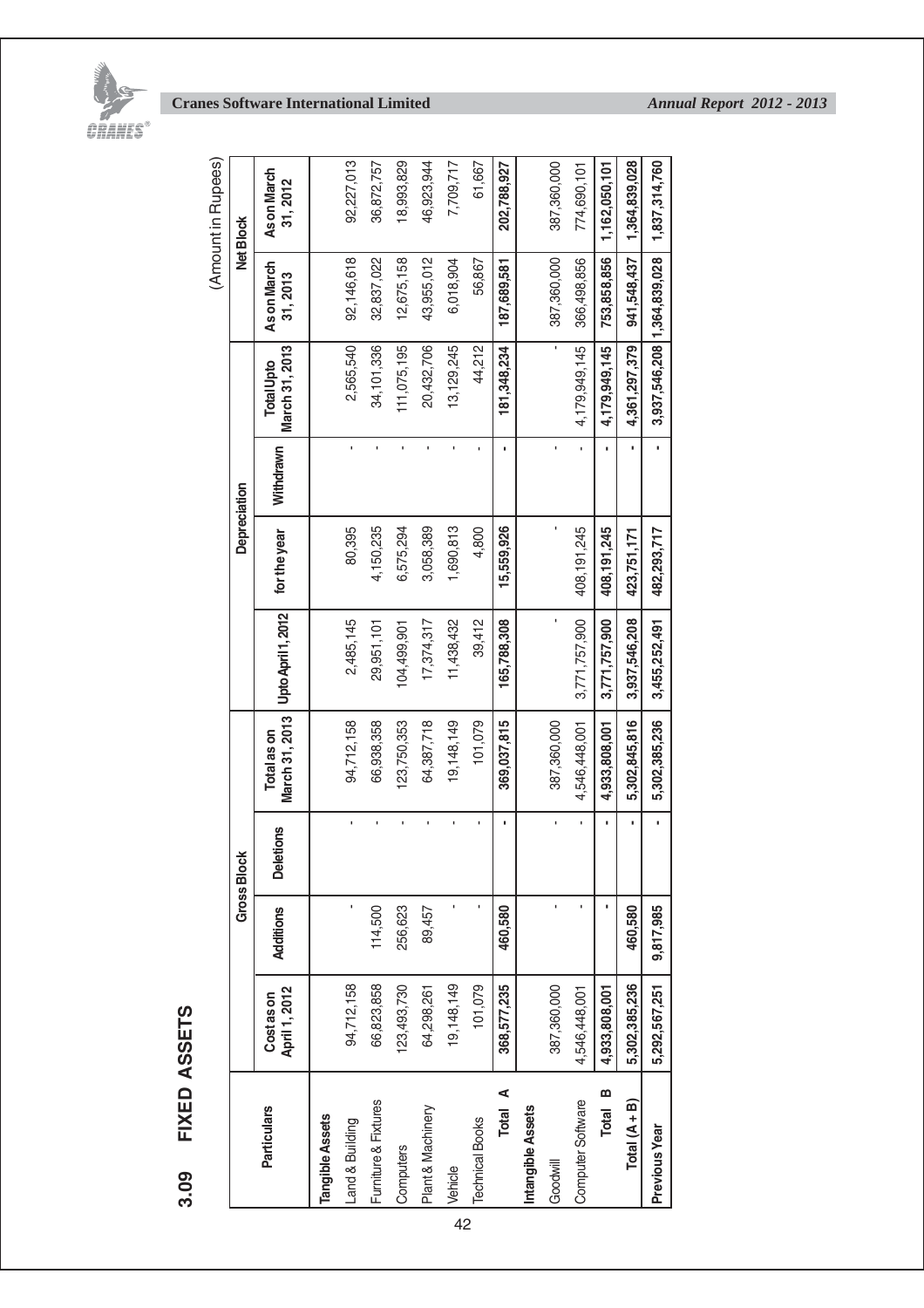

### **3.10 INVESTMENT**

| (Amount in Rupees) |  |  |
|--------------------|--|--|
|--------------------|--|--|

| <b>PARTICULARS</b>                                                                                                                                                                                                         | As at 31-03-2013 | As at 31-03-2012 |
|----------------------------------------------------------------------------------------------------------------------------------------------------------------------------------------------------------------------------|------------------|------------------|
| Long-Term: Trade Investment (Unquoted - at cost)<br><b>Subsidiaries:</b>                                                                                                                                                   |                  |                  |
| <b>Systat Software Inc. USA</b><br>974,166 Equity shares of face value USD 1/- each fully paid up<br>(Previous year 974,166 Equity shares of face value<br>USD 1/- each fully paid up)                                     | 185, 117, 768    | 185, 117, 768    |
| <b>Systat Software Asia Pacific Limited</b><br>380,000 Equity Shares of Rs.10/- each fully paid up<br>(Previous year 380,000 Equity shares of Rs.10/- each fully paid up)                                                  | 3,800,000        | 3,800,000        |
| <b>Systat Software Gmbh-Germany</b><br>1 Equity Share of 25,000 Euros fully paid up<br>(Previous year 1 Equity share of 25,000 Euros fully paid up)                                                                        | 1,447,500        | 1,447,500        |
| <b>Cranes Software International Pte Limited - Singapore</b><br>165,692 Equity shares of Singapore Dollars 1/- each fully paid up.<br>(Previous year 165,692 Equity shares of Singapore<br>Dollars 1/- each fully paid up) | 4,430,582        | 4,430,582        |
| <b>Cranes Software Inc (erstwhile NISA Software Inc)</b><br>26,91,855 Equity shares of USD 1 each fully paid up<br>(Previous year 26,91,885 Equity shares of USD 1 each fully paid up)                                     | 450,072,825      | 450,072,825      |
| <b>Tilak Auto Tech Private Limited</b><br>1,000 Equity Shares of Rs. 100/- each fully paid up<br>(Previous Year - 1,00,000 Equity shares of Rs.10/- each fully paid up)                                                    | 5,162,487        | 5,162,487        |
| <b>Analytix Systems Private Limited</b><br>20,000 Equity Shares of Rs. 10/- each fully paid up<br>(Previous Year - 20,000 Equity shares of Rs.10/- each fully paid up)                                                     | 63,000,000       | 63,000,000       |
| <b>Caravel Info Systems Pvt Ltd</b><br>1,20,000 Equity Shares of Rs. 10/- each fully paid up<br>(Previous Year - 1,20,000 Equity shares of Rs.10/- each fully paid up)                                                     | 36,233,187       | 36,233,187       |
| <b>Proland Software Pvt Ltd</b><br>4,840 Equity Shares of Rs. 100/- each fully paid up<br>(Previous Year - 4,840 Equity shares of Rs.100/- each fully paid up)                                                             | 31,889,280       | 31,889,280       |
| <b>Esqube Communication Solutions Private Limited</b><br>8,942 Equity shares of Rs.10/- each fully paid up<br>(Previous Year - 8,942 Equity shares of Rs.10/- each fully paid up)                                          | 17,977,989       | 17,977,989       |
| <b>OTHERS</b><br><b>Cranes Software Middle East LLC - UAE</b><br>147 Equity shares of UAE Dirham 1,000/- each fully paid up<br>(Previous Year 147 Equity shares of UAE<br>Dirham 1,000/- each fully paid up)               | 1,786,172        | 1,786,172        |
| <b>TOTAL</b>                                                                                                                                                                                                               | 800,917,790      | 800,917,790      |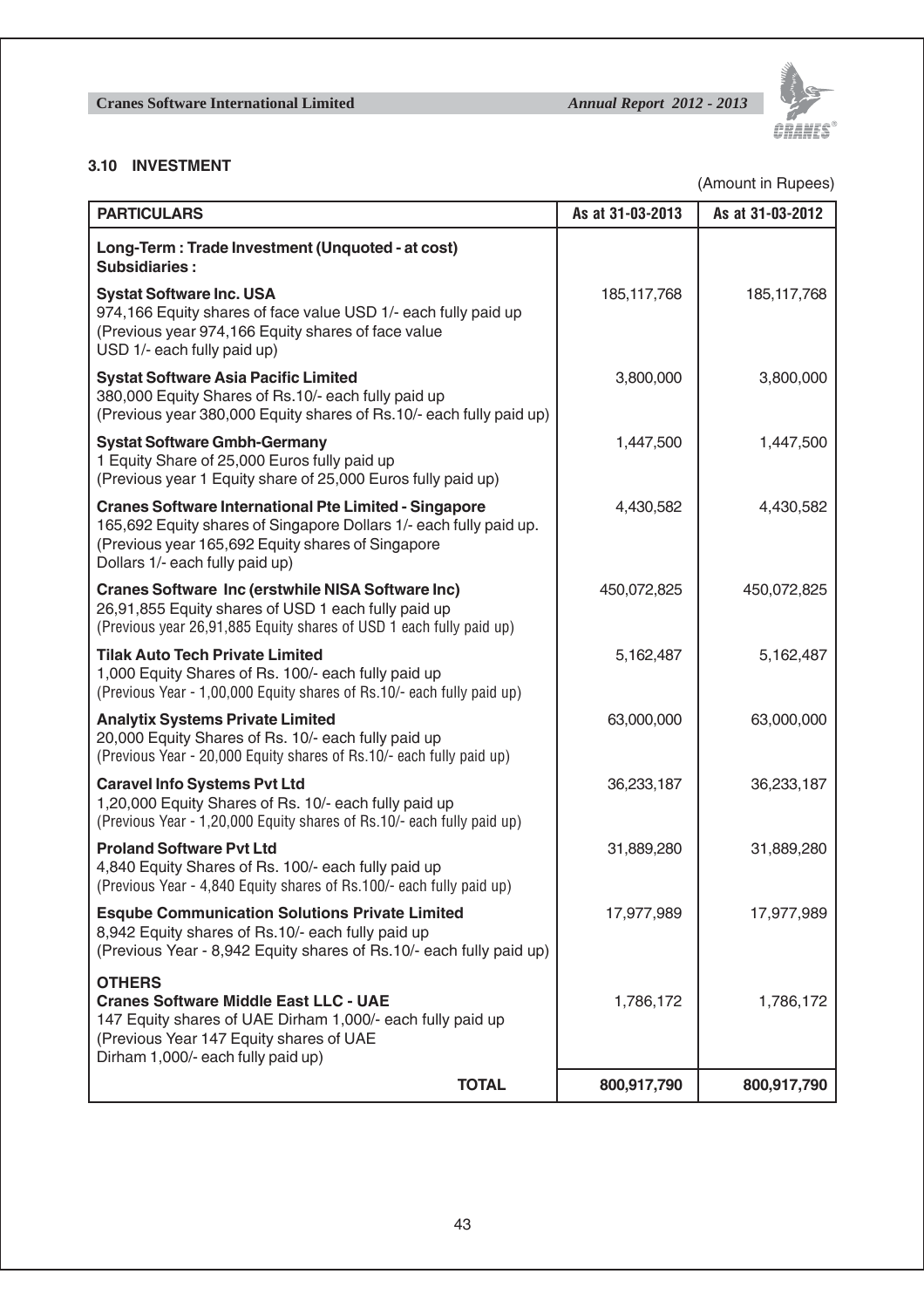

(Amount in Rupees)

#### **3.11 DEFERRED TAX ASSETS (NET)**

| <b>PARTICULARS</b>                           | As at 31-03-2013 | As at 31-03-2012 |
|----------------------------------------------|------------------|------------------|
| Deferred Tax Asset Attributable to:          |                  |                  |
| Brought forward losses                       | 1,180,245,700    | 1,195,394,000    |
| <b>Provision for Retirement Benefits</b>     | 2,612,400        | 812,000          |
| Expenses allowable on payment                | 266,231,500      | 224,861,000      |
| Less:                                        |                  |                  |
| Deferred Tax Liability Attributable to:      |                  |                  |
| Difference between Book and Tax Depreciation | (124, 112, 700)  | (240, 649, 000)  |
| TOTAL                                        | 1,324,976,900    | 1,180,418,000    |

#### **3.12 LONG TERM LOANS AND ADVANCES**

| <b>PARTICULARS</b>                | As at 31-03-2013 | As at 31-03-2012 |
|-----------------------------------|------------------|------------------|
| <b>Unsecured, considered Good</b> |                  |                  |
| <b>Earnest Money Deposits</b>     | 4,411,940        | 4,804,292        |
| <b>Other Deposits</b>             | 2,155,012        | 2,107,002        |
| <b>Rent Deposits</b>              | 6,423,000        | 10,098,000       |
| Security Deposits                 | 529,474          | 497,574          |
| <b>Disputed Tax Payments</b>      | 14.992.086       | 14,492,086       |
| <b>Loans &amp; Advances:</b>      |                  |                  |
| - Related Parties (Subsidiaries)  | 1,943,938,978    | 1,782,422,828    |
| - Others                          | 2,361,083,442    | 2,384,337,620    |
| <b>TOTAL</b>                      | 4,333,533,932    | 4,198,759,402    |

#### **3.13 INVENTORY**

Stock in Trade 7,727,734 | 12,203,671 | 2,203,671 | 2,203,671 | 2,203,671 | 2,203,671 | 2,203,671 | 2,203,671 | Goods in transit 396,490 **TOTAL** 7,727,734 12,600,161 **PARTICULARS As at 31-03-2013** As at 31-03-2012 (Amount in Rupees)

#### **3.14 TRADE RECEIVABLES**

| <b>PARTICULARS</b>                 |                | As at 31-03-2013   | As at 31-03-2012 |
|------------------------------------|----------------|--------------------|------------------|
| Debts overdue for a period         |                |                    |                  |
| exceeding six months               |                |                    |                  |
| Unsecured, considered good         |                |                    |                  |
| <b>From Subsidiaries</b>           |                | 535, 343, 452      | 457,614,756      |
| <b>From Others</b>                 |                | 3,224,023,368      | 3,227,450,353    |
| Less: Provision for doubtful debts |                | (2, 130, 000, 000) | (650,000,000)    |
|                                    | A              | 1,630,366,820      | 3,035,065,109    |
| <b>Other Debts</b>                 |                |                    |                  |
| <b>Unsecured, Considered good</b>  |                |                    |                  |
| <b>From Subsidiaries</b>           |                | 58,863,529         | 53,869,101       |
| <b>From Others</b>                 |                | 50,437,129         | 58,409,114       |
|                                    | B              | 109,300,658        | 112,278,215      |
|                                    | $TOTAL(A + B)$ | 1,739,667,478      | 3,147,343,324    |

(Amount in Rupees)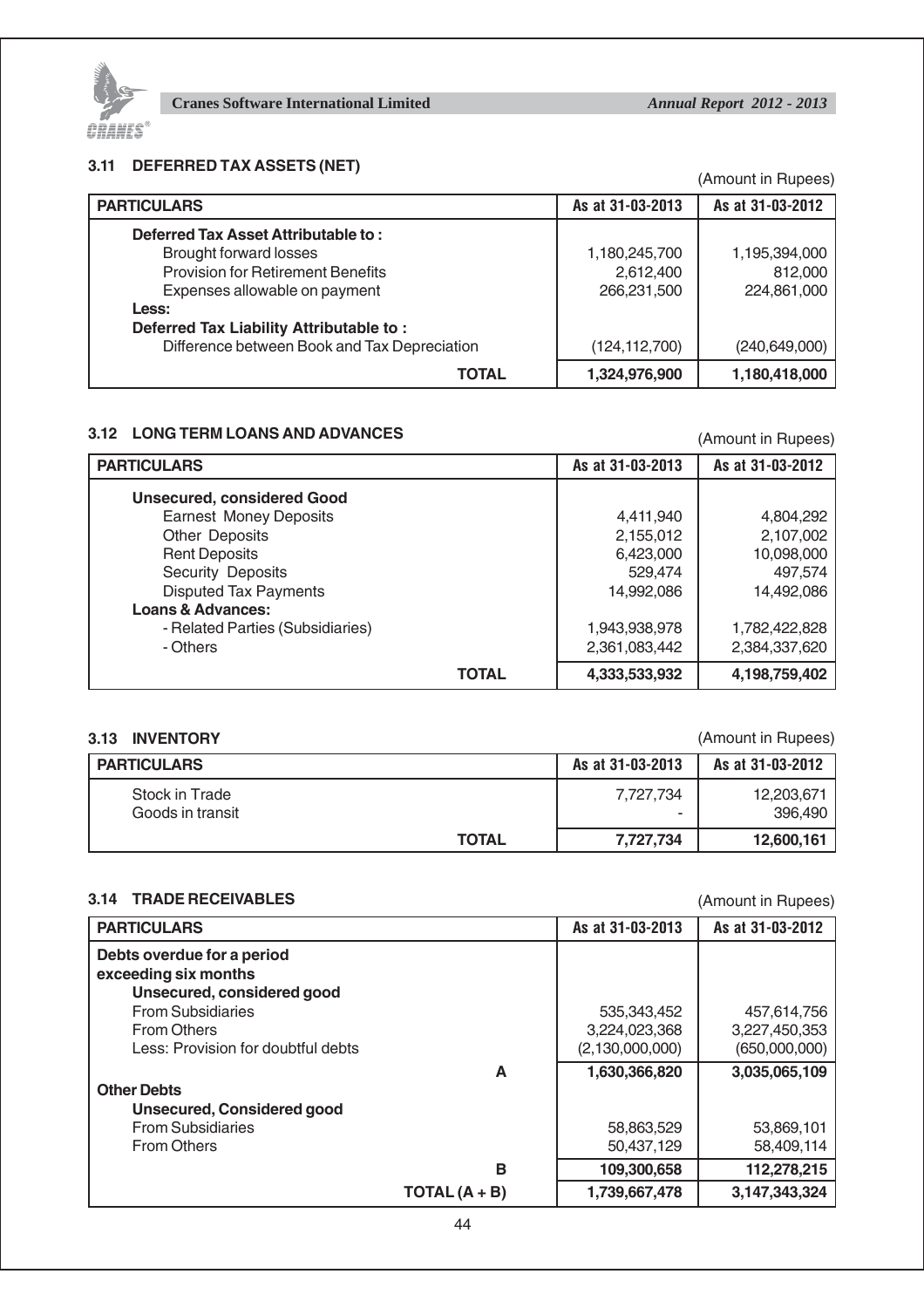

(Amount in Rupees)

#### **3.15 CASH AND BANK BALANCES**

| <b>PARTICULARS</b>                    | As at 31-03-2013 | As at 31-03-2012 |
|---------------------------------------|------------------|------------------|
| <b>Cash and Cash Equivalents:</b>     |                  |                  |
| Cash on hand                          | 32,802           | 1,999            |
| <b>Bank balances:</b>                 |                  |                  |
| In Current Accounts                   | 1,658,164        | 8,999,344        |
| <b>Other Bank Balances:</b>           |                  |                  |
| Balances with Bank held as Margin     |                  |                  |
| Money with maturity of 3 to 12 Months | 10,060,753       | 10,126,529       |
| <b>Unpaid Dividend Account</b>        | 955,856          | 974,328          |
| <b>TOTAL</b>                          | 12,707,576       | 20,102,200       |

#### **3.16 SHORT TERM LOANS AND ADVANCES**

| 3.16 SHORT TERM LOANS AND ADVANCES                                                                                                                                                                                          |              |                                                        | (Amount in Rupees)                                             |
|-----------------------------------------------------------------------------------------------------------------------------------------------------------------------------------------------------------------------------|--------------|--------------------------------------------------------|----------------------------------------------------------------|
| <b>PARTICULARS</b>                                                                                                                                                                                                          |              | As at 31-03-2013                                       | As at 31-03-2012                                               |
| <b>Prepaid Expenses</b><br>Advance to Employee & Suppliers<br><b>Other Current Assets</b><br><b>MAT Credit Entitlement</b><br><b>Balances with Revenue Authorities</b><br>- Income Tax (Net of provisions)<br>- Service Tax |              | 114,105<br>7,894,854<br>50,694,660<br>163,500,000<br>- | 302,334<br>2,318,218<br>163,500,000<br>7,617,859<br>18,370,357 |
|                                                                                                                                                                                                                             | <b>TOTAL</b> | 222,203,620                                            | 192,108,768                                                    |

#### **3.17 REVENUE FROM OPERATIONS**

| <b>PARTICULARS</b>                                                                         |              | <b>For the Year</b><br>March 31, 2013   | <b>For the Year</b><br>March 31, 2012   |
|--------------------------------------------------------------------------------------------|--------------|-----------------------------------------|-----------------------------------------|
| (a) Sale of Products<br>- Hardware Products<br>- Software Licences<br>(b) Sale of Services |              | 36,414,612<br>124,831,931<br>53,732,684 | 63,335,107<br>123,772,361<br>73,250,603 |
|                                                                                            | <b>TOTAL</b> | 214,979,227                             | 260,358,071                             |

#### **3.18 OTHER INCOME**

(Amount in Rupees)

| <b>PARTICULARS</b>                                                                                                                                                                                | For the Year<br>March 31, 2013                                | For the Year<br>March 31, 2012  |
|---------------------------------------------------------------------------------------------------------------------------------------------------------------------------------------------------|---------------------------------------------------------------|---------------------------------|
| (a) Interest received<br>(b) Liabilities written back to the extent no longer required<br>(c) Exchange Fluctuation gain<br>(d) Other Income<br>(e) Excess provision for leave encashment reversed | 1,977,246<br>9,680,210<br>163,989,238<br>305,271<br>1,485,211 | 195,544<br>82,636,856<br>46,964 |
| <b>TOTAL</b>                                                                                                                                                                                      | 177,437,177                                                   | 82,879,364                      |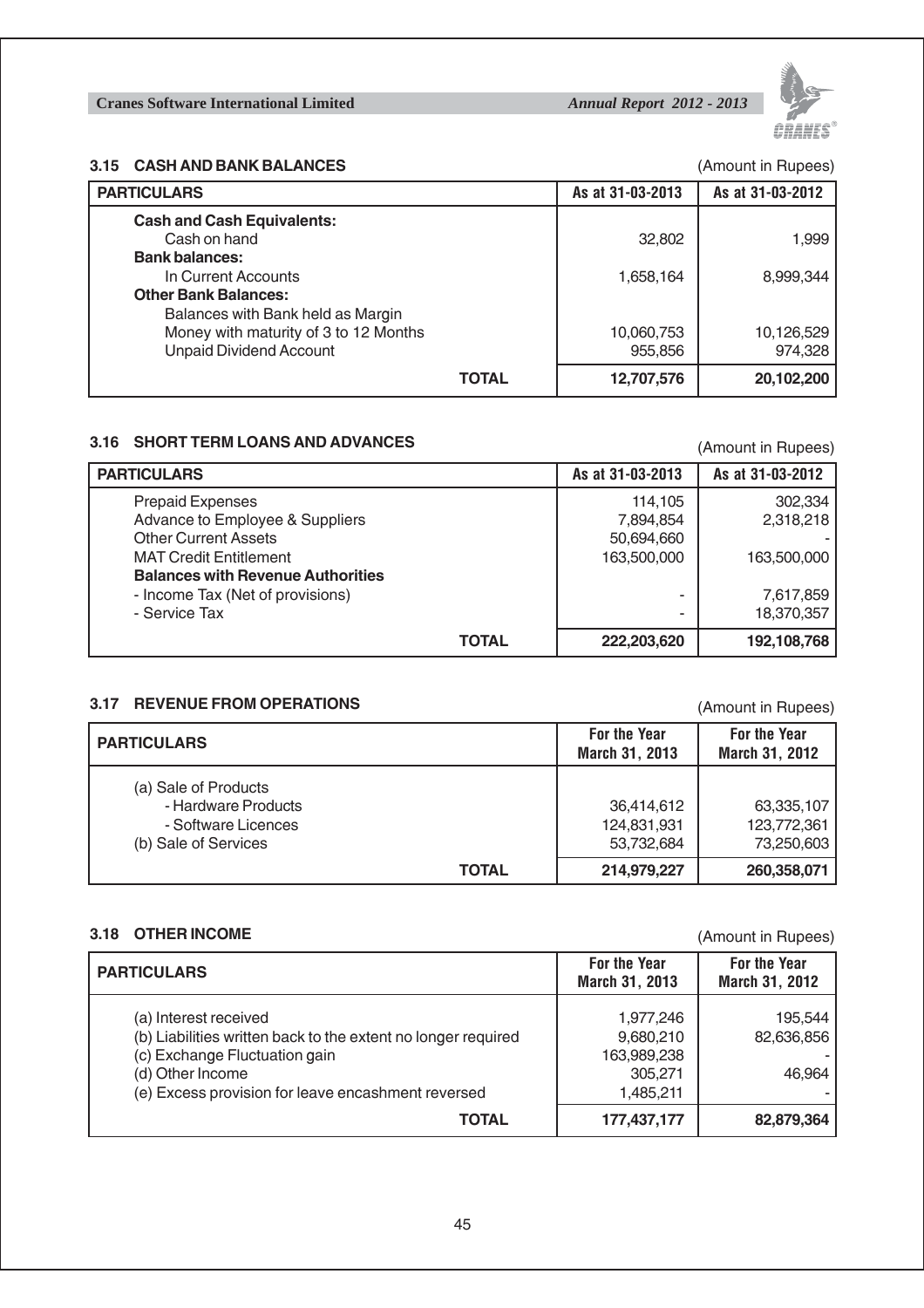

#### **3.19 CHANGES IN INVENTORIES OF STOCK IN TRADE**

(Amount in Rupees)

(Amount in Rupees)

| <b>PARTICULARS</b>                                                 | <b>For the Year</b><br>March 31, 2013 | <b>For the Year</b><br>March 31, 2012 |
|--------------------------------------------------------------------|---------------------------------------|---------------------------------------|
| Stock at the end of the year<br>Stock at the beginning of the year | 7.727.734<br>12,203,671               | 12,203,671<br>9,390,666               |
| Increase / (Decrease) in stock                                     | 4,475,937                             | (2,813,005)                           |

#### **3.20 EMPLOYEE BENEFITS EXPENSES**

| <b>PARTICULARS</b>                                                                                           | For the Year<br>March 31, 2013                  | For the Year<br>March 31, 2012      |
|--------------------------------------------------------------------------------------------------------------|-------------------------------------------------|-------------------------------------|
| Salaries and Wages<br>Contribution to provident and other funds<br><b>Staff Welfare Expenses</b><br>Gratuity | 87,819,110<br>1,559,226<br>994,390<br>7,312,578 | 102,488,588<br>1,472,435<br>715,681 |
| <b>TOTAL</b>                                                                                                 | 97,985,304                                      | 104,676,704                         |

#### **3.21 FINANCE COSTS**

Interest on long term borrowings<br>
Other borrowing costs  $62,781,663$   $62,781,663$   $63,818,782$   $675,975,218$ Other borrowing costs 834,818,782<br>
Interest on Statutory Dues 834,818,782<br>
A,509,993 Interest on Statutory Dues TOTAL 902,110,438 747,227,701 **PARTICULARS For the Year** For the Year For the Year For the Year For the Year For the Year For the Year For the Year For the Year For the Year For the Year For the Year For the Year For the Year For the Year For the Yea **March 31, 2012** 

#### **3.22 DEPRECIATION AND AMORTIZATION EXPENSES**

(Amount in Rupees)

| <b>PARTICULARS</b>                                                   |              | <b>For the Year</b><br>March 31, 2013 | <b>For the Year</b><br>March 31, 2012 |
|----------------------------------------------------------------------|--------------|---------------------------------------|---------------------------------------|
| Depreciation on Tangible Assets<br>Amortization on Intangible Assets |              | 15,559,926<br>408, 191, 245           | 17,046,565<br>465,247,152             |
|                                                                      | <b>TOTAL</b> | 423,751,171                           | 482,293,717                           |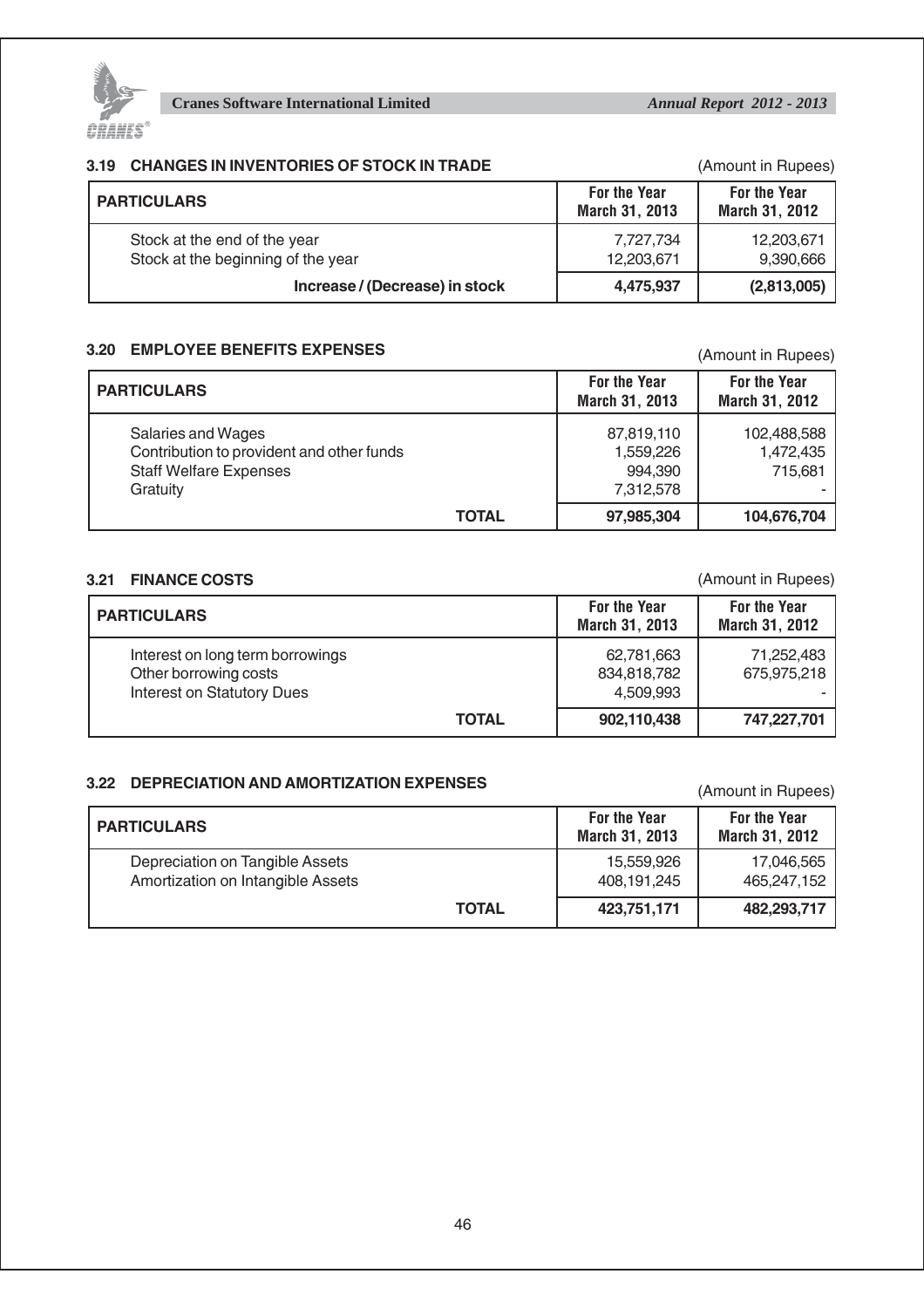**Cranes Software International Limited** *Annual Report 2012 - 2013*



(Amount in Rupees)

#### **3.23 OTHER EXPENSES**

| <b>PARTICULARS</b>                         | <b>For the Year</b><br>March 31, 2013 | <b>For the Year</b><br>March 31, 2012 |
|--------------------------------------------|---------------------------------------|---------------------------------------|
| Payment to Auditor                         |                                       |                                       |
| - As Audit Fee                             | 600,000                               | 600,000                               |
| - As Reimbursement of Expenses             | 23,475                                | 22,450                                |
| Power and fuel                             | 4,738,147                             | 4,695,441                             |
| Rent                                       | 6,426,888                             | 10,242,684                            |
| Repairs and Maintenance                    |                                       |                                       |
| - Buildings                                |                                       | 59,419                                |
| - Machinery                                | 122,358                               | 266,746                               |
| - Others                                   | 2,015,382                             | 2,476,028                             |
| Insurance                                  | 235,802                               | 565,594                               |
| Rates and Taxes, excluding taxes on income | 26,453,517                            | 31,119                                |
| Provision for Bad and Doubtful Debts       | 1,480,000,000                         | 650,000,000                           |
| <b>Marketing Expenses</b>                  | 22,765,175                            | 29,714,552                            |
| <b>Bad Debts</b>                           | 33,493                                | 4,161,959                             |
| <b>Travelling and Conveyance</b>           | 11,034,744                            | 9,289,753                             |
| <b>Communication Expenses</b>              | 3,120,774                             | 3,516,188                             |
| <b>Exchange Fluctuations (Net)</b>         |                                       | 486,241,814                           |
| Legal & Professional Charges               | 2,684,202                             | 9,671,244                             |
| Miscellaneous expenses                     | 7,872,240                             | 8,964,589                             |
| <b>TOTAL</b>                               | 1,568,126,198                         | 1,220,519,581                         |

#### **3.24 EXCEPTIONAL ITEMS**

| 3.24<br><b>EXCEPTIONAL ITEMS</b> |              |                                       | (Amount in Rupees)                    |
|----------------------------------|--------------|---------------------------------------|---------------------------------------|
| <b>PARTICULARS</b>               |              | <b>For the Year</b><br>March 31, 2013 | <b>For the Year</b><br>March 31, 2012 |
| Prior period Tax adjustment      |              | 35,241,956                            |                                       |
| Prior period expenses            |              | 711.472                               | 48.823.670                            |
|                                  | <b>TOTAL</b> | 35,953,428                            | 48,823,670                            |

#### **3.25 EXTRAORDINARY ITEMS**

| <b>PARTICULARS</b>                                                                                                             |              | <b>For the Year</b><br>March 31, 2013 | <b>For the Year</b><br>March 31, 2012      |
|--------------------------------------------------------------------------------------------------------------------------------|--------------|---------------------------------------|--------------------------------------------|
| Amounts written back on one time settlement<br>-Trade Payables<br>- Loan amounts from Banks<br>- Interest liabilities to Banks |              |                                       | 73,888,596<br>1,193,996,966<br>171,254,363 |
|                                                                                                                                | <b>TOTAL</b> |                                       | 1,439,139,925                              |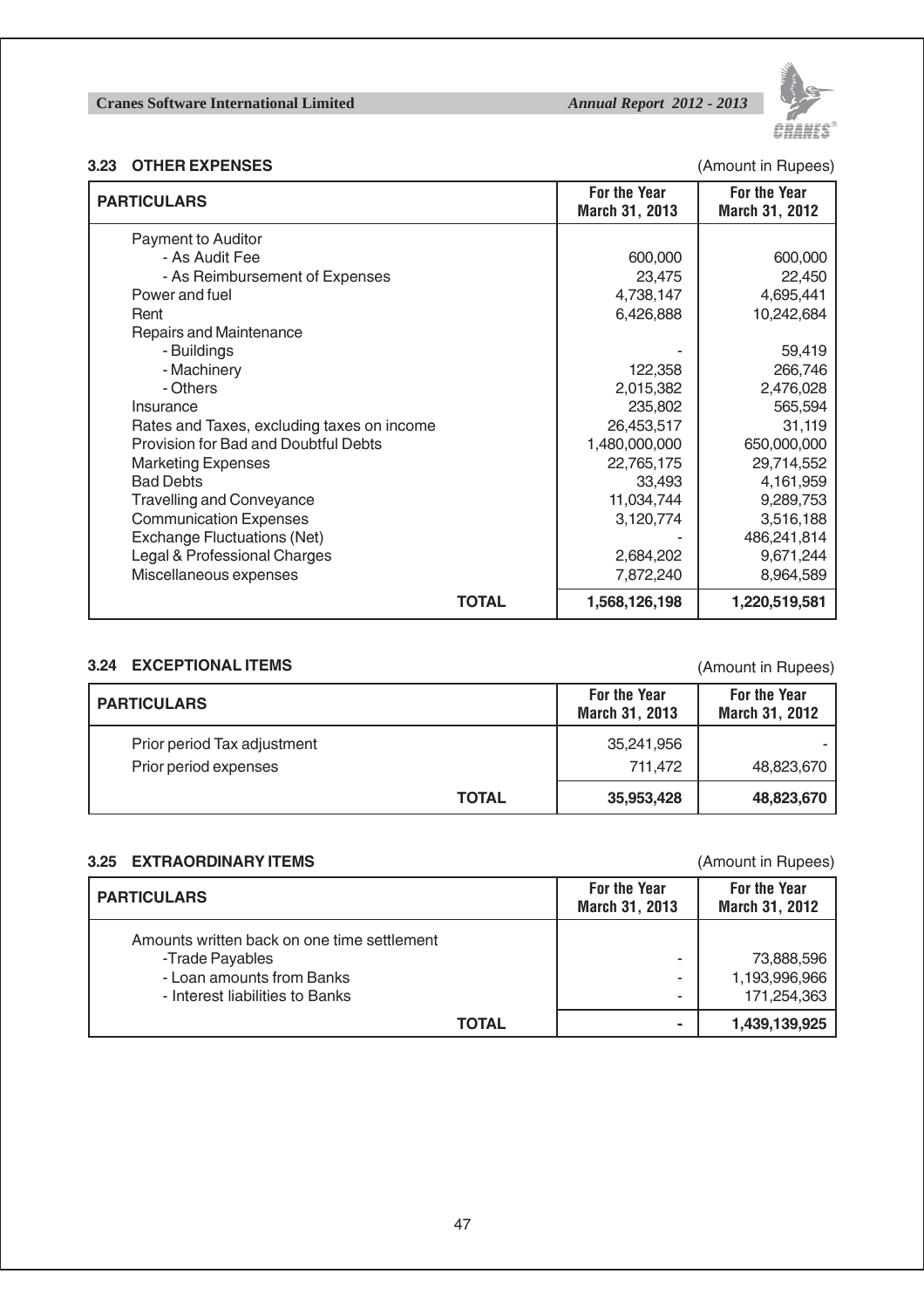

#### **3.26 EARNINGS PER SHARE**

(Amount in Rupees)

|                                                                | For the Year March 31, 2013                           |                                        | For the Year March 31, 2012                           |                                               |
|----------------------------------------------------------------|-------------------------------------------------------|----------------------------------------|-------------------------------------------------------|-----------------------------------------------|
| <b>Particulars</b>                                             | <b>Before</b><br><b>Extraordinary</b><br><b>Items</b> | After<br>Extraordinary<br><b>Items</b> | <b>Before</b><br><b>Extraordinary</b><br><b>Items</b> | After<br><b>Extraordinary</b><br><b>Items</b> |
| (a) Basic                                                      |                                                       |                                        |                                                       |                                               |
| Profit after tax (in Rs.)<br>Weighted average number of        | $(2,535,725,582)$ $(2,535,725,582)$                   |                                        | (1,702,519,398)                                       | (263, 379, 473)                               |
| shares outstanding                                             | 117,766,850                                           | 117,766,850                            | 117,766,850                                           | 117,766,850                                   |
| <b>Basic EPS</b>                                               | (21.53)                                               | (21.53)                                | (14.46)                                               | (2.24)                                        |
| (b) Diluted                                                    |                                                       |                                        |                                                       |                                               |
| Profit after tax (in Rs.)                                      | $(2,535,725,582)$ $(2,535,725,582)$                   |                                        | (1,702,519,398)                                       | (263, 379, 473)                               |
| Adjusted net profit for the year<br>Weighted average number of | $(2,535,725,582)$ $(2,535,725,582)$                   |                                        | (1,702,519,398)                                       | (263, 379, 473)                               |
| shares outstanding for diluted EPS                             | 117,766,850                                           | 117,766,850                            | 117,766,850                                           | 117,766,850                                   |
| <b>Diluted EPS</b>                                             | (21.53)                                               | (21.53)                                | (14.46)                                               | (2.24)                                        |
| Face value per share (in Rs.)                                  | 2.00                                                  | 2.00                                   | 2.00                                                  | 2.00                                          |

#### **3.27 CONTINGENT LIABILITIES AND COMMITMENTS (to the extent not provided for)**

(Amount in Rupees)

| <b>PARTICULARS</b>                                   | <b>Current Year</b> | <b>Previous Year</b> |
|------------------------------------------------------|---------------------|----------------------|
| Claims against the Company not acknowledged as debts |                     |                      |
| (a) Income tax matters                               | 245,972,000         | 123,579,740          |
| (b) Service Tax matters                              | 75,602,762          | 75,798,122           |
| (c) Guarantees and Counter Guarantee                 | 10,014,960          | 10,126,529           |
| (d) Others                                           | 5,515,000           | 5,515,000            |
| <b>TOTAL</b>                                         | 460,690,151         | 215,019,391          |

#### **3.28 UNDISPUTED STATUTORY DUES REMAINING UNPAID AS AT 31ST MARCH, 2013**

|                                      |                           | <b>Total Liability as at</b> |            |  |
|--------------------------------------|---------------------------|------------------------------|------------|--|
| Name of the Statute                  | Nature of dues            | 31.03.2013                   | 31.03.2012 |  |
| Employee's Provident Fund &          |                           |                              |            |  |
| <b>Miscellaneous Provision Act</b>   | Provident Fund            | 7,508,164                    | 7,270,540  |  |
| <b>Commercial Taxes Act</b>          | Professional Tax          | 2,380,630                    | 2,285,230  |  |
| Employees State Insurance Act        | ESI                       | 280.184                      | 35,793     |  |
| Income Tax Act                       | <b>Withholding Taxes</b>  | 77,026,822                   | 67,586,065 |  |
| Service Tax Act                      | Service Tax               | 10,360,015                   |            |  |
| Karnataka State Commercial Taxes Act | Sales Tax/Value Added Tax | 5,539,000                    | 4,620,257  |  |
| Income Tax Act                       | Self Assessment Tax       | 69,696,284                   | 60,794,420 |  |
| Wealth Tax Act                       | Wealth Tax                | 88,000                       | 80,000     |  |
| Income Tax Act                       | Dividend Distribution Tax | 27,388,281                   | 27,388,281 |  |
| Income Tax Act                       | <b>Fringe Benefit Tax</b> | 41,304                       |            |  |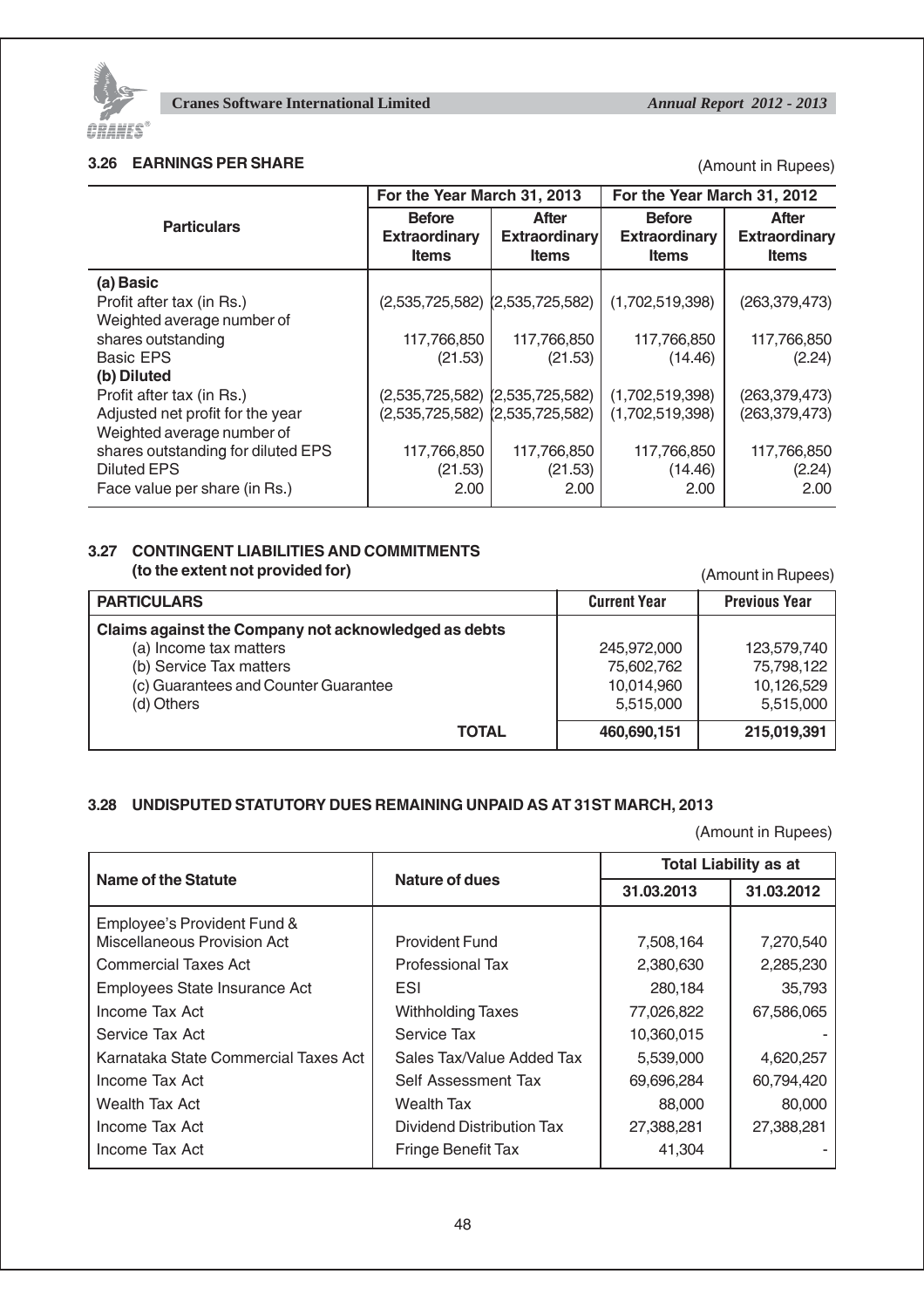

#### **3.29 CASE FILED AGAINST THE COMPANY FOR RECOVERY OF DUES AND PENDING FOR DISPOSAL BEFORE VARIOUS COURTS**

|    |                                                                                                                                                                                                     |                                                                                                         | (Amount in Rupees)               |
|----|-----------------------------------------------------------------------------------------------------------------------------------------------------------------------------------------------------|---------------------------------------------------------------------------------------------------------|----------------------------------|
|    | <b>Name of Institution</b>                                                                                                                                                                          | <b>Amount of Claim</b>                                                                                  | In which Forum                   |
| Α. | Under Section 434 of Companies Act, 1956<br>1. Bank of New York (Trustee of Foreign<br><b>Currency Convertible Bondholders)</b>                                                                     | 3,321,896,643                                                                                           | High Court, Karnataka            |
| В. | <b>Uner Section 138 of Negotiable</b><br><b>Instruments Act, 1881</b><br>1. IDBI Bank<br>2. Allahabad Bank<br>3. State Bank Mysore<br>4. Canara Bank<br>5. State Bank of India                      | 43,200,000<br>7,000,000<br>250,000,000<br>70,000,000<br>60,000,000                                      | Metropolitan Court,<br>Bangalore |
| C. | <b>Under Debt Recovery Act, 1993</b><br>1. Canara Bank<br>2. Bank of India<br>3. State Bank of Mysore<br>4. State Bank of Travancore<br>5. IDBI Bank<br>6. Allahabad Bank<br>7. State Bank of India | 293,337,614<br>1,968,848,033<br>310,797,206<br>321,230,671<br>221,143,301<br>271,700,836<br>860,041,527 | Debt Recovery<br>Tribunal        |

#### **3.30 ACTIVITIES IN FOREIGN CURRENCY**

(Amount in Rupees)

| <b>PARTICULARS</b>                                  | <b>Current Year</b> | <b>Previous Year</b> |
|-----------------------------------------------------|---------------------|----------------------|
| Earnings in Foreign Currency - FOB value of exports | 101,535,009         | 98,403,431           |
| <b>Expenditure incurred in Foreign Currency</b>     | 172,989,906         | 172,994,691          |
| Trading Goods (valued on CIF basis)                 | 7,800,208           | 3,294,226            |
| Travelling, Boarding & Lodging Expenses             | 2,053,884           | 536,291              |
| <b>Marketing Expenses</b>                           | 21,749,918          | 28,455,272           |
| Interest                                            | 141,146,658         | 140,703,719          |
| <b>Others</b>                                       | 239,238             | 5,182                |

#### **3.31 TRADE RECEIVABLES INCLUDE, DUES FROM SUBSIDIARY COMPANIES AS UNDER**

| <b>PARTICULARS</b>                                                                                          |              | <b>Current Year</b>                                | <b>Previous Year</b>                   |
|-------------------------------------------------------------------------------------------------------------|--------------|----------------------------------------------------|----------------------------------------|
| Dunn Solutions Group Inc<br>Systat Software Inc, USA<br>Systat Software GmbH,<br>Proland Software Pvt. Ltd. |              | 6,582,985<br>577,487,367<br>8,863,189<br>1,273,440 | 6,192,048<br>493,656,879<br>11,634,929 |
|                                                                                                             | <b>TOTAL</b> | 594,206,981                                        | 511,483,857                            |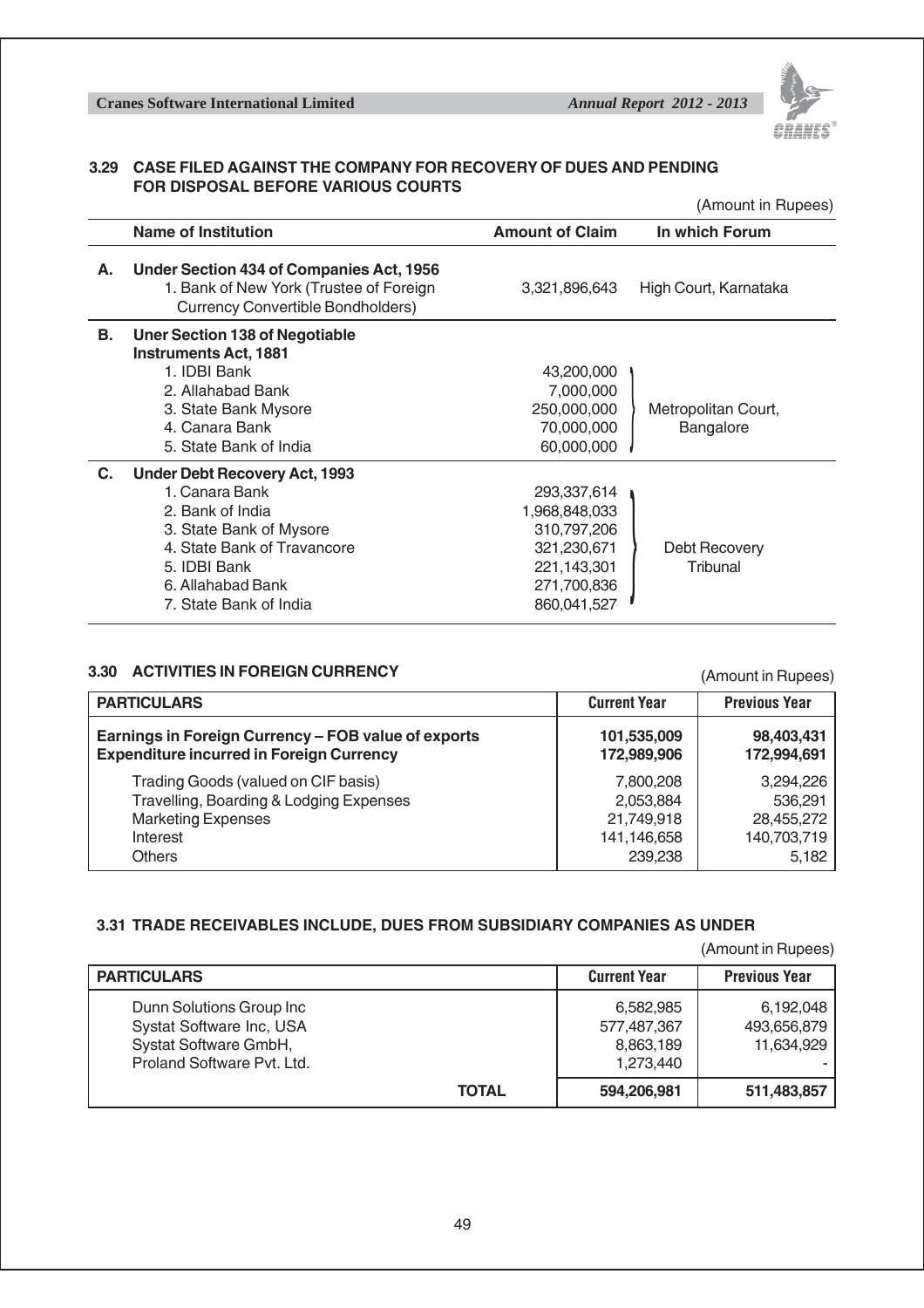

#### **3.32 DUES TO MICRO AND SMALL ENTERPRISES**

(Amount in Rupees)

| <b>PARTICULARS</b>                                                                                                                                                                    | <b>Current Year</b> | <b>Previous Year</b> |
|---------------------------------------------------------------------------------------------------------------------------------------------------------------------------------------|---------------------|----------------------|
| Principal amount due to suppliers registered under the<br>MSMED Act and remaining unpaid as at year end                                                                               | Nil                 | Nil                  |
| Interest due to suppliers registered under the MSMED<br>Act and remaining unpaid as at year end                                                                                       | Nil                 | Nil                  |
| Principal amounts paid to suppliers registered under<br>the MSMED Act, beyond the appointed day<br>during the year                                                                    | Nil                 | Nil                  |
| Interest paid, other than under Section 16 of MSMED<br>Act, to suppliers registered under the MSMED Act,                                                                              | Nil                 | Nil                  |
| beyond the appointed day during the year<br>Interest paid, under Section 16 of MSMED Act, to<br>suppliers registered under the MSMED Act, beyond<br>the appointed day during the year | Nil                 | Nil                  |
| Interest due and payable towards suppliers registered<br>under MSMED Act, for payments already made.                                                                                  | Nil                 | Nil                  |
| Further interest remaining due and payable for<br>earlier years.                                                                                                                      | Nil                 | Nil                  |

The above information is prepared based on the information available with the Management.

**3.33** In the opinion of Board of Directors, all assets , investments have atleast the value as stated in the Balance Sheet, if realised in the ordinary course of business

#### **3.34 IMPAIRMENT OF ASSETS**

Pursuant to Accounting Standard AS 28 : Impairment of Assets issued by the Companies Accounting Standard Rules, 2006, the company assessed its fixed assets for impairment as at 31st March 2013 and concluded that there has been no significant impaired fixed asset that needs to be recognized in the books of account.

#### **3.35 DERIVATIVE INTRUMENTS AND UNHEDGED FOREIGN CURRENCY INSTRUMENTS**

Foreign currency exposure that are not hedged by derivative or forward contracts as on 31st March 2013 amounts to Rs. 6,94,46,67,707/- ( Previous Year : Rs. 9,11,44,75,587/- )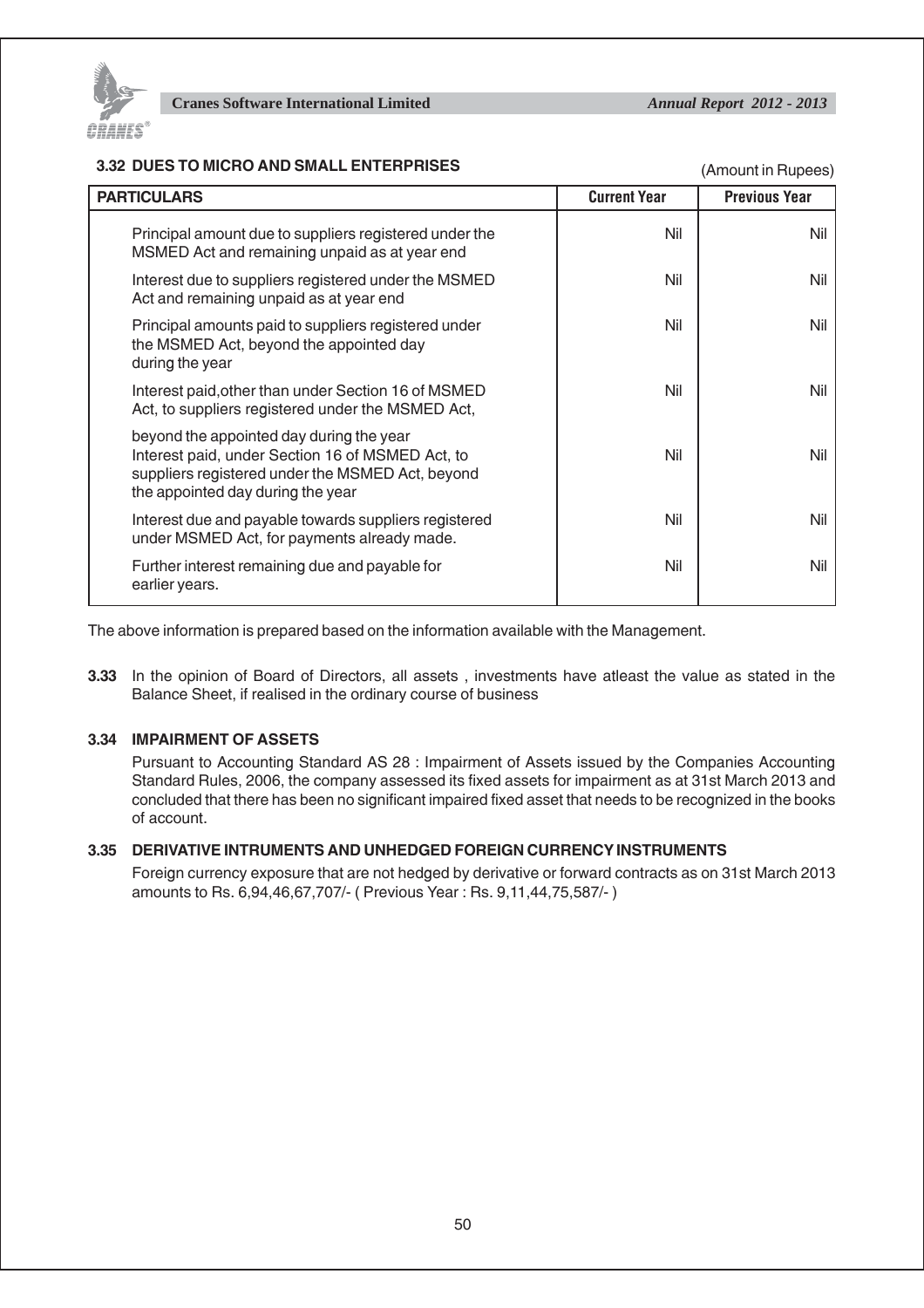

| <b>PARTICULARS</b> | <b>CURRENCY</b>                                                                                                                   | <b>Current Year</b>                                  | <b>Previous Year</b>                                |
|--------------------|-----------------------------------------------------------------------------------------------------------------------------------|------------------------------------------------------|-----------------------------------------------------|
| Receivables        | <b>US Dollars</b><br>Euro<br><b>Sterling Pound</b><br><b>Arab Emirates Dhiram</b>                                                 | 46,899,503<br>13,738,689<br>8,151<br>185,083         | 96,210,177<br>13,108,020<br>296,835                 |
|                    | <b>Australian Dollar</b><br>Singapore Dollar                                                                                      | 633,796                                              | 124,791<br>1,490,354                                |
| Payables           | <b>US Dollars</b><br>Euro<br><b>Sterling Pound</b><br><b>Arab Emirates Dhiram</b><br><b>Australian Dollar</b><br>Singapore Dollar | 1,010,493<br>48,121,064<br>31,536<br>58,120<br>1,236 | 1,239,123<br>46,105,063<br>111,735<br>21,620<br>808 |
|                    |                                                                                                                                   | recognised @ Rs                                      | recognised @ Rs                                     |
|                    | <b>US Dollars</b><br>Euro<br><b>Sterling Pound</b><br><b>AED</b><br><b>AUD</b><br><b>SGD</b>                                      | 54.39<br>69.54<br>82.32<br>14.79<br>56.62<br>43.81   | 51.16<br>68.34<br>81.80<br>15.07<br>49.44<br>41.24  |

Particulars of unhegded foreign currency exposure as at the reporting date.

**3.36** Confirmation of balances in respect of Trade Receivables and Trade Payables has not been obtained in a few cases.

#### **3.37 FOREIGN CURRENCY CONVERTIBLE BONDS**

The Foreign Currency Convertible Bonds carry coupon rate 2.50%, payable half yearly. In case of default of payment of interest the coupon rate stands increased to 4.80%.

During March 2011, the convertible foreign currency bonds had become due for conversion to Equity Shares and none of the bond holders have exercised their option for conversion. Correspondingly, the amounts had become due for payment as on the closure of such exercise and is yet to be redeemed as on the date of the balance sheet.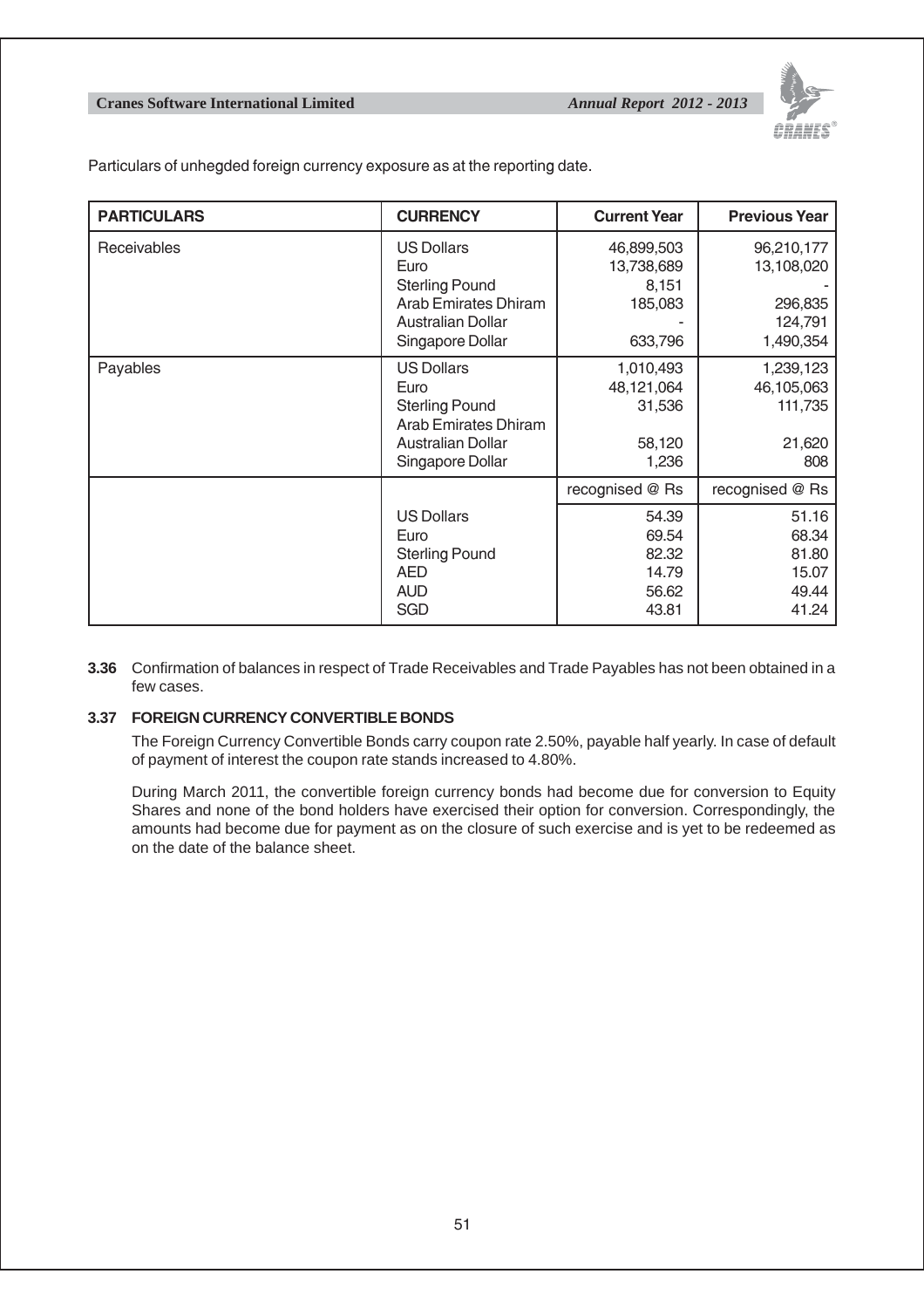

3.38

| (Disclosure required by Clause 32 of the Listing Agreement)<br><b>LOANS AND ADVANCES INCLUDES. DUES F</b><br>3.38 |                     | FROM COMPANIES UNDER THE SAME MANAGEMENT, AS UNDER |                      | (Amount in Rupees)                                        |
|-------------------------------------------------------------------------------------------------------------------|---------------------|----------------------------------------------------|----------------------|-----------------------------------------------------------|
| PARTICULARS                                                                                                       | <b>Current Year</b> | outstanding during<br>Maximum Amount<br>the year   | <b>Previous Year</b> | outstanding during<br>Maximum Amount<br>the previous year |
| Cranes Software International Pte Ltd-Singapore                                                                   | 82.471.034          | 86.224.143                                         | 59.709.598           | 82.330.000                                                |
| Cranes Software Inc                                                                                               | 234,334,552         | 303,023,843                                        | 282,980,721          | 383,120,000                                               |
| <b>Tilak Auto Tech Pvt. Ltd</b>                                                                                   | 20,189,041          | 20,189,041                                         | 20,189,041           | 20,189,041                                                |
| Systat Software GmbH                                                                                              | 889,016,618         | 923,651,876                                        | 873,551,564          | 879.810,000                                               |
| Systat Software Inc USA                                                                                           | 632,600,766         | 638,436,918                                        | 458.812.466          | 627,620,000                                               |
| Proland Software Pvt Ltd                                                                                          | 4,141,218           | 16,888,244                                         | 9,340,787            | 9,340,787                                                 |
| Esqube Communication Solutions Pvt. Ltd.                                                                          | 23,478,500          | 23,840,824                                         | 23,750,514           | 23,750,514                                                |
| Caravel Info System Pvt Ltd                                                                                       | 7,463,449           | 14,323,798                                         | 4,198,637            | 8,090,000                                                 |
| Systat Software Asia Pacific Limited                                                                              |                     |                                                    | 2,284,824            | 23,650,000                                                |
| Cubeware GmbH                                                                                                     | 50,243,800          | 50,999,024                                         | 47,604,677           | 50,500,000                                                |
| TOTAL                                                                                                             | 1,943,938,978       | 2,077,577,711                                      | 1,782,422,829        | 2,108,400,341                                             |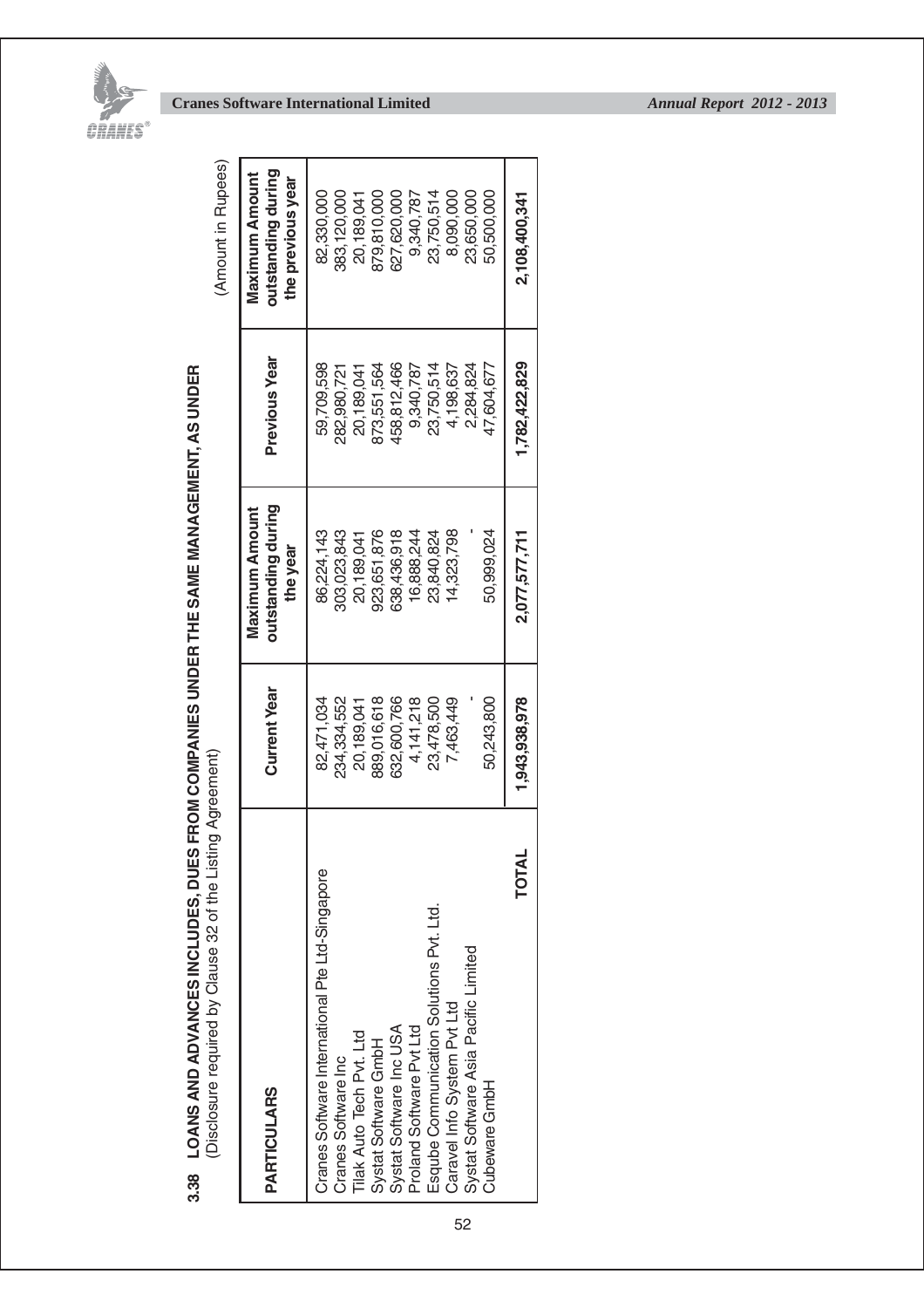

#### **3.39 DETAILS OF AUDITORS REMUNERATION**

|                                                  |                     | (Amount in Rupees)   |
|--------------------------------------------------|---------------------|----------------------|
| <b>PARTICULARS</b>                               | <b>Current Year</b> | <b>Previous Year</b> |
| <b>Statutory Audit</b><br>Out of Pocket Expenses | 600,000<br>23.475   | 600,000<br>22,450    |
| <b>TOTAL</b>                                     | 623,475             | 622,450              |

#### **3.40 GRATUITY & LEAVE ENCASHMENT**

|               |                                                                                                                                                                                                                                                                                                                                                                                                                 | <b>Current Year</b>                                                                                        |                         | <b>Previous Year</b>                                                                   |                                                        |
|---------------|-----------------------------------------------------------------------------------------------------------------------------------------------------------------------------------------------------------------------------------------------------------------------------------------------------------------------------------------------------------------------------------------------------------------|------------------------------------------------------------------------------------------------------------|-------------------------|----------------------------------------------------------------------------------------|--------------------------------------------------------|
|               | <b>PARTICULARS</b>                                                                                                                                                                                                                                                                                                                                                                                              | Gratuity                                                                                                   | Compensated<br>absence  | <b>Gratuity</b>                                                                        | Compensated<br>absence                                 |
| (1)           | <b>Change in Benefit Obligations:</b><br>Projected Benefit Obligation,<br>beginning of the year (April 1, 2012)<br><b>Service Cost</b><br><b>Interest Cost</b><br>Actuarial (gain) / loss on obligations<br>Benefits (paid / Reversals)<br><b>Projected Benefit Obligation,</b><br>at the end of the year                                                                                                       | 5,550,976<br>633,347<br>471,833<br>20,717,538<br>(20,061,116)<br>7,312,578                                 | 1,141,756<br>1,141,756  | 3,030,000<br>548,125<br>250,160<br>3,920,416<br>(2, 199, 970)<br>5,548,731             | 12,159,690<br>2,626,967<br>(12, 159, 690)<br>2,626,967 |
| (II)          | <b>Change in Plan Assets:</b><br>Fair value of Plan Assets, beginning<br>of the year (April 1,2012)<br>Expected return on Plan Assets<br>Employer's contributions<br>Benefit paid<br>Actuarial (gain) / loss on Plan Assets<br><b>Fair value of Plan Assets,</b><br>at the end of the year<br>Excess of (obligation over plan assets) /<br>plan assets over Obligation<br>(Accrued Liability) / Prepaid Benefit | 6,092,861<br>523,986<br>19,172,374<br>(20,061,116)<br>295,341<br>6,023,446<br>(1,289,132)<br>(1, 289, 132) | (1, 141, 756)           | 7,770,000<br>641,224<br>(2, 199, 970)<br>(120, 810)<br>6,090,444<br>541,713<br>541,713 | (2,626,967)                                            |
| (III)<br>(IV) | Net cost for the year ended March 31, 2013<br><b>Service Cost</b><br>Interest on Defined Benefit Obligation<br>Expected return on Plan Assets<br>Net Actuarial (gain) / loss recognized<br>in the year<br><b>Net Gratuity and other cost</b><br><b>Actual Return on Plan Assets</b><br>Category of Assets as at March 31, 2013                                                                                  | 633,347<br>471,833<br>(523,986)<br>20,422,197<br>21,003,391<br>819,327                                     |                         | 548,125<br>250,160<br>(641, 224)<br>4,041,226<br>4,198,287<br>520,414                  |                                                        |
| (v)           | <b>Insurer Managed Funds</b><br>Total<br>Assumptions used in accounting for the                                                                                                                                                                                                                                                                                                                                 | 6,023,446<br>6,023,446                                                                                     |                         | 6,092,861<br>6,092,861                                                                 |                                                        |
|               | <b>Gratuity Plan</b><br><b>Discount Rate</b><br>Salary escalation rate<br>Expected rate of return on Plan Assets                                                                                                                                                                                                                                                                                                | 8.00%<br>4.00%<br>8.70%                                                                                    | 8.00%<br>4.00%<br>8.50% | 8.50%<br>4.00%<br>8.60%                                                                | 8.50%<br>4.00%<br>8.50%                                |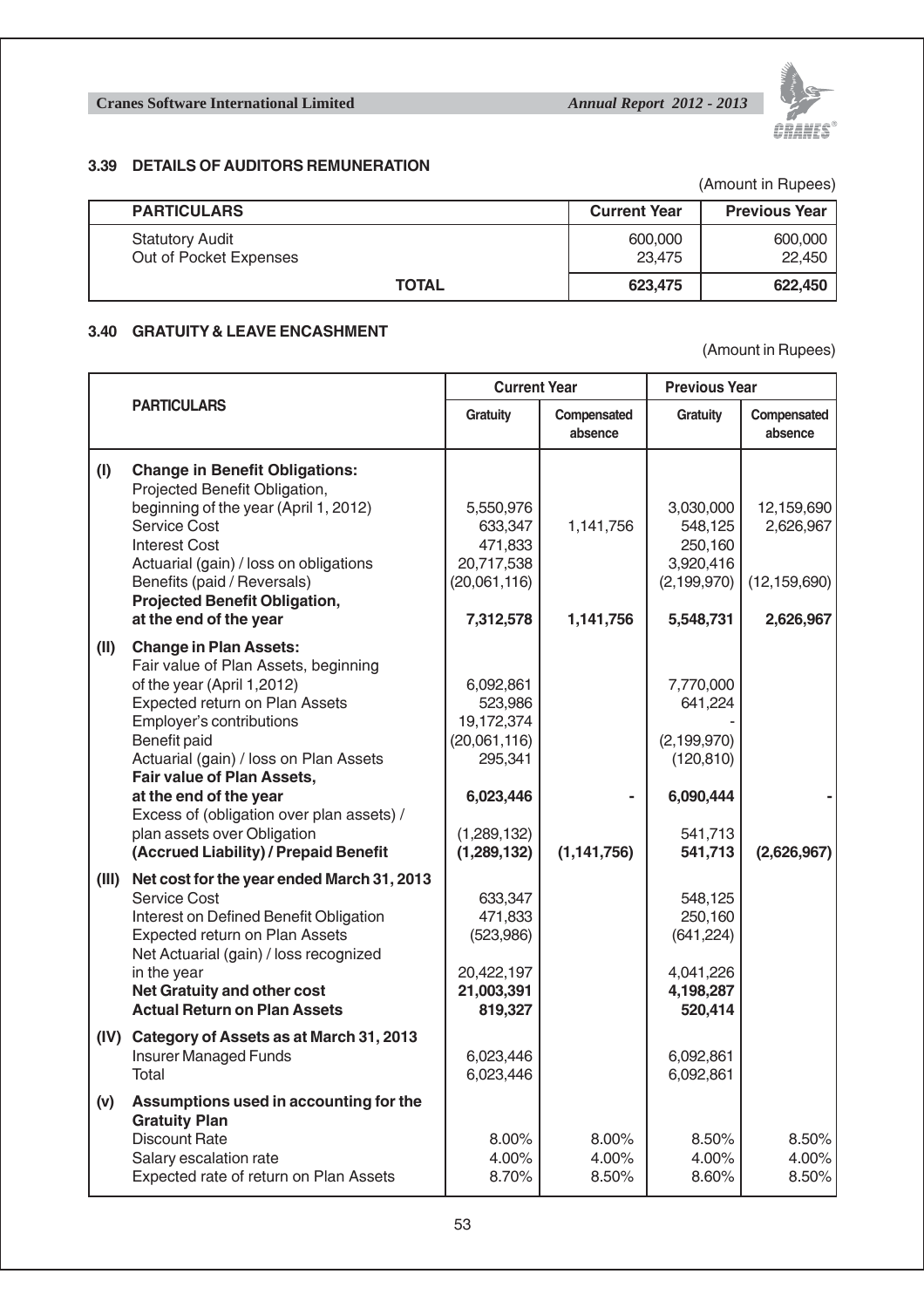

#### **3.41 OBLIGATIONS TOWARDS LONG TERM, NON-CANCELLABLE OPERATING LEASES**

The Company has taken various offices, vehicles, computers, furniture and equipment under cancellable operating leases. These lease agreements are normally renewed on expiry.

The rental expenses in respect of operating leases recognized in the statement of profit and loss are Rs. 64,26,888/- for the year ended March 31, 2013. (Previous year Rs. 1,02,42,684/-)

| Lease rentals due for the period not exceeding period of 1 year | Rs. 9.61.324/- |
|-----------------------------------------------------------------|----------------|
| Lease rentals due for the period 1 to 5 years                   | Nil            |
| Lease rentals due for the period exceeding 5 years              | Nil            |

#### **3.42 RESEARCH & DEVELOPMENT**

Research & development expenditure recognized as expenses during the year amounted to Rs. Nil. (Previous year Rs. Nil)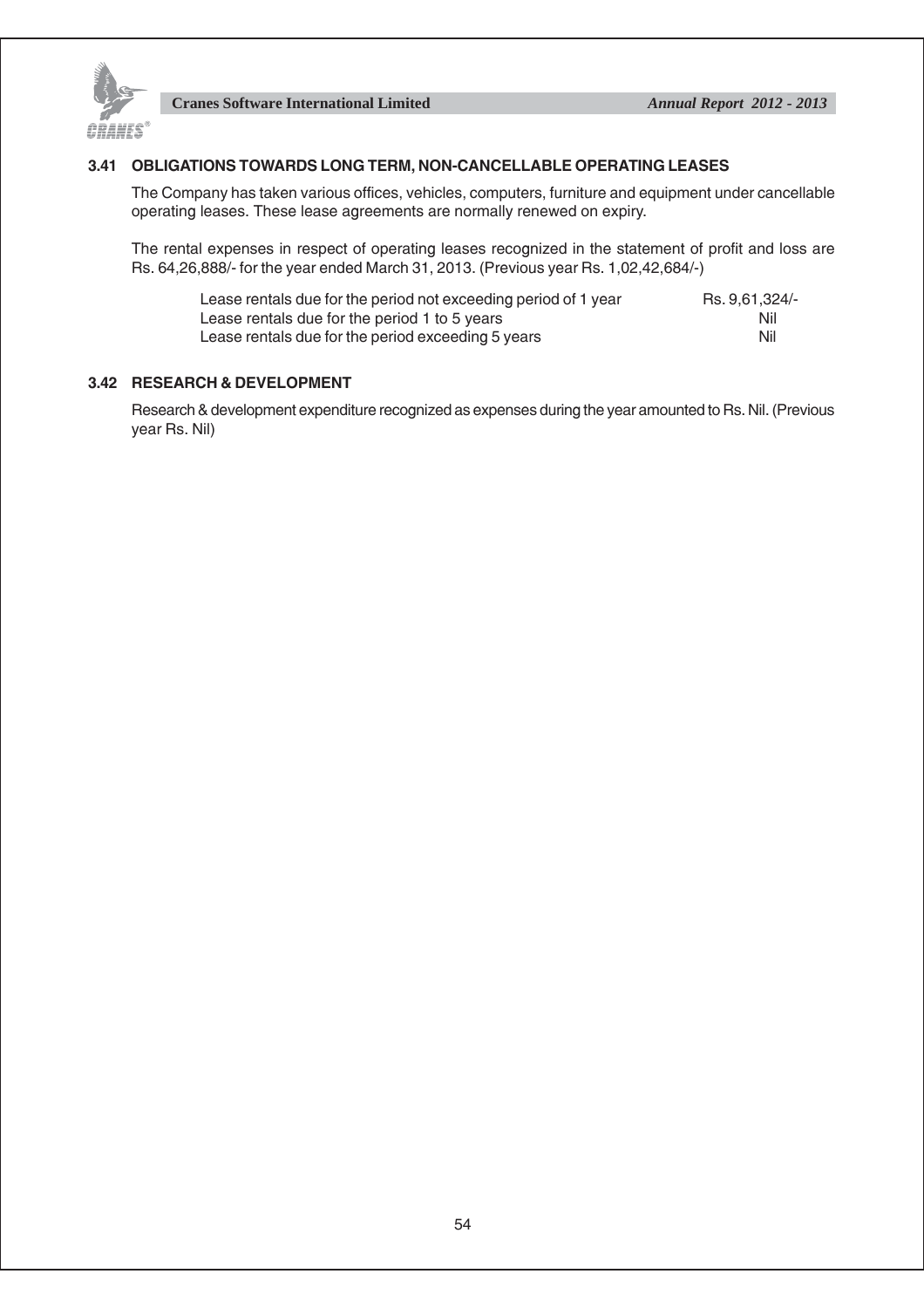|                                             |                                                             |                                                                                      |                                     | (Amount in Rupees)                 |
|---------------------------------------------|-------------------------------------------------------------|--------------------------------------------------------------------------------------|-------------------------------------|------------------------------------|
| nature of transaction<br>Description of the | Description of<br>Relationship                              | Related Party                                                                        | 31 st March 2013<br>For the Year    | 31st March 2012<br>For the Year    |
| Sale of goods                               | Direct Subsidiary<br>Direct Subsidiary<br>Direct Subsidiary | Cranes Software International Pte Ltd<br>Systat Software Gmbh<br>Systat Software Inc | 121,780<br>44,087,370<br>15,897,582 | 53,280,112<br>20,056,504<br>95,851 |
|                                             | Indirect Subsidiary                                         | Systat Software UK Ltd                                                               | 9,421,230<br>69,527,962             | 73,432,467                         |
| Purchase of goods                           | Indirect Subsidiary<br>Direct Subsidiary                    | Engineering Technology Associates Inc<br>Cranes Software Pte Ltd                     | 27,192<br>2,150,000                 | 2,376,498<br>326,802               |
|                                             |                                                             |                                                                                      | 2,177,192                           | 2,703,300                          |
| Receiving of services                       | Direct Subsidiary                                           | Systat Software Inc                                                                  | 21,731,772                          | 28,429,948                         |
|                                             |                                                             |                                                                                      | 21,731,772                          | 28,429,948                         |
| Remuneration paid                           | Key Managerial Personnel                                    | Asif Khader                                                                          | 2,400,000                           |                                    |
|                                             |                                                             |                                                                                      | 2,400,000                           |                                    |
|                                             |                                                             |                                                                                      |                                     |                                    |

3.42 RELATED PARTY DISCLOSURES AS ASCERTAINED BY THE MANAGEMENT **3.42 RELATED PARTY DISCLOSURES AS ASCERTAINED BY THE MANAGEMENT**

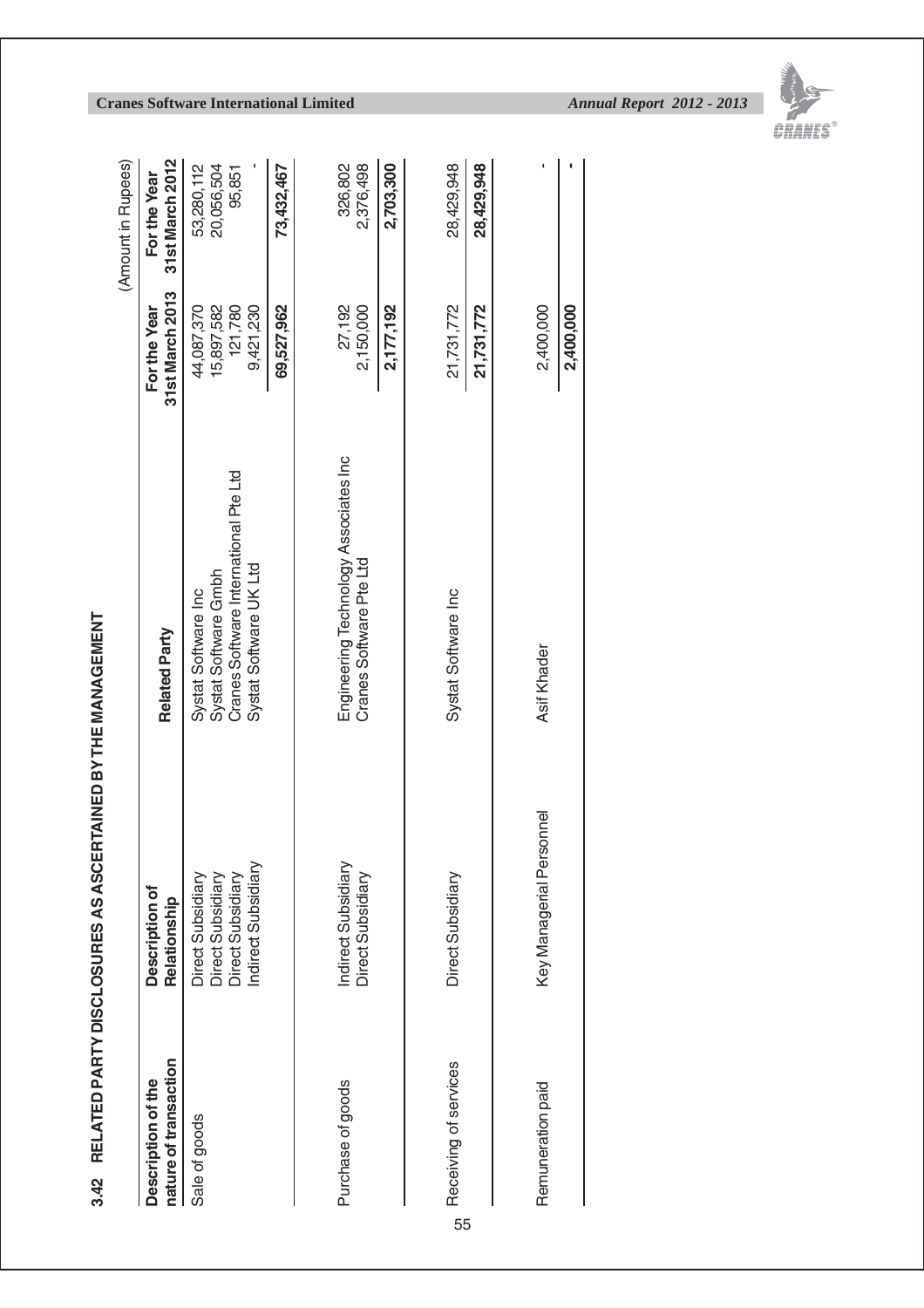|                                             |                                                                                                                                                                                                                              |                                                                                                                                                                                                                                                                                                             |                                                                                                                             | (Amount in Rupees)                                                                                                                           | <b>CHANES®</b>                        |
|---------------------------------------------|------------------------------------------------------------------------------------------------------------------------------------------------------------------------------------------------------------------------------|-------------------------------------------------------------------------------------------------------------------------------------------------------------------------------------------------------------------------------------------------------------------------------------------------------------|-----------------------------------------------------------------------------------------------------------------------------|----------------------------------------------------------------------------------------------------------------------------------------------|---------------------------------------|
| nature of transaction<br>Description of the | Description of<br>Relationship                                                                                                                                                                                               | <b>Related Party</b>                                                                                                                                                                                                                                                                                        | 31 st March 2013<br>For the Year                                                                                            | 31st March 2012<br>For the Year                                                                                                              |                                       |
| Loanstaken                                  | Key Managerial Personnel<br>Indirect Subsidiary<br>Direct Subsidiary<br>Direct Subsidiary<br>Direct Subsidiary<br>Direct Subsidiary<br>Direct Subsidiary<br>Direct Subsidiary<br>Direct Subsidiary<br>Direct Subsidiary      | Esqube Communication Solutions Pvt Ltd<br>Mr. Asif Khader & Mr. Mukkaram Jan<br>Systat Software Asia Pacific Ltd<br>Caravel Info Systems Pvt Ltd<br>Analytix Systems Pvt Ltd<br>Proland Software Pvt Ltd<br>Systat Software GmbH<br>Cranes Software Inc<br>Systat Software Inc<br>Cubeware                  | 256,686,766<br>56,828,549<br>14,982,590<br>12,746,615<br>20,728,946<br>1,052,107<br>101,178,691<br>16,618,217<br>32,551,051 | 267,483,392<br>1,020,436<br>80,783,420<br>39,493,256<br>2,900,000<br>756,284<br>6,375,058<br>79,812,732<br>56,342,206                        | Uranes Soitware International Limited |
| Loans given                                 | <b>Direct Subsidiary</b><br>Direct Subsidiary<br>Direct Subsidiary<br><b>Direct Subsidiary</b><br>Direct Subsidiary<br>Direct Subsidiary<br>Direct Subsidiary<br>Direct Subsidiary<br>Direct Subsidiary<br>Direct Subsidiary | Esqube Communication Solutions Pvt Ltd<br>Cranes Software International Pte Ltd<br>Systat Software Asia Pacific Ltd<br>Caravel Info Systems Pvt Ltd<br>Analytix Systems Pvt Ltd<br>Proland Software Pvt Ltd<br>Systat Software GmbH<br>Tilak Autotech Pvt Ltd<br>Cranes Software Inc<br>Systat Software Inc | 140,047,207<br>9,921,583<br>780,093<br>224,983,496<br>18,247,402<br>24,875,012<br>15,582,821<br>15,529,377                  | 109,154<br>659,103<br>250,425,516<br>25,192,660<br>613,810<br>77,169,135<br>42,550,785<br>2,331,325<br>18,938,153<br>2,483,214<br>80,378,177 |                                       |
| Trade Receivables                           | Indirect Subsidiary<br>Direct Subsidiary<br>Direct Subsidiary<br>Direct Subsidiary                                                                                                                                           | Dunn Solutions Group Inc<br>Proland Software Pvt Ltd<br>Systat Software Gmbh<br>Systat Software Inc                                                                                                                                                                                                         | 8,863,189<br>1,273,440<br>6,582,985<br>577,487,367<br>594,206,981                                                           | 493,656,879<br>11,634,929<br>6,192,048<br>511,483,858                                                                                        | Annual Keport<br><i><b>ZUIZ</b></i>   |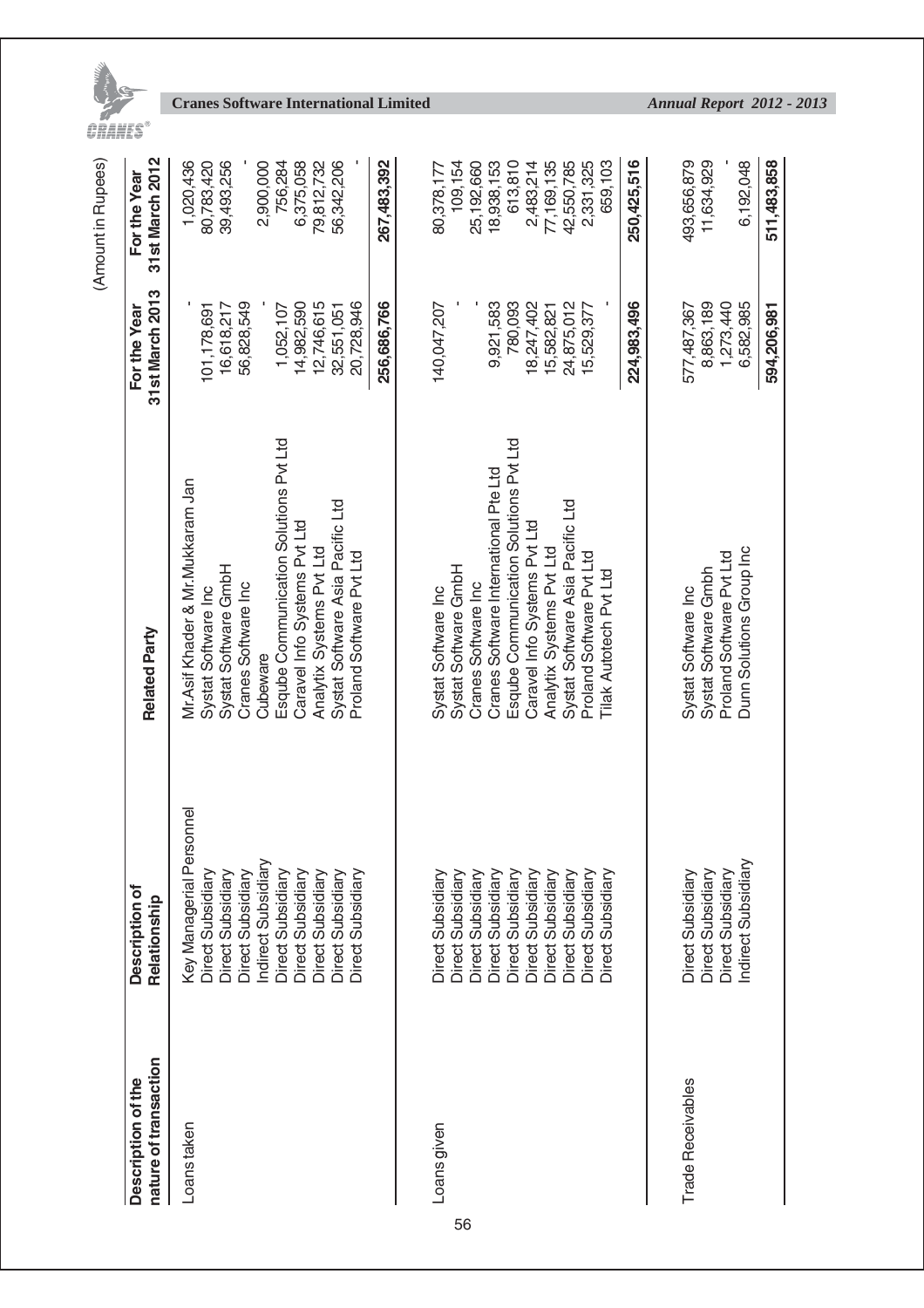|                                             |                                                                                                                                                                                                                                                                  |                                                                                                                                                                                                                                                                                                                     |                                                                                                                                              | (Amount in Rupees)                                                                                                                                        |
|---------------------------------------------|------------------------------------------------------------------------------------------------------------------------------------------------------------------------------------------------------------------------------------------------------------------|---------------------------------------------------------------------------------------------------------------------------------------------------------------------------------------------------------------------------------------------------------------------------------------------------------------------|----------------------------------------------------------------------------------------------------------------------------------------------|-----------------------------------------------------------------------------------------------------------------------------------------------------------|
| nature of transaction<br>Description of the | Description of<br>Relationship                                                                                                                                                                                                                                   | Related Party                                                                                                                                                                                                                                                                                                       | 31st March 2013<br>As at                                                                                                                     | 31 st March 2012<br>As at                                                                                                                                 |
| Payable at the year end                     | rsonnel<br>Key Management Pe<br>Indirect Subsidiary<br>Indirect Subsidiary<br>Other related party<br>ndirect Subsidiary<br>Indirect Subsidiary<br>Direct Subsidiary<br>Direct Subsidiary<br>Direct Subsidiary<br>Direct Subsidiary                               | Engineering Technology Associates Inc<br>Systat Software Asia Pacific Ltd<br>Caravel Info Systems Pvt Ltd<br>Dunn Solutions India Pvt Ltd<br>Dunn Solutions Groups Inc<br>Analytix Systems Pvt Ltd<br>Systat Software UK Ltd<br>K & J Holdings Pvt Ltd<br>Systat Software Inc                                       | 407,109<br>2,461,750<br>1,045,438<br>4,351,200<br>385,482,202<br>2,393,174<br>250,000<br>5,391,215<br>401,782,089                            | 375,893,962<br>13,236,202<br>3,881,644<br>4,092,800<br>753,850<br>8,607,444<br>406,465,901                                                                |
| Receivable at the year end                  | ndirect Subsidiary<br>Direct Subsidiary<br><b>Direct Subsidiary</b><br><b>Direct Subsidiary</b><br><b>Direct Subsidiary</b><br><b>Direct Subsidiary</b><br>Direct Subsidiary<br><b>Direct Subsidiary</b><br><b>Direct Subsidiary</b><br><b>Direct Subsidiary</b> | Esqube Communication Solutions Pvt. Ltd.<br>Cranes Software International Pte Ltd<br>Systat Software Asia Pacific Limited<br>Caravel Info Systems Pvt Ltd<br><b>Tilak Auto Tech Private Ltd.</b><br>Proland Software Pvt Ltd<br>Systat Software GmbH<br>Cranes Software Inc<br>Systat Software Inc<br>Cubeware GmbH | 7,463,449<br>234,334,552<br>4,141,218<br>889,016,618<br>632,600,766<br>82,471,034<br>23,478,500<br>50,243,800<br>1,943,938,978<br>20,189,041 | 458,812,466<br>1,782,422,828<br>59,709,598<br>873,551,564<br>23,750,514<br>2,284,824<br>9,340,787<br>47,604,677<br>4,198,637<br>282,980,721<br>20,189,041 |

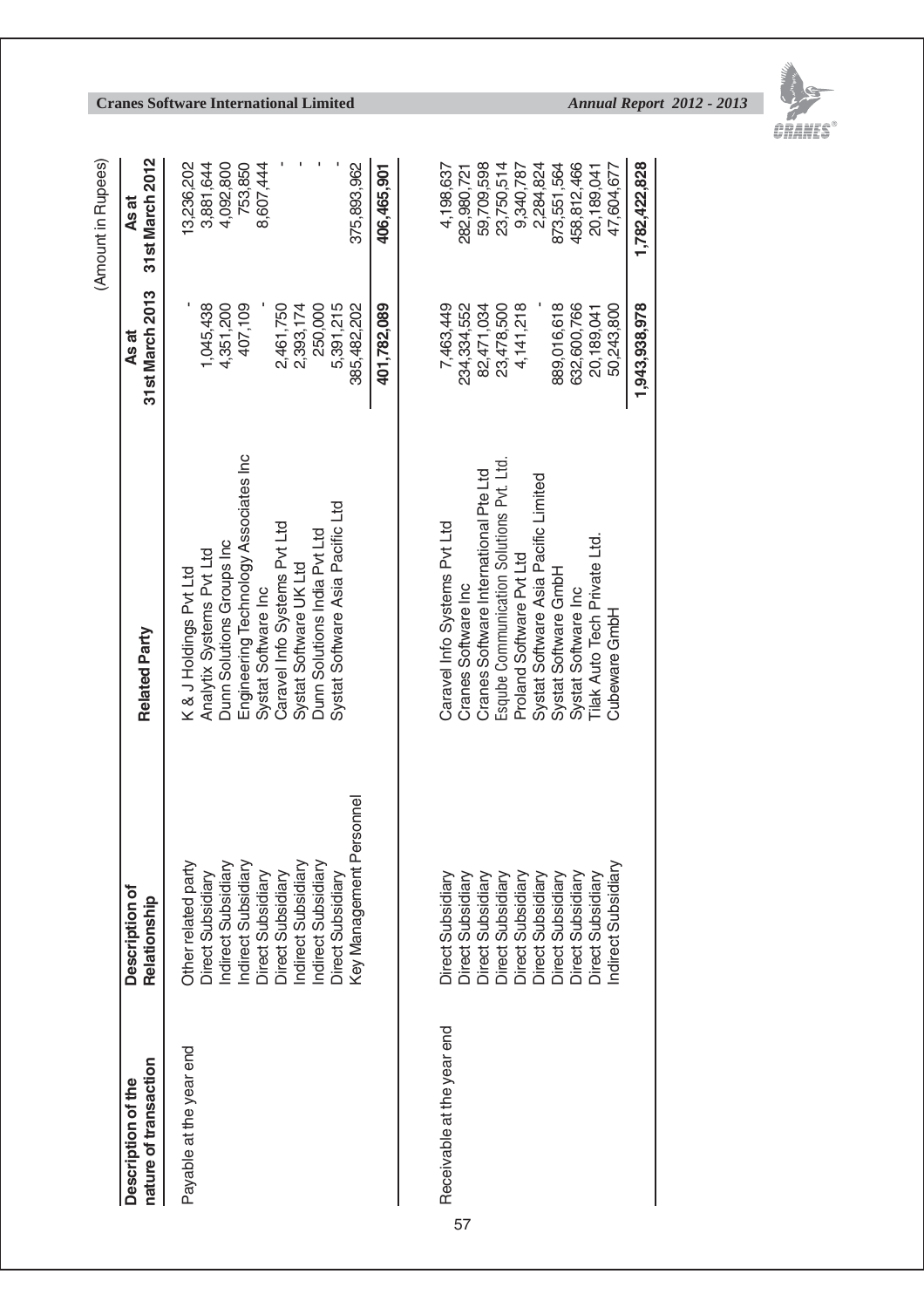**List of Related Parties List of Related Parties**

| <b>Key Management</b><br>Personnel                      | Direct Subsidiaries                                                                                                                                                                                                                                                                                                                                                 | Indirect Subsidiaries                                                                                                                                                                                                                                                               | Other related party                                                                                                                                                                                                                                                                                                                                                                                                                                 |
|---------------------------------------------------------|---------------------------------------------------------------------------------------------------------------------------------------------------------------------------------------------------------------------------------------------------------------------------------------------------------------------------------------------------------------------|-------------------------------------------------------------------------------------------------------------------------------------------------------------------------------------------------------------------------------------------------------------------------------------|-----------------------------------------------------------------------------------------------------------------------------------------------------------------------------------------------------------------------------------------------------------------------------------------------------------------------------------------------------------------------------------------------------------------------------------------------------|
| Mr. Mukkaram Jan<br>Mr. Mueed Khader<br>Mr. Asif Khader | Esqube Communication Solutions Pvt Ltd<br>Cranes Software International Pte Ltd,.<br>Systat Software Asia Pacific Limited<br>Systat Software GmbH, Germany<br>Analytix Systems Private Limited<br><b>Tilak Autotech Private Limited</b><br>Caravel Info Systems Pvt Ltd<br>Systat Software Inc, USA<br>Proland Software Pvt Ltd<br>Cranes Software Inc<br>Singapore | Engineering Technology Associates Inc with<br>Cubeware GmbH and its subsidiaries in<br>its subsidiary, Engineering Technology<br>Associates (Shanghai) Inc, China<br>Dunn Solutions India Pvt Ltd<br>Dunn Solutions Group Inc,<br>Austria and Switzerland<br>Systat Software UK Ltd | Spice Capital Fund Private Limited<br>SPSS South Asia Private Limited<br>Keysoft Solutions Private Limited<br>K & J Holdings Private Limited<br>K & J Telecom Private Limited<br>Samra Investments Bangalore<br>Predictive Analytics Solutions<br>Orca Infotech Private Limited<br>Sea Equity Private Limited<br>Jansons Land & Property<br>Source Majeure Software<br>Development Pvt Ltd<br>Private Limited<br>Private Limited<br>Private Limited |

In respect of the above parties, there is no provision for doubtful debts as at the financial year and no amount has been written off/written back during the year<br>in respect of debts due from / to them In respect of the above parties, there is no provision for doubtful debts as at the financial year and no amount has been written off/written back during the year in respect of debts due from / to them



CRANES®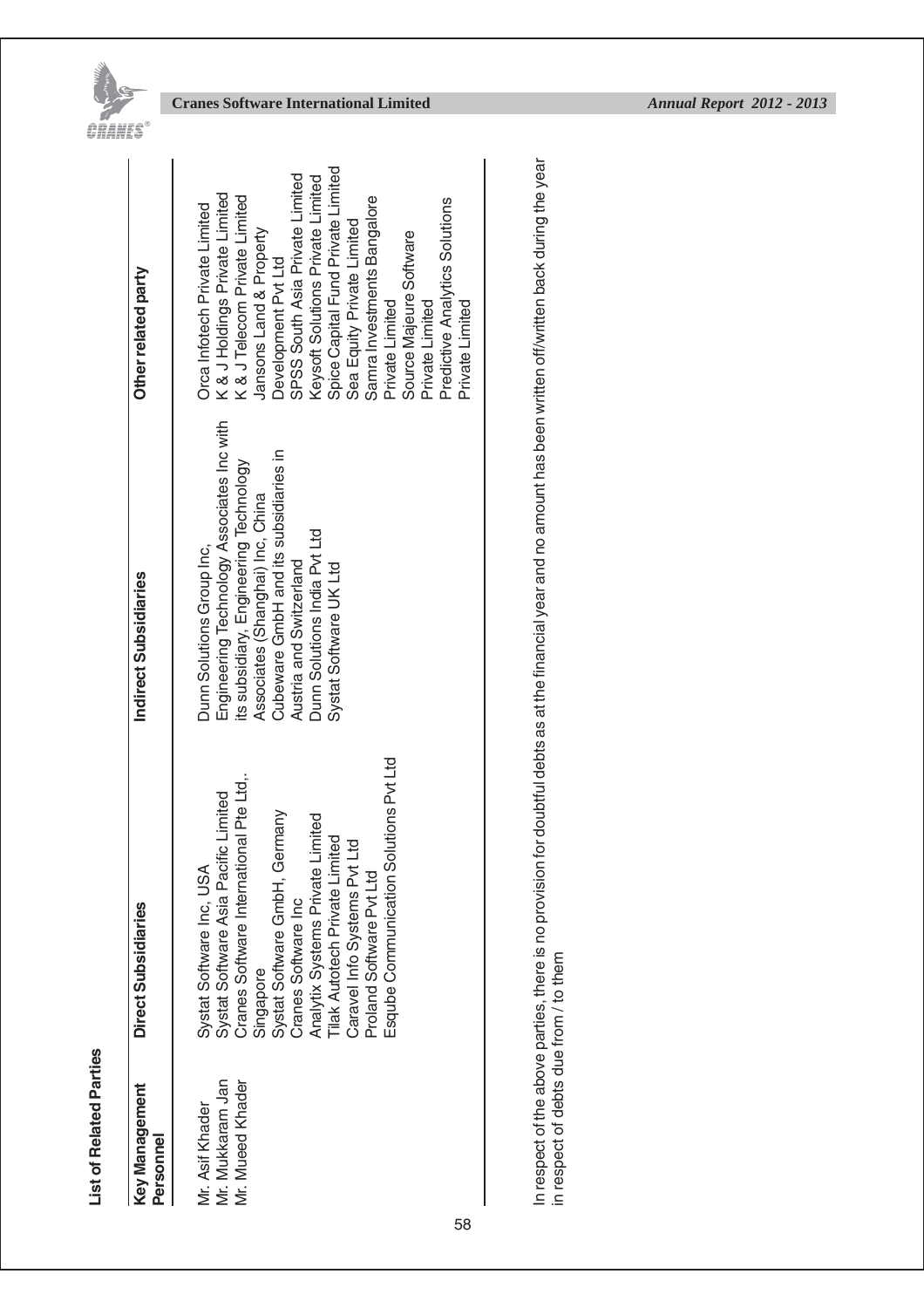

#### **3.43 SEGMENT REPORTING**

The Company has identified geographic segments as its primary segment and business segments as its secondary segments.

| <b>Primary Segments-</b> | a) Exports<br>b) Domestic                                                        |
|--------------------------|----------------------------------------------------------------------------------|
|                          | Secondary Segments- a) Proprietary Products and Services<br>b) Product Alliances |

#### **PRIMARY SEGMENT INFORMATION - GEOGRAPHICAL SEGMENT**

(Amount in Rupees)

| SI.            | <b>Particulars</b>                                                                     |                 | <b>Current Year</b> |                                                                  |                | <b>Previous Year</b> |                                                               |
|----------------|----------------------------------------------------------------------------------------|-----------------|---------------------|------------------------------------------------------------------|----------------|----------------------|---------------------------------------------------------------|
| No.            |                                                                                        | <b>Export</b>   | <b>Domestic</b>     | <b>Total</b>                                                     | <b>Export</b>  | <b>Domestic</b>      | Total                                                         |
| 1              | <b>Segment Revenue</b>                                                                 | 101,535,009     | 113,444,218         | 214,979,227                                                      | 98,403,431     | 161,954,640          | 260,358,071                                                   |
| $\overline{2}$ | <b>Segment Results</b><br>Other Income<br><b>Operating Profit</b><br>Interest Expenses | (444, 542, 044) | (1,511,069,178)     | (1,955,611,222)<br>177,437,177<br>(1,778,174,045)<br>902,110,438 | (79, 785, 671) | (130, 176, 622)      | (209, 962, 293)<br>82,879,364<br>(127,082,929)<br>747,227,701 |
|                | Profit before tax<br>Tax Expenses                                                      |                 |                     | (2,680,284,482)<br>144,558,900                                   |                |                      | (874, 310, 630)<br>610,931,157                                |
|                | Profit after tax                                                                       |                 |                     | (2,535,725,582)                                                  |                |                      | (263, 379, 473)                                               |
| 3              | Segments Assets                                                                        | 7,572,950,275   | 2,524,316,758       | 10,097,267,033 10,248,193,959                                    |                | 3,416,064,653        | 13,664,258,612                                                |
|                | <b>Total Assets</b>                                                                    |                 |                     | 10,097,267,033                                                   |                |                      | 13,664,258,612                                                |
|                | Segment liabilities                                                                    | 2,188,698,391   | 729,566,130         | 2,918,264,521                                                    | 2,961,884,709  | 987,294,903          | 3,949,179,612                                                 |
|                | <b>Total Liabilities</b>                                                               |                 |                     | 2,918,264,521                                                    |                |                      | 3,949,179,612                                                 |
|                | Segments Capital Employed<br>(Segment Assets-Segment Liabilities)                      | 5,384,251,884   | 1,794,750,628       | 7,179,002,512                                                    | 7,286,309,250  | 2,428,769,750        | 9,715,079,000                                                 |
| 4              | Capital Expenditure                                                                    | 182,574         | 278,006             | 460,580                                                          | 3,891,849      | 5,926,136            | 9,817,985                                                     |
| 5              | Depreciation                                                                           | 199,120,675     | 224,630,496         | 423,751,171                                                      | 226,629,817    | 255,663,899          | 482,293,716                                                   |

#### **SECONDARY SEGMENT INFORMATION - BUSINESS SEGMENT**

|            |                        |                                         | <b>Current Year</b>                | <b>Previous Year</b>                    |                                    |
|------------|------------------------|-----------------------------------------|------------------------------------|-----------------------------------------|------------------------------------|
| SI.<br>No. | <b>Particulars</b>     | Proprietary<br>products and<br>services | <b>Product</b><br><b>Alliances</b> | Proprietary<br>products and<br>services | <b>Product</b><br><b>Alliances</b> |
|            | <b>Segment Revenue</b> | 157,767,790                             | 57,211,437                         | 177,508,525                             | 82,849,546                         |
| 2          | <b>Segment Result</b>  | (1,934,340,741)                         | (21, 270, 481)                     | (103,064,256)                           | (24,018,674)                       |
| 3          | <b>Segment Assets</b>  | 9,088,550,057                           | 1,008,716,977                      | 12,297,832,752                          | 1,366,425,861                      |
| 4          | Capital Expenditure    | 336,223                                 | 124,357                            | 7,735,590                               | 2,082,395                          |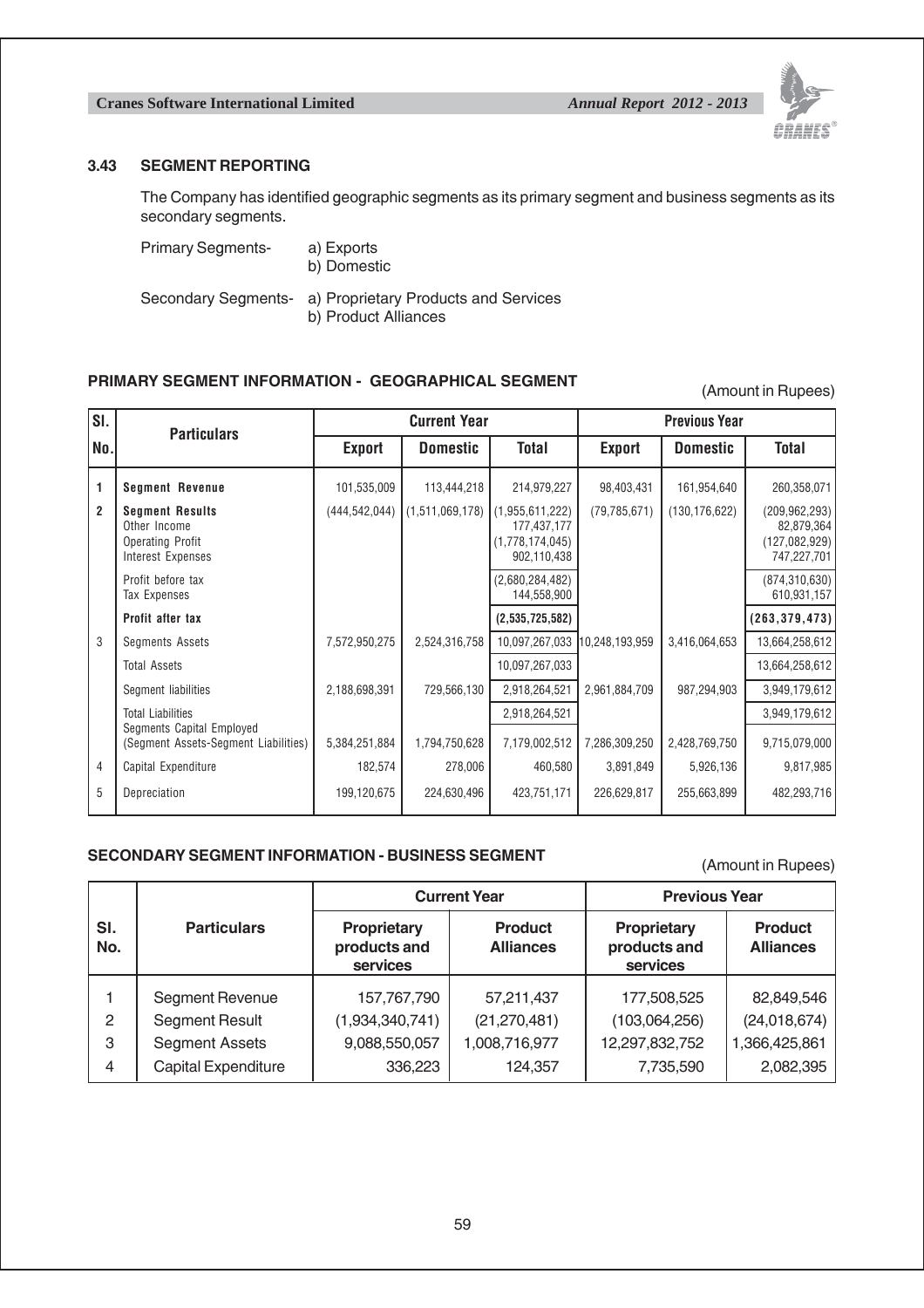

- **3.44 PAYMENT OF DIVIDEND DECLARED IN MEMBERS' MEETING HELD ON 29TH SEPTEMBER, 2009** At the meeting of the Members of the Company held on 29th September, 2009, it was resolved that Dividend on Ordinary Shares at the rate of Rs 0.20 per share will be distributed to Members in the rolls as on the Record Date, 23rd September, 2009. Owing to the liquidity position of the Company, it has not been possible to make this payment. Liability of this amount continues to exist as on 31st March, 2013.
- **3.45** A Sum of Rs. 148 Crore has been provided in the books of accounts as provision for bad and doubtful debts. Application is made to the concern statutory authority to write off these debts and their approval awaited.
- **3.46** Previous year's figures have been regrouped and reclassified wherever necessary to make them comparable.

As per our report of even date **For S.Janardhan & Associates For and on behalf of the Board** Chartered Accountants Firm Registration No. 005310S

**Vijay Bhatia Asif Khader Mueed Khader P. Phaneendra** Partner Managing Director Director Company Secretary Membership No. 201862

Seattle, USA Bengaluru May 30, 2013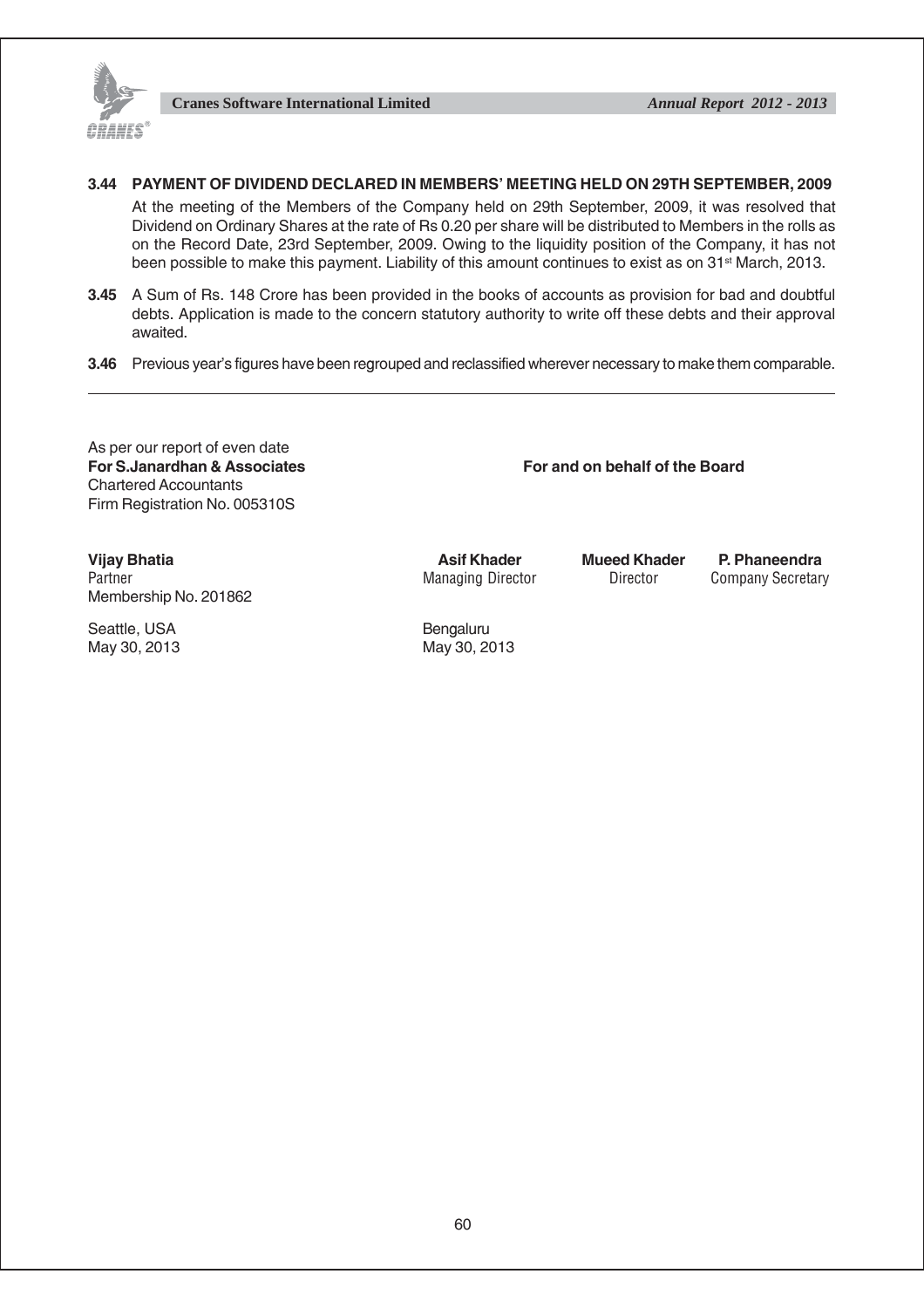

# CRANES SOFTWARE INTERNATIONAL LIMITED

# CONSOLIDATED FINANCIAL STATEMENTS 2012-2013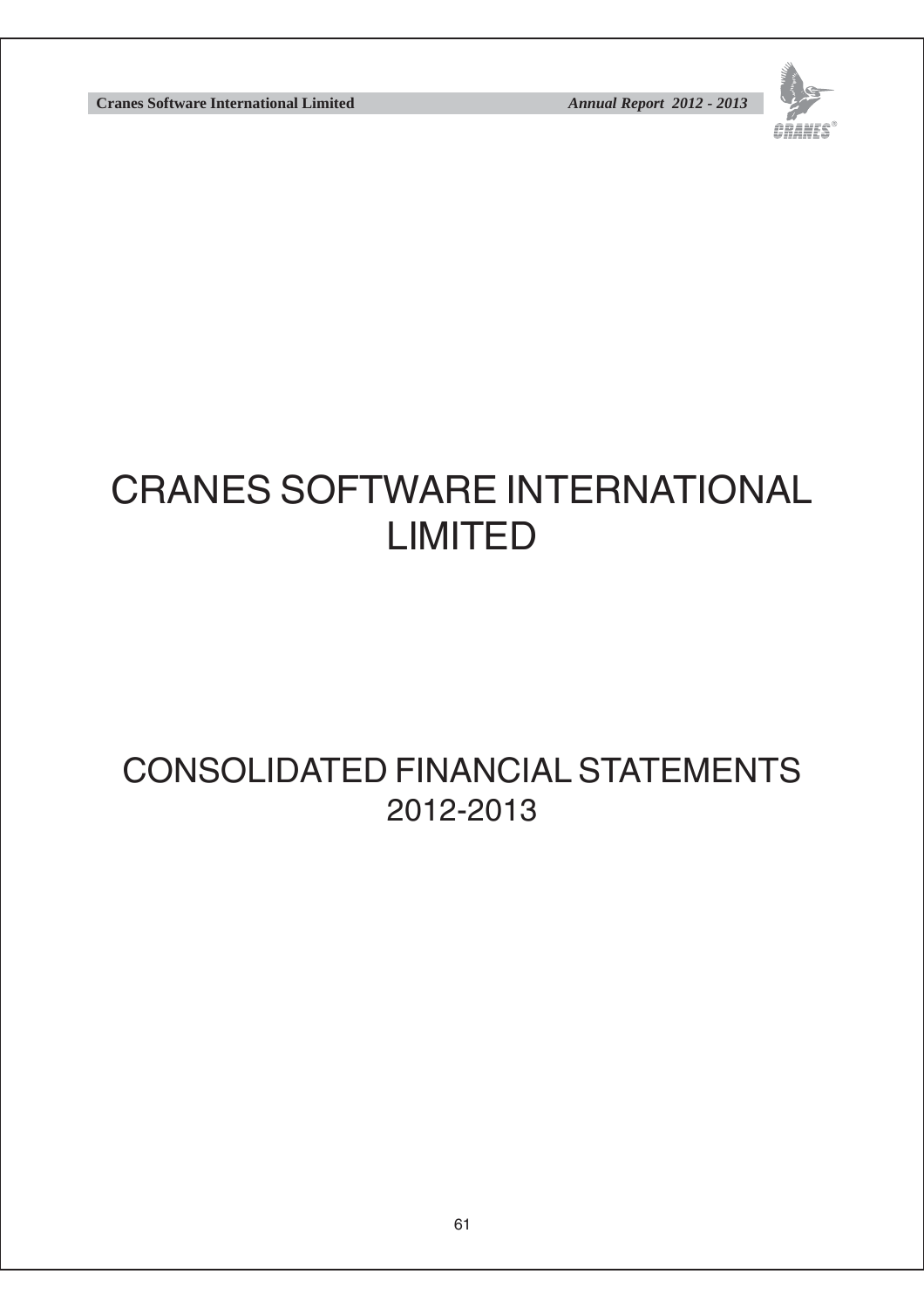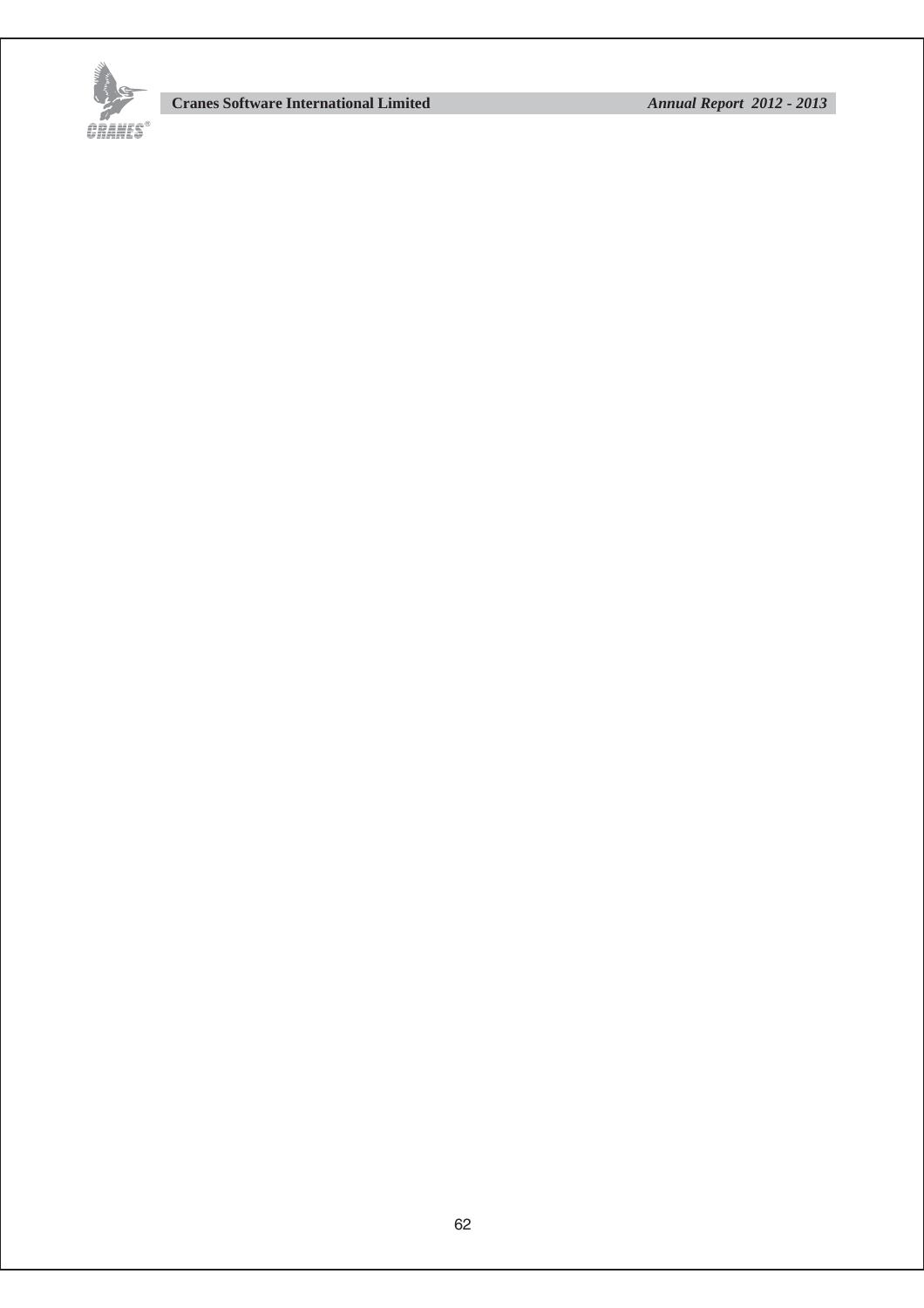

# **INDEPENDENT AUDITORS' REPORT ON CONSOLIDATED FINANCIAL STATEMENTS**

#### To,

The Members of Cranes Software International Limited,

- 1. We have examined the attached Consolidated Balance Sheet of M/s. Cranes Software International Limited, Bangalore, (the Company) and its subsidiaries as at 31st March 2013, and Consolidated Statement of Profit and loss and Consolidated Cash flow Statement for the year ended on that date annexed thereto.
- 2. Management is responsible for the preparation of these consolidated financial statements that give a true and fair view of the consolidated financial position, consolidated financial performance and consolidated cash flows of the Company in accordance with the Accounting Standards referred to in Sub-section (3C) of section 211 of the Companies Act, 1956. This responsibility includes the design, implementation and maintenance of internal control relevant to the preparation and presentation of the consolidated financial statements that give a true and fair view and are free from material misstatement, whether due to fraud or error.
- 3. Our responsibility is to express an opinion on these consolidated financial statements based on our audit. We conducted our audit in accordance with the standards on Auditing issued by the Institute of Chartered Accountants of India. Those Standards require that we comply with ethical requirements and plan and perform the audit to obtain reasonable assurance about whether the consolidated financial statements are free from material misstatement.
- 4. An audit involes performing procedures to obtain evidence about the amounts and disclosures in the consolidated financial statements. The procedures selected depend on the auditor's judgment, including the assessment of the risks of material misstatement of the consolidated financial statements, whether due to fraud or error. In making those risk assessments, the auditor considers Internal control relevant to the company's preparation and fair presentation of the consolidated financial statements in order to design audit procedures that are appropriate in the circumstances. An audit also includes evaluating the appropriateness of accounting policies used and the reasonableness of the accounting estimates made by management, as well as evaluating the overall presentation of the consolidated financial statements.
- 5. We believe that the audit evidence we have obtained is sufficient and appropriate to provide a basis for our audit opinion.
- 6. We would like to opine as follows :
	- **1. Our audit report has to be read along with the observations and qualifications as appearing in our audit report of even date in respect of the standalone financials of Cranes Software International Limited.**
	- **2. Consolidated accounts of the Company includes, "unaudited financials of Cranes Software International Pte Limited, Singapore and not audited financials.**
- 7. We did not audit the financial statements of Subsidiary Companies, whose financial statements reflect total assets of Rs. 42,164 Lakhs as at March 31, 2013 and total revenues (including other income) of Rs. 30, 102 Lakhs for the year then ended and expenditure amounting to Rs. 31,239 Lakhs. These financial statements have been audited by other Auditors (except for those stated above) whose reports have been furnished to us, and in our opinion, insofar as it relates the amounts included in respect of the Subsidiary Companies, is based solely on the report of the other Auditors (except for those stated above).
- 8. In our opinion and to the best of our information and according to the explanations given to us, subject to note no. 6 above, the consolidated financial statements give a true and fair view in conformity with the accounting principles generally accepted in India:
	- a) in the case of the Consolidated Balance sheet, of the state of affairs of the Company as at March 31, 2013:
	- b) in the case of the Consolidated. Statement of Profit and Loss, of the loss for the year ended on that date; and
	- c) in the case of the Consilidated Cash Flow Statement, of the cash flows for the year ended on that date

# **for S.JANARDHAN & ASSOCIATES**

Chartered Accountants Firm Registration No. 005310S

**Vijay Bhatia**

Membership No.201862

Seattle, USA<br>May 30, 2013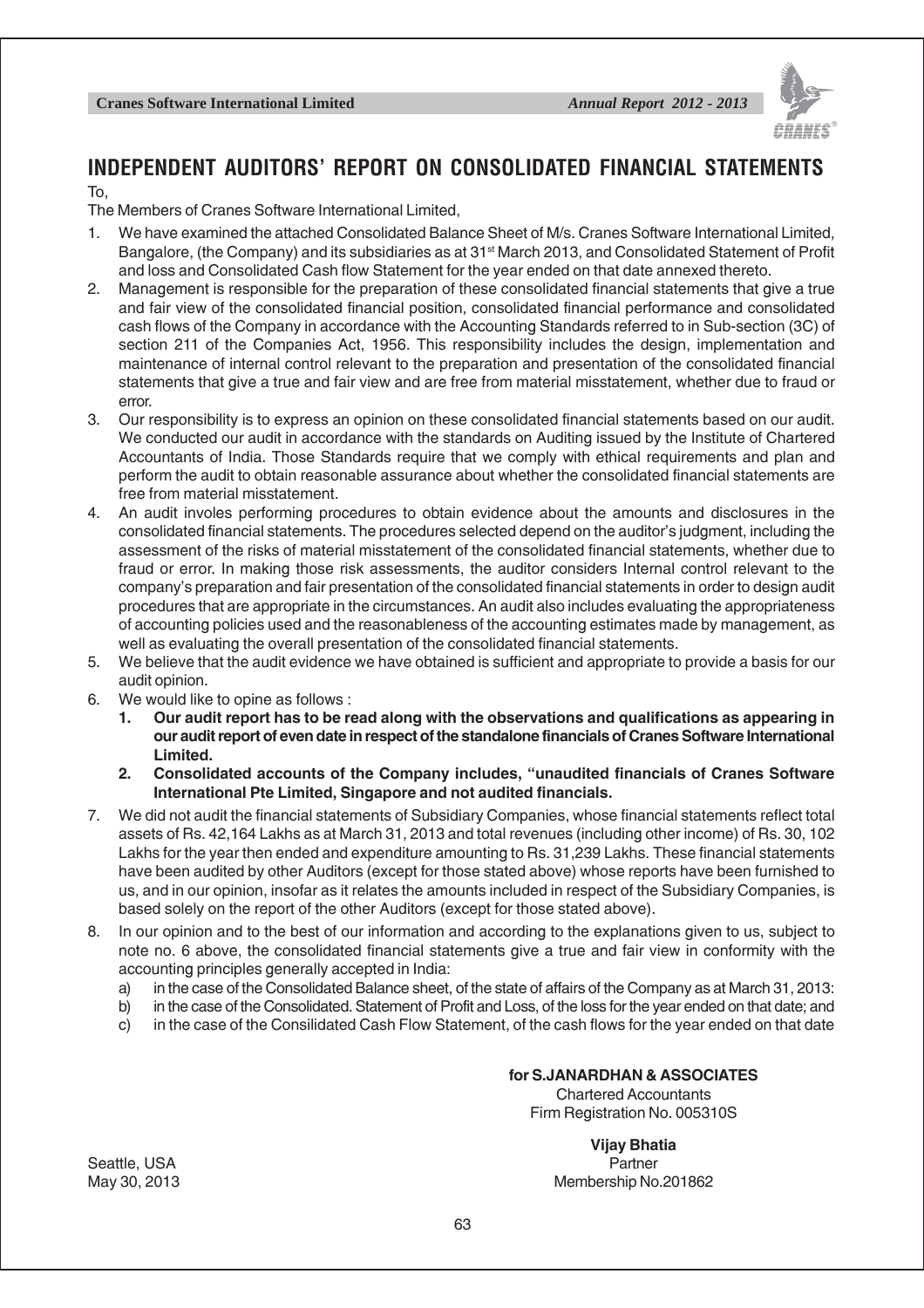

# **CONSOLIDATED BALANCE SHEET**

AS AT MARCH 31, 2013 (Amount in Rupees)

|     | <b>PARTICULARS</b>                                                                                                                                                                                                                                                                                     | Note No.                     | As at 31-03-2013                                                                                          | As at 31-03-2012                                                                             |
|-----|--------------------------------------------------------------------------------------------------------------------------------------------------------------------------------------------------------------------------------------------------------------------------------------------------------|------------------------------|-----------------------------------------------------------------------------------------------------------|----------------------------------------------------------------------------------------------|
|     | <b>EQUITY AND LIABILITIES</b>                                                                                                                                                                                                                                                                          |                              |                                                                                                           |                                                                                              |
|     | (1) Shareholders' Funds<br><b>Share Capital</b><br>(a)<br><b>Reserves and Surplus</b><br>(b)                                                                                                                                                                                                           | 3.01<br>3.02                 | 235,533,700<br>510,116,778                                                                                | 235,533,700<br>3,231,035,532                                                                 |
| (2) | <b>Non-Current Liabilities</b><br>Long-term borrowings<br>(a)<br>Long-term provisions<br>(b)                                                                                                                                                                                                           | 3.03<br>3.04                 | 418, 191, 298<br>9,923,424                                                                                | 517,056,368<br>4,398,981                                                                     |
| (4) | <b>Current Liabilities</b><br>Short-term borrowings<br>(a)<br><b>Trade Payables</b><br>(b)<br>Other current liabilities<br>(c)<br>(d)<br>Short-term provisions                                                                                                                                         | 3.05<br>3.06<br>3.07<br>3.08 | 92,068,567<br>637,595,311<br>11,254,026,777<br>22,709,368                                                 | 86,629,492<br>667,490,546<br>10,164,407,418                                                  |
| Ш.  | <b>TOTAL</b><br><b>ASSETS</b>                                                                                                                                                                                                                                                                          |                              | 13,180,165,223                                                                                            | 14,906,552,037                                                                               |
| (1) | <b>Non-Current assets</b><br><b>Fixed assets</b><br>(a)<br>Tangible assets<br>(i)<br>(ii) Intangible assets<br>(iii) Intangible assets under development<br>(iv) Capital work in progress<br>Non-current investments<br>(b)<br>(c)<br>Deferred tax assets (net)<br>(d)<br>Long term loans and advances | 3.09<br>3.10<br>3.11<br>3.12 | 208,158,236<br>3,669,235,022<br>3,218,648,039<br>3,428,500<br>1,786,172<br>1,503,849,667<br>2,442,221,010 | 223,358,094<br>4,058,716,549<br>3,219,892,943<br>1,786,172<br>1,301,867,390<br>2,653,349,669 |
|     | (2) Current assets<br>Inventories<br>(a)<br>Trade receivables<br>(b)<br><b>Cash and Bank Balances</b><br>(c)<br>(d)<br>Short-term loans and advances<br><b>TOTAL</b>                                                                                                                                   | 3.13<br>3.14<br>3.15<br>3.16 | 19,591,905<br>1,708,567,921<br>104,112,458<br>300,566,293<br>13,180,165,223                               | 48,049,845<br>2,918,296,349<br>167,057,882<br>314, 177, 144<br>14,906,552,037                |
|     | Significant accounting policies and notes to the accounts                                                                                                                                                                                                                                              | 2 & 3                        |                                                                                                           |                                                                                              |

As per our report of even date **For S.Janardhan & Associates For and on behalf of the Board** Chartered Accountants Firm Registration No. 005310S

**Vijay Bhatia Asif Khader Mueed Khader P. Phaneendra**<br> **Asif Khader Mueed Khader P. Phaneendra**<br>
Managing Director Director Company Secretary Membership No. 201862

Seattle, USA<br>
May 30, 2013<br>
May 30, 2013<br>
May 30, 2013 May 30, 2013

Managing Director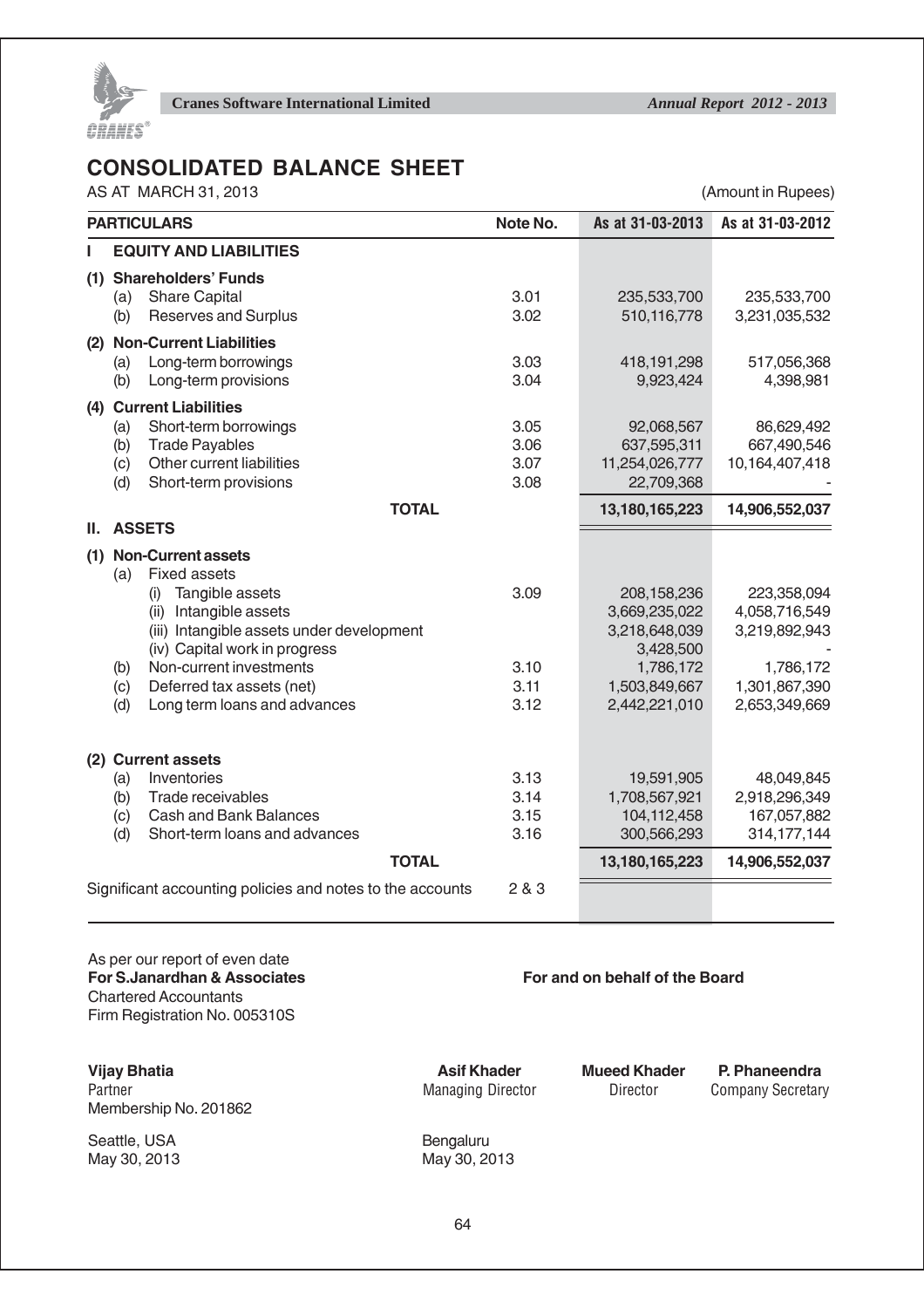

# **CONSOLIDATED STATEMENT OF PROFIT AND LOSS**

FOR THE YEAR ENDED MARCH 31, 2013 (Amount in Rupees)

| <b>PARTICULARS</b>                                                                                                                                                                                                        | Note No.                     | <b>For the Year</b><br><b>Ended</b><br><b>31st March 2013</b>              | <b>For the Year</b><br>ended<br><b>31st March 2012</b>                       |
|---------------------------------------------------------------------------------------------------------------------------------------------------------------------------------------------------------------------------|------------------------------|----------------------------------------------------------------------------|------------------------------------------------------------------------------|
| Revenue from operations                                                                                                                                                                                                   | 3.17                         | 3,099,689,317                                                              | 2,699,459,018                                                                |
| Other Income                                                                                                                                                                                                              | 3.18                         | 208,673,644                                                                | 101,451,632                                                                  |
| <b>Total Revenue</b>                                                                                                                                                                                                      |                              | 3,308,362,961                                                              | 2,800,910,650                                                                |
| <b>Expenses:</b><br>Cost of Materials consumed<br>Purchases of stock-in-trade<br>Changes in inventories of Stock-in-Trade<br>Employee benefit expense<br><b>Financial costs</b><br>Depreciation and amortization expenses | 3.19<br>3.20<br>3.21<br>3.22 | 1,467,590,764<br>28,043,453<br>986,092,227<br>931,396,015<br>542, 177, 554 | 1,165,948,118<br>(21, 578, 783)<br>920,685,879<br>760,204,200<br>857,737,896 |
| Other expenses                                                                                                                                                                                                            | 3.23                         | 2,111,179,945                                                              | 1,754,621,260                                                                |
| <b>Total Expenses</b>                                                                                                                                                                                                     |                              | 6,066,479,959                                                              | 5,437,618,570                                                                |
| (Loss) before exceptional and extraordinary<br>items and tax                                                                                                                                                              |                              | (2,758,116,998)                                                            | (2,636,707,920)                                                              |
| <b>Exceptional Items</b><br>Loss before extraordinary items and tax<br>Extraordinary Items (Net of taxes)<br>Loss before tax                                                                                              | 3.24<br>3.25                 | 35,953,428<br>(2,794,070,426)<br>(2,794,070,426)                           | (2,636,707,920)<br>1,387,429,405<br>(1,249,278,515)                          |
| Tax expense:<br>(1) Current tax<br>(2) Deferred tax<br>(3) Income tax for earlier year                                                                                                                                    |                              | (18,711,061)<br>194,336,555<br>270,174                                     | (9,251,882)<br>657,241,814                                                   |
| Loss for the period                                                                                                                                                                                                       |                              | (2,618,715,105)                                                            | (601, 288, 583)                                                              |
| Less: Share of Minority Interests                                                                                                                                                                                         |                              | 61,140                                                                     | 160,115                                                                      |
| (Loss) for the period                                                                                                                                                                                                     |                              | (2,618,653,965)                                                            | (601, 128, 468)                                                              |
| Earning per equity share:<br>(1) Basic / Diluted excluding extraordinary items,<br>net of tax expense<br>(2) Basic / Diluted including extraordinary items<br>Significant accounting policies and notes to the accounts   | 2 & 3                        | (22.24)<br>(22.24)                                                         | (16.89)<br>(5.10)                                                            |
|                                                                                                                                                                                                                           |                              |                                                                            |                                                                              |

As per our report of even date<br>For S.Janardhan & Associates Chartered Accountants Firm Registration No. 005310S

#### **For and on behalf of the Board**

**Vijay Bhatia Asif Khader Mueed Khader P. Phaneendra**<br> **Asif Khader Mueed Khader P. Phaneendra**<br>
Managing Director Director Company Secretary Membership No. 201862

Seattle, USA<br>
May 30, 2013<br>
May 30, 2013<br>
May 30, 2013 May 30, 2013

**Managing Director**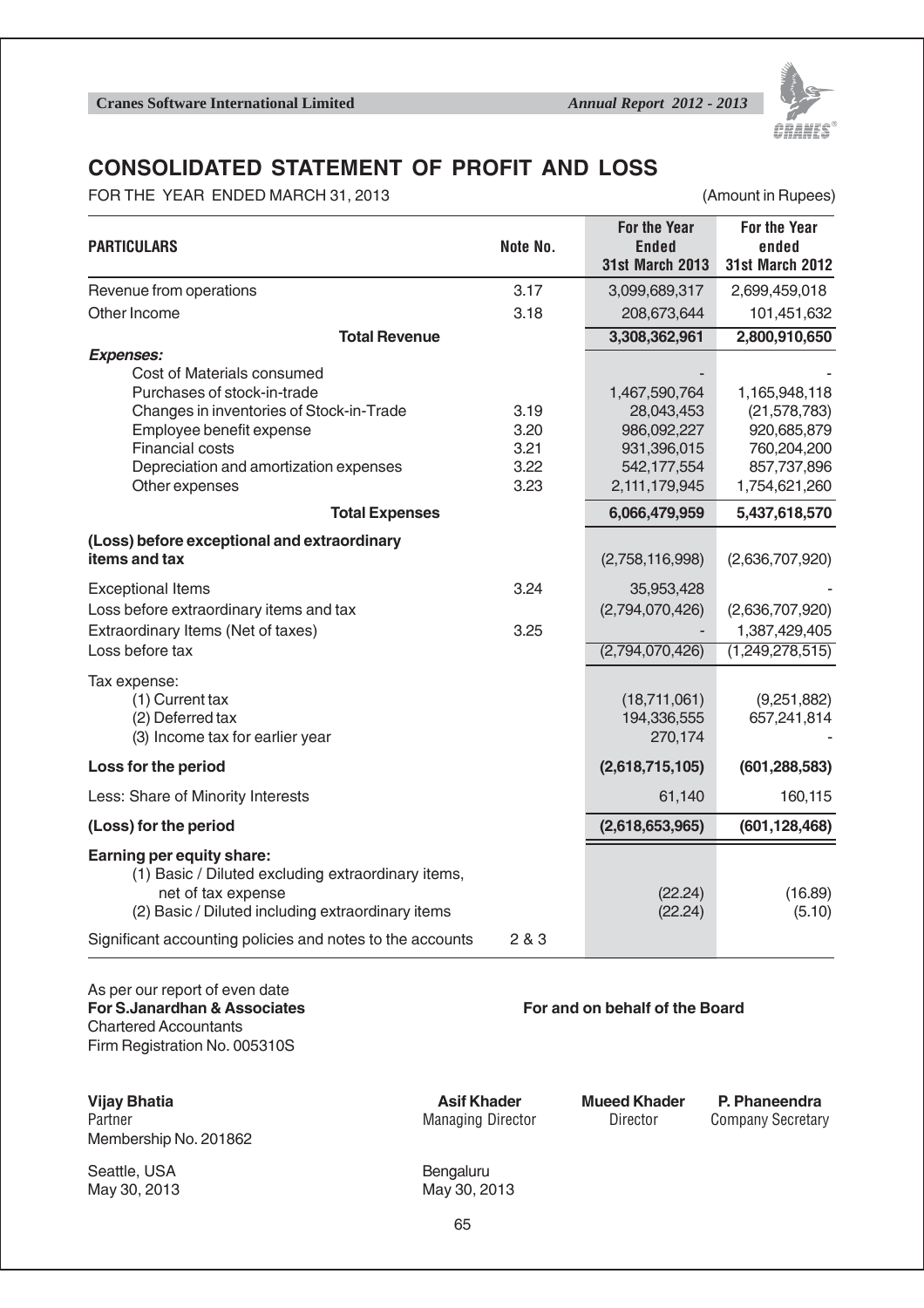

(Amount in Rupees)

# **STATEMENT OF CASH FLOWS**<br>AS AT MARCH 31, 2013

| <b>PARTICULARS</b>                                                                                                                                   | <b>Current year</b>                                        | <b>Previous Year</b>                                              |
|------------------------------------------------------------------------------------------------------------------------------------------------------|------------------------------------------------------------|-------------------------------------------------------------------|
| <b>Cash flows from Operating Activities</b><br>Net profit before taxation and extraodinary items<br><b>Adjustments for:</b>                          | (2,794,070,426)                                            | (2,636,707,920)                                                   |
| Foreign Exchange Loss (Net)<br>Depreciation and amortization<br>Interest expense on borrowings                                                       | 61,724,459<br>542,177,554<br>931,396,015                   | 488,964,681<br>857,737,896<br>760,204,200                         |
| Operating profit before working capital changes<br><b>Adjustments for working capital</b>                                                            | (1,258,772,398)                                            | (529, 801, 143)                                                   |
| Inventory<br><b>Trade Receivable</b><br>Short term Loans and advances                                                                                | 28,457,940<br>1,196,635,204<br>13,610,851                  | (21, 578, 783)<br>(773, 171, 146)<br>(56, 764, 373)               |
| <b>Current liabilities</b><br>Cash generated from operations<br><b>Adjustments for</b>                                                               | 335,092,447<br>315,024,045                                 | 1,654,468,093<br>1,489,441,245                                    |
| Net cash from Operations before extraordinary items<br><b>Extraordinary items</b>                                                                    | 315,024,045                                                | 1,489,441,245<br>1,387,429,405                                    |
| <b>Net cash generated from Operating Activities</b>                                                                                                  | 315,024,045                                                | (102, 011, 840)                                                   |
| <b>Cash flows from Investing Activities</b><br>(Increase)/Decrease in Work in Progress<br>Acquisition of property, fixed assets (including advances) | (139, 679, 764)                                            | 18,169,129<br>(183,067,770)                                       |
| <b>Net cash from Investing Activities</b><br><b>Cash flows from Financing Activities</b>                                                             | (139, 679, 764)                                            | (164, 898, 641)                                                   |
| Interest on borrowed funds<br><b>Borrowings Long Term</b><br>Long term loans and advances<br>Long term Provisions                                    | (931, 396, 015)<br>476,453,209<br>211,128,659<br>5,524,443 | (760, 204, 200)<br>1,132,915,515<br>(48, 193, 147)<br>(9,825,209) |
| <b>Net cash from Financing Activities</b>                                                                                                            | (238, 289, 704)                                            | 314,692,959                                                       |
| Net increase/(decrease) in Cash and Cash Equivalents<br>Opening cash and cash equivalents                                                            | (62, 945, 423)<br>167,057,881                              | 47,782,477<br>119,275,404                                         |
| <b>Closing cash and cash equivalents</b>                                                                                                             | 104,112,458                                                | 167,057,881                                                       |

As per our report of even date<br>For S.Janardhan & Associates Chartered Accountants Firm Registration No. 005310S

#### **For and on behalf of the Board**

Membership No. 201862

Seattle, USA Bengaluru<br>
May 30, 2013 May 30, 2013 May 30, 2013

Managing Director

**Vijay Bhatia Asif Khader Mueed Khader P. Phaneendra**<br> **Asif Khader Mueed Khader P. Phaneendra**<br>
Managing Director Director Company Secretary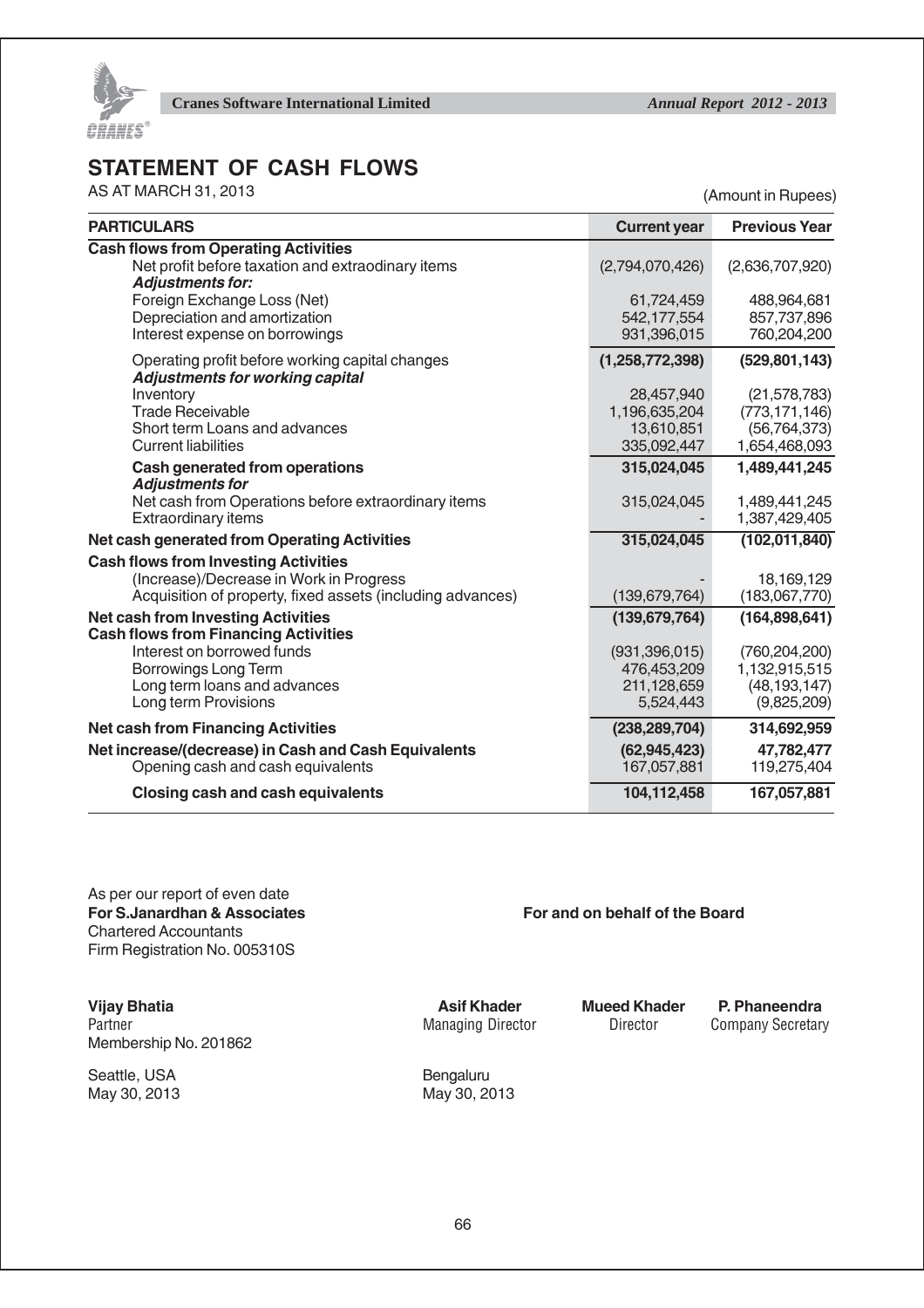

#### **1. BACKGROUND**

Cranes Software International Limited (CSIL) was incorporated on 22nd December, 1984. CSIL is a Company that provides Enterprise Statistical Analytics and Engineering Simulation Software Products and Solutions across the globe. Presently, CSIL has developed IP's and products in data Integration & visualization, engineering simulations, Graphing, plotting and designing modules. The Company is head quartered in Bangalore and has offices in India, United States of America, United Kingdom, Germany and Singapore.

#### **2. SIGNIFICANT ACCOUNTING POLICIES**

#### **2.1 Basis of Preparation of financial statements**

The financial statements are prepared and presented in accordance with the Indian Generally Accepted Accounting Principles ("GAAP") under the historical cost convention on the accrual basis. GAAP comprises mandatory accounting standards issued by the Institute of Chartered Accountants of India (ICAI), Companies (Accounting Standards) Rules, 2006 and guidelines issued by the Securities and Exchange Board of India.

Preparation of Financial Statements in conformity with Generally Accepted Accounting Principles requires management to make estimates & assumptions that affect the reported balance of assets & liabilities and disclosures relating to Contingent assets & liabilities as on the date of Financial Statement and reported amounts of Income & expenditure during the period. Actual results could differ from these estimates, differences if any between the actual results and estimates are recognized in the period in which the results are known or materialized.

Presentation and disclosure of financial statements during the year ended March 31, 2013 the revised Schedule VI notified under the Companies Act 1956, has become applicable to the Company, for preparation and presentation of its financial statements. The adoption of revised Schedule VI does not impact recognition and measurement principles followed by the Company for preparation of financial statements. However, it has significant impact on presentation and disclosures made in the financial statements. The Company has also reclassified the previous year figures in accordance with the requirements applicable in the current year.

All the assets and liabilities have been classified as current or non-current as per Company's normal operating cycle and other criteria set out in the Schedule VI to the Companies Act, 1956.

#### **2.2 Principles of consolidation**

The Financial Statements of the Subsidiary companies used in the consolidation are drawn up to the same reporting date as of the Company.

The Consolidated financial statements have been prepared on the following basis:

- i. The Consolidated Financial Statements have been prepared using uniform accounting policies for like transactions and other events in similar circumstances and are presented to the extent possible, in the same manner as the Company's separate Financial Statements.
- ii. The Consolidation of the financial statements of the holding company and its Subsidiaries is done to the extent possible on a line by line basis by adding together like items of assets, liabilities, income and expenses; inter group transactions, balances and unrealized inter company profits have been eliminated in the process of consolidation.
- iii. The excess of cost to the Company of its investments in subsidiary companies over its share of the equity of the subsidiary companies at the dates on which the investments in the subsidiary companies are made, is recognized as 'Goodwill' being an asset in the consolidated financial statements. Alternatively, where the share of equity in the subsidiary companies as on the date of investment is in excess of cost of investment of the Company, it is recognized as 'Capital Reserve' and shown under the head 'Reserves and Surplus', in the consolidated financial statement.
- iv. The accounts of foreign Subsidiaries are classified as non-integral foreign operations and are translated into Indian Rupees (Reporting Currency) for Balance Sheet items using the currency exchange rates in effect at the Balance Sheet date. For revenues, cost and expenses using the simple average of the average monthly rates prevailing during the reporting period has been used.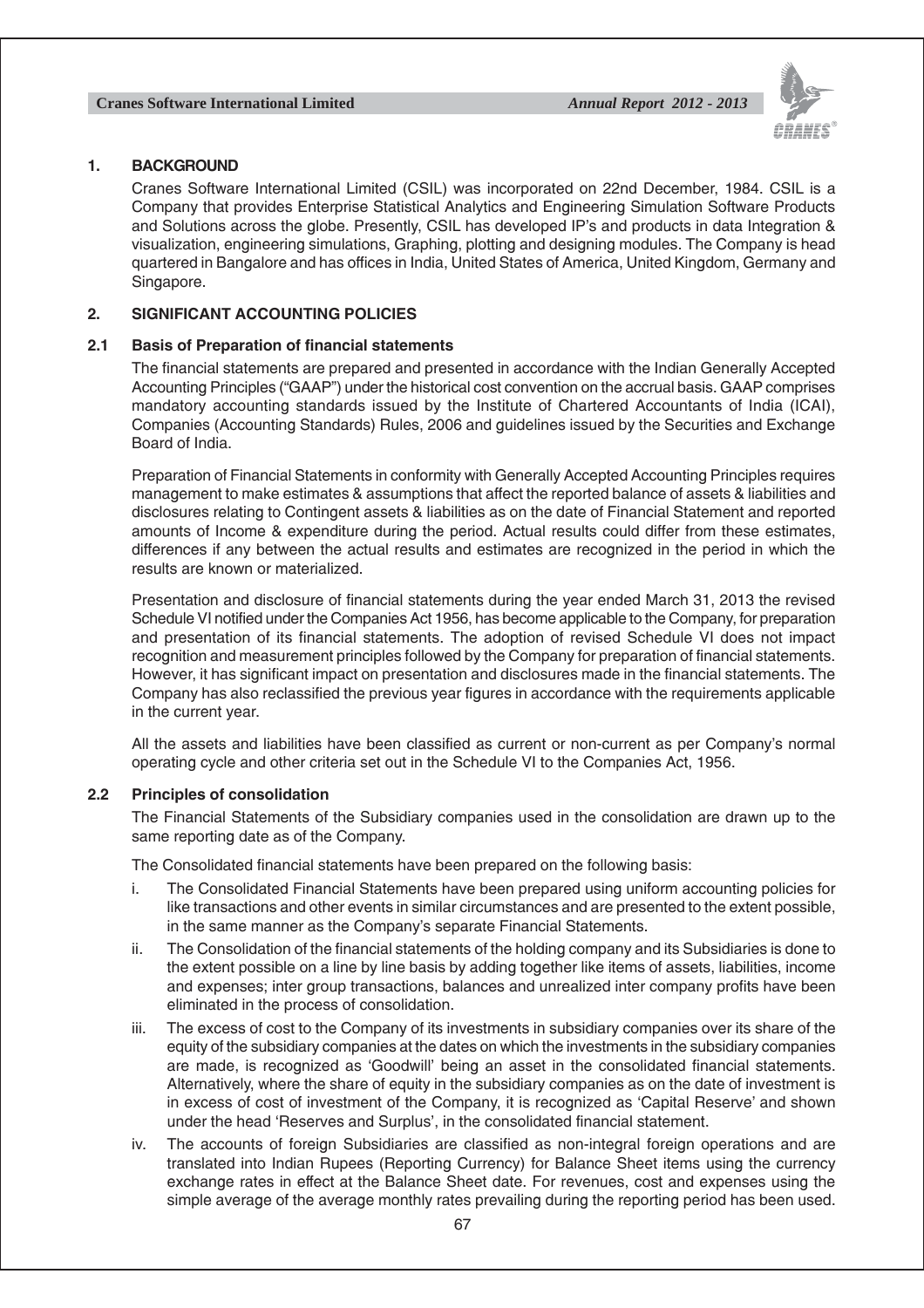

v. Minority interest in subsidiaries represents the minority shareholders proportionate share of the net asset and net income.

#### **2.3 Use of Estimates**

The preparation of financial statements in conformity with generally accepted accounting principles requires management to make estimates and assumptions that affect the reported amounts of assets and liabilities and disclosure of contingent liabilities at the date of the financial statements and the results of operations during the reporting period. Although these estimates are based upon management's best knowledge of current events and actions, actual results could differ from these estimates. Significant estimates used by the management in the preparation of these financial statements include classification of assets and liabilities into current and non-current, estimates of the economic useful lives of fixed assets, provisions for bad and doubtful debts. Any revision to accounting estimates is recognized prospectively.

#### **2.4 Revenue Recognition**

- (i) Revenue from sale of products is recognized, in accordance with the sales contract, on delivery of goods to the Customer. Revenue from product sales are shown net of taxes.
- (ii) Revenue on Software Development services comprises revenue priced on a time and material and fixed-price contracts. Revenue priced on a time and material contracts are recognized as related services are performed. Revenue from fixed-price, fixed time-frame contracts is recognized in accordance with the percentage of completion method.
- (iii) Revenue from Technical Service, Training, support and other services is recognized as the related services are performed over the duration of the contract/course.
- (iv) Dividend is recognized when the right to receive the dividend is established at the balance sheet date.

#### **2.5 Cash flow statement**

Cash flows are reported using the indirect method, whereby net profits before tax is adjusted for the effects of transactions of a non-cash nature and the changes during the period in inventories and operating receivables and payables. The cash flows from regular revenue generating, investing and financing activities of the Company are shown separately.

#### **2.6 Fixed Assets and Capital Work-in-progress**

- Fixed Assets are stated at historical cost less accumulated depreciation. Cost includes all expenses incurred to bring the assets to its present location and condition.
- (ii) Interest on borrowed money allocated to and utilized for fixed assets, pertaining to the period up to the date the fixed asset is ready for its intended use, is capitalized.

#### **2.7 Intangible Assets**

- (i) All intangible assets are stated at cost less accumulated amortization.
- (ii) The cost of acquired intangible assets is the consideration paid for acquisition and other incidental costs incurred to bring the intangible asset for its intended use.
- (iii) Internally generated intangible assets are valued at cost which were incurred during the development phase of intangibles which comprises of expenditure on materials and services used or consumed, salaries and other employment related cost of personnel engaged in development of intangible asset, other direct expenditures and overheads that are necessary for the generation of the intangible asset and that can be allocated on a reasonable basis.
- (iv) Interest on borrowed money allocated to and utilized for intangible assets, pertaining to the period up to the date the intangible asset is ready for its intended use, is capitalized in accordance with Accounting Standard-16.
- (v) Amount paid towards the acquisition of intangible assets, which is not put to use as at reporting date and the cost of intangible assets not ready for its intended use before such date is disclosed under Capital Work-in-progress.

#### **2.8 Research and Development**

Research cost are charged to Profit and Loss account and expenditure incurred relating to the development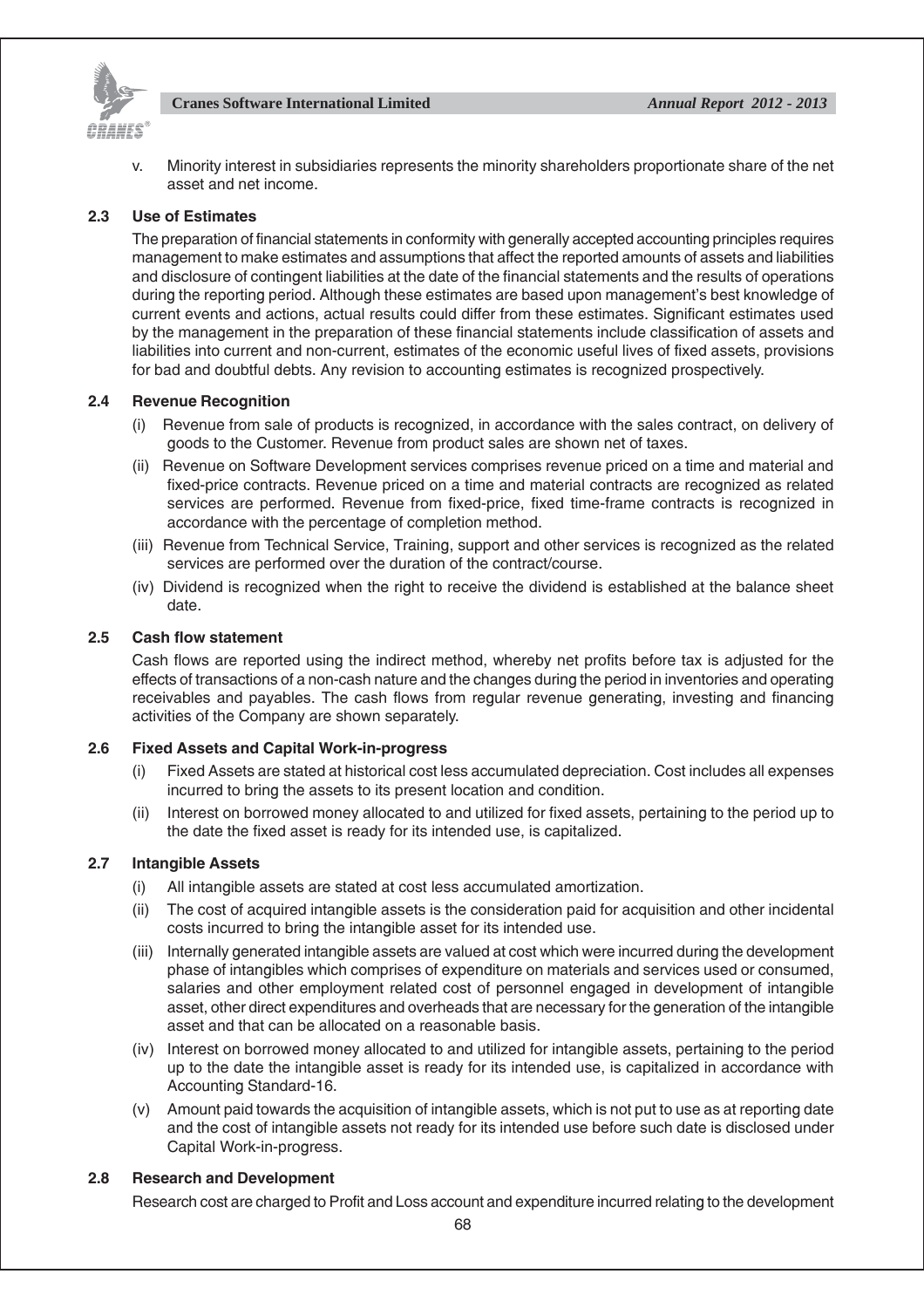

phase are treated as advances in Capital Work in progress and will be capitalized when the intangible assets in ready for use

#### **2.9 Depreciation and Amortization**

- Depreciation has been provided on Straight Line method at the rates prescribed under Schedule XIV of the Companies Act, 1956. In respect of assets purchased / sold during the year, depreciation is charged on a pro-rata basis.
- (ii) The Management estimates the useful life of Customized software/commercial rights procured for specific application as 3 years and accordingly amortizes over their estimated useful life on a straight line basis.
- (iii) Depreciation on individual low cost assets (costing less than Rs.5,000) is provided for in full in the year of purchase irrespective of date of installation.
- (iv) Other Intangible assets are amortized over their respective individual estimated useful life on a straight-line basis, commencing from the date the asset is available to the Company for its use.
- (v) After recognition of impairment loss, the depreciation charge for the asset is on the revalued amount prospectively over the remaining useful life of the asset.

#### **2.10 Impairment of Assets**

The Company assesses at each balance sheet date using internal and external sources, whether there is any indication that an asset (both tangible and intangible) may be impaired more than of a temporary nature. If any such indications exist, the Company estimates the recoverable amount of the asset. If such recoverable amount of the asset or the recoverable amount of the cash generating unit to which the asset belongs to is less than its carrying amount, the carrying amount is reduced to its recoverable amount. The reduction is treated as an impairment loss and is recognized in the statement of profit and loss. If at the balance sheet date there is an indication that a previously assessed impairment loss no longer exists, the recoverable amount is reassessed and the asset is reflected at the recoverable amount subject to a maximum of depreciated historical cost.

#### **2.11 Inventories**

Inventories of the company comprises of Third Party software products. Such software products are valued at cost or net realizable value, whichever is lower. The cost formula used is weighted average basis. Net realizable value is the estimated selling price in ordinary course of business, less estimated cost of completion and estimated cost necessary to make the sale. The cost of inventories is net of VAT credit.

#### **2.12 Investments**

- (i) Investments are either classified as current or non-current based on the management's intention at the time of purchase.
- (ii) Non- current investments are stated at cost less provision for diminution in the value of such investments. Diminution in value is provided for where the management is of the opinion that the diminution is of permanent nature.
- (iii) Current investments are carried at the lower of cost or fair value. Any reduction in carrying amount and any reversals of such reduction are charged or credited to the statement of profit & loss.
- (iv) Investments in Foreign Subsidiaries have been reflected at the exchange rates prevailing at the date of transactions.

#### **2.13 Effect of Exchange Fluctuation on foreign currency transactions**

- (i) Foreign currency transactions are recorded at the exchange rate prevailing on the date of the transaction.
- (ii) Exchange differences are recorded when the amount actually received on sales or actually paid when the expenditure is incurred, is converted into Indian Rupees.
- (iii) Exchange differences arising on foreign currency transactions are recognized as income or expense in the period in which they arise.
- (iv) Period-end balances of monetary foreign currency assets and liabilities are translated at the closing rate. The resulting exchange difference is recognized in the statement of profit and loss.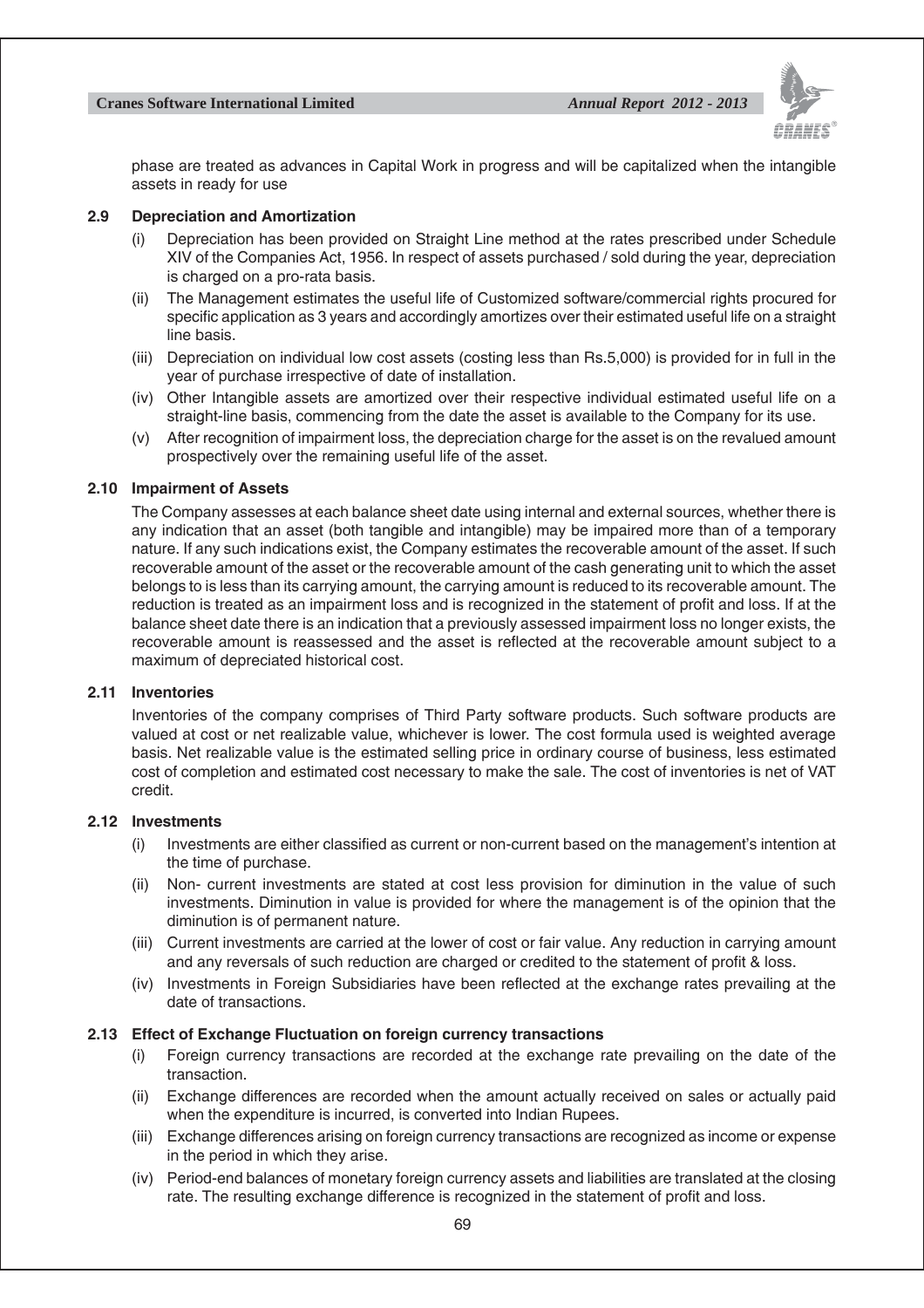

- (v) Non Monetary assets & liabilities are translated at the rate prevailing on the date of transaction.
- (vi) Foreign currency translation differences relating to liabilities incurred for acquiring fixed assets are recognized in Statement of Profit and Loss.
- (vii) For the purpose of translation of financial statement of foreign subsidiaries, the same are classified as non-integral foreign operations. In case of non-integral foreign operation accounts, all assets and liabilities both monetary and non-monetary are translated at the closing rate. Items of income and expenses are translated at the average exchange rate for the period. Resulting exchange rate difference is accumulated in 'Foreign currency translation reserve' as a separate component of shareholder's funds', until the disposal of "Net investment in non-integral foreign operation".

#### **2.14 Employees' Retirement Benefits**

#### **(i) Post-employment benefit plans**

Contributions to defined contribution retirement benefit schemes are recognized as an expense when employees have rendered services entitling them to contributions.

For defined benefit schemes, the cost of providing benefits is determined using the Projected Unit Credit Method, with actuarial valuations being carried out at each balance sheet date. Actuarial gains and losses are recognized in full in the statement of profit and loss for the period in which they occur. Past service cost is recognized immediately to the extent that the benefits are already vested, and otherwise is amortized on a straight-line basis over the average period until the benefits become vested. The retirement benefit obligation recognized in the balance sheet represents the present value of the defined benefit obligation as adjusted for unrecognized past service cost, and as reduced by the fair value of scheme assets. Any asset resulting from this calculation is limited to the present value of available refunds and reductions in future contributions to the scheme.

#### **(ii) Short-term employee benefits**

The undiscounted amount of short-term employee benefits expected to be paid in exchange for the services rendered by employees is recognized during the period when the employee renders the service. These benefits include compensated absences such as paid annual leave, overseas social security contributions and performance incentives.

#### **(iii) Long-term employee benefits**

Compensated absences which are not expected to occur within twelve months after the end of the period in which the employee renders the related services are recognized as a liability at the present value of the defined benefit obligation at the balance sheet date.

#### **2.15 Income Tax/ Deferred Tax**

- (i) Current tax is calculated in accordance with the relevant tax regulations.
- (ii) Deferred tax assets and liabilities are recognized for the future tax consequences attributable to timing differences that result between the profit offered for income taxes and the profit as per the financial statements. Deferred tax in respect of timing difference which originate during the tax holiday period but reverse after the tax holiday period is recognized in the year in which the timing difference originate. For this purpose the timing difference which originates first is considered to reverse first. Deferred tax assets and liabilities are measured using the tax rates and tax laws that have been enacted or substantively enacted by the balance sheet date. The effect on deferred tax assets and liabilities of a change in tax rates is recognized in the statement of profit and loss in the year of charge. Deferred tax assets on timing differences are recognized only if there is a reasonable certainty that sufficient future taxable income will be available against which such deferred tax assets can be realized. Deferred tax assets are reassessed for the appropriateness of their respective carrying values at each balance sheet dates.
- (iii) Minimum alternative tax (MAT) paid in accordance to the tax laws, which gives rise to future economic benefits in the form of adjustment of future income tax liability, is considered as an asset if there is convincing evidence that the Company will pay normal income tax after the tax holiday period. Accordingly, MAT is recognized as an asset in the balance sheet when it is probable that the future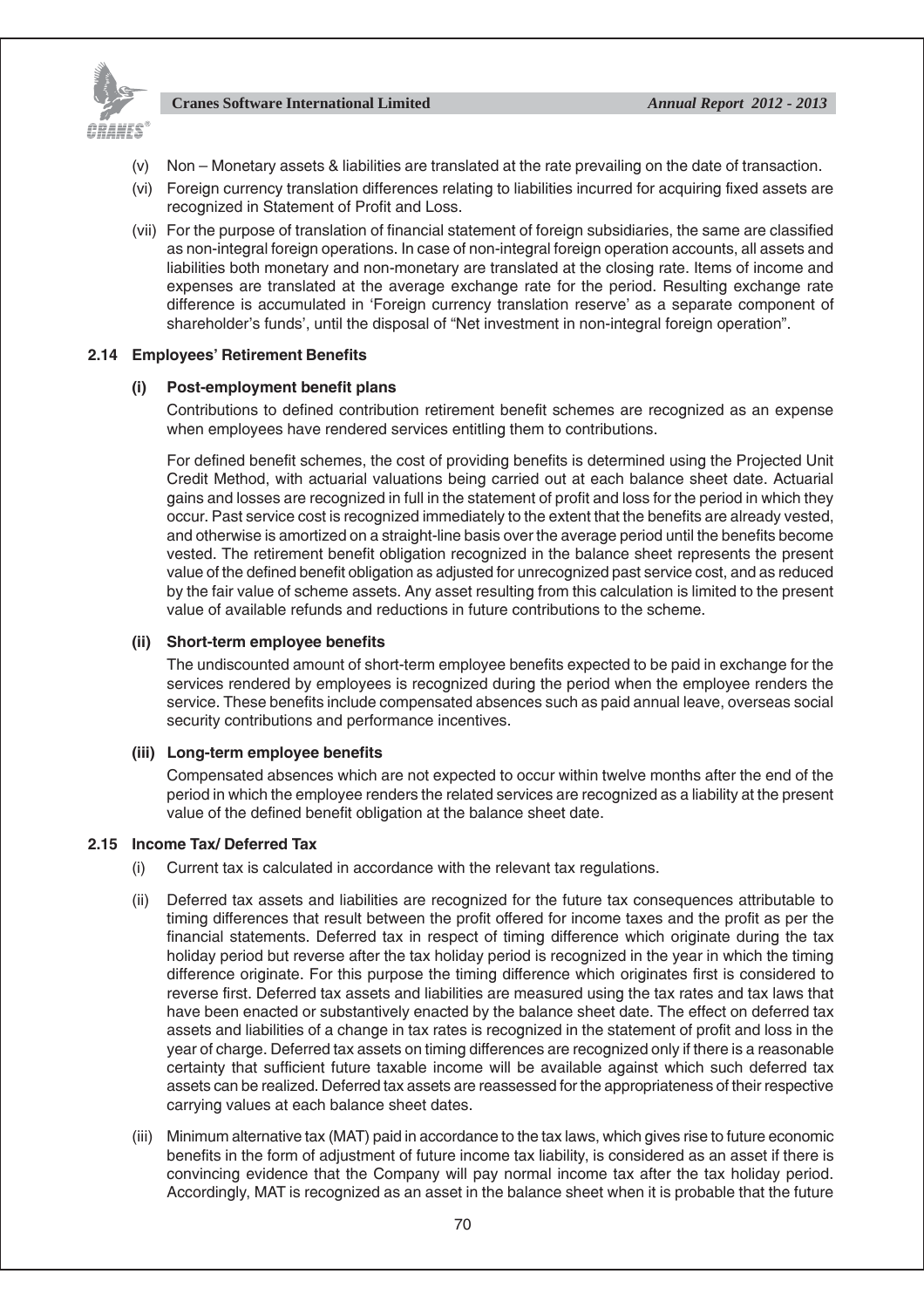

economic benefit associated with it will flow to the Company and the asset can be measured reliably.

- (iv) Advance taxes and provisions for current income taxes are presented in the balance sheet after offsetting advance taxes paid and income tax provisions arising in the same tax jurisdiction.
- (v) The Company offsets deferred tax assets and deferred tax liabilities relating to taxes on income levied by the same governing taxation laws.

#### **2.16 Provisions and Contingent Liabilities**

The Company creates a provision when there is a present obligation as a result of an obligating event that probably requires an outflow of resources and a reliable estimate can be made of the amount of the obligation. A disclosure for a contingent liability is made when there is a possible obligation or a present obligation that may, but probably will not, require an outflow of resources. Where there is a possible obligation or a present obligation in respect of which the likelihood of outflow of resources is remote, no provision or disclosure is made.

#### **2.17 Earnings per Share**

- Basic Earnings per share is calculated by dividing the net earnings available to the Equity Shareholders by the weighted average number of Equity Shares outstanding during the year.
- (ii) Diluted Earnings per share is calculated by dividing the net earnings available to existing and potential Equity Shareholders by aggregate of the weighted average number of Equity Shares considered for deriving basic earnings per share. Dilutive potential equity shares are deemed converted as of the beginning of the period, unless issued at a later date.

#### **2.18 Leases**

- (i) Lease arrangements where substantial risk and rewards incidental to ownership vests with the lessor, such leases are recognized as operating leases.
- (ii) Lease payments under operating lease are recognized as an expense in the statement of profit and loss.

#### **2.19 Derivative Instruments and Hedge Accounting**

The Company uses foreign currency forward contracts and currency options to hedge its risks associated with foreign currency fluctuations relating to certain firm commitments and forecasted transactions. The Company designates these hedging instruments as cash flow hedges applying the recognition and measurement principles set out in the Accounting Standard 30 "Financial Instruments: Recognition and Measurement" (AS–30).

The use of hedging instruments is governed by the Company's policies approved by the board of directors, which provide written principles on the use of such financial derivatives consistent with the Company's risk management strategy.

Hedging instruments are initially measured at fair value, and are remeasured at subsequent reporting dates. Changes in the fair value of these derivatives that are designated and effective as hedges of future cash flows are recognized directly in shareholders' funds and the ineffective portion is recognized immediately in the statement of profit and loss.

Changes in the fair value of derivative financial instruments that do not qualify for hedge accounting are recognized in the statement of profit and loss as they arise.

Hedge accounting is discontinued when the hedging instrument expires or is sold, terminated, or exercised, or no longer qualifies for hedge accounting. At that time for forecasted transactions, any cumulative gain or loss on the hedging instrument recognized in shareholders' funds is retained there until the forecasted transaction occurs. If a hedged transaction is no longer expected to occur, the net cumulative gain or loss recognized in shareholders' funds is transferred to the statement of profit and loss for the period.

However, the company has no outstanding hedged transaction nor entered into any hedging transaction during the year.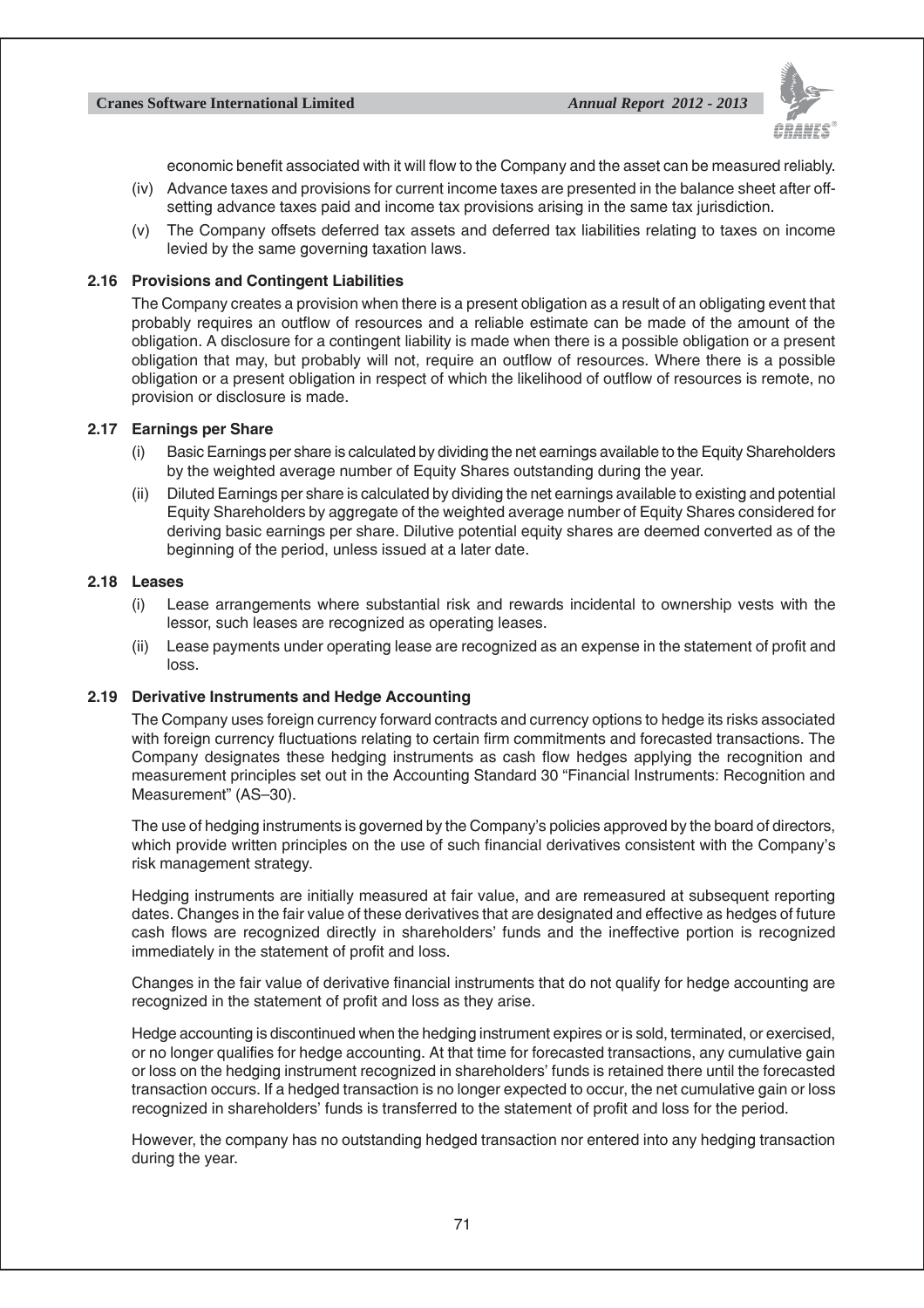

# **3. CONSOLIDATED NOTES ON ACCOUNTS**

FOR THE YEAR ENDED MARCH 31, 2013

#### **3.01 SHARE CAPITAL**

#### **a) Break-up of shares**

(Amount in Rupees)

| <b>PARTICULARS</b>                                                                                                                                               | As at 31.3.2013           | As at 31.3.2012           |
|------------------------------------------------------------------------------------------------------------------------------------------------------------------|---------------------------|---------------------------|
| <b>AUTHORISED</b><br>165,000,000 (Previous Year 165,000,000) Equity Shares of Rs. 2/- each<br>2,00,000 (Previous Year 2,00,000) Preference shares of Rs.100/each | 330,000,000<br>20,000,000 | 330,000,000<br>20,000,000 |
| <b>ISSUED, SUBSCRIBED AND FULLY PAID-UP</b><br>117,766,850 (Previous year 117,766,850) Equity shares<br>of Rs.2/- each fully paid up                             | 235,533,700               | 235.533.700               |
| Total                                                                                                                                                            | 235,533,700               | 235,533,700               |

The Company has only one class of shares referred to as equity shares having a par value of Re.2/-. Each holder of equity shares is entitled to one vote per share held.

The Company declares and pays dividend in Indian rupees. The dividend proposed by the Board of Directors is subject to the approval of the shareholders in the ensuing annual general meeting.

Dividend, if approved, is payable to the shareholders in proportion to their shareholding. In the event of liquidation of the Company, the holders of equity shares will be entitled to receive any of the remaining assets of the company. The distribution will be in proportion to the number of equity shares held by the shareholders.

The Company has not declared dividend during the year.

#### **b) Reconciliation of number of shares**

(Amount in Rupees)

|                                                                               |                            | As at 31.3.2013 | As at 31.3.2012            |             |
|-------------------------------------------------------------------------------|----------------------------|-----------------|----------------------------|-------------|
| <b>Equity Shares</b>                                                          | <b>Number</b><br>of Shares | Amount          | <b>Number</b><br>of Shares | Amount      |
| Balance as at the beginning of the year<br>Add: Shares issued during the year | 117,766,850<br>-           | 235,533,700     | 117,766,850                | 235,533,700 |
| Balance as at the end of the year                                             | 117,766,850                | 235,533,700     | 117,766,850                | 235,533,700 |

The Company has not allotted any fully paid up equity shares by way of bonus shares nor has bought back any class of equity shares during the period of five years immediately preceding the balance sheet date.

Details of equity shares allotted as fully paid up without payment being received in cash during the period of five years immediately preceding the balance sheet date is NIL.

#### **c) Details of Shareholder holding more than 5% of the aggregate shares in the company**

|                                           | As at 31-03-2013    |                        | As at 31-03-2012    |                        |
|-------------------------------------------|---------------------|------------------------|---------------------|------------------------|
| Name of the Shareholder                   | Number of<br>shares | $%$ of<br>shareholding | Number of<br>shares | $%$ of<br>shareholding |
| <b>IBC Knowledge Park Private Limited</b> | 12,652,506          | 10.74%<br>9.59%        | 12,632,506          | 10.73%                 |
| Bank of India                             | 11,291,723          |                        | 11,291,723          | 9.59%                  |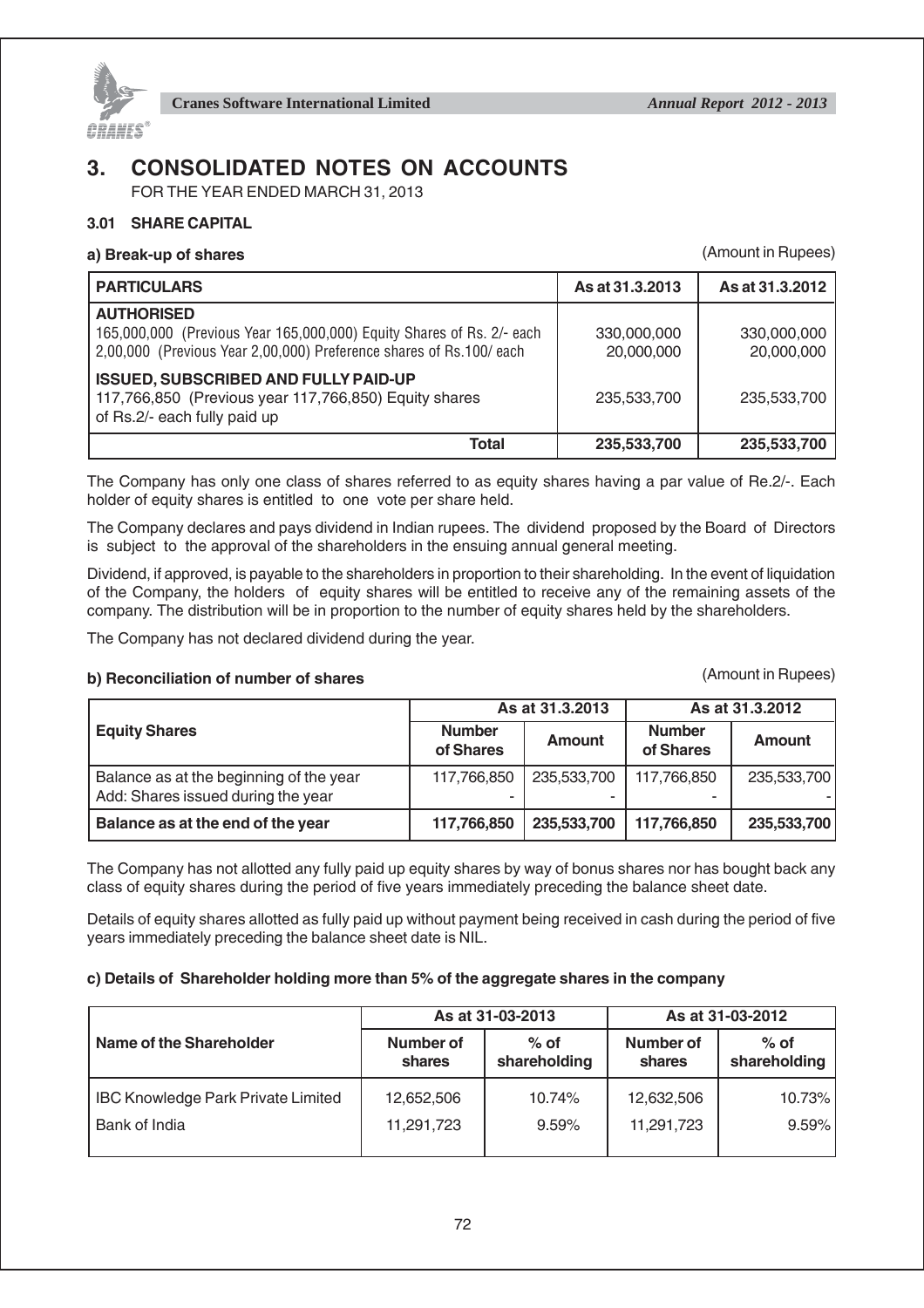

(Amount in Rupees)

#### **3.02 RESERVES AND SURPLUS**

|     | <b>PARTICULARS</b>                                                                                |              | As at 31-03-2013                   | As at 31-03-2012                 |
|-----|---------------------------------------------------------------------------------------------------|--------------|------------------------------------|----------------------------------|
| (a) | <b>Capital Reserve</b>                                                                            | A            | 596,500,212                        | 548,925,710                      |
| (b) | <b>Securities Premium Account</b><br><b>Opening Balance</b><br>Add: Receipts during the year      |              | 1,789,826,374                      | 1,789,826,374                    |
|     | <b>Closing Balance</b>                                                                            | B            | 1,789,826,374                      | 1,789,826,374                    |
| (c) | <b>FCCB Premium Redemption Reserve</b><br><b>Opening Balance</b><br>Add: Transfer during the year |              | 240,000,000                        | 240,000,000                      |
|     | <b>Closing Balance</b>                                                                            | C            | 240,000,000                        | 240,000,000                      |
| (d) | <b>General Reserve</b><br><b>Opening Balance</b><br>Add: Transfer during the year                 |              | 1,843,000,000                      | 1,843,000,000                    |
|     | <b>Closing Balance</b>                                                                            | D            | 1,843,000,000                      | 1,843,000,000                    |
| (e) | <b>Foreign Currency Translation Reserve</b>                                                       | Е            | 215,578,683                        | 365,417,974                      |
| (f) | <b>Balance in profit and loss account</b><br>Opening balance<br>Add: Current year Loss            |              | (1,556,134,526)<br>(2,618,653,965) | (955,006,058)<br>(601, 128, 468) |
|     | <b>Closing Balance</b>                                                                            | F            | (4, 174, 788, 491)                 | (1,556,134,526)                  |
|     |                                                                                                   | <b>TOTAL</b> | 510,116,778                        | 3,231,035,532                    |

#### **3.03 LONG TERM BORROWINGS**

(Amount in Rupees)

(Amount in Rupees)

| <b>PARTICULARS</b>                                                    | As at 31-03-2013 | As at 31-03-2012 |
|-----------------------------------------------------------------------|------------------|------------------|
| <b>Secured Loan</b><br>Term Loans from Jammu and Kashmir Bank Limited | 274,413,519      | 349,975,066      |
| <b>Unsecured Loan</b><br>Foreign Currency Term Loan from UPS Capital  | 143,777,779      | 167,081,302      |
| <b>TOTAL</b>                                                          | 418,191,298      | 517,056,368      |

Term Loans from Jammu and Kashmir Bank Limited is secured by Hypothecation of Current and Fixed Assets of the Company; Pledge of Shares of Wholly Owned Subsidiary Systat Software Inc; Charge on Property at Bannerghatta Road; Assignment of Intellectual Property Rights of Sigma Plot Product line; Creation of Charge of Intellectual Property rights of Systat Software Inc, USA; Personal Guarantee of Directors

Rate of Interest is Base rate + 2.25%, which varies between 10.25% to 10.50% during the year. The Loan was restructured during the month of October 2010 with repayment schedule of 16 equal quarterly installments starting from October 2011.

#### **3.04 LONG TERM PROVISIONS**

| <b>PARTICULARS</b>                            |              | As at 31-03-2013       | As at 31-03-2012       |
|-----------------------------------------------|--------------|------------------------|------------------------|
| Gratuity<br>Provision for Compensated absence |              | 8.422.429<br>1.500.995 | 1.310.106<br>3,088,875 |
|                                               | <b>TOTAL</b> | 9,923,424              | 4,398,981              |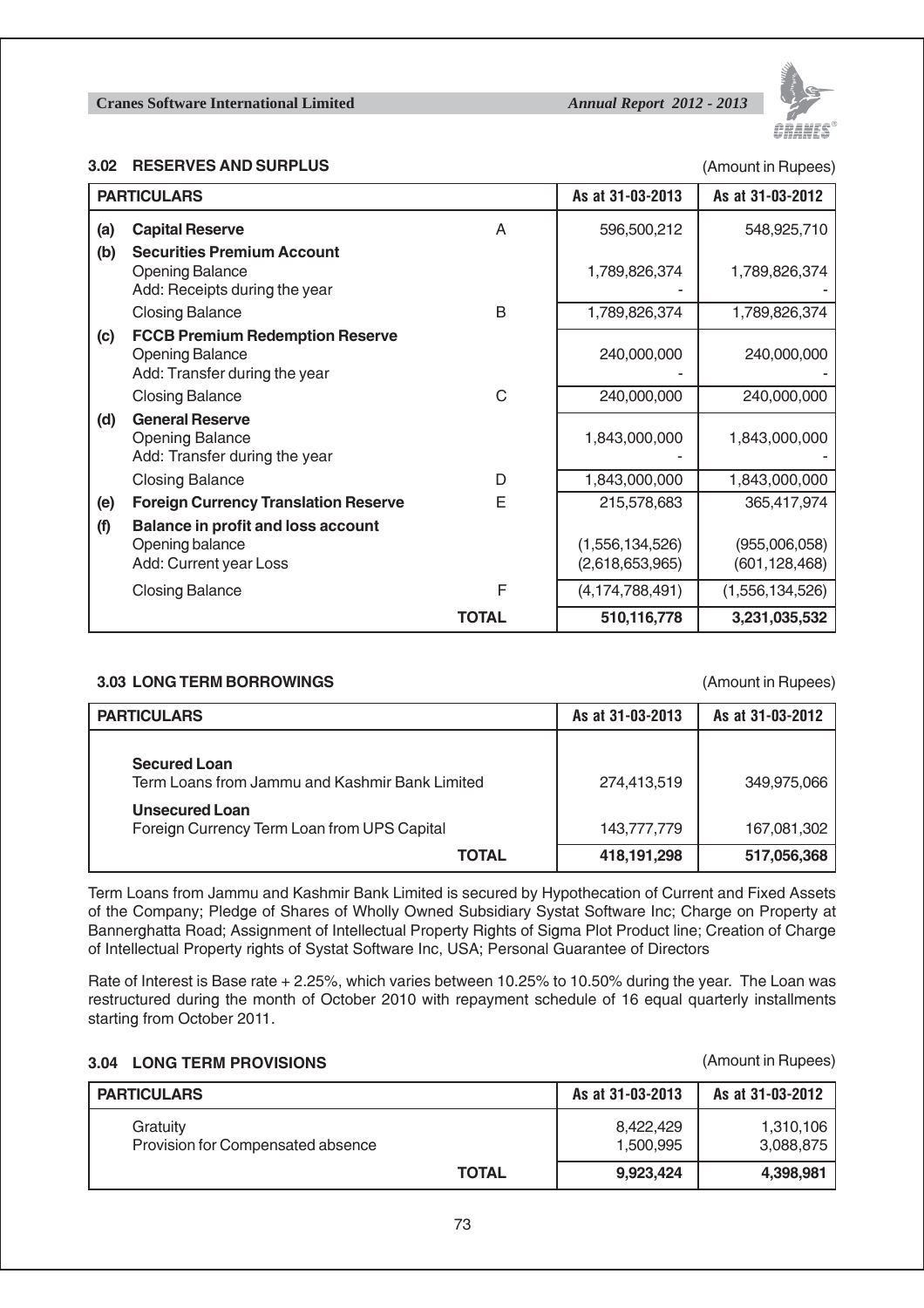

**3.05 SHORT-TERM BORROWINGS**

| (Amount in Rupees) |  |
|--------------------|--|
|--------------------|--|

(Amount in Rupees)

| <b>PARTICULARS</b>             |              | As at 31-03-2013         | As at 31-03-2012         |
|--------------------------------|--------------|--------------------------|--------------------------|
| Secured Loan<br>Unsecured Loan |              | 62,548,500<br>29,520,067 | 70,242,680<br>16,386,812 |
|                                | <b>TOTAL</b> | 92,068,567               | 86,629,492               |

Secured loan includes one recolving line of credit in Cranes software Inc. with a financial institution secured by general assets of the Company.

The revolving line of credit carries an interest rate of 2% above the prime rate.

# **3.06 TRADE PAYABLES**

|                       |              |                  | $(7.1110$ and $1.11110$ $(0.0000)$ |
|-----------------------|--------------|------------------|------------------------------------|
| <b>PARTICULARS</b>    |              | As at 31-03-2013 | As at 31-03-2012                   |
| Trade payable         |              |                  |                                    |
| - Related Party       |              | -                |                                    |
| <b>Trade Payables</b> |              | 637,595,311      | 667,490,546                        |
|                       | <b>TOTAL</b> | 637,595,311      | 667,490,546                        |

# **3.07 OTHER CURRENT LIABILITIES**

| 3.07<br><b>OTHER CURRENT LIABILITIES</b>                                  |                  | (Amount in Rupees) |
|---------------------------------------------------------------------------|------------------|--------------------|
| <b>PARTICULARS</b>                                                        | As at 31-03-2013 | As at 31-03-2012   |
| Current Maturities of Long Term Loan                                      | 3,062,930,345    | 3,011,682,229      |
| Loans Repayable on Demands                                                | 5,482,471,154    | 4,804,364,480      |
| Unpaid dividend                                                           | 907,176          | 962,143            |
| Amounts due and payable to Investor Education and Protection Fund         | 96,646           | 60,326             |
| Statutory dues (Including Provident Fund,<br>Withholding and other taxes) | 194,565,640      | 113,442,456        |
| (Refer Note No. 3.27)                                                     |                  |                    |
| <b>Director Current Account</b>                                           | 385,482,202      | 375,893,962        |
| Employees benefit payable                                                 | 228,343,291      |                    |
| Dues to related Parties                                                   | 16,299,887       | 13,236,202         |
| Advance received from customers                                           | 11,708,587       | 28,973,628         |
| <b>Outstanding Expenses</b>                                               | 93,206,856       | 71,249,886         |
| Unpaid dividend on Equity Shares                                          | 23,553,370       | 23,553,370         |
| Unpaid dividend on dividend distribution tax                              | 27,388,281       | 27,388,281         |
| <b>Other Advances</b>                                                     | 1,727,073,342    | 1,690,283,408      |
| <b>Book Overdraft</b>                                                     |                  | 3,317,047          |
| <b>Total</b>                                                              | 11,254,026,777   | 10,164,407,418     |

# **3.08 SHORT TERM PROVISION**

| <b>SHORT TERM PROVISION</b><br>3.08                  |                  | (Amount in Rupees) |
|------------------------------------------------------|------------------|--------------------|
| <b>PARTICULARS</b>                                   | As at 31-03-2013 | As at 31-03-2012   |
| <b>Provision for Warranty</b>                        |                  |                    |
| <b>Opening Balance</b>                               |                  | 70,000,000         |
| <b>Provision for Gratutity</b>                       | 256,444          |                    |
| Provision for Compensated absence                    | 102,919          |                    |
| Provision for Income Tax(Net of advance tax and TDS) | 22,350,005       |                    |
| Less: Reversal during the year                       |                  | 70,000,000         |
| <b>TOTAL</b>                                         | 22,709,368       |                    |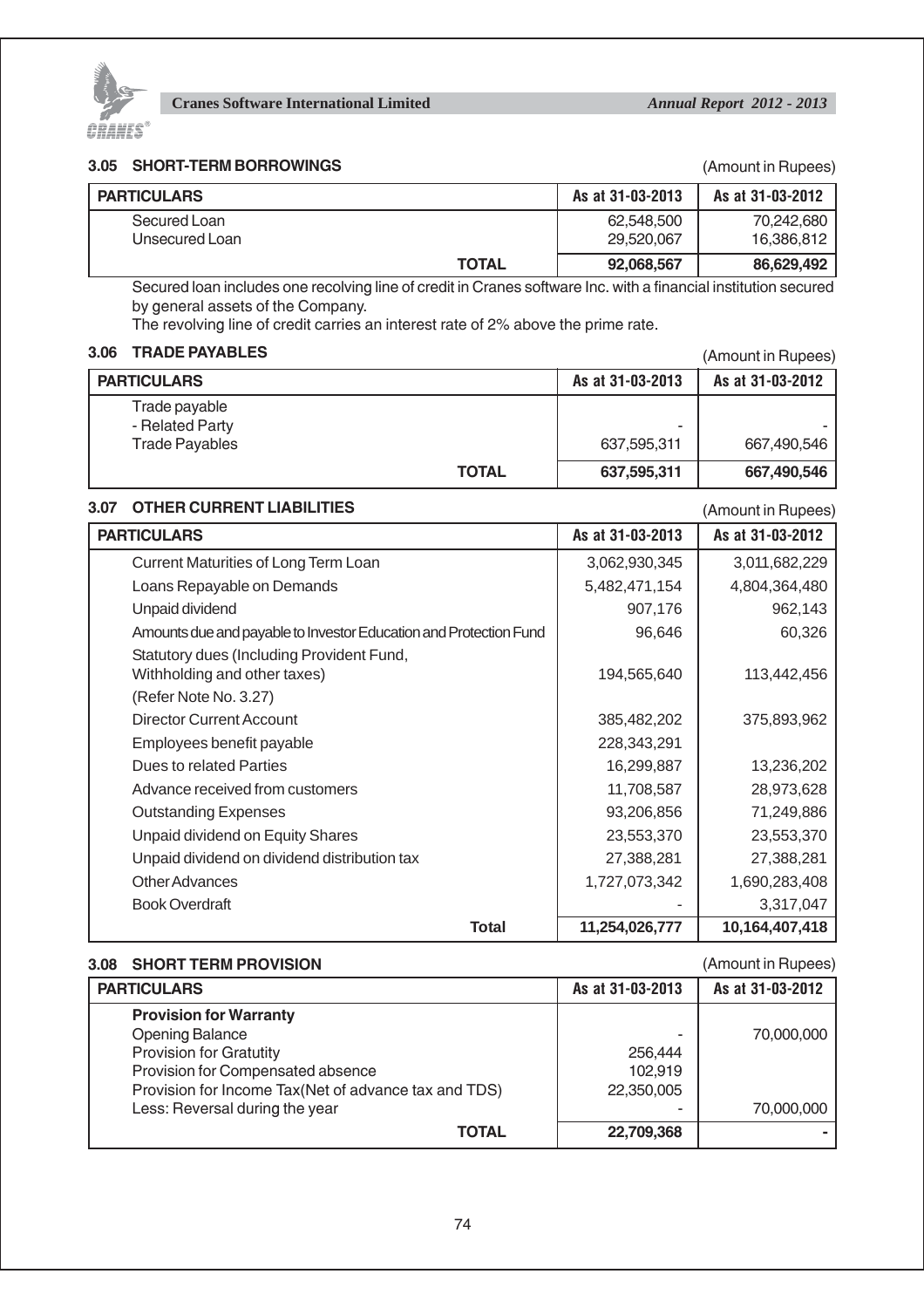

|                          |                          |             |                    |                  |                           |                    |                |                             |           |                                 |                     | (Amount in Rupees)        |
|--------------------------|--------------------------|-------------|--------------------|------------------|---------------------------|--------------------|----------------|-----------------------------|-----------|---------------------------------|---------------------|---------------------------|
|                          |                          |             | <b>Gross Block</b> |                  |                           |                    |                | Depreciation / Amortisation |           |                                 | Net Block           |                           |
| <b>Particulars</b>       | 01-04-2012<br>Cost as on | Additions   | Adjust-<br>ments   | <b>Deletions</b> | 31-03-2013<br>Total as on | 01-04-2012<br>Upto | Forthe<br>year | Adjustments                 | Withdrawn | 31-03-2013<br><b>Total Upto</b> | 31-03-2013<br>As on | 31-03-2012<br><b>Ason</b> |
| TANGIBLE ASSETS          |                          |             |                    |                  |                           |                    |                |                             |           |                                 |                     |                           |
| <b>LAND AND BUILDING</b> | 94,712,158               |             |                    | 10,738           | 94,712,158                | 2,485,145          | 80,396         |                             | ï         | 2,565,540                       | 92,146,618          | 92,227,013                |
| FURNITURE & FIXTURES     | 83,844,890               | 708,222     |                    | 592,525          | 83,971,326                | 45,475,527         | 4,551,286      |                             | 592,525   | 49,434,288                      | 34,537,038          | 38,369,363                |
| <b>COMPUTERS</b>         | 175,779,683              | 4,891,104   | 403,289            | 507,264          | 80,566,991                | 50,033,457         | 0,478,499      |                             | 507,264   | 60,004,692                      | 20,562,299          | 25,746,402                |
| PLANT & MACHINERY        | 93,360,181               | 288,380     | 397,557            |                  | 94,046,118                | 34,769,514         | 4,828,167      | 46,367                      |           | 39,644,048                      | 54,402,071          | 58,590,668                |
| VEHICLE                  | 21,502,099               |             |                    |                  | 21,502,099                | 13,077,451         | 1,914,438      |                             | ı.        | 14,991,889                      | 6,510,210           | 8,424,648                 |
| Total A                  | 469, 199, 192            | 5,887,705   | 800,846            | 1,110,528        | 474,798,692               | 245,841,094        | 21,852,785     | 46,367                      | 1,099,789 | 266,640,456                     | 208,158,236         | 223,358,094               |
| GOOD WILL                | 2,459,299,707            |             | 61,748,119         |                  | 2,521,047,826             | 240,511,673        |                |                             |           | 240,511,673                     | 2,280,536,153       | 2,218,788,034             |
| COMPUTER SOFTWARE        | 6,314,385,587            | 3,098,189   | 67,131,719         | 774,635          | 6,383,840,860             | 4,474,457,072      | 520, 324, 770  | 1,134,784                   | 774,635   | 4,995,141,990                   | 1,388,698,869       | 839,928,515               |
| <b>Total B</b>           | 8,773,685,294            | 3,098,189   | 128,879,838        | 774,635          | 8,904,888,686             | 4,714,968,744      | 520, 324, 770  | 1,134,784                   | 774,635   | 5,235,653,663                   | 3,669,235,022       | 4,058,716,549             |
| TOTAL A+B                | 9,242,884,485            | 8,985,894   | 129,680,684        | 1,885,163        | 9,379,687,377             | 4,690,809,838      | 542, 177, 554  | 1,181,151                   | 1,874,424 | 5,502,294,119                   | 3,877,393,258       | 4,282,074,643             |
| PREVIOUS YEAR            | 8,510,128,170            | 592,910,814 | 139,845,498        |                  | 9,242,884,481             | 4,109,722,958      | 857,737,896    | (6,651,016)                 |           | 4,960,809,839                   | 4,282,074,642       | 4,400,405,211             |
|                          |                          |             |                    |                  |                           |                    |                |                             |           |                                 |                     |                           |

3.09 FIXED ASSETS **3.09 FIXED ASSETS**

75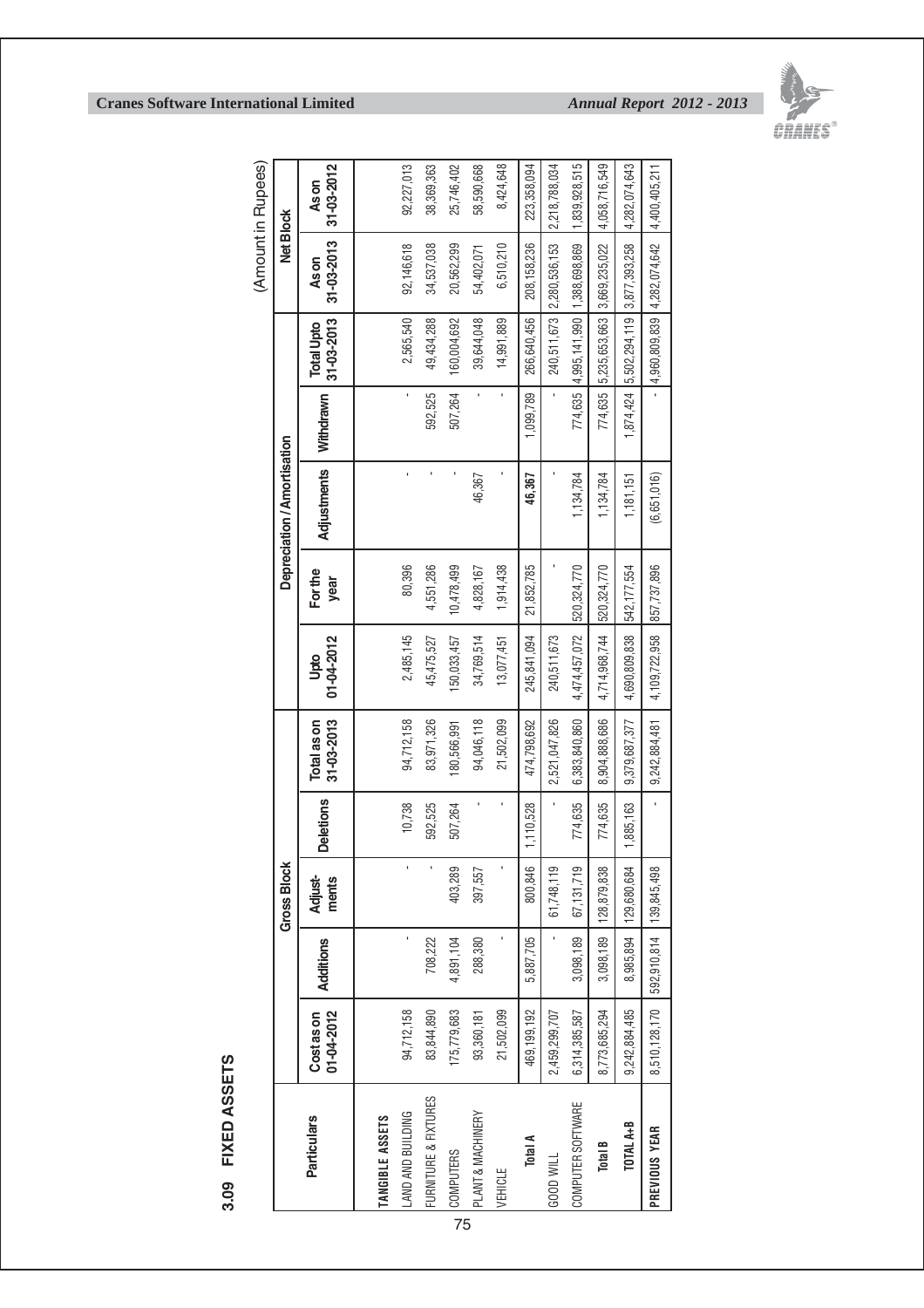

#### **3.10 NON CURRENT INVESTMENTS**

(Amount in Rupees)

| <b>PARTICULARS</b>                                                                                                                                                                           |              | As at 31-03-2013 | As at 31-03-2012 |
|----------------------------------------------------------------------------------------------------------------------------------------------------------------------------------------------|--------------|------------------|------------------|
| <b>Cranes Software Middle East LLC - UAE:</b><br>147 Equity shares of UAE Dirham 1,000/- each fully paid up<br>(Previous Year 147 Equity shares of UAE Dirham<br>1,000/- each fully paid up) |              | 1,786,172        | 1,786,172        |
|                                                                                                                                                                                              | <b>TOTAL</b> | 1,786,172        | 1,786,172        |

# **3.11 DEFERRED TAX ASSETS (NET)**

| <b>PARTICULARS</b>                           | As at 31-03-2013 | As at 31-03-2012 |
|----------------------------------------------|------------------|------------------|
| Deferred Tax Asset Attributable to:          |                  |                  |
| Brought forward losses                       | 1,355,696,635    | 1,316,765,012    |
| <b>Provision for Retirement Benefits</b>     | 2,612,400        | 812,000          |
| Expenses allowable on payment                | 266,231,500      | 224,861,000      |
| Less:                                        |                  |                  |
| Deferred Tax Liability Attributable to:      |                  |                  |
| Difference between Book and Tax Depreciation | (120,690,868)    | (240, 570, 622)  |
| TOTAL                                        | 1,503,849,667    | 1,301,867,390    |

# **3.12 LONG TERM LOANS AND ADVANCES**

| 3.12 LONG TERM LOANS AND ADVANCES |                  | (Amount in Rupees) |
|-----------------------------------|------------------|--------------------|
| <b>PARTICULARS</b>                | As at 31-03-2013 | As at 31-03-2012   |
| <b>Unsecured, considered Good</b> |                  |                    |
| <b>Earnest Money Deposits</b>     | 4,851,940        | 5,244,292          |
| <b>Other Deposits</b>             | 4,396,152        | 27,218,622         |
| <b>Rent Deposits</b>              | 6,603,000        | 10,278,000         |
| Security Deposits                 | 546,969          | 520,082            |
| <b>Disputed Tax Payments</b>      | 14,992,086       | 14,492,086         |
| Loans & Advances - Others         | 2,410,830,863    | 2,595,596,587      |
| <b>TOTAL</b>                      | 2,442,221,010    | 2,653,349,669      |

#### **3.13 INVENTORES**

| <b>PARTICULARS</b>                 |              | As at 31-03-2013 | As at 31-03-2012      |
|------------------------------------|--------------|------------------|-----------------------|
| Stock in Trade<br>Goods in transit |              | 19,591,905       | 47,635,355<br>414.490 |
|                                    | <b>TOTAL</b> | 19,591,905       | 48,049,845            |

(Amount in Rupees)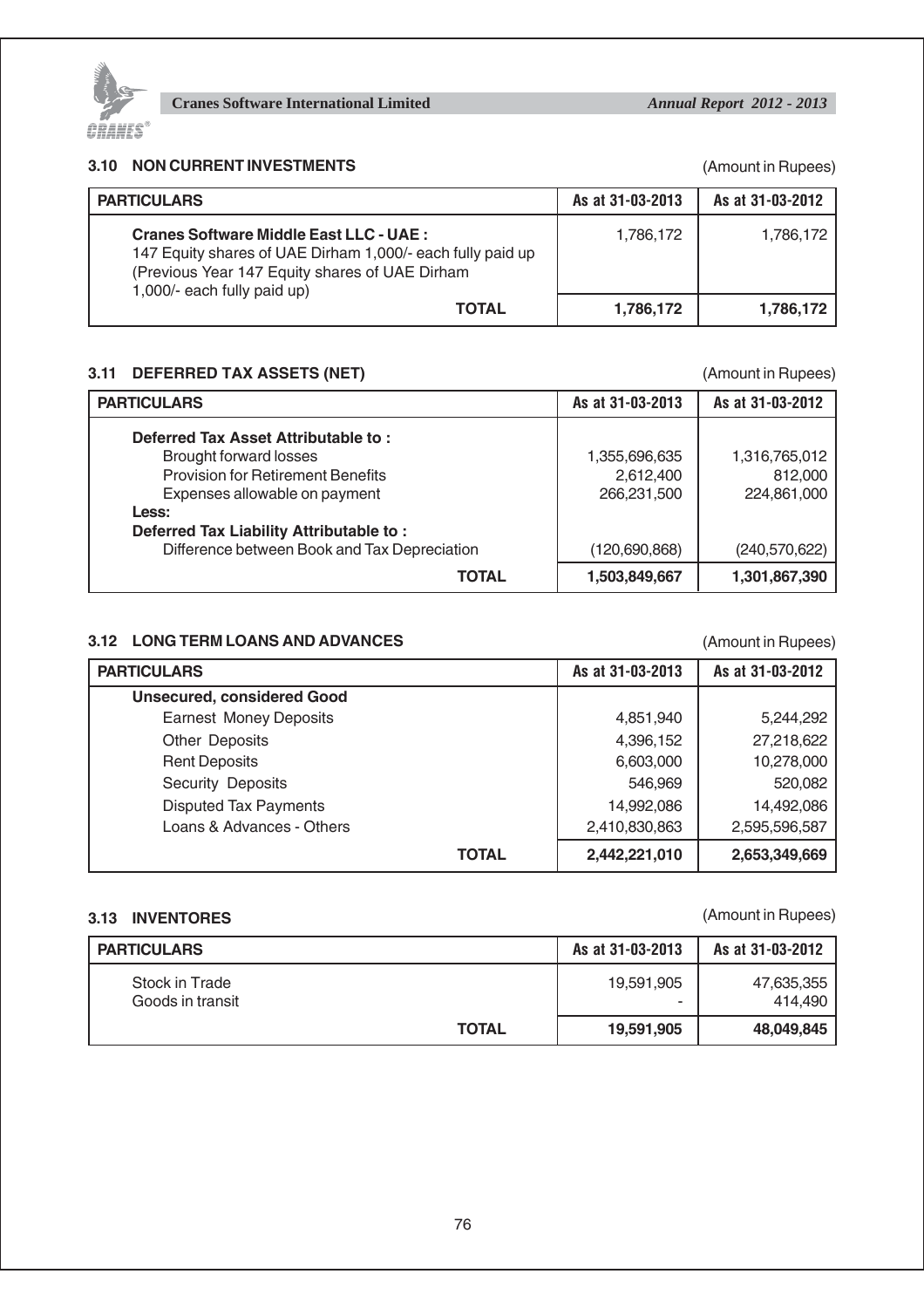77

| <b>Cranes Software International Limited</b> | <b>Annual Report 2012 - 2013</b> |
|----------------------------------------------|----------------------------------|

# **3.14 TRADE RECEIVABLES**

| <b>PARTICULARS</b>                              | As at 31-03-2013 | As at 31-03-2012 |
|-------------------------------------------------|------------------|------------------|
| Debts overdue for a period exceeding six months |                  |                  |
| Unsecured, considered good                      | 2,255,503,297    | 3,392,219,770    |
| Less: Provision for doubtful debts              | (656, 236, 033)  | (656, 027, 182)  |
| A                                               | 1,599,267,264    | 2,736,192,588    |
| <b>Other Debts</b>                              |                  |                  |
| Unsecured, Considered good                      |                  |                  |
| в                                               | 109,300,658      | 182,103,761      |
| TOTAL $(A + B)$                                 | 1,708,567,921    | 2,918,296,349    |

# **3.15 CASH AND BANK BALANCES**

| <b>PARTICULARS</b>                           | As at 31-03-2013 | As at 31-03-2012 |
|----------------------------------------------|------------------|------------------|
| <b>Cash and Cash Equivalents:</b>            |                  |                  |
| Cash on hand                                 | 50,643           | 11,767           |
| <b>Bank balances:</b>                        |                  |                  |
| In Current Accounts                          | 90,698,982       | 154,310,158      |
| In Deposit Accounts                          | 2,346,224        | 1,635,100        |
| <b>Other Bank Balances:</b>                  |                  |                  |
| Balances with Bank held as Margin Money with |                  |                  |
| maturity of 3 to 12 Months                   | 10,060,753       | 10,126,529       |
| In Dividend Accounts                         | 955,856          | 974,328          |
| TOTAL                                        | 104,112,458      | 167,057,882      |

### **3.16 SHORT TERM LOANS AND ADVANCES**

| <b>PARTICULARS</b>                                                                                                                                       | As at 31-03-2013                                                   | As at 31-03-2012                                                    |
|----------------------------------------------------------------------------------------------------------------------------------------------------------|--------------------------------------------------------------------|---------------------------------------------------------------------|
| <b>Prepaid Expenses</b><br>Advance to Employee & Suppliers<br><b>MAT Credit Entitlement</b><br><b>Balances with Revenue Authorities</b><br><b>Others</b> | 57,541,167<br>15,748,522<br>163,500,000<br>1,008,513<br>62,768,091 | 58,830,037<br>32,548,046<br>163,500,000<br>17,204,768<br>42,094,293 |
| <b>TOTAL</b>                                                                                                                                             | 300,566,293                                                        | 314, 177, 144                                                       |

#### **3.17 REVENUE FROM OPERATIONS**

| <b>PARTICULARS</b>                                                                         |              | <b>For the Year</b><br>March 31, 2013      | <b>For the Year</b><br>March 31, 2012     |
|--------------------------------------------------------------------------------------------|--------------|--------------------------------------------|-------------------------------------------|
| (a) Sale of Products<br>- Hardware Products<br>- Software Licences<br>(b) Sale of Services |              | 2,918,734,258<br>100.722.474<br>80.232.585 | 2,558,495,881<br>93,964,406<br>46,998,731 |
|                                                                                            | <b>TOTAL</b> | 3,099,689,317                              | 2,699,459,018                             |

(Amount in Rupees)

(Amount in Rupees)

(Amount in Rupees)

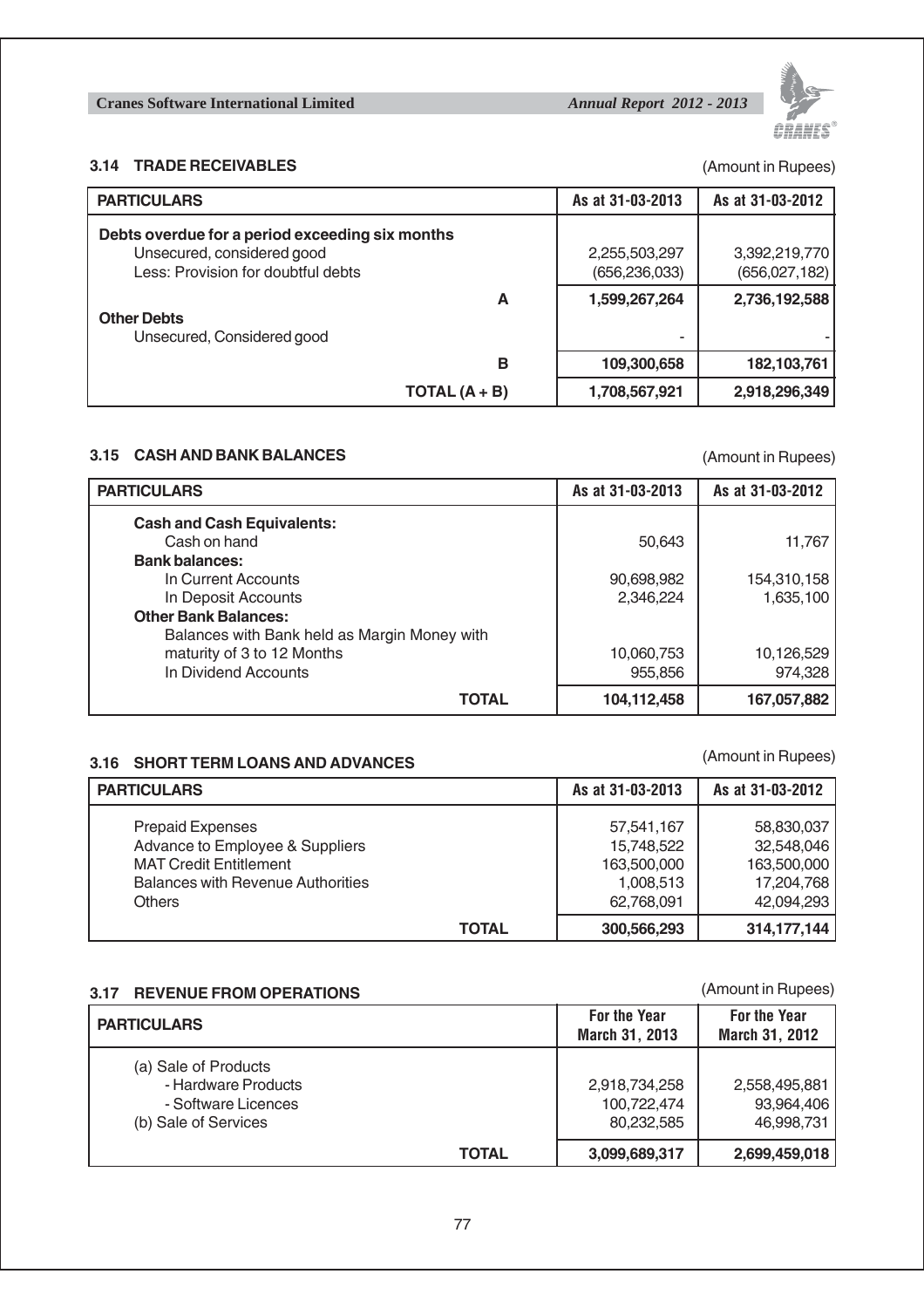

(Amount in Rupees)

# **3.18 OTHER INCOME**

| <b>PARTICULARS</b>                                                                                                                                                                                       | <b>For the Year</b><br>March 31, 2013                            | <b>For the Year</b><br>March 31, 2012 |
|----------------------------------------------------------------------------------------------------------------------------------------------------------------------------------------------------------|------------------------------------------------------------------|---------------------------------------|
| (a) Interest received<br>(b) Liabilities written back to the extent no longer required<br>(c) Exchange Fluctuation gain<br>(d) Other Income<br>(e) Excess provision for leave encashment reversed Income | 5,361,141<br>9,680,201<br>163,989,247<br>28,157,844<br>1,485,211 | 419,433<br>82,636,856<br>18,395,343   |
| TOTAL                                                                                                                                                                                                    | 208,673,644                                                      | 101,451,632                           |

#### **3.19 CHANGES IN INVENTORIES OF STOCK IN TRADE**

| <b>PARTICULARS</b>                                                 | <b>For the Year</b><br>March 31, 2013 | <b>For the Year</b><br>March 31, 2012 |
|--------------------------------------------------------------------|---------------------------------------|---------------------------------------|
| Stock at the end of the year<br>Stock at the beginning of the year | 19,591,902<br>47,635,355              | 47,653,355<br>26,074,572              |
| Increase / (Decrease) in stock                                     | 28,043,453                            | (21, 578, 783)                        |

# **3.20 EMPLOYEE BENEFITS EXPENSES**

Salaries and Wages<br>Contribution to provident and other funds<br>  $5.905,433$ 971,847,721
971,847,721
971,847,721
971,847,721
971,847,721
971,847,721
971,847,721
917,320,706 Contribution to provident and other funds<br>
Staff Welfare Expenses<br>
305,432 1,026,495 Staff Welfare Expenses 1,026,495<br>Gratuity 7,312,578 Gratuity 7,312,578 - TOTAL 986,092,227 920,685,879 **PARTICULARS For the Year** For the Year For the Year For the Year For the Year For the Year For the Year For the Year For the Year For the Year For the Year For the Year For the Year For the Year For the Year For the Yea **March 31, 2013** 

# **3.21 FINANCE COSTS**

| <b>PARTICULARS</b>                                                                      |              | <b>For the Year</b><br>March 31, 2013  | For the Year<br>March 31, 2012 |
|-----------------------------------------------------------------------------------------|--------------|----------------------------------------|--------------------------------|
| Interest on long term borrowings<br>Other borrowing costs<br>Interest on Statutory dues |              | 91,958,427<br>834,927,595<br>4,509,993 | 84,191,502<br>676,012,698      |
|                                                                                         | <b>TOTAL</b> | 931,396,015                            | 760,204,200                    |

#### **3.22 DEPRECIATION AND AMORTIZATION EXPENSES**

| <b>PARTICULARS</b>                                                   |              | <b>For the Year</b><br>March 31, 2013 | <b>For the Year</b><br>March 31, 2012 |
|----------------------------------------------------------------------|--------------|---------------------------------------|---------------------------------------|
| Depreciation on Tangible Assets<br>Amortization on Intangible Assets |              | 24,526,142<br>517,651,412             | 25,400,708<br>832,337,188             |
|                                                                      | <b>TOTAL</b> | 542,177,554                           | 857,737,896                           |

(Amount in Rupees)

(Amount in Rupees)

(Amount in Rupees)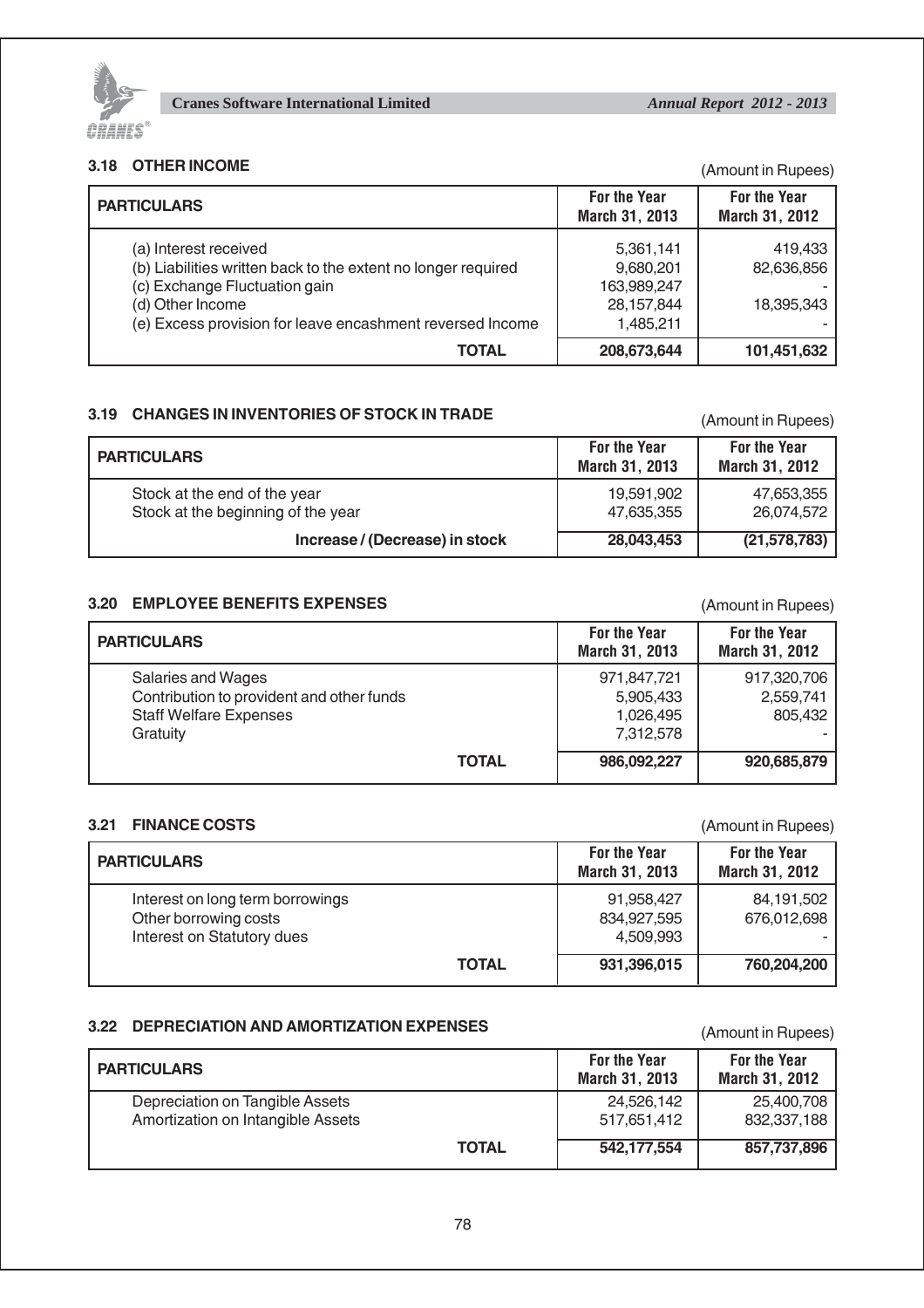

(Amount in Rupees)

# **3.23 OTHER EXPENSES**

| <b>PARTICULARS</b>                         | <b>For the Year</b><br>March 31, 2013 | <b>For the Year</b><br>March 31, 2012 |
|--------------------------------------------|---------------------------------------|---------------------------------------|
| Payment to Auditor                         |                                       |                                       |
| -As Audit Fee                              | 1,761,136                             | 1,549,020                             |
| -As Reimbursement of Expenses              | 23,475                                | 22,450                                |
| Power and fuel                             | 15,841,196                            | 7,886,077                             |
| Rent                                       | 85,063,644                            | 61,936,878                            |
| Repairs and Maintenance                    |                                       |                                       |
| - Buildings                                | 22,731                                | 59,419                                |
| - Machinery                                | 211,682                               | 700,960                               |
| - Others                                   | 2,946,784                             | 3,367,220                             |
| Insurance                                  | 18,103,821                            | 14,063,505                            |
| Rates and Taxes, excluding taxes on income | 32,342,526                            | 2,568,370                             |
| Provision for Bad and Doubtful Debts       |                                       | 650,000,000                           |
| <b>Marketing Expenses</b>                  | 31,538,300                            | 26,050,784                            |
| <b>Sales Commission</b>                    | 74,804,227                            | 74,896,707                            |
| <b>Bad Debts</b>                           | 1,480,079,965                         | 5,827,850                             |
| <b>Travelling Expenses</b>                 | 47,359,306                            | 37,436,776                            |
| <b>Communication Expenses</b>              | 15,579,941                            | 14,415,082                            |
| <b>Exchange Fluctuations</b>               | 640,564                               | 488,964,681                           |
| Prior period expenses                      |                                       | 48,950,378                            |
| Legal & Professional Charges               | 38,196,441                            | 51,500,822                            |
| Miscellaneous expenses                     | 266,664,206                           | 264,424,281                           |
| <b>TOTAL</b>                               | 2,111,179,945                         | 1,754,621,260                         |

#### **3.24 EXCEPTIONAL ITEMS**

(Amount in Rupees)

| <b>PARTICULARS</b>                                          |              | <b>For the Year</b><br>March 31, 2013 | <b>For the Year</b><br>March 31, 2012 |
|-------------------------------------------------------------|--------------|---------------------------------------|---------------------------------------|
| Prior period Tax Adjustment<br><b>Prior Period expenses</b> |              | 35,241,956<br>711.472                 |                                       |
|                                                             | <b>TOTAL</b> | 35,953,428                            |                                       |

#### **3.25 EXTRAORDINARY ITEMS**

| <b>PARTICULARS</b>                                                                                                                                   | <b>For the Year</b><br>March 31, 2013 | <b>For the Year</b><br>March 31, 2012                      |
|------------------------------------------------------------------------------------------------------------------------------------------------------|---------------------------------------|------------------------------------------------------------|
| Amounts written back on one time settlement<br>-Trade Payables<br>- Loan amounts from Banks<br>- Interest liabilities to Banks<br>Loss on Investment | -<br>-<br>-                           | 73,888,596<br>1,193,996,966<br>171,254,363<br>(51,710,520) |
| <b>TOTAL</b>                                                                                                                                         |                                       | 1,387,429,405                                              |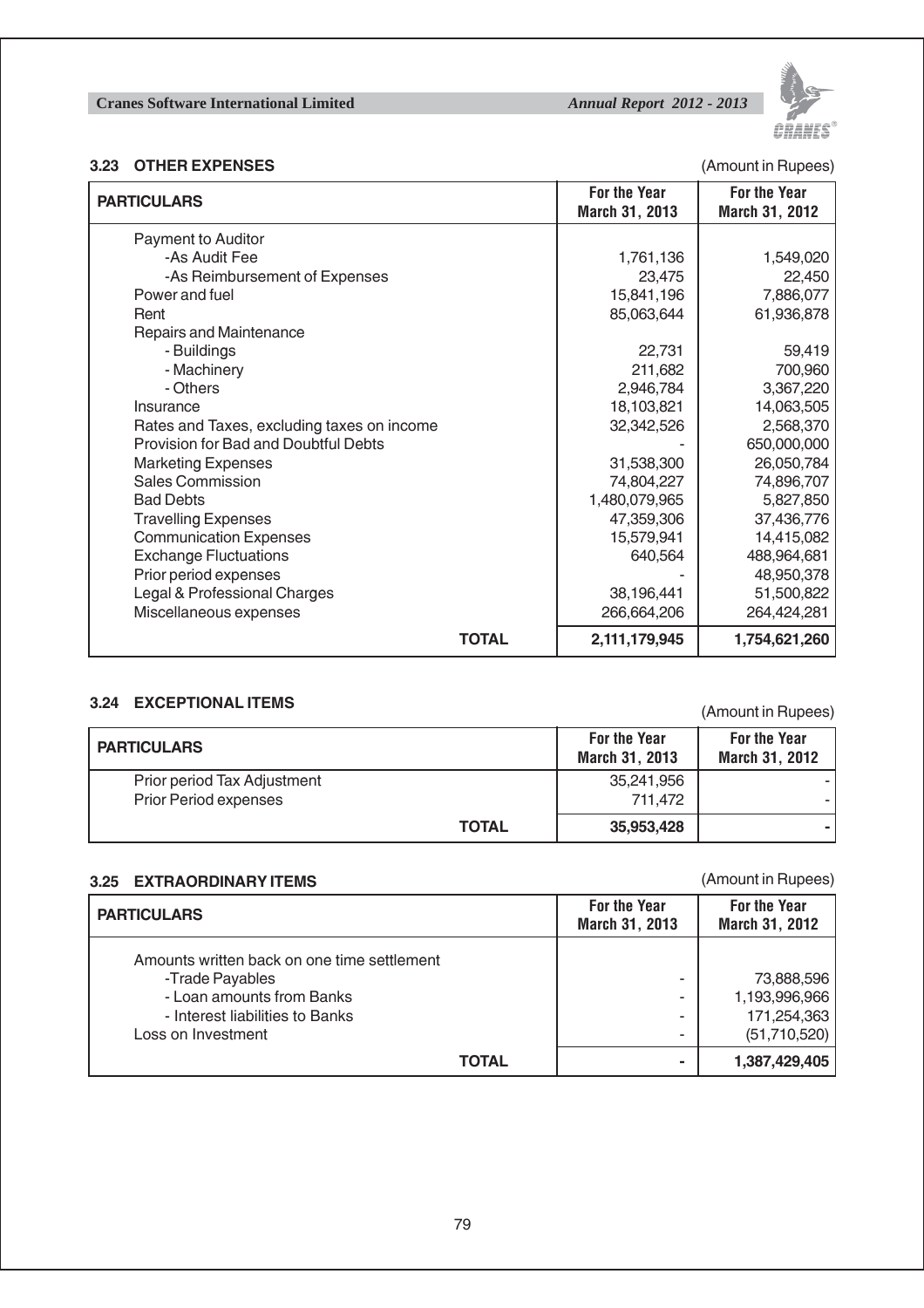

# **3.26 EARNINGS PER SHARE**

|                                                                                                       |                                                       | For the year 31.03.2013<br>For the year 31.03.2012 |                                                       |                                               |
|-------------------------------------------------------------------------------------------------------|-------------------------------------------------------|----------------------------------------------------|-------------------------------------------------------|-----------------------------------------------|
| <b>Particulars</b>                                                                                    | <b>Before</b><br><b>Extraordinary</b><br><b>Items</b> | After<br><b>Extraordinary</b><br><b>Items</b>      | <b>Before</b><br><b>Extraordinary</b><br><b>Items</b> | After<br><b>Extraordinary</b><br><b>Items</b> |
| (a) Basic<br>Profit after tax<br>Weighted average number of<br>shares outstanding<br><b>Basic EPS</b> | (2,618,653,965)<br>117,766,850<br>(22.24)             | (2,618,653,965)<br>117,766,850<br>(22.24)          | (1,988,557,873)<br>117,766,850<br>(16.89)             | (601, 128, 468)<br>117,766,850<br>(5.10)      |
| (b) Diluted<br>Profit after tax<br>Adjusted net profit for the year                                   | (2,618,653,965)<br>(2,618,653,965)                    | (2,618,653,965)<br>(2,618,653,965)                 | (1,988,557,873)<br>(1,988,557,873)                    | (601, 128, 468)<br>(601, 128, 468)            |
| Weighted average number of<br>shares outstanding for diluted EPS                                      | 117,766,850                                           | 117,766,850                                        | 117,766,850                                           | 117,766,850                                   |
| <b>Diluted EPS</b><br>Face value per share                                                            | (22.24)<br>2.00                                       | (22.24)<br>2.00                                    | (16.89)<br>2.00                                       | (5.10)<br>2.00                                |

# **3.27 PARTICULARS OF THE SUBSIDIARY COMPANIES CONSIDERED IN THE CONSOLIDATED FINANCIAL STATEMENTS AND THEIR REPORTING DATES**

| SI.<br>No. | <b>Name of Company</b>                     | <b>Country of</b><br>incorporation | % of voting<br><b>Power held</b>                     | <b>Reporting</b><br>date as at |
|------------|--------------------------------------------|------------------------------------|------------------------------------------------------|--------------------------------|
| i.         | Systat Software Inc,. USA                  | <b>USA</b>                         | 100%                                                 | 31-Mar-13                      |
| ii.        | Systat Software Asia Pacific Limited       | India                              | 100%                                                 | 31-Mar-13                      |
| iii.       | Systat Software GmbH                       | Germany                            | 100%                                                 | 31-Mar-13                      |
| iv.        | Cranes Software International Pte. Ltd.    | Singapore                          | 100%                                                 | 31-Mar-13                      |
| V.         | Cranes Software Inc.,                      |                                    |                                                      |                                |
|            | (Earlier known as NISA Software Inc)       | <b>USA</b>                         | 100%                                                 | 31-Mar-13                      |
| vi.        | Analytix Systems Private Limited           | India                              | 100%                                                 | 31-Mar-13                      |
| vii.       | <b>Tilak Autotech Pvt Ltd</b>              | India                              | 100%                                                 | 31-Mar-13                      |
| viii.      | Dunn Solutions Group Inc,.                 | <b>USA</b>                         | <b>Wholly Owned</b>                                  | 31-Mar-13                      |
|            |                                            |                                    | subsidiary of Cranes<br>Software Inc                 |                                |
| ix.        | Caravel Info Systems Pvt Ltd               | India                              | 100%                                                 | 31-Mar-13                      |
| $X_{-}$    | <b>Proland Software Pvt Ltd</b>            | India                              | 100%                                                 | 31-Mar-13                      |
| xi.        | Engineering Technology Associates Inc. USA | <b>USA</b>                         | <b>Wholly Owned</b>                                  | 31-Mar-13                      |
|            |                                            |                                    | subsidiary of Cranes<br>Software Inc                 |                                |
| xii.       | Engineering Technology Associates Inc.     |                                    | <b>Wholly Owned</b>                                  | 31-Mar-13                      |
|            | (Shangai)                                  | China                              | subsidiary of                                        |                                |
|            |                                            |                                    | <b>Engineering Technology</b><br>Associates Inc, USA |                                |
| xiii.      | Esqube Communicaton Solutions Pvt Ltd      | India                              | 76%                                                  | 31-Mar-13                      |
| xiv.       | Cubeware GmbH, with its Wholly owned       |                                    |                                                      |                                |
|            | subsidiaries in Austria and Switzerland    | Germany                            | Wholly owned                                         | 31-Mar-13                      |
|            |                                            |                                    | subsidiary of Systat<br>Software GmbH                |                                |
| XV.        | Dunn Solutions India Pvt Ltd.              | India                              | Wholly owned                                         | 31-Mar-13                      |
|            |                                            |                                    | subsidiary of Dunn                                   |                                |
|            |                                            |                                    | Solutions Group Inc                                  |                                |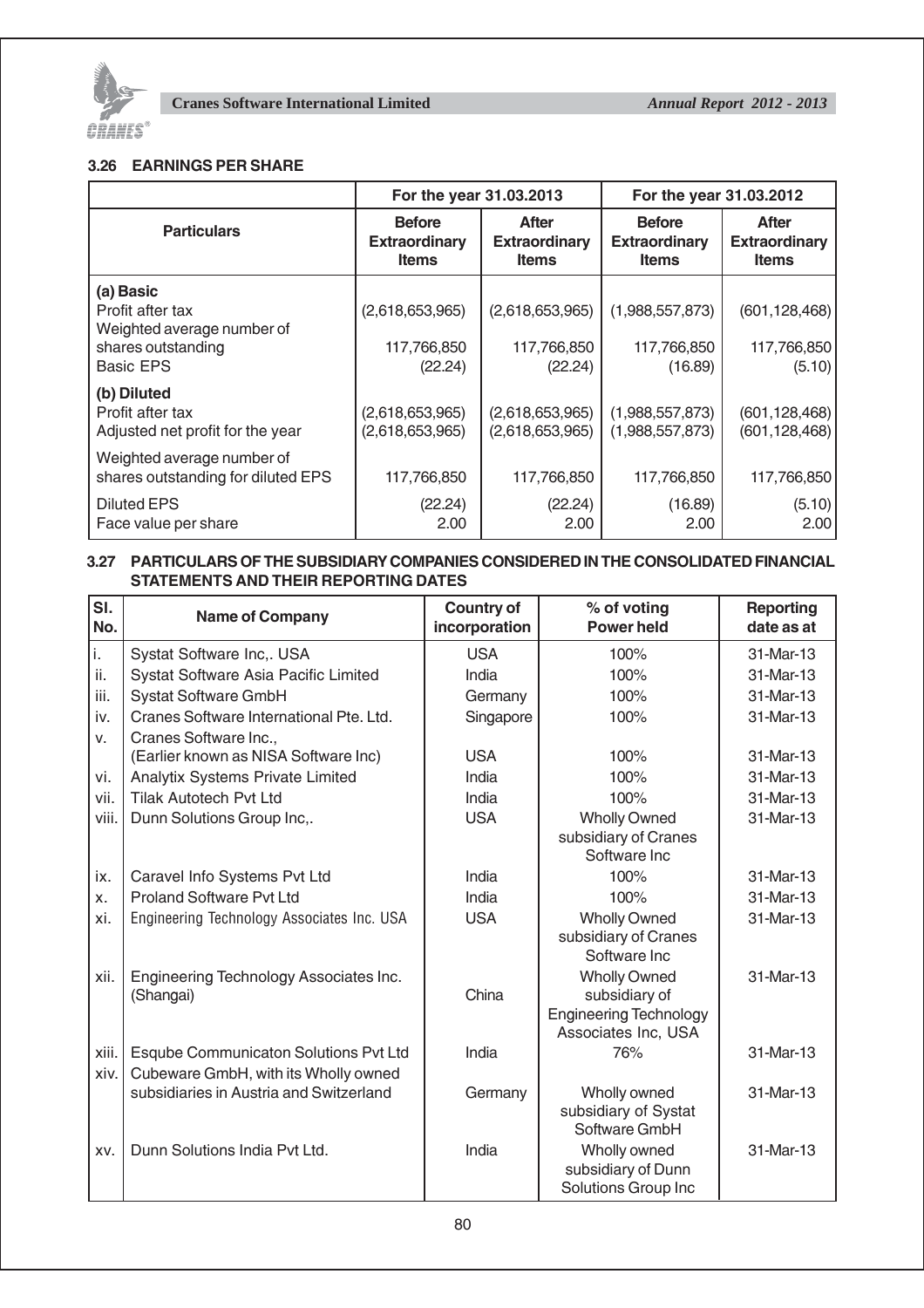

(Amount in Rupees)

# **3.28 CONTINGENT LIABILITIES AND COMMITMENTS**

(to the extent not provided for)

| <b>PARTICULARS</b>                                   | <b>Current Year</b> | <b>Previous Year</b> |
|------------------------------------------------------|---------------------|----------------------|
| Claims against the Company not acknowledged as debts |                     |                      |
| (a) Income tax matters                               | 245,972,000         | 123,579,740          |
| (b) Service Tax matters                              | 75,602,762          | 75,798,122           |
| (c) Guarantees and Counter Guarantee                 | 12,361,185          | 11,761,629           |
| (d) Others                                           | 5,515,000           | 5,515,000            |
| <b>Commitments</b>                                   |                     |                      |
| <b>TOTAL</b>                                         | 339,450,947         | 216,654,491          |

# **3.29 RELATED PARTY DISCLOSURES AS ASCERTAINED BY THE MANAGEMENT**

| <b>Particulars</b>       |                                      | <b>Key Management</b><br><b>Personnel</b> | <b>Other Related</b><br><b>Parties</b> |
|--------------------------|--------------------------------------|-------------------------------------------|----------------------------------------|
| <b>Remuneration Paid</b> | <b>Current Year</b><br>Previous Year | 2,400,000<br>-                            |                                        |
| Payable at the year end  | <b>Current Year</b><br>Previous Year | 385,482,202<br>375,893,962                | 13,236,202                             |

#### **NAME OF RELATED PARTIES AND DESCRIPTION OF RELATIONSHIP**

| Key Management Personnel     | Mr. Asif Khader<br>Mr.Mukkaram Jan<br>Mr.Mueed Khader                                                                                                                                                                                                                                                                                                                                                                                                        |
|------------------------------|--------------------------------------------------------------------------------------------------------------------------------------------------------------------------------------------------------------------------------------------------------------------------------------------------------------------------------------------------------------------------------------------------------------------------------------------------------------|
| <b>Other Related parties</b> | Orca Infotech Private Limited<br>K & J Holdings Private Limited<br>K & J Telecom Private Limited<br>Jansons Land & Property Development Pvt Ltd<br><b>SPSS South Asia Private Limited</b><br><b>Keysoft Solutions Private Limited</b><br>Spice Capital Fund Private Limited<br>Sea Equity Private Limited<br>Samra Investments Bangalore Private Limited<br>Source Majeure Software Private Limited<br><b>Predictive Analytics Solutions Private Limited</b> |

In respect of the above parties, there is no provision for doubtful debts as at the financial year and no amount has been written off/written back during the year in respect of debts due from / to them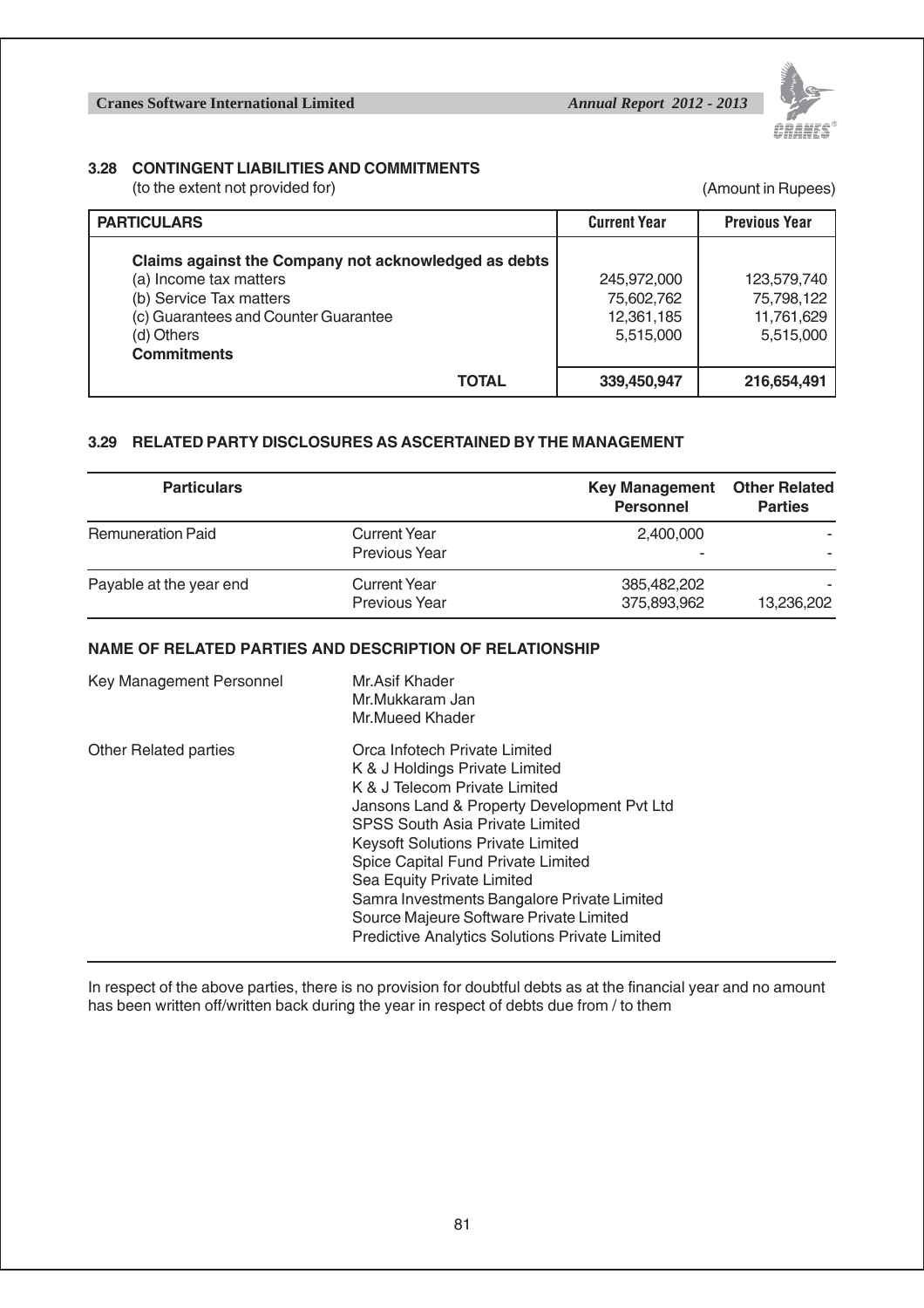

# **3.30 SEGMENT REPORTING**

The Company has identified geographic segments as its primary segment and business segments as its secondary segments.

Primary Segments- a) Exports and b) Domestic Secondary Segments- a) Proprietary Products and Services b) Product Alliances

# **Primary Segment Information - Geographical Segment**

(Amount in Rupees)

| SI.            | <b>Particulars</b>                                                                                                                                                                                                   |                                | <b>Current Year</b>          |                                                                                                                                                     |                                | <b>Previous Year</b>         |                                                                                                                                             |
|----------------|----------------------------------------------------------------------------------------------------------------------------------------------------------------------------------------------------------------------|--------------------------------|------------------------------|-----------------------------------------------------------------------------------------------------------------------------------------------------|--------------------------------|------------------------------|---------------------------------------------------------------------------------------------------------------------------------------------|
| No.            |                                                                                                                                                                                                                      | <b>Export</b>                  | <b>Domestic</b>              | <b>Total</b>                                                                                                                                        | <b>Export</b>                  | <b>Domestic</b>              | <b>Total</b>                                                                                                                                |
|                | <b>Segment Revenue</b>                                                                                                                                                                                               | 2,961,718,659                  | 137,970,658                  | 3.099.689.317                                                                                                                                       | 2,567,461,000                  | 131,998,018                  | 2,699,459,018                                                                                                                               |
| $\overline{2}$ | <b>Segment Results</b><br>Other Income<br><b>Operating Profit</b><br>Interest Expenses<br>Profit before tax<br><b>Tax Expenses</b><br>Profit after tax<br>Adjustments relating to earlier years<br><b>Net Profit</b> | (361, 602, 058)                | (1, 292, 939, 057)           | (2,071,348,055)<br>208,673,644<br>(1,862,674,411)<br>931,396,015<br>(2,794,070,426)<br>175,625,494<br>(2,618,444,932)<br>270.174<br>(2,618,715,106) | (1,899,840,912)                | (4,010,615,144)              | (2, 110, 774, 232)<br>101,451,632<br>(2,009,322,600)<br>760,204,200<br>(1,249,118,400)<br>647,989,932<br>(601, 128, 468)<br>(601, 128, 468) |
| 3              | <b>Segments Assets</b><br><b>Total Assets</b><br>Segment liabilities<br><b>Total Liabilities</b><br>Segments Capital Employed                                                                                        | 6,737,786,765<br>1,684,320,355 | 2,245,928,922<br>561,440,118 | 8,983,715,687<br>8,983,715,687<br>2,245,760,473<br>2,245,760,473                                                                                    | 9,356,569,609<br>2,339,124,859 | 3,118,856,536<br>779,708,286 | 12,475,426,145<br>12,475,426,145<br>3,118,833,145<br>3,118,833,145                                                                          |
|                | (Segment Assets-Segment Liabilities)                                                                                                                                                                                 | 5.053,466,411                  | 1,684,488,804                | 6,737,955,214                                                                                                                                       | 7.017.444.750                  | 2,339,148,250                | 9,356,593,000                                                                                                                               |
| 4              | Capital Expenditure                                                                                                                                                                                                  | 8,266,124                      | 719,770                      | 8,985,894                                                                                                                                           | 545,477,900                    | 47,432,900                   | 592,910,800                                                                                                                                 |
| 5              | Depreciation                                                                                                                                                                                                         | 501,508,816                    | 40,668,738                   | 542,177,554                                                                                                                                         | 793,407,550                    | 64,330,346                   | 857,737,896                                                                                                                                 |

# **Secondary Segment Information - Business Segment**

(Amount in Rupees)

|        |                        |                                                       | <b>Current Year</b>                | <b>Previous Year</b>                                  |                                    |  |
|--------|------------------------|-------------------------------------------------------|------------------------------------|-------------------------------------------------------|------------------------------------|--|
| SI.No. | <b>Particulars</b>     | Proprietary<br><b>Products and</b><br><b>Services</b> | <b>Product</b><br><b>Alliances</b> | Proprietary<br><b>Products and</b><br><b>Services</b> | <b>Product</b><br><b>Alliances</b> |  |
|        | <b>Segment Revenue</b> | 3,042,477,881                                         | 57,211,436                         | 2,664,559,018                                         | 34,900,000                         |  |
| 2      | <b>Segment Result</b>  | (2,006,730,281)                                       | (64, 617, 774)                     | (2, 178, 741, 162)                                    | (67,966,930)                       |  |
| 3      | <b>Segment Assets</b>  | 7,986,613,083                                         | 997,102,604                        | 11,229,131,073                                        | 1,246,295,072                      |  |
| 4      | Capital Expenditure    | 8,773,414                                             | 212,480                            | 579,214,561                                           | 13,696,239                         |  |

**3.31** Previous year's figures have been regrouped and reclassified wherever necessary to make them comparable.

As per our report of even date **For S.Janardhan & Associates For and on behalf of the Board** Chartered Accountants Firm Registration No. 005310S

**Vijay Bhatia Asif Khader Mueed Khader P. Phaneendra** Partner **Managing Director** Director **Company Secretary** Director **Company Secretary** Membership No. 201862

Seattle, USA<br>
May 30, 2013<br>
May 30, 2013

May 30, 2013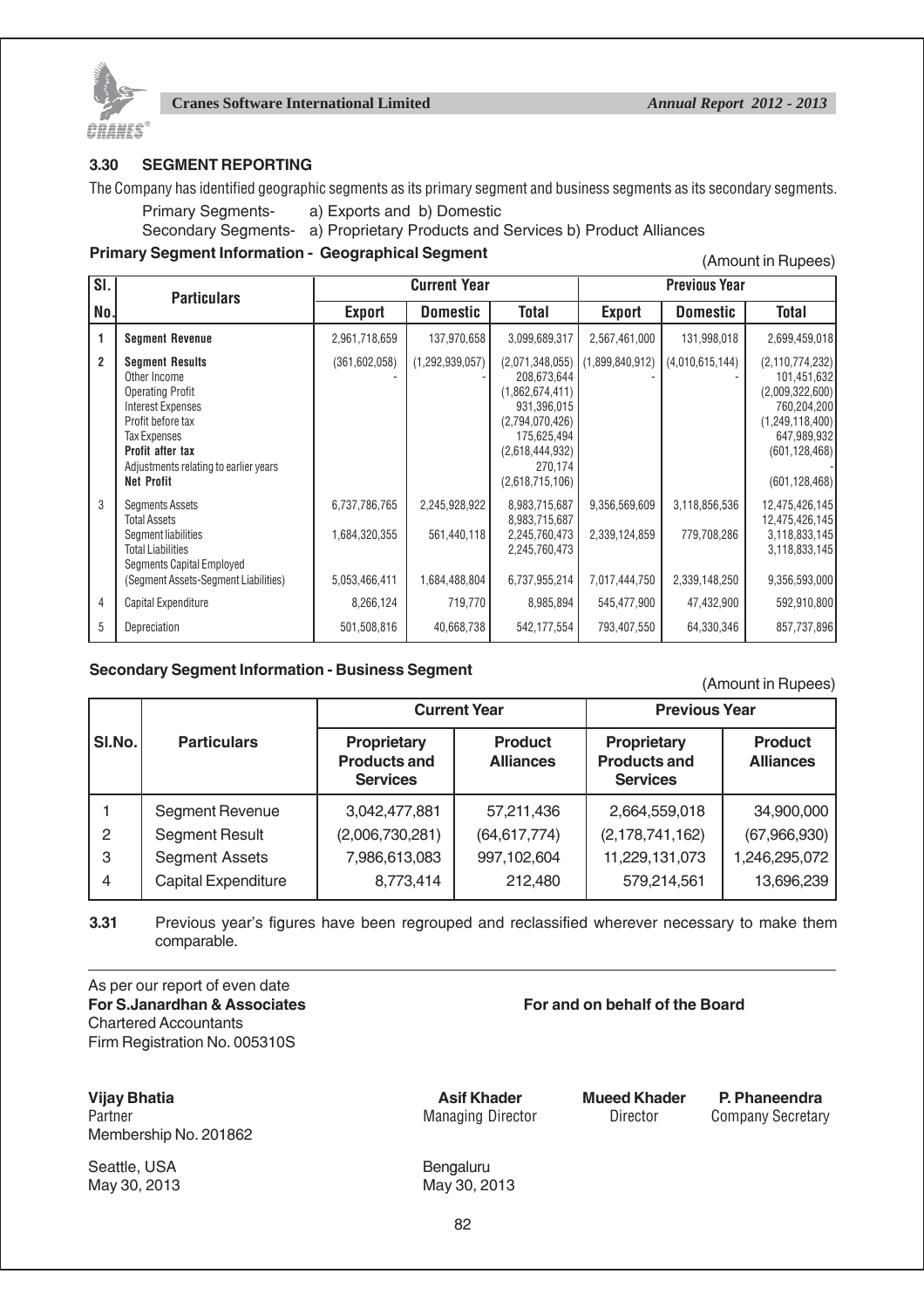STATEMENT PURSUANT TO SECTION 212 OF THE COMPANIES ACT, 1956 RELATING TO COMPANYS' INTEREST IN **STATEMENT PURSUANT TO SECTION 212 OF THE COMPANIES ACT,1956 RELATING TO COMPANYS' INTEREST IN** SUBSIDIARY COMPANIES: **SUBSIDIARY COMPANIES:**

FOR THE YEAR ENDED MARCH 31, 2013 FOR THE YEAR ENDED MARCH 31, 2013

| Communi-<br>Solutions<br>Esqube<br>Pvt. Ltd.<br>cation                                                                    | li⊠                | 31.3.2013              | 8,942<br>$\approx$<br>76%                                                                   |                                                                                                                                                           |                                                                         | (254, 748)                                                                  |                                                                                                                                                       |                                                                         |                                                                             |
|---------------------------------------------------------------------------------------------------------------------------|--------------------|------------------------|---------------------------------------------------------------------------------------------|-----------------------------------------------------------------------------------------------------------------------------------------------------------|-------------------------------------------------------------------------|-----------------------------------------------------------------------------|-------------------------------------------------------------------------------------------------------------------------------------------------------|-------------------------------------------------------------------------|-----------------------------------------------------------------------------|
| Software<br>Pvt. Ltd.<br>Proland                                                                                          | li⊠                | 31.3.2013              | $4,840$<br>100%                                                                             |                                                                                                                                                           | ï                                                                       | (947, 186)                                                                  |                                                                                                                                                       | ï                                                                       | $(490, 164)$ $(11, 117, 277)$ $(10, 031, 189)$                              |
| Systems<br>Pvt. Ltd.<br>Analytix                                                                                          | li⊠                | 31.3.2013              | 20,000<br>100%                                                                              |                                                                                                                                                           | ï                                                                       | (32, 136)                                                                   |                                                                                                                                                       | ï                                                                       |                                                                             |
| Autotech<br>Pvt. Ltd.<br>Tilak                                                                                            | li⊠                | 31.3.2013              | $1,000$<br>$100%$                                                                           |                                                                                                                                                           | ï                                                                       | (41,021)                                                                    |                                                                                                                                                       | ï                                                                       | (18, 343, 095)                                                              |
| Consolidated with Dunn)<br>Engineering Technolgy<br>Associate Inc & China)<br>Solutions Group Inc,<br>Cranes Software Inc | 50                 | 31.3.2013              | $100\%$<br>2,691,855                                                                        |                                                                                                                                                           |                                                                         | (282, 103)                                                                  |                                                                                                                                                       |                                                                         | (2,536,231)                                                                 |
| Caravel Info<br>Systems Pvt.<br>Ltd.                                                                                      | li⊠                | 31.3.2013              | 120,000<br>$\approx$<br>100%                                                                |                                                                                                                                                           |                                                                         | 4,210,772                                                                   |                                                                                                                                                       |                                                                         | (18,609,454)                                                                |
| Internationa<br>Software<br>Pte Ltd<br>Cranes                                                                             | SGD                | 31.3.2013              | 165,692<br>$100\%$                                                                          |                                                                                                                                                           |                                                                         | (53, 424)                                                                   |                                                                                                                                                       |                                                                         | (1,930,184)                                                                 |
| Asia Pacific<br>Software<br>Systat<br>Ltd                                                                                 | li⊠                | 31.3.2013              | 380,000<br>100%                                                                             |                                                                                                                                                           | ï                                                                       | (15,588)                                                                    |                                                                                                                                                       |                                                                         | 1,563,010                                                                   |
| Software<br>Systat<br>$\tilde{=}$                                                                                         | 50                 | 31.3.2013              | 974,166<br>$100\%$                                                                          |                                                                                                                                                           |                                                                         | (1,919,403)                                                                 |                                                                                                                                                       |                                                                         | (4, 846, 789)                                                               |
| with Cubeware<br>(Consolidated<br>Systat Software<br>GmbH)<br>GmbH                                                        | <b>EURO</b>        | 31.3.2013              | 25,000<br>100%                                                                              |                                                                                                                                                           |                                                                         | 516,932                                                                     |                                                                                                                                                       |                                                                         | (4,010,198)                                                                 |
| Name of the Subsidiary<br>Company                                                                                         | Reporting Currency | Financial period ended | c) Extent of interest as at year end<br>b) Face value of per share<br>a) No. of shares held | (losses) of the subsidiary for the current<br>beriod so far as it concerns the members<br>The Net aggregate amount of Profits /<br>of the holding company | accounts of the holding company<br>a) dealt with or provided for in the | b) Not dealt with or provided for in the<br>accounts of the holding company | previous financial years of the Subsidiary<br>so far as it concerns the members of the<br>Net aggregate Profits / (losses) for the<br>holding company | accounts of the holding company<br>a) dealt with or provided for in the | b) Not dealt with or provided for in the<br>accounts of the holding company |

For and on behalf of the Board **For and on behalf of the Board**

Place : Bengaluru **Asif Khader Mueed Khader** Date : May 30, 2013 Partes torn Managing Director Director Director Director Asif Khader<br>Managing Director

Place : Bengaluru<br>Date : May 30, 2013

Mueed Khader<br>Director

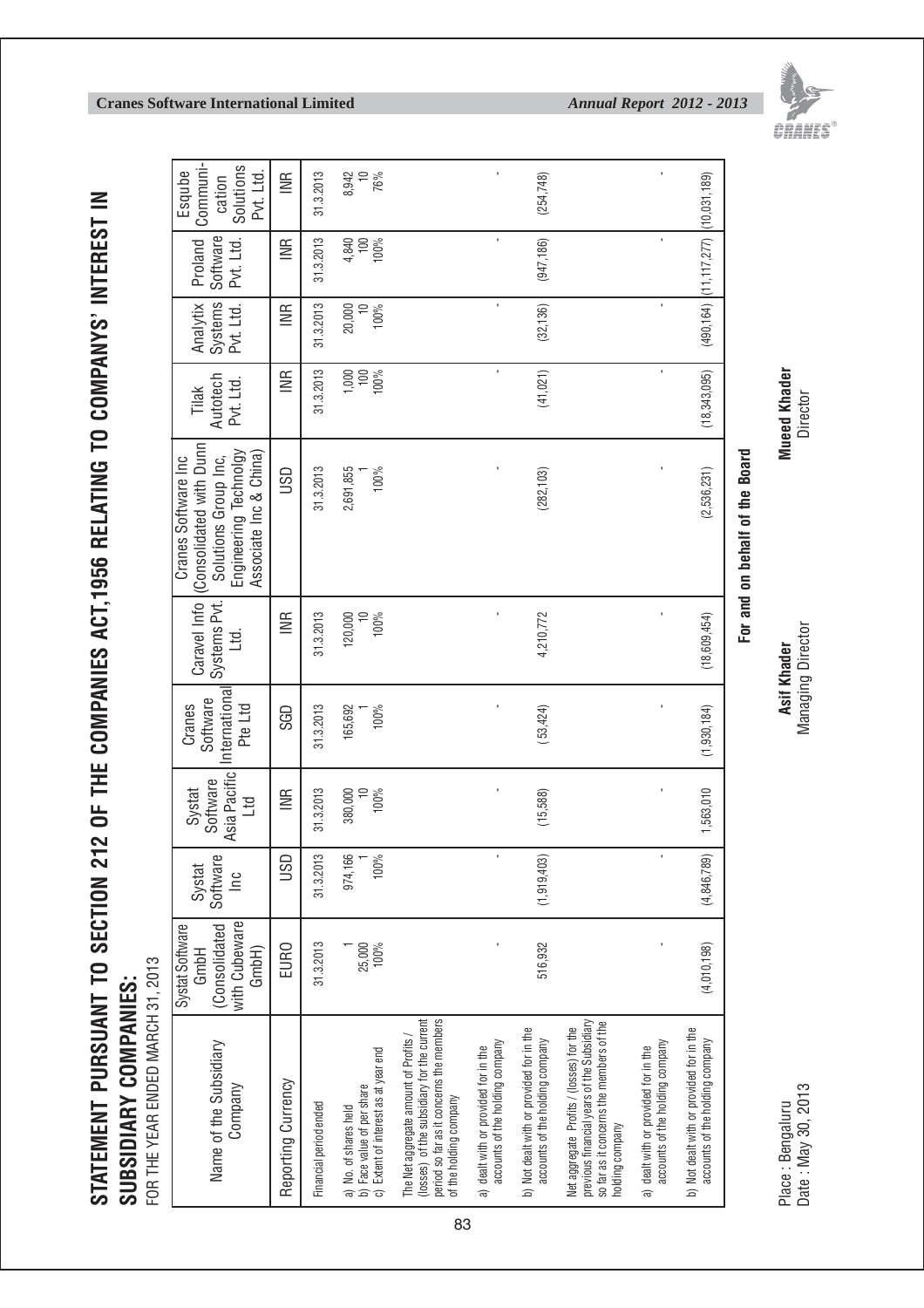

# **NOTICE OF ANNUAL GENERAL MEETING**

It is hereby notified that the **28th Annual General Meeting** of the shareholders of **Cranes Software International Limited.,** will be held at **10:30 AM** on **Monday, 30th September, 2013** at Shri Devaraj Urs Bhavan, No. 16-D, Miller Tank Bund Area, Vasanthnagar, Bangalore - 560 052, to transact the following business :

#### **Ordinary Business :**

- 1. To consider and adopt the Balance Sheet as at 31st March 2013, the Profit and Loss account for the financial year ended on 31st March 2013 along with relevant annexures, notes on accounts, policies and the reports of the Auditors and Directors' thereon.
- 2. To appoint statutory auditors of the Company M/s. S Janardhan & Associates., to hold office from the conclusion of this Annual General Meeting until conclusion of the next Annual General Meeting and fix their remuneration, as may be determined by the Board.

#### **Special Business:**

**3. To consider and if thought fit, to pass with or without modification(s), the following resolution as a Special Resolution :-**

"Resolved that in accordance with the provisions of Sections 198, 269, 309 and 314, read with Schedule XIII and all other applicable provisions, if any, of the Companies Act, 1956 and subject to the approval of the Central Government, consent of the Company be and is hereby given, for the re-appointment of Mr. Mueed Khader, as the Whole Time Director, of the Company for a period of three years, with effect from 17th May, 2013 on the following terms and conditions and remuneration:-

| Salary |                                                           | Rs. 2,00,000 per month                                                                                      |  |  |
|--------|-----------------------------------------------------------|-------------------------------------------------------------------------------------------------------------|--|--|
|        | <b>Perquisites:</b>                                       |                                                                                                             |  |  |
| 1.     | Contribution to Provident /<br><b>Superannuation Fund</b> | As per rules of the Company<br>(non taxable portion only)                                                   |  |  |
| 2.     | Gratuity                                                  | As per the rules of the Company not exceeding<br>half month's salary, for each completed year of<br>service |  |  |
| 3.     | Encashment Earned / Privilege Leave                       | As per rules of the Company                                                                                 |  |  |
| 4.     | <b>Telephone</b>                                          | Free use of Telephone at Residence                                                                          |  |  |
| 5.     | Provision of Car                                          | Free use of Car with Driver on Company's<br>business.                                                       |  |  |
| 6.     | Personal Accident Insurance                               | For self as per rules of the Company.                                                                       |  |  |

"Resolved further that in the event of there being inadequacy or absence of profits in any financial year, during the currency of tenure of the Director, he will be paid remuneration not exceeding the limits specified in Section II of PART II of Schedule XIII to the Companies Act, 1956 or such other limit as may be prescribed by the Government from time to time as minimum remuneration."

#### **4. To consider and if thought fit, to pass with or without modification(s), the following resolution as a Special Resolution :-**

 "Resolved that in accordance with the provisions of Sections 198, 269, 309 and 314, read with Schedule XIII and all other applicable provisions, if any, of the Companies Act, 1956 and subject to the approval of the Central Government, consent of the Company, be and is hereby given for the re-appointment of Mr. Mukkaram Jan, as the Whole Time Director, of the Company for a period of three years, with effect from 17th May, 2013 on the following terms and conditions and remuneration:-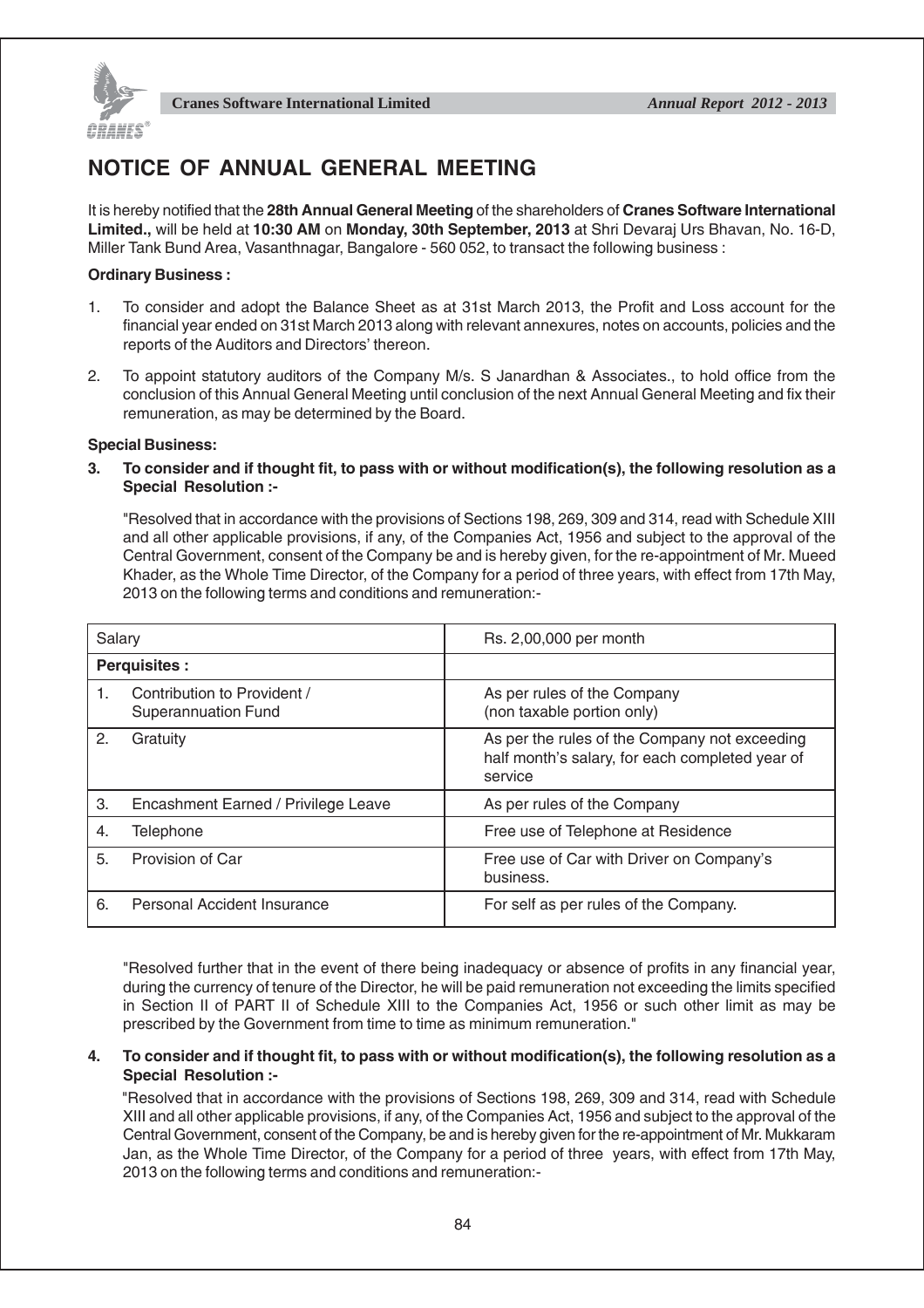

| Salary |                                                           | Rs. 2,00,000 per month                                                                                      |
|--------|-----------------------------------------------------------|-------------------------------------------------------------------------------------------------------------|
|        | <b>Perquisites:</b>                                       |                                                                                                             |
| 1.     | Contribution to Provident /<br><b>Superannuation Fund</b> | As per rules of the Company<br>(non taxable portion only)                                                   |
| 2.     | Gratuity                                                  | As per the rules of the Company not exceeding<br>half month's salary, for each completed year of<br>service |
| 3.     | Encashment Earned / Privilege Leave                       | As per rules of the Company                                                                                 |
| 4.     | <b>Telephone</b>                                          | Free use of Telephone at Residence                                                                          |
| 5.     | Provision of Car<br>business.                             | Free use of Car with Driver on Company's                                                                    |
| 6.     | <b>Personal Accident Insurance</b>                        | For self as per rules of the Company.                                                                       |

"Resolved further that in the event of there being inadequacy or absence of profits in any financial year, during the currency of tenure of the Director, he will be paid remuneration not exceeding the limits specified in Section II of PART II of Schedule XIII to the Companies Act, 1956 or such other limit as may be prescribed by the Government from time to time as minimum remuneration."

#### Place : Bengaluru **By Order of the Board**<br>Date : August 31, 2013 **By Order of the Board For Cranes Software International Ltd**

**Asif Khader Managing Director**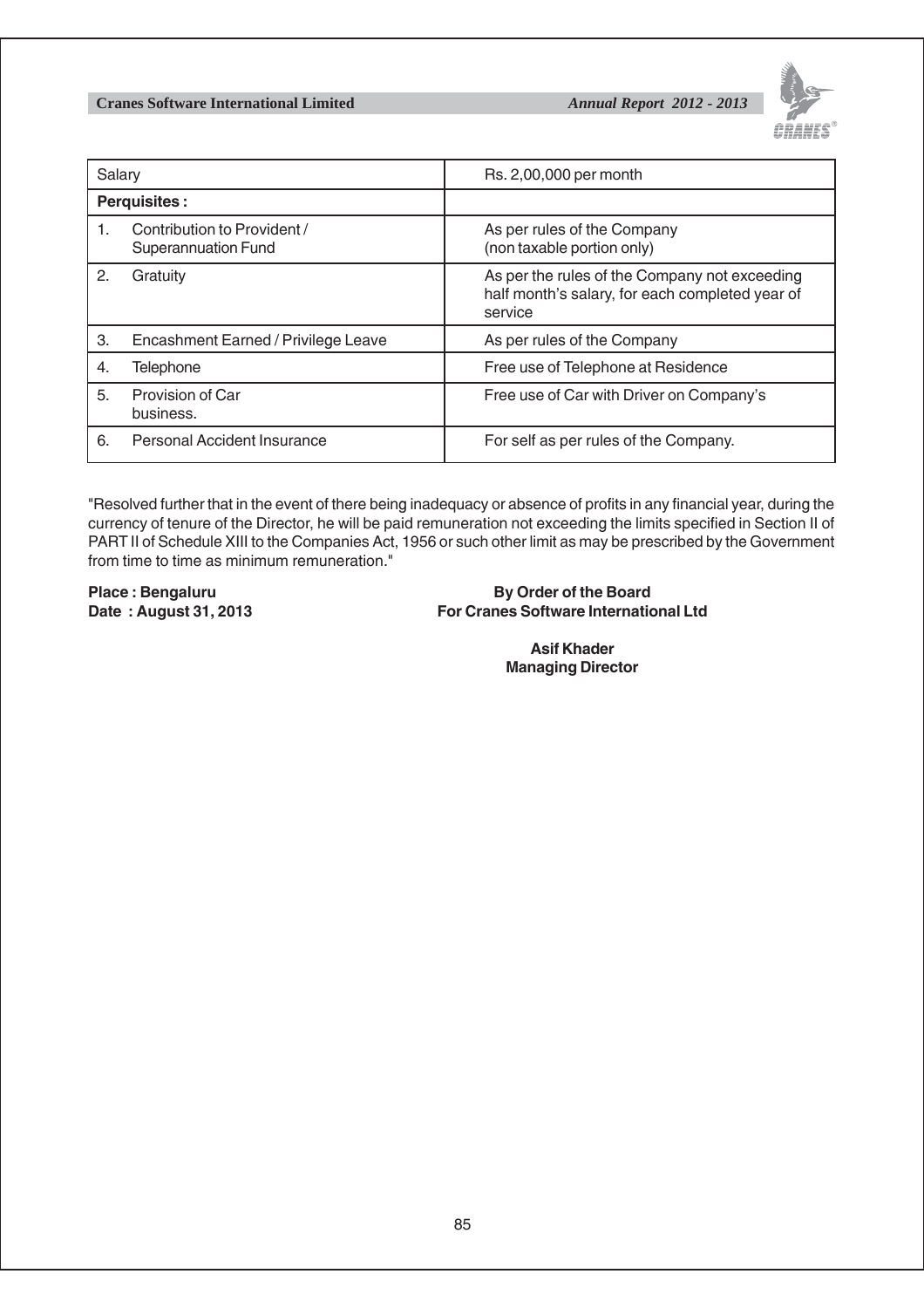

#### **NOTES :**

- 1. **A MEMBER ENTITLED TO ATTEND AND VOTE AT THE MEETING MAY APPOINT A PROXY TO ATTEND AND VOTE INSTEAD OF HIMSELF. SUCH PROXY NEED NOT BE A MEMBER OF THE COMPANY.** Proxies in order to be valid, should be deposited at the Registered Office of the company not later than 48 hours before the commencement of the meeting.
- 2. The Register of Members of the company will remain closed from 25.09.2013 to 30.09.2013 (both days inclusive).
- 3. Members are requested to notify immediately any change in their address to the Company's Share-Transfer Agents and notify their permanent account numbers (PAN), to the depository participant / share-transfer agents, as the case may be .
- 4. Members / bodies corporate / proxies should bring the attendance slip duly filled in for attending the meeting.
- 5. Members are requested to bring their copies of Annual Report to the meeting.
- 6. To avail the facility of nomination, members are requested to submit to the company the nomination form, which may be supplied on request.
- 7. Corporate members or shareholders may attend the AGM if authorized in accordance with section 187 of the Companies Act, 1956 and a certified copy of the Board resolution / power of attorney, authorizing the representative, to attend and vote at the AGM, has been sent to the Company.
- 8. Members desirous of obtaining any information on any matter pertaining to the AGM may address their queries to the Registered Office of the Company, atleast 12 days, prior to the date of meeting.
- 9. As part of green initiative in Corporate Governance, the Ministry of Corporate Affairs (MCA), Government of India, through its circular numbers 17/2011 and 18/2011, dated April 21 and 29, 2011 respectively, has allowed companies to send official documents like notice convening general meeting and annual report to their members electronically.

Keeping in view the provisions of the aforesaid circulars issued by MCA, we propose to send documents like the notice convening general meetings, audited financial statements, directors' report, auditors' report, etc. for and from the year ended March 31, 2011, in electronic form, to your email address made available to the Company by you. Please register your email address with us, if not done already and also inform any changes in your email address to your depository participant from time to time.

Following the government directive, the full text of these notices / reports will also be made available on our website, www.cranessoftware.com. Physical copies of the notice and annual report will be available at our registered office for inspection during office hours. In case you desire to receive the documents mentioned above in physical form, please write to us to the aforesaid address or send an email to investor.register@cranessoftware.com by mentioning your reference number.

Place : Bengaluru **By Order of the Board**<br>Date : August 31, 2013 **By Order of the Board For Cranes Software International Ltd** 

> **Asif Khader Managing Director**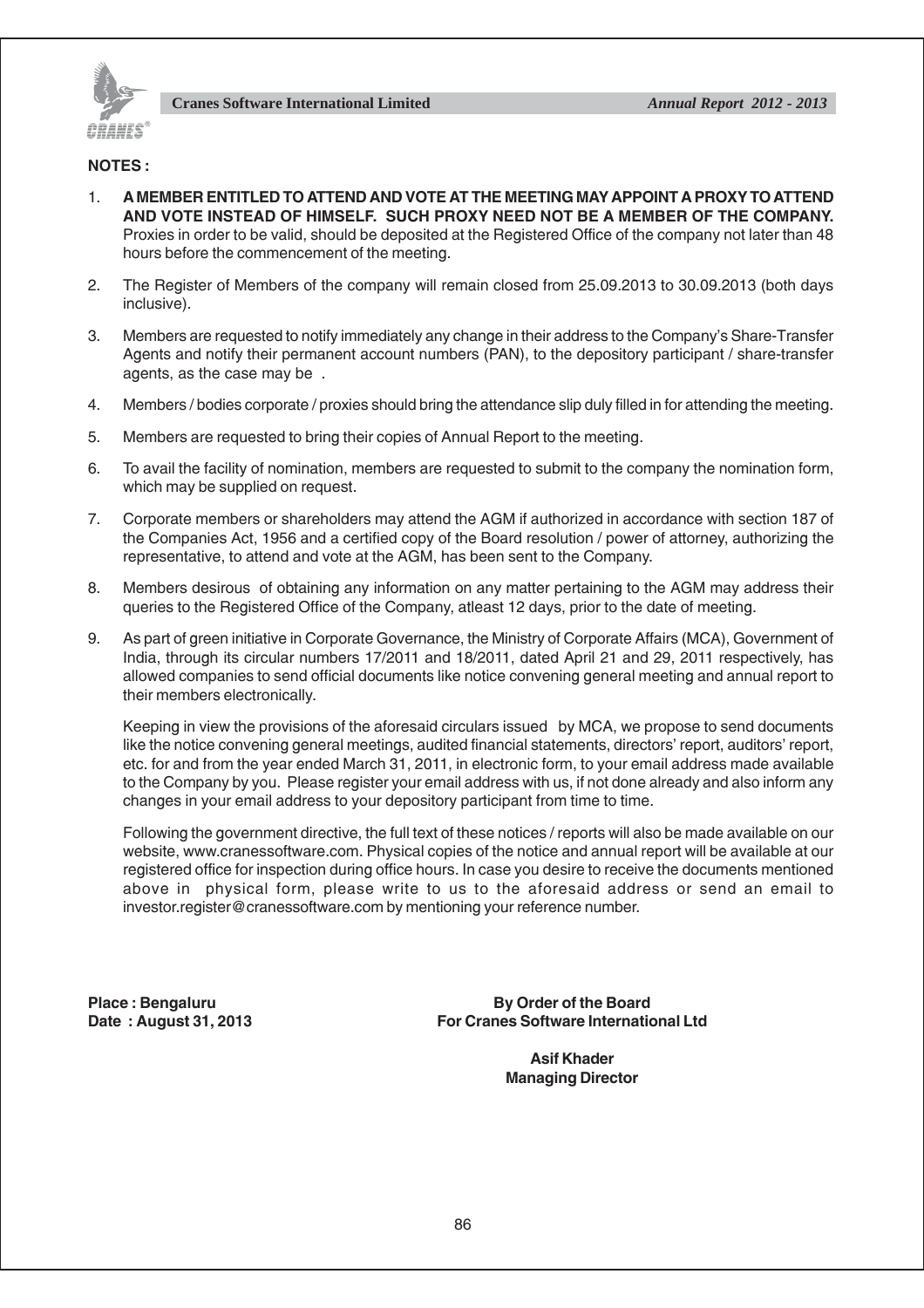

#### **ANNEXURE TO THE NOTICE**

#### **Explanatory Statement as required under Section 173(2) of the Companies Act, 1956:**

#### **For Item # 3 :**

The term of office of Mr. Mueed Khader, as Whole-time Director, of the Company, expired on 16th May, 2012 and the Board of Directors at their meeting, held on 14th August, 2013, decided to re-appoint him, as Whole-time Director, not liable to retire by rotation, for a further period of three years, with effect from 17th May, 2013 on the revised terms and conditions, as set out in the notice. The remuneration payable to Mr. Mueed Khader, has been approved by the remuneration committee of the Board

Mr. Mueed Khader has been deeply associated with the operations of the Company as its whole time Director and under his tenure the Company has shown stability. Keeping in view his contributions, it is in the best interest of the Company to re appoint and accordingly the Board of Directors have re-appointed him as whole time Director, for a further period of three years, subject to the approval of the shareholders in the AGM and the Central Government. The details of Mr. Mueed Khader, relating to other directorships etc., as required under clause 49, of the listing agreement, are attached to this notice.

The draft agreement entered into by the Company with Mr. Mueed Khader in respect of his appointment as a Whole time Director containing the terms and conditions are available at the Registered office of the Company for inspection during working hours on any working day upto the date of the AGM.

Mr. Mueed Khader will carry out such duties and exercise such powers as may be entrusted to him by the Board of Directors subject to the supervision, superintendence and control of the Board.

The proposed resolution and this explanatory statement may be treated as an abstract of the terms and conditions of the appointment of Mr. Mueed Khader as Whole time Director in terms of section 302 of Companies Act, 1956.

The Directors recommend the resolution for approval of the members.

None of the Directors, other than Mr. Mueed Khader and Mr. Asif Khader, being related to Mr. Mueed Khader, may be considered as interested in the above resolution.

#### **For Item # 4 :**

The term of office of Mr. Mukkaram Jan as Whole-time Director of the Company expired on 16th May, 2012 and the Board of Directors at their meeting held on 14th August, 2013 decided to re-appoint him as Whole-time Director not liable to retire by rotation for a further period of three years, with effect from 17th May, 2013 on the revised terms and conditions, as set out in the notice. The remuneration payable to Mr. Mukkaram Jan has been approved by the remuneration committee of the Board

Mr. Mukkaram Jan has been deeply associated with the operations of the Company as its whole time Director and under his tenure the Company has shown stability. Keeping in view his contributions, it is in the best interest of the Company to re appoint and accordingly the Board of Directors have re-appointed him as whole time Director for a further period of five years, subject to the approval of the shareholders in the AGM and the Central Government. The details of Mr. Mukkaram Jan relating to other directorships etc., as required under clause 49, of the listing agreement, are attached to this notice.

The draft agreement entered into by the Company with Mr. Mukkaram Jan in respect of his appointment as a Whole time Director containing the terms and conditions are available at the Registered office of the Company for inspection during working hours on any working day upto the date of the AGM.

Mr. Mukkaram Jan will carry out such duties and exercise such powers as may be entrusted to him by the Board of Directors subject to the supervision, superintendence and control of the Board.

The proposed resolution and this explanatory statement may be treated as an abstract of the terms and conditions of the appointment of Mr. Mukkaram Jan as Whole time Director in terms of section 302 of Companies Act, 1956.

The Directors recommend the resolution for approval of the members.

None of the Directors, other than Mr. Mukkaram Jan, may be considered as interested in the above resolution.

**Place : Bengaluru By Order of the Board<br>Date : August 31. 2013 Connect August 2013 For Cranes Software International Ltd** 

> **Asif Khader Managing Director**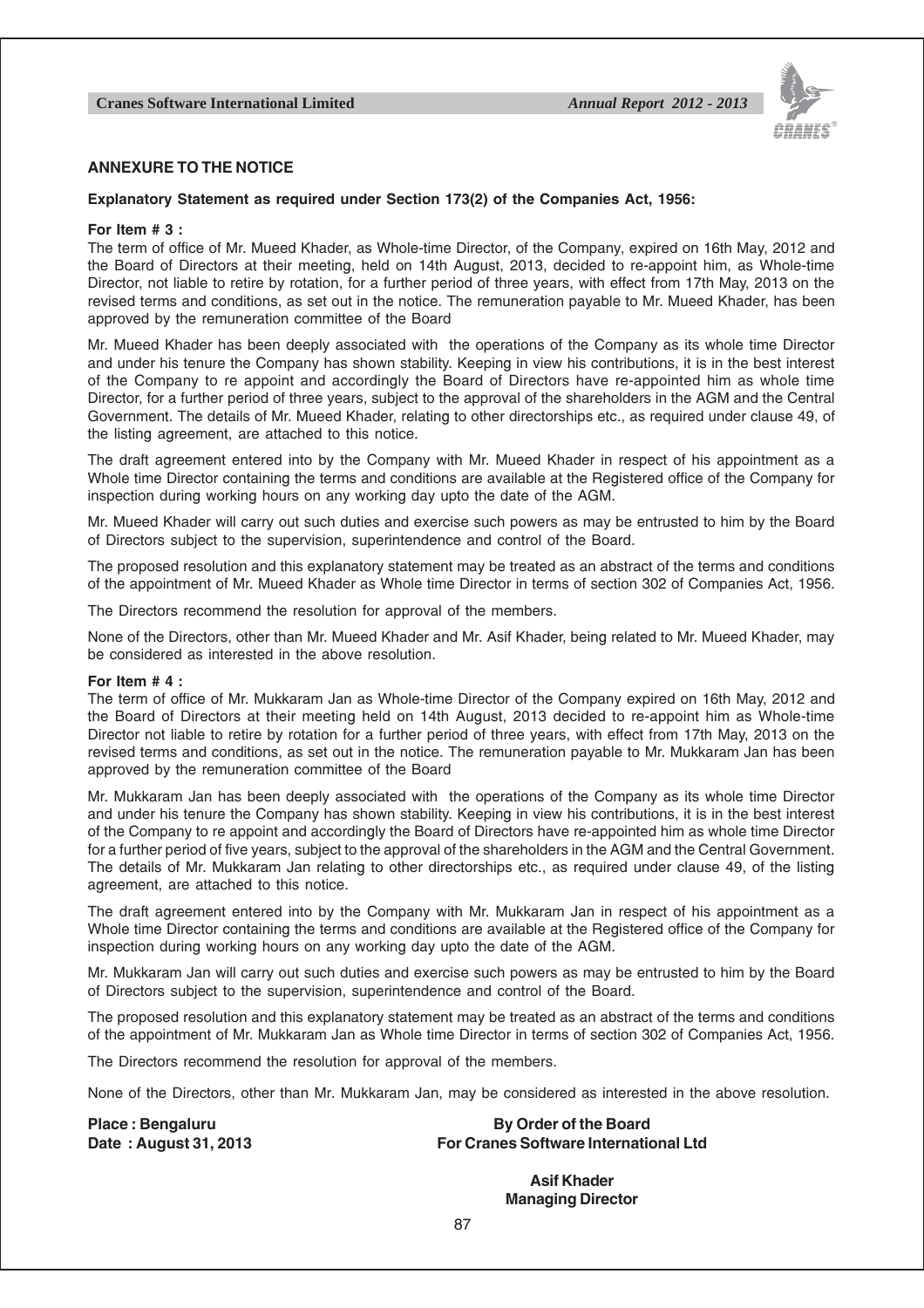

# **ANNEXURE**

**Information about Directors seeking re-appointment in this Annual General Meeting.** (in accordance with Clause 49 of the Listing Agreement)

# **In respect of item No. 3 of the Notice :**

| Name of the Director                                           | <b>Mr. Mueed Khader</b>                                                                                                                                                                              |
|----------------------------------------------------------------|------------------------------------------------------------------------------------------------------------------------------------------------------------------------------------------------------|
| Father's Name                                                  | Syed Abdul Khader                                                                                                                                                                                    |
| Date of birth                                                  | 19 October 1970                                                                                                                                                                                      |
| <b>Educational Qualifications</b>                              | B.Sc.                                                                                                                                                                                                |
| Date of appointment                                            | 30 April 2002                                                                                                                                                                                        |
| Other Directorships in Public<br><b>Limited Companies</b>      | Systat Software Asia Pacific Ltd.<br>Analytix Systems Pvt Ltd<br>Caravel Info Systems Pvt Ltd.,<br>Proland Softwares Pvt Ltd.,<br>Tilak Autotech Pvt Ltd<br>Esqube Communication Solutions Pvt. Ltd. |
| Committee Memberships in Cranes<br>Software International Ltd. | <b>Remuneration Committee - Member</b>                                                                                                                                                               |

#### **In respect of item No. 4 of the Notice :**

| Name of the Director                                           | Mr. Mukkaram Jan                                                                                                                                                                                            |
|----------------------------------------------------------------|-------------------------------------------------------------------------------------------------------------------------------------------------------------------------------------------------------------|
| Father's Name                                                  | Azam Jan                                                                                                                                                                                                    |
| Date of birth                                                  | 23 October 1966                                                                                                                                                                                             |
| <b>Educational Qualifications</b>                              | B. Com.                                                                                                                                                                                                     |
| Date of appointment                                            | 30 April 2002                                                                                                                                                                                               |
| Other Directorships in Public<br><b>Limited Companies</b>      | Systat Software Asia Pacific Ltd.<br>Analytix Systems Pvt Ltd<br>Caravel Info Systems Pvt Ltd.,<br>Proland Softwares Pvt Ltd.,<br><b>Tilak Autotech Pyt Ltd</b><br>Esqube Communication Solutions Pvt. Ltd. |
| Committee Memberships in Cranes<br>Software International Ltd. | Shareholder Grievance Committee - Member                                                                                                                                                                    |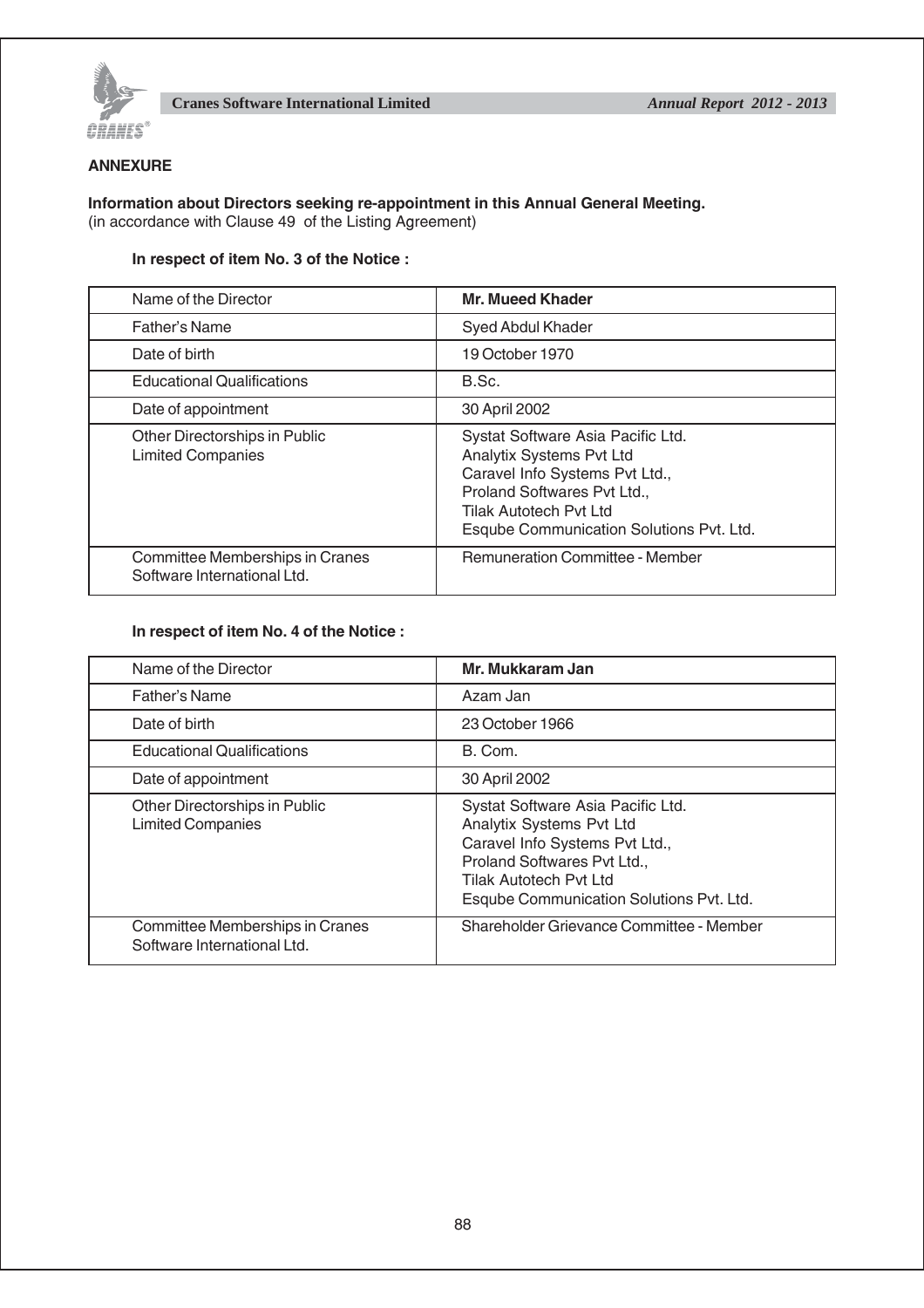**Cranes Software International Limited** *Annual Report 2012 - 2013* **CRANES SOFTWARE INTERNATIONAL LIMITED** Registered Office : # 2, Tavarekere, Bannerghatta Road, BTM Layout, 1st Stage, 1st Phase, Bangalore - 29 Annual General Meeting at 10.30 a.m. on Monday, 30th September, 2013 at Sri Devaraj Urs Bhavan, No.16-D, Miller Tank Bund Area, Vasanthnagar, Bangalore - 560 052 **ATTENDANCE SLIP** To be handed over at the entrance of the meeting hall. Name of First named Shareholder No. of Shares Folio No. If held in dematerialised from Client ID No. I certify that I am a registered Shareholder of the Company. I hereby record my presence at the above **Annual General Meeting** of the Company. A member/proxy wishing to attend the meeting must complete this attendance slip and hand it over at the entrance of the meeting hall. Name of Proxy (if any) in BLOCK LETTERS Signature of Member/Proxy Ӿ **CRANES SOFTWARE INTERNATIONAL LIMITED** Registered Office : # 2, Tavarekere, Bannerghatta Road, BTM Layout, 1st Stage, 1st Phase, Bangalore - 29 **PROXY FORM** I/We ............................................................................... of ..................................... being a member / members of **Cranes Software International Limited,** hereby appoint ............................................................................ of ................................................................................... or failing him ........................................................................ of ............................................. as my / our proxy to attend and vote for me /us on my/our behalf at the 28th Annual General Meeting of the Company held at 10:30 AM on Monday, 30th September, 2013 If held in dematerialised form<br>D P ID No. Client ID No No. of shares  $\vert$  Folio No. Client ID No. **Signature** affixing Re. 1.00 Revenue Stamp

NOTE: Any member entitled to attend and vote at the meeting is entitled to appoint a proxy to attend and vote instead of himself and the proxy need not be a member. The form duly completed should be deposited at the Registered Office of the Company at Bangalore not less than 48 hours before the commencement of the meeting.